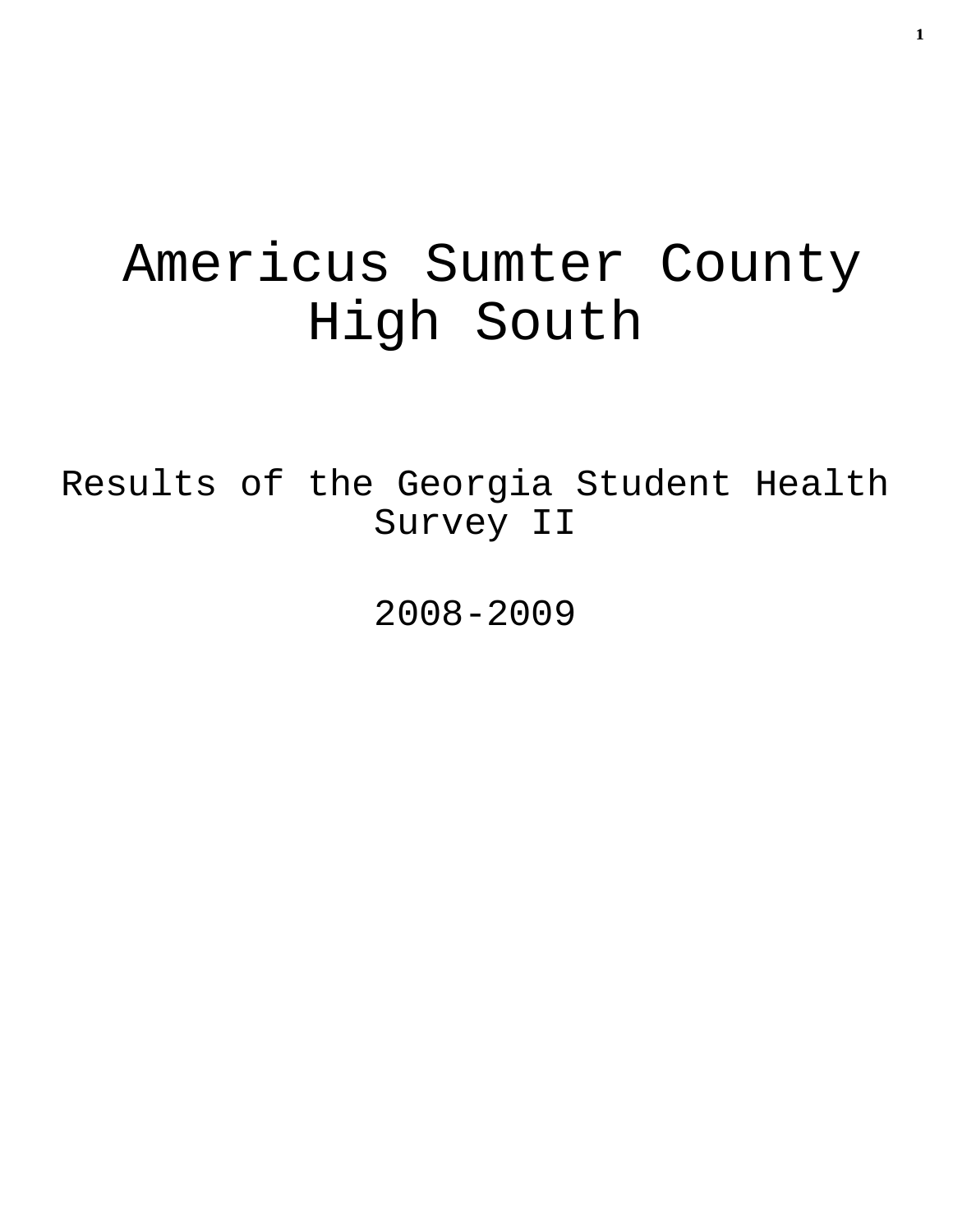# *Demographics* **2**

| Grade                    |     |  |  |  |
|--------------------------|-----|--|--|--|
| <b>Grade   Frequency</b> |     |  |  |  |
| 10                       | 91  |  |  |  |
| 12                       | 242 |  |  |  |

| Frequency      | <b>Table of Gender by Grade</b> |              |              |              |  |
|----------------|---------------------------------|--------------|--------------|--------------|--|
| <b>Col Pct</b> |                                 | Grade(Grade) |              |              |  |
|                | Gender(Gender)                  | 10           | 12           | <b>Total</b> |  |
|                | <b>Female</b>                   | 53<br>58.24  | 143<br>59.09 | 196          |  |
|                | <b>Male</b>                     | 38<br>41.76  | 99<br>40.91  | 137          |  |
|                | <b>Total</b>                    | 91           | 242          | 333          |  |

| <b>Frequency</b> |
|------------------|
| <b>Col Pct</b>   |

| <b>Table of Ethnicity by Grade</b> |              |              |              |  |  |  |
|------------------------------------|--------------|--------------|--------------|--|--|--|
|                                    | Grade(Grade) |              |              |  |  |  |
| <b>Ethnicity</b> (Ethnicity)       | 10           | 12           | <b>Total</b> |  |  |  |
| <b>Black</b>                       | 61<br>67.03  | 167<br>69.01 | 228          |  |  |  |
| <b>Hispanic</b>                    | 1<br>1.10    | 9<br>3.72    | 10           |  |  |  |
| White                              | 20<br>21.98  | 48<br>19.83  | 68           |  |  |  |
| <b>Asian</b>                       | 6<br>6.59    | 7<br>2.89    | 13           |  |  |  |
| <b>Other</b>                       | 3<br>3.30    | 11<br>4.55   | 14           |  |  |  |
| <b>Total</b>                       | 91           | 242          | 333          |  |  |  |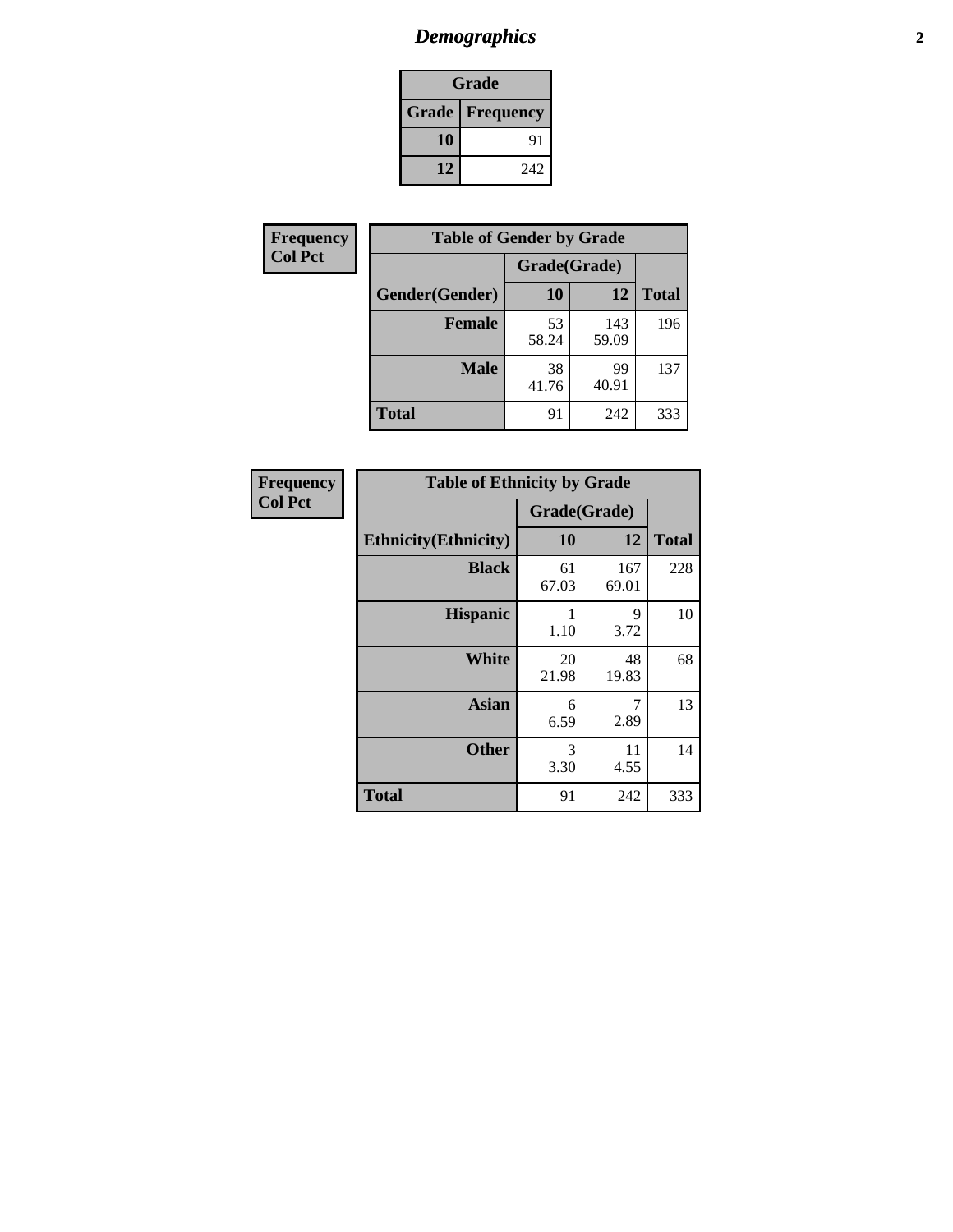#### *Title IV, Part A, Schedule A* **3** *Goal 1: Ensure that all schools are drug-free Baseline Data: Year 2008-2009 Prevalence of Drug Use*

| Frequency<br><b>Col Pct</b> | <b>Table of AlcoholAlt by Grade</b> |              |              |              |  |  |
|-----------------------------|-------------------------------------|--------------|--------------|--------------|--|--|
|                             | AlcoholAlt(Alcohol                  | Grade(Grade) |              |              |  |  |
|                             | use, past 30 days)                  | 10           | 12           | <b>Total</b> |  |  |
|                             | <b>Yes</b>                          | 19<br>20.88  | 58<br>23.97  | 77           |  |  |
|                             | N <sub>0</sub>                      | 72<br>79.12  | 184<br>76.03 | 256          |  |  |
|                             | Total                               | 91           | 242          | 333          |  |  |

| Frequency<br><b>Col Pct</b> | <b>Table of TobaccoAny by Grade</b> |              |              |              |  |
|-----------------------------|-------------------------------------|--------------|--------------|--------------|--|
|                             | <b>TobaccoAny(Tobacco</b>           | Grade(Grade) |              |              |  |
|                             | use, past 30 days)                  | 10           | 12           | <b>Total</b> |  |
|                             | Yes                                 | 12<br>13.19  | 34<br>14.05  | 46           |  |
|                             | N <sub>0</sub>                      | 79<br>86.81  | 208<br>85.95 | 287          |  |
|                             | <b>Total</b>                        | 91           | 242          | 333          |  |

| Frequency<br><b>Col Pct</b> | <b>Table of MarijuanaAlt by Grade</b> |              |              |              |  |
|-----------------------------|---------------------------------------|--------------|--------------|--------------|--|
|                             | MarijuanaAlt(Marijuana                | Grade(Grade) |              |              |  |
|                             | use, past 30 days)                    | 10           | 12           | <b>Total</b> |  |
|                             | Yes                                   | 6<br>6.59    | 31<br>12.81  | 37           |  |
|                             | N <sub>0</sub>                        | 85<br>93.41  | 211<br>87.19 | 296          |  |
|                             | <b>Total</b>                          | 91           | 242          | 333          |  |

| Frequency      | <b>Table of OtherDrugAny by Grade</b>                  |             |              |              |  |
|----------------|--------------------------------------------------------|-------------|--------------|--------------|--|
| <b>Col Pct</b> | <b>OtherDrugAny(Other</b><br>Grade(Grade)<br>drug use, |             |              |              |  |
|                | past 30 days)                                          | 10          | <b>12</b>    | <b>Total</b> |  |
|                | <b>Yes</b>                                             | 3<br>3.30   | 15<br>6.20   | 18           |  |
|                | N <sub>0</sub>                                         | 88<br>96.70 | 227<br>93.80 | 315          |  |
|                | <b>Total</b>                                           | 91          | 242          | 333          |  |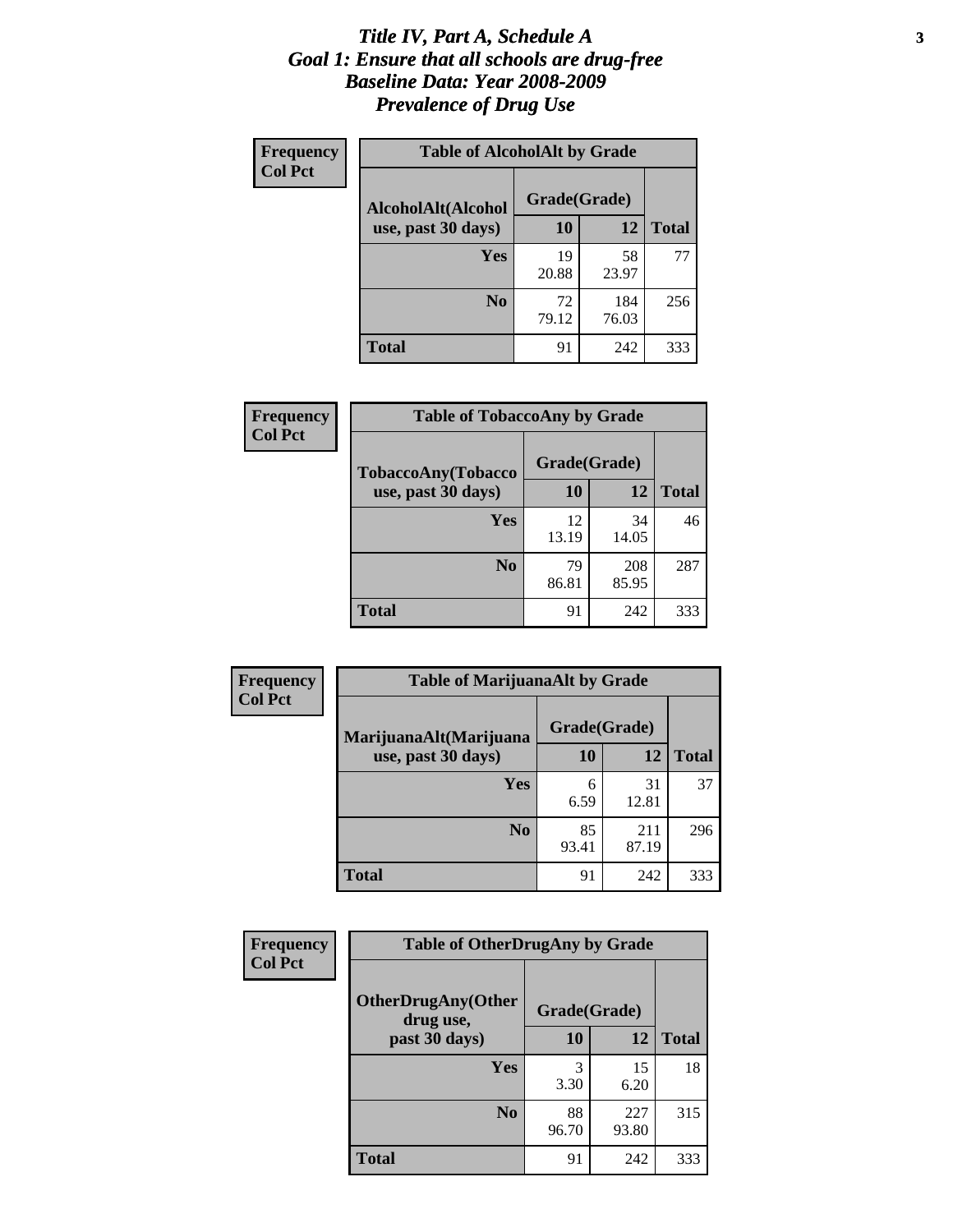#### *Average Age of Onset of Use* **4** *Results for "Average Age of Onset of Use" questions exclude students who said they did not use that substance*

| <b>Variable</b>       | Label                                                              | <b>Mean</b> |
|-----------------------|--------------------------------------------------------------------|-------------|
| Alcoholinit2          | I started using alcohol when I was                                 | 14.55       |
| Cigarettesinit2       | I started smoking tobacco when I was                               | 13.95       |
| Smokelessinit2        | I started chewing tobacco when I was                               | 13.50       |
| Marijuanainit2        | I started using marijuana when I was                               | 14.22       |
| Cocaineinit2          | I started using cocaine when I was                                 | 13.29       |
| Inhalantsinit2        | I started using inhalants when I was                               | 12.75       |
| Steroidsinit2         | I started using steroids when I was                                | 13.00       |
| Ecstasyinit2          | I started using ecstasy when I was                                 | 13.86       |
| Methinit <sub>2</sub> | I started using methamphetamines when I was                        | 13.60       |
| Hallucinogensinit2    | I started using hallucinogens when I was                           | 15.60       |
| Prescriptioninit2     | I started using prescription drugs not prescribed to me when I was | 13.45       |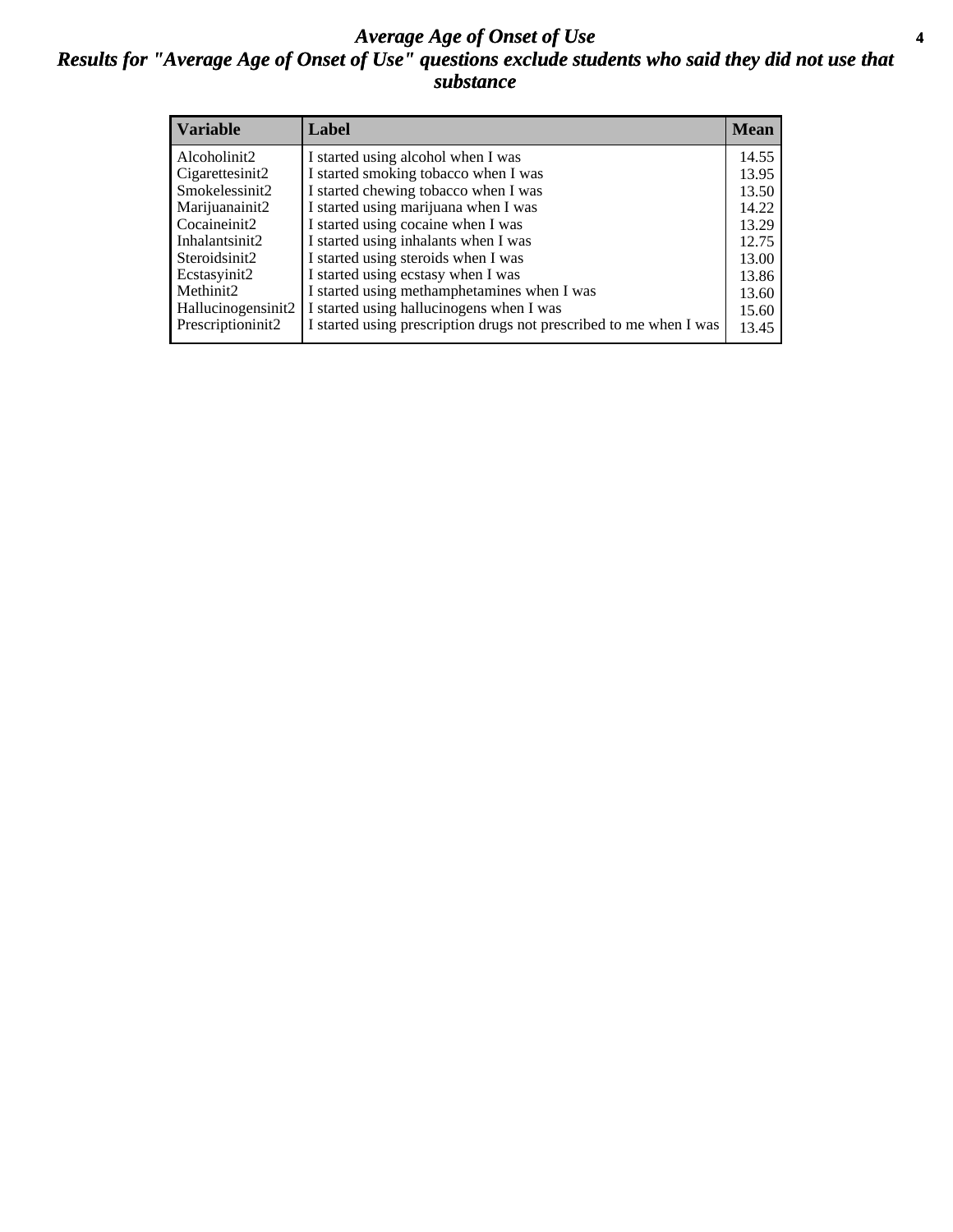# *Perception of Health Risk* **5**

| <b>Frequency</b> | <b>Table of Alcoholharmdich by Grade</b> |              |              |              |  |
|------------------|------------------------------------------|--------------|--------------|--------------|--|
| <b>Col Pct</b>   | Alcoholharmdich(I<br>think alcohol is    | Grade(Grade) |              |              |  |
|                  | harmful)                                 | 10           | 12           | <b>Total</b> |  |
|                  | <b>Yes</b>                               | 79<br>86.81  | 191<br>78.93 | 270          |  |
|                  | N <sub>0</sub>                           | 12<br>13.19  | 51<br>21.07  | 63           |  |
|                  | <b>Total</b>                             | 91           | 242          | 333          |  |

| <b>Frequency</b> | <b>Table of Tobaccoharmdich by Grade</b> |              |              |              |  |
|------------------|------------------------------------------|--------------|--------------|--------------|--|
| <b>Col Pct</b>   | Tobaccoharmdich(I<br>think tobacco is    | Grade(Grade) |              |              |  |
|                  | harmful)                                 | 10           | 12           | <b>Total</b> |  |
|                  | Yes                                      | 83<br>91.21  | 218<br>90.08 | 301          |  |
|                  | N <sub>0</sub>                           | 8<br>8.79    | 24<br>9.92   | 32           |  |
|                  | <b>Total</b>                             | 91           | 242          | 333          |  |

| Frequency      | <b>Table of Marijuanaharmdich by Grade</b> |              |              |              |  |
|----------------|--------------------------------------------|--------------|--------------|--------------|--|
| <b>Col Pct</b> | Marijuanaharmdich(I<br>think marijuana is  | Grade(Grade) |              |              |  |
|                | harmful)                                   | 10           | 12           | <b>Total</b> |  |
|                | Yes                                        | 78<br>85.71  | 191<br>78.93 | 269          |  |
|                | N <sub>0</sub>                             | 13<br>14.29  | 51<br>21.07  | 64           |  |
|                | <b>Total</b>                               | 91           | 242          | 333          |  |

| <b>Frequency</b> | <b>Table of Otherdrugharmdich by Grade</b>   |              |              |              |  |  |  |  |
|------------------|----------------------------------------------|--------------|--------------|--------------|--|--|--|--|
| <b>Col Pct</b>   | Otherdrugharmdich(I<br>think other drugs are | Grade(Grade) |              |              |  |  |  |  |
|                  | harmful)                                     | 10           | 12           | <b>Total</b> |  |  |  |  |
|                  | <b>Yes</b>                                   | 81<br>89.01  | 224<br>92.56 | 305          |  |  |  |  |
|                  | N <sub>0</sub>                               | 10<br>10.99  | 18<br>7.44   | 28           |  |  |  |  |
|                  | <b>Total</b>                                 | 91           | 242          | 333          |  |  |  |  |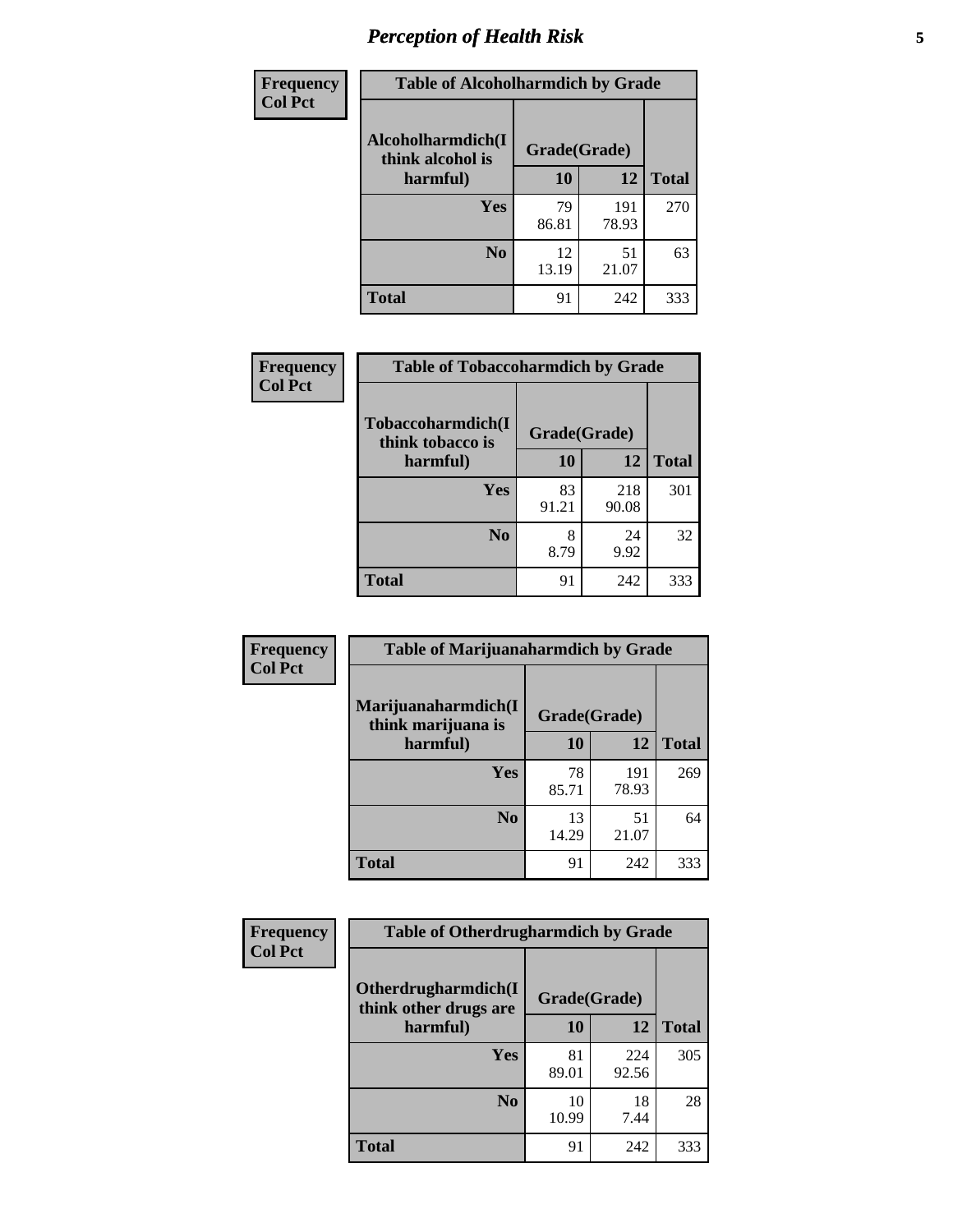# *Social Disapproval* **6**

| <b>Frequency</b> | <b>Table of Alcoholpeerdich by Grade</b>                    |              |              |              |
|------------------|-------------------------------------------------------------|--------------|--------------|--------------|
| <b>Col Pct</b>   | Alcoholpeerdich(My<br>friends would<br>disapprove if I used | Grade(Grade) |              |              |
|                  | alcohol)                                                    | 10           | 12           | <b>Total</b> |
|                  | <b>Yes</b>                                                  | 57<br>62.64  | 141<br>58.26 | 198          |
|                  | N <sub>0</sub>                                              | 34<br>37.36  | 101<br>41.74 | 135          |
|                  | <b>Total</b>                                                | 91           | 242          | 333          |

| <b>Frequency</b> |
|------------------|
| <b>Col Pct</b>   |

| <b>Table of Tobaccopeerdich by Grade</b>                    |              |              |              |  |  |  |  |
|-------------------------------------------------------------|--------------|--------------|--------------|--|--|--|--|
| Tobaccopeerdich(My<br>friends would<br>disapprove if I used | Grade(Grade) |              |              |  |  |  |  |
| tobacco)                                                    | 10           | 12           | <b>Total</b> |  |  |  |  |
| Yes                                                         | 66<br>72.53  | 164<br>67.77 | 230          |  |  |  |  |
| N <sub>0</sub>                                              | 25<br>27.47  | 78<br>32.23  | 103          |  |  |  |  |
| <b>Total</b>                                                | 91           | 242          | 333          |  |  |  |  |

| Frequency      | <b>Table of Marijuanapeerdich by Grade</b>                    |              |              |              |  |  |  |  |
|----------------|---------------------------------------------------------------|--------------|--------------|--------------|--|--|--|--|
| <b>Col Pct</b> | Marijuanapeerdich(My<br>friends would<br>disapprove if I used | Grade(Grade) |              |              |  |  |  |  |
|                | marijuana)                                                    | 10           | 12           | <b>Total</b> |  |  |  |  |
|                | <b>Yes</b>                                                    | 65<br>71.43  | 168<br>69.42 | 233          |  |  |  |  |
|                | N <sub>0</sub>                                                | 26<br>28.57  | 74<br>30.58  | 100          |  |  |  |  |
|                | <b>Total</b>                                                  | 91           | 242          | 333          |  |  |  |  |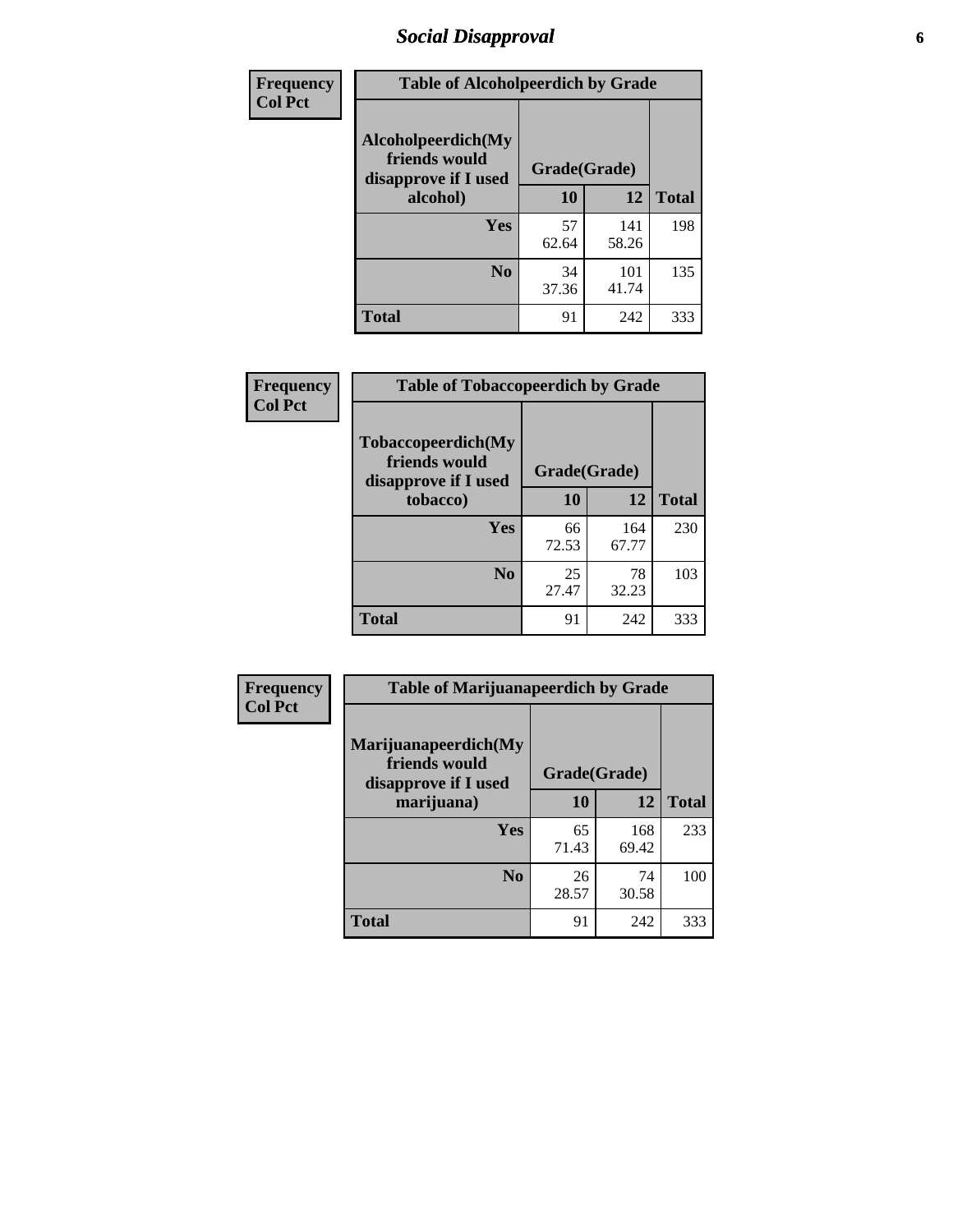# *Social Disapproval* **7**

| Frequency      | <b>Table of Otherdrugpeerdich by Grade</b>                    |              |              |              |  |  |  |  |
|----------------|---------------------------------------------------------------|--------------|--------------|--------------|--|--|--|--|
| <b>Col Pct</b> | Otherdrugpeerdich(My<br>friends would<br>disapprove if I used | Grade(Grade) |              |              |  |  |  |  |
|                | other drugs)                                                  | 10           | 12           | <b>Total</b> |  |  |  |  |
|                | Yes                                                           | 72<br>79.12  | 192<br>79.34 | 264          |  |  |  |  |
|                | N <sub>0</sub>                                                | 19<br>20.88  | 50<br>20.66  | 69           |  |  |  |  |
|                | <b>Total</b>                                                  | 91           | 242          | 333          |  |  |  |  |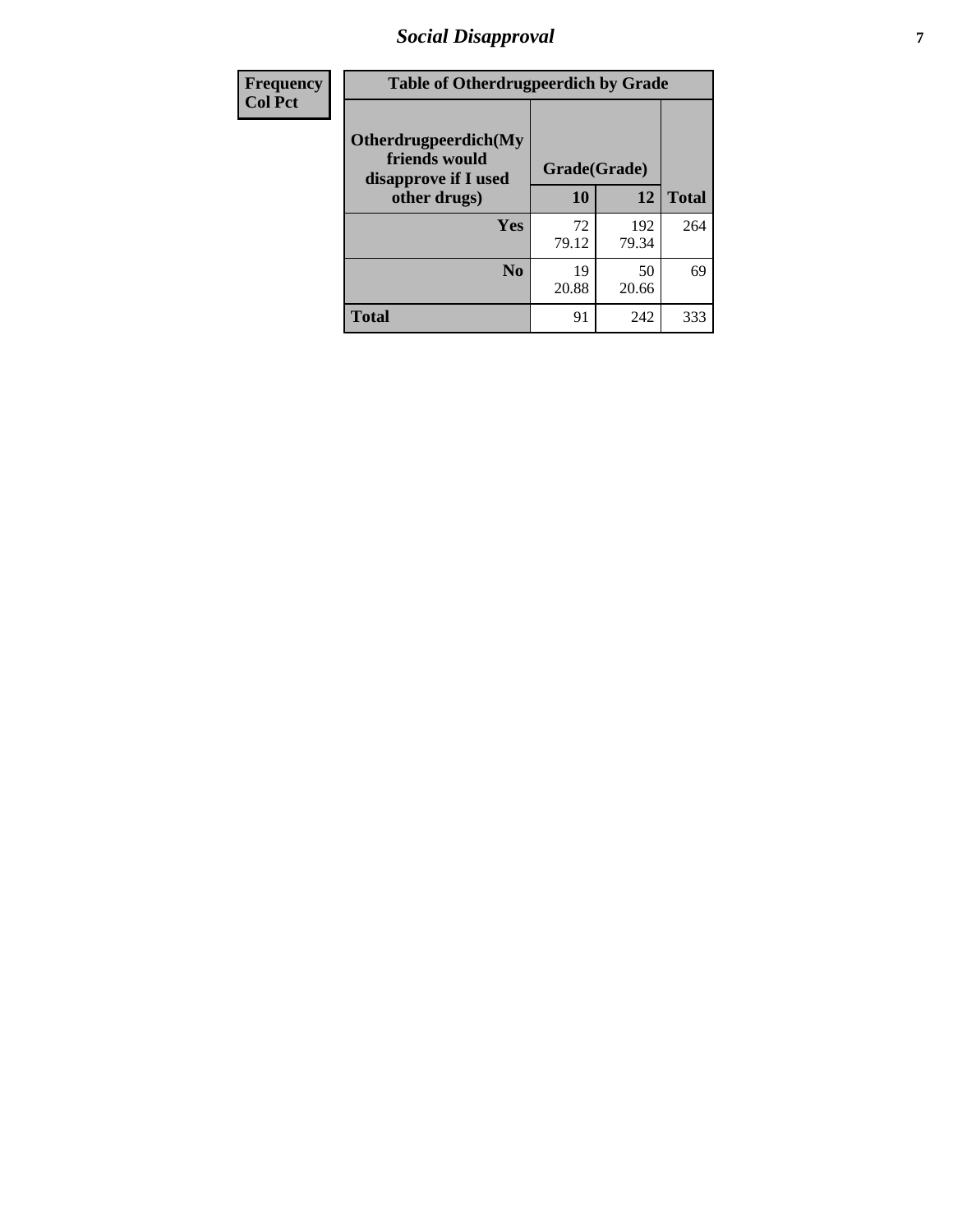#### Title IV, Part A, Schedule A **8** *Goal 2: To help ensure that all schools are safe and disciplined Baseline Data: Year 2008-2009 Student Involvement in Gang Activity*

| Frequency      | <b>Table of Gangself by Grade</b>                                                                 |                    |              |              |
|----------------|---------------------------------------------------------------------------------------------------|--------------------|--------------|--------------|
| <b>Col Pct</b> | Gangself(I<br>have<br>participated<br>in illegal<br>gang<br>activities in<br>the past 30<br>days) | Grade(Grade)<br>10 | 12           | <b>Total</b> |
|                | Yes                                                                                               | 4<br>4.40          | 15<br>6.20   | 19           |
|                | N <sub>0</sub>                                                                                    | 87<br>95.60        | 227<br>93.80 | 314          |
|                | <b>Total</b>                                                                                      | 91                 | 242          | 333          |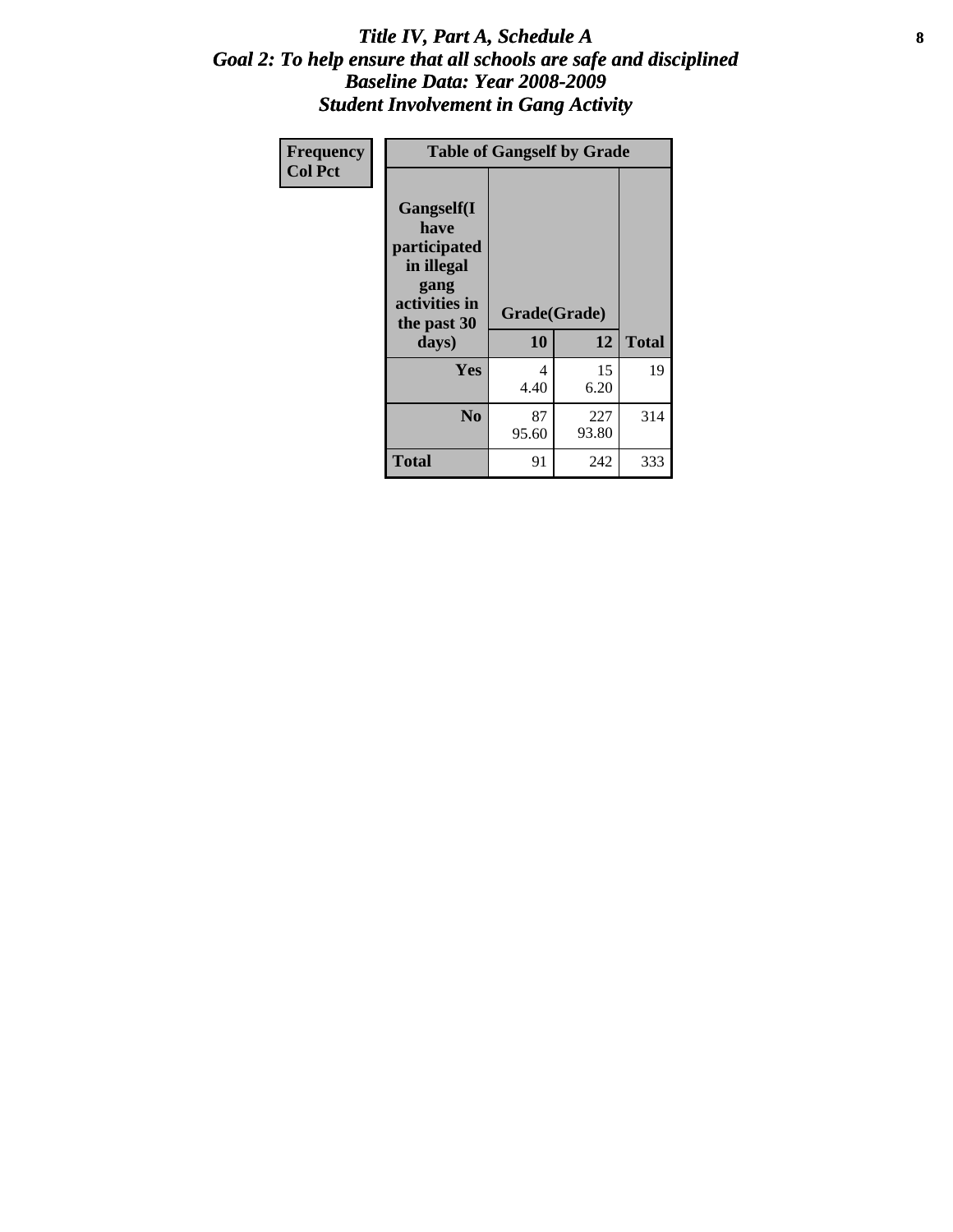# *Student Perception of School Safety* **9**

| <b>Frequency</b><br>Row Pct |
|-----------------------------|
|                             |

| <b>Table of Grade by Safeschool</b> |                                                                                                                          |              |             |             |     |  |  |
|-------------------------------------|--------------------------------------------------------------------------------------------------------------------------|--------------|-------------|-------------|-----|--|--|
|                                     | Safeschool (School is a place at which I feel<br>safe)                                                                   |              |             |             |     |  |  |
| Grade(Grade)                        | Somewhat Somewhat<br><b>Strongly</b><br><b>Strongly</b><br><b>Disagree</b><br>Agree<br>Disagree<br><b>Total</b><br>Agree |              |             |             |     |  |  |
| 10                                  | 12.<br>13.19                                                                                                             | 47<br>51.65  | 19<br>20.88 | 13<br>14.29 | 91  |  |  |
| 12                                  | 59<br>24.38                                                                                                              | 124<br>51.24 | 27<br>11.16 | 32<br>13.22 | 242 |  |  |
| <b>Total</b>                        | 71                                                                                                                       | 171          | 46          | 45          | 333 |  |  |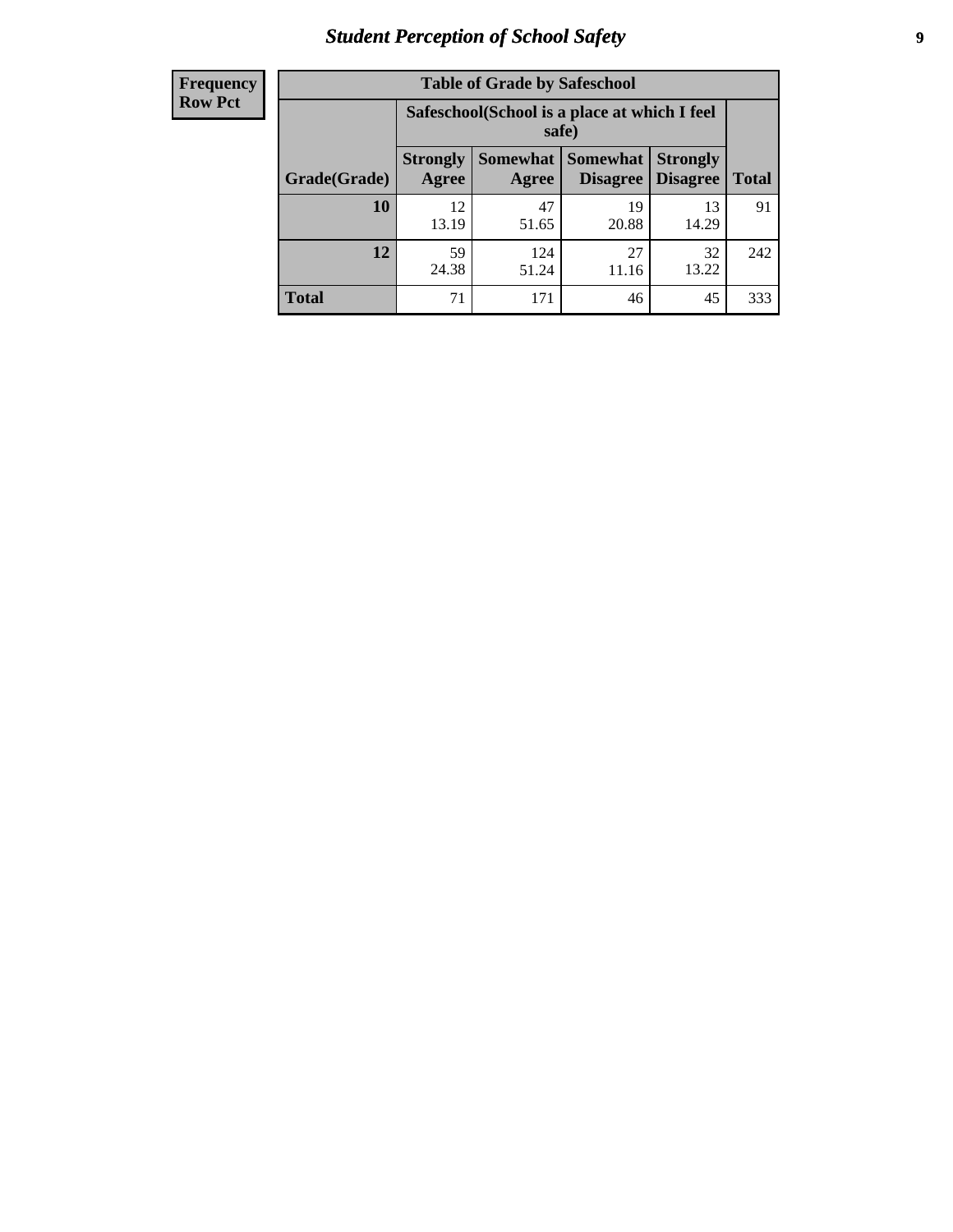### *Students Who Have Been Bullied* **10**

| <b>Frequency</b> |
|------------------|
| Row Pct          |

| <b>Table of Grade by Bullied</b> |                            |                                                                               |                              |                          |                        |                        |                          |              |
|----------------------------------|----------------------------|-------------------------------------------------------------------------------|------------------------------|--------------------------|------------------------|------------------------|--------------------------|--------------|
|                                  |                            | <b>Bullied</b> (I have been bullied by other<br>students in the past 30 days) |                              |                          |                        |                        |                          |              |
| Grade(Grade)                     | $\mathbf 0$<br><b>Days</b> | 1 or<br>2<br>days                                                             | 3 <sub>to</sub><br>5<br>days | <b>6 to</b><br>9<br>days | 10<br>to<br>19<br>days | 20<br>to<br>29<br>days | All<br><b>30</b><br>days | <b>Total</b> |
| 10                               | 79<br>86.81                | $\overline{2}$<br>2.20                                                        | 3<br>3.30                    | 1.10                     | 4<br>4.40              | 1.10                   | 1.10                     | 91           |
| 12                               | 218<br>90.08               | 11<br>4.55                                                                    | 4<br>1.65                    | 0.41                     | 4<br>1.65              | 3<br>1.24              | 0.41                     | 242          |
| <b>Total</b>                     | 297                        | 13                                                                            | 7                            | 2                        | 8                      | 4                      | 2                        | 333          |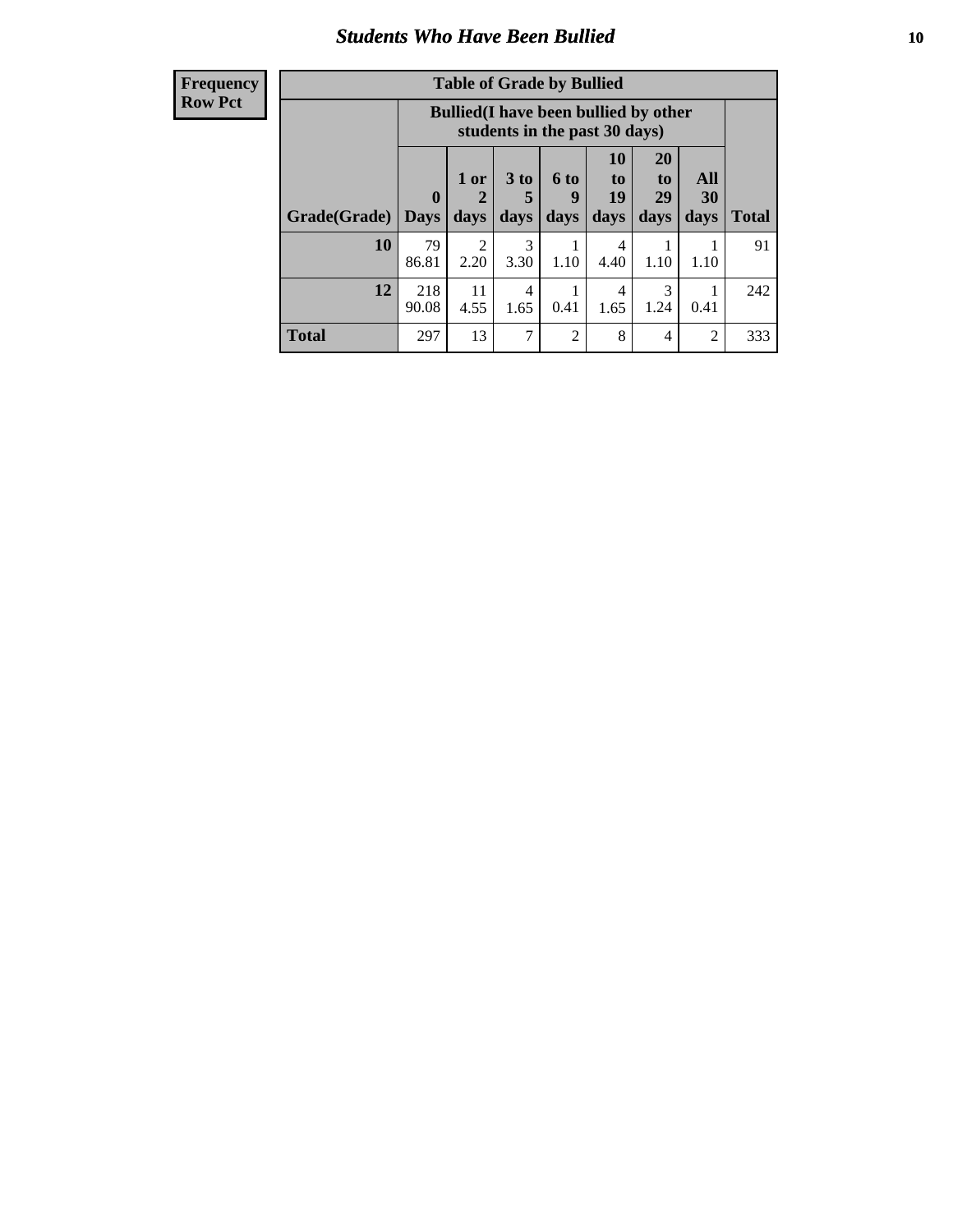### *School Climate* **11**

| Frequency      | <b>Table of SchoolClimate1 by Grade</b> |                    |              |              |  |  |  |
|----------------|-----------------------------------------|--------------------|--------------|--------------|--|--|--|
| <b>Col Pct</b> | SchoolClimate1(I<br>like school)        | Grade(Grade)<br>10 | 12           | <b>Total</b> |  |  |  |
|                | <b>Strongly Agree</b>                   | 23<br>25.27        | 64<br>26.45  | 87           |  |  |  |
|                | <b>Somewhat Agree</b>                   | 57<br>62.64        | 139<br>57.44 | 196          |  |  |  |
|                | <b>Somewhat Disagree</b>                | 5<br>5.49          | 19<br>7.85   | 24           |  |  |  |
|                | <b>Strongly Disagree</b>                | 6<br>6.59          | 20<br>8.26   | 26           |  |  |  |
|                | <b>Total</b>                            | 91                 | 242          | 333          |  |  |  |

| Frequency<br><b>Col Pct</b> | <b>Table of SchoolClimate2 by Grade</b> |              |              |                     |
|-----------------------------|-----------------------------------------|--------------|--------------|---------------------|
|                             | SchoolClimate2(I<br>feel successful at  | Grade(Grade) |              |                     |
|                             | school)<br><b>Strongly Agree</b>        | 10<br>36     | 12<br>105    | <b>Total</b><br>141 |
|                             |                                         | 39.56        | 43.39        |                     |
|                             | <b>Somewhat Agree</b>                   | 50<br>54.95  | 122<br>50.41 | 172                 |
|                             | <b>Somewhat Disagree</b>                | 3<br>3.30    | 9<br>3.72    | 12                  |
|                             | <b>Strongly Disagree</b>                | 2<br>2.20    | 6<br>2.48    | 8                   |
|                             | <b>Total</b>                            | 91           | 242          | 333                 |

| Frequency<br><b>Col Pct</b> | <b>Table of SchoolClimate3 by Grade</b>                                      |                    |              |              |
|-----------------------------|------------------------------------------------------------------------------|--------------------|--------------|--------------|
|                             | <b>SchoolClimate3(My</b><br>school has high<br>standards for<br>achievement) | Grade(Grade)<br>10 | 12           | <b>Total</b> |
|                             | <b>Strongly Agree</b>                                                        | 31<br>34.07        | 64<br>26.45  | 95           |
|                             | <b>Somewhat Agree</b>                                                        | 38<br>41.76        | 117<br>48.35 | 155          |
|                             | <b>Somewhat Disagree</b>                                                     | 15<br>16.48        | 45<br>18.60  | 60           |
|                             | <b>Strongly Disagree</b>                                                     | 7<br>7.69          | 16<br>6.61   | 23           |
|                             | Total                                                                        | 91                 | 242          | 333          |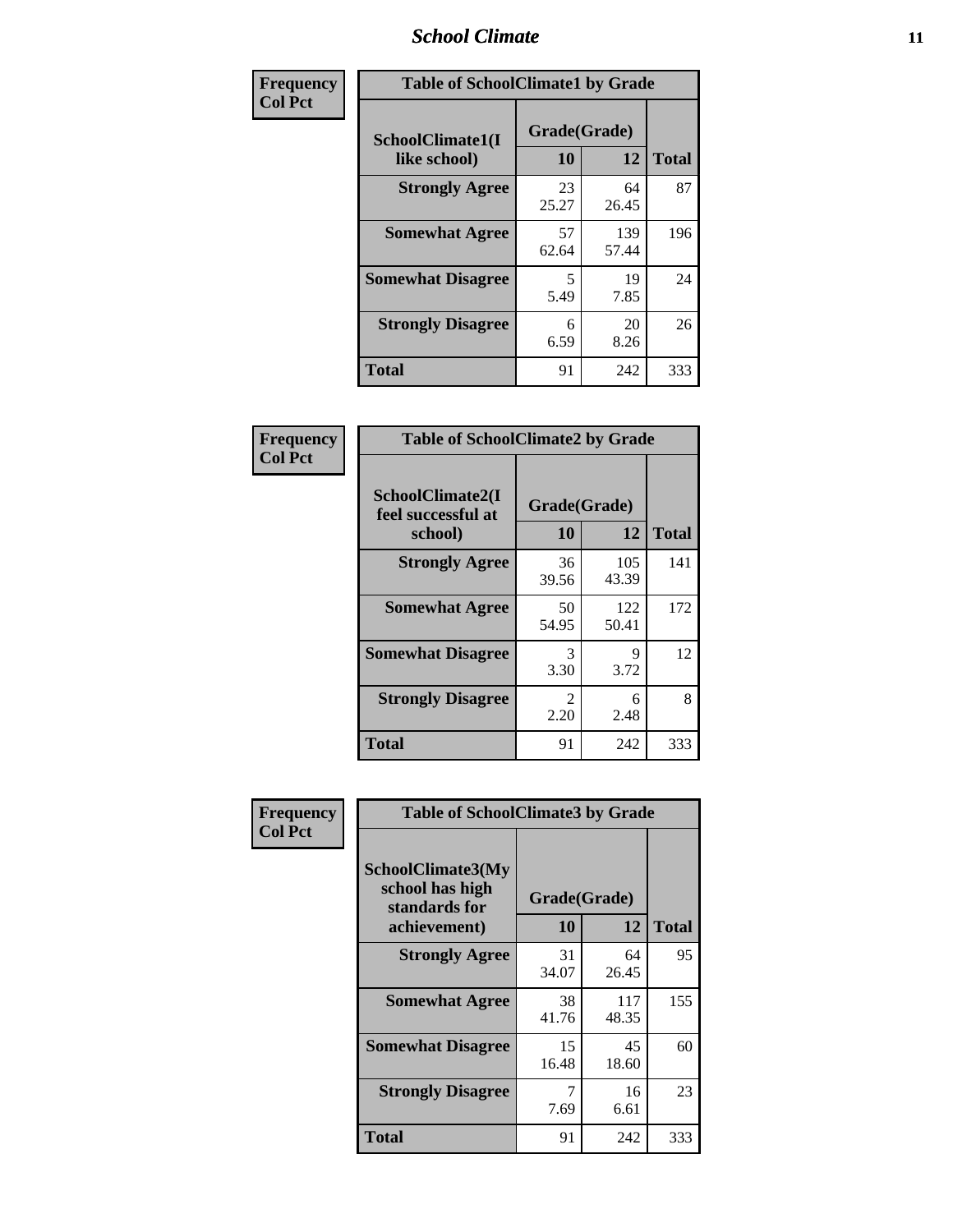### *School Climate* **12**

| Frequency      | <b>Table of SchoolClimate4 by Grade</b>                       |                    |              |              |
|----------------|---------------------------------------------------------------|--------------------|--------------|--------------|
| <b>Col Pct</b> | SchoolClimate4(My<br>school sets clear<br>rules for behavior) | Grade(Grade)<br>10 | 12           | <b>Total</b> |
|                | <b>Strongly Agree</b>                                         | 41<br>45.05        | 124<br>51.24 | 165          |
|                | <b>Somewhat Agree</b>                                         | 34<br>37.36        | 71<br>29.34  | 105          |
|                | <b>Somewhat Disagree</b>                                      | 12<br>13.19        | 31<br>12.81  | 43           |
|                | <b>Strongly Disagree</b>                                      | 4<br>4.40          | 16<br>6.61   | 20           |
|                | <b>Total</b>                                                  | 91                 | 242          | 333          |

| <b>Table of SchoolClimate5 by Grade</b>                              |                    |              |              |  |  |
|----------------------------------------------------------------------|--------------------|--------------|--------------|--|--|
| SchoolClimate5(I<br>know what to do in<br>an emergency at<br>school) | Grade(Grade)<br>10 | 12           | <b>Total</b> |  |  |
|                                                                      |                    |              |              |  |  |
| <b>Strongly Agree</b>                                                | 56<br>61.54        | 150<br>61.98 | 206          |  |  |
| <b>Somewhat Agree</b>                                                | 20<br>21.98        | 73<br>30.17  | 93           |  |  |
| <b>Somewhat Disagree</b>                                             | 11<br>12.09        | 13<br>5.37   | 24           |  |  |
| <b>Strongly Disagree</b>                                             | 4<br>4.40          | 6<br>2.48    | 10           |  |  |
| <b>Total</b>                                                         | 91                 | 242          | 333          |  |  |

| Frequency      | <b>Table of SchoolClimate6 by Grade</b>                  |                    |              |              |  |
|----------------|----------------------------------------------------------|--------------------|--------------|--------------|--|
| <b>Col Pct</b> | <b>SchoolClimate6(Teachers</b><br>treat me with respect) | Grade(Grade)<br>10 | 12           | <b>Total</b> |  |
|                | <b>Strongly Agree</b>                                    | 26<br>28.57        | 91<br>37.60  | 117          |  |
|                | <b>Somewhat Agree</b>                                    | 43<br>47.25        | 108<br>44.63 | 151          |  |
|                | <b>Somewhat Disagree</b>                                 | 15<br>16.48        | 23<br>9.50   | 38           |  |
|                | <b>Strongly Disagree</b>                                 | 7<br>7.69          | 20<br>8.26   | 27           |  |
|                | <b>Total</b>                                             | 91                 | 242          | 333          |  |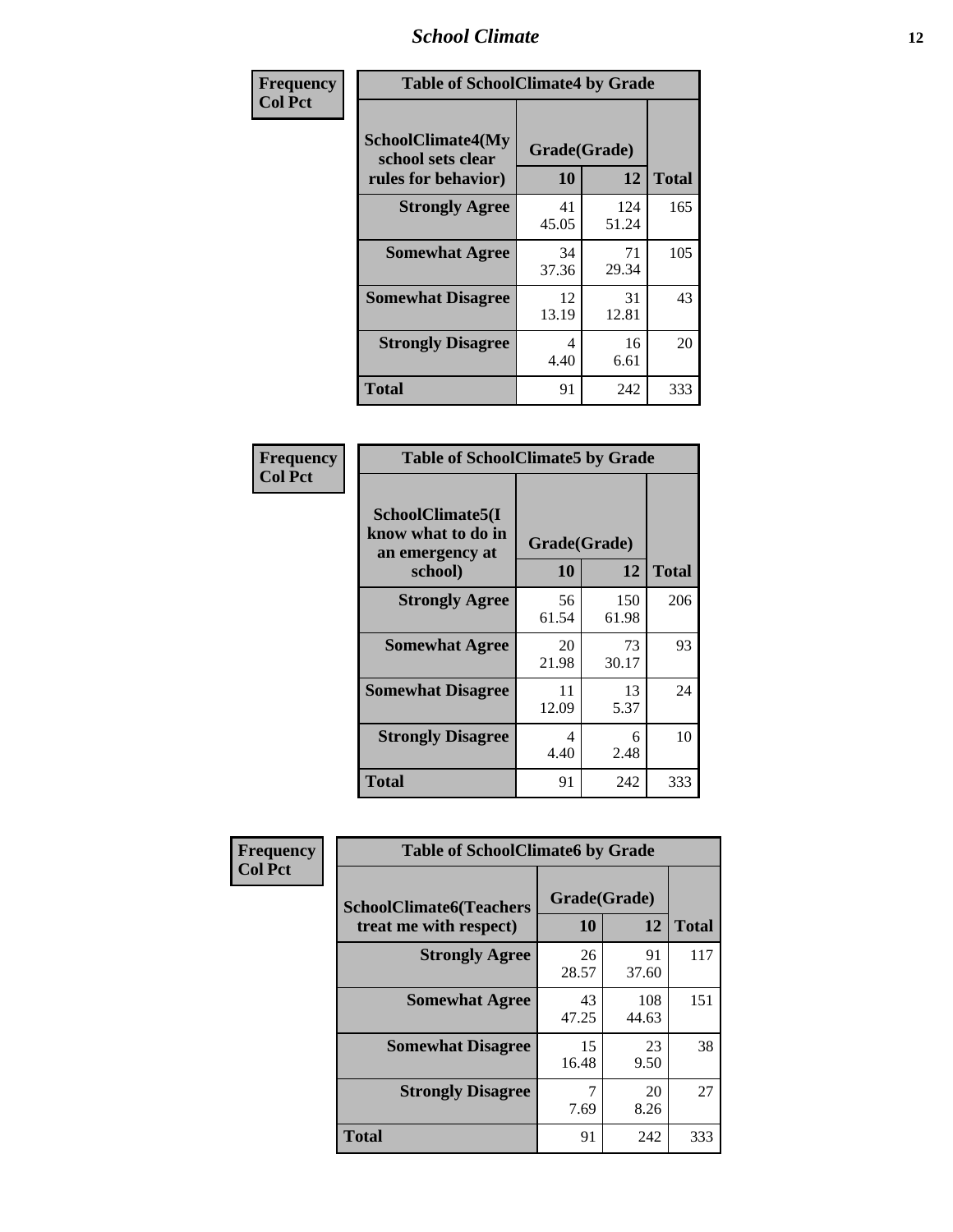### *School Climate* **13**

| Frequency      | <b>Table of SchoolClimate7 by Grade</b>                                       |                           |              |              |
|----------------|-------------------------------------------------------------------------------|---------------------------|--------------|--------------|
| <b>Col Pct</b> | <b>SchoolClimate7(Behaviors</b><br>in my class allow the<br>teacher to teach) | Grade(Grade)<br><b>10</b> | 12           | <b>Total</b> |
|                | <b>Strongly Agree</b>                                                         | 21<br>23.08               | 57<br>23.55  | 78           |
|                | <b>Somewhat Agree</b>                                                         | 40<br>43.96               | 117<br>48.35 | 157          |
|                | <b>Somewhat Disagree</b>                                                      | 19<br>20.88               | 44<br>18.18  | 63           |
|                | <b>Strongly Disagree</b>                                                      | 11<br>12.09               | 24<br>9.92   | 35           |
|                | <b>Total</b>                                                                  | 91                        | 242          | 333          |

| Frequency      | <b>Table of SchoolClimate8 by Grade</b>                                 |              |             |              |
|----------------|-------------------------------------------------------------------------|--------------|-------------|--------------|
| <b>Col Pct</b> | <b>SchoolClimate8(Students</b><br>are frequently<br>recognized for good | Grade(Grade) |             |              |
|                | behavior)                                                               | 10           | 12          | <b>Total</b> |
|                | <b>Strongly Agree</b>                                                   | 28<br>30.77  | 44<br>18.18 | 72           |
|                | <b>Somewhat Agree</b>                                                   | 35<br>38.46  | 98<br>40.50 | 133          |
|                | <b>Somewhat Disagree</b>                                                | 18<br>19.78  | 61<br>25.21 | 79           |
|                | <b>Strongly Disagree</b>                                                | 10<br>10.99  | 39<br>16.12 | 49           |
|                | <b>Total</b>                                                            | 91           | 242         | 333          |

| <b>Frequency</b> | <b>Table of SchoolClimate9 by Grade</b>                                                  |                    |              |              |
|------------------|------------------------------------------------------------------------------------------|--------------------|--------------|--------------|
| <b>Col Pct</b>   | <b>SchoolClimate9(School</b><br>counselor would be<br>helpful if I needed<br>assistance) | Grade(Grade)<br>10 | 12           | <b>Total</b> |
|                  | <b>Strongly Agree</b>                                                                    | 40<br>43.96        | 128<br>52.89 | 168          |
|                  | <b>Somewhat Agree</b>                                                                    | 35<br>38.46        | 76<br>31.40  | 111          |
|                  | <b>Somewhat Disagree</b>                                                                 | 8<br>8.79          | 19<br>7.85   | 27           |
|                  | <b>Strongly Disagree</b>                                                                 | 8<br>8.79          | 19<br>7.85   | 27           |
|                  | <b>Total</b>                                                                             | 91                 | 242          | 333          |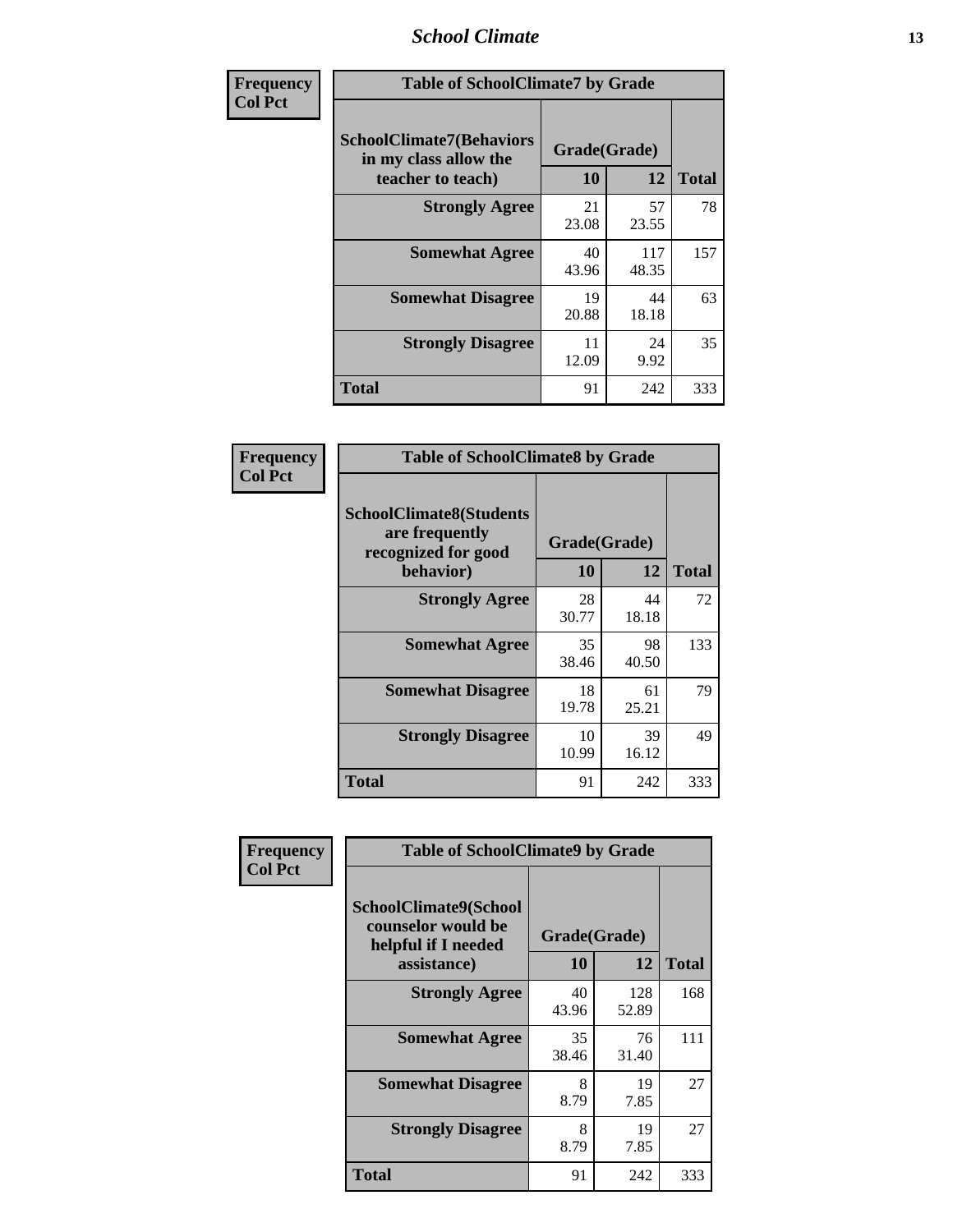### *Reasons for Dropping Out* **14**

| Frequency      | <b>Table of Dropoutreason by Grade</b>                                   |                    |                        |              |
|----------------|--------------------------------------------------------------------------|--------------------|------------------------|--------------|
| <b>Col Pct</b> | Dropoutreason(If<br>I dropped out the<br>reason would<br>most likely be) | Grade(Grade)<br>10 | 12                     | <b>Total</b> |
|                | Won't Drop out                                                           | 56<br>61.54        | 147<br>60.74           | 203          |
|                | <b>Bored</b>                                                             | 13<br>14.29        | 24<br>9.92             | 37           |
|                | <b>Family Reasons</b>                                                    | 12<br>13.19        | 18<br>7.44             | 30           |
|                | <b>Being Bullied</b>                                                     | 0<br>0.00          | $\mathfrak{D}$<br>0.83 | 2            |
|                | <b>Other</b>                                                             | 10<br>10.99        | 51<br>21.07            | 61           |
|                | Total                                                                    | 91                 | 242                    | 333          |

| Frequency      | <b>Table of Dropout by Grade</b>                                       |                    |              |              |  |
|----------------|------------------------------------------------------------------------|--------------------|--------------|--------------|--|
| <b>Col Pct</b> | Dropout(I<br>have<br>thought<br>about<br>dropping<br>out of<br>school) | Grade(Grade)<br>10 | 12           | <b>Total</b> |  |
|                |                                                                        |                    |              |              |  |
|                | Yes                                                                    | 20<br>21.98        | 71<br>29.34  | 91           |  |
|                | N <sub>0</sub>                                                         | 71<br>78.02        | 171<br>70.66 | 242          |  |
|                | <b>Total</b>                                                           | 91                 | 242          | 333          |  |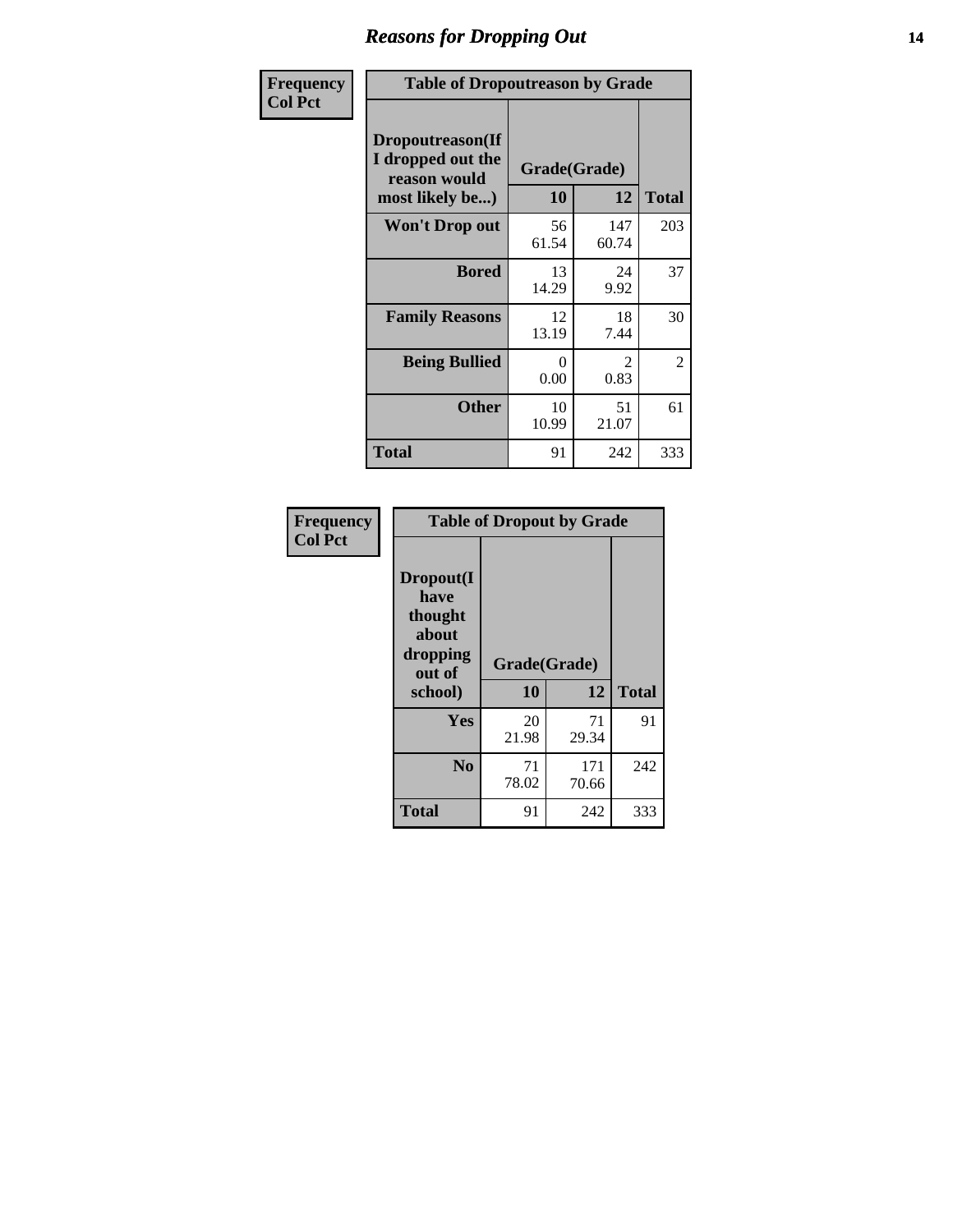*School Safety* **15**

| Frequency      | <b>Table of Gangself by Grade</b>                                                                 |                    |              |              |
|----------------|---------------------------------------------------------------------------------------------------|--------------------|--------------|--------------|
| <b>Col Pct</b> | Gangself(I<br>have<br>participated<br>in illegal<br>gang<br>activities in<br>the past 30<br>days) | Grade(Grade)<br>10 | 12           | <b>Total</b> |
|                | Yes                                                                                               | 4<br>4.40          | 15<br>6.20   | 19           |
|                | N <sub>0</sub>                                                                                    | 87<br>95.60        | 227<br>93.80 | 314          |
|                | <b>Total</b>                                                                                      | 91                 | 242          | 333          |

| Frequency<br><b>Col Pct</b> | <b>Table of Gangpeers by Grade</b>                                                                                             |                    |              |              |  |
|-----------------------------|--------------------------------------------------------------------------------------------------------------------------------|--------------------|--------------|--------------|--|
|                             | <b>Gangpeers</b> (I<br>have friends<br>who have<br>participated<br>in illegal<br>gang<br>activities in<br>the past 30<br>days) | Grade(Grade)<br>10 | 12           | <b>Total</b> |  |
|                             | <b>Yes</b>                                                                                                                     | 26<br>28.57        | 48<br>19.83  | 74           |  |
|                             | N <sub>0</sub>                                                                                                                 | 65<br>71.43        | 194<br>80.17 | 259          |  |
|                             | <b>Total</b>                                                                                                                   | 91                 | 242          | 333          |  |

| Frequency      |                                                                     | <b>Table of Pickedon by Grade</b> |             |              |  |  |  |  |  |
|----------------|---------------------------------------------------------------------|-----------------------------------|-------------|--------------|--|--|--|--|--|
| <b>Col Pct</b> | <b>Pickedon</b> (I have<br>been picked on or<br>teased at school in | Grade(Grade)                      |             |              |  |  |  |  |  |
|                | the past 30 days)                                                   | 10                                | 12          | <b>Total</b> |  |  |  |  |  |
|                | <b>Strongly Agree</b>                                               | 12<br>13.19                       | 21<br>8.68  | 33           |  |  |  |  |  |
|                | <b>Somewhat Agree</b>                                               | 18<br>19.78                       | 33<br>13.64 | 51           |  |  |  |  |  |
|                | <b>Somewhat Disagree</b>                                            | 13<br>14.29                       | 31<br>12.81 | 44           |  |  |  |  |  |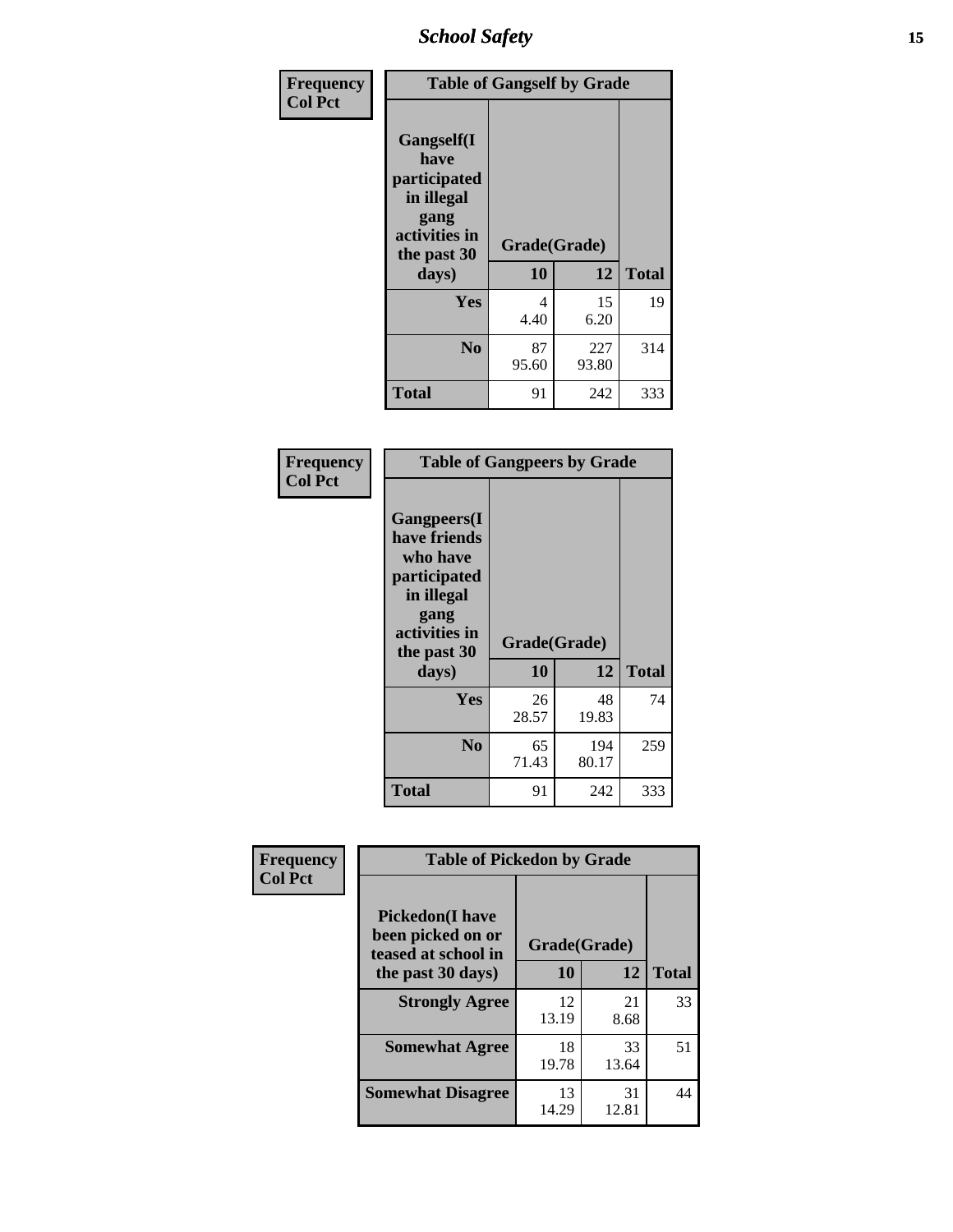# *School Safety* **16**

| Frequency      |                                                                                          | <b>Table of Pickedon by Grade</b> |              |              |  |  |  |  |  |  |  |  |
|----------------|------------------------------------------------------------------------------------------|-----------------------------------|--------------|--------------|--|--|--|--|--|--|--|--|
| <b>Col Pct</b> | <b>Pickedon</b> (I have<br>been picked on or<br>teased at school in<br>the past 30 days) | Grade(Grade)<br>10                | 12           | <b>Total</b> |  |  |  |  |  |  |  |  |
|                | <b>Strongly Disagree</b>                                                                 | 48<br>52.75                       | 157<br>64.88 | 205          |  |  |  |  |  |  |  |  |
|                | Total                                                                                    | 91                                | 242          | 333          |  |  |  |  |  |  |  |  |

| Frequency      | <b>Table of Safeschool by Grade</b>                      |                    |              |              |
|----------------|----------------------------------------------------------|--------------------|--------------|--------------|
| <b>Col Pct</b> | Safeschool(School<br>is a place at which I<br>feel safe) | Grade(Grade)<br>10 | 12           | <b>Total</b> |
|                | <b>Strongly Agree</b>                                    | 12<br>13.19        | 59<br>24.38  | 71           |
|                | <b>Somewhat Agree</b>                                    | 47<br>51.65        | 124<br>51.24 | 171          |
|                | <b>Somewhat Disagree</b>                                 | 19<br>20.88        | 27<br>11.16  | 46           |
|                | <b>Strongly Disagree</b>                                 | 13<br>14.29        | 32<br>13.22  | 45           |
|                | <b>Total</b>                                             | 91                 | 242          | 333          |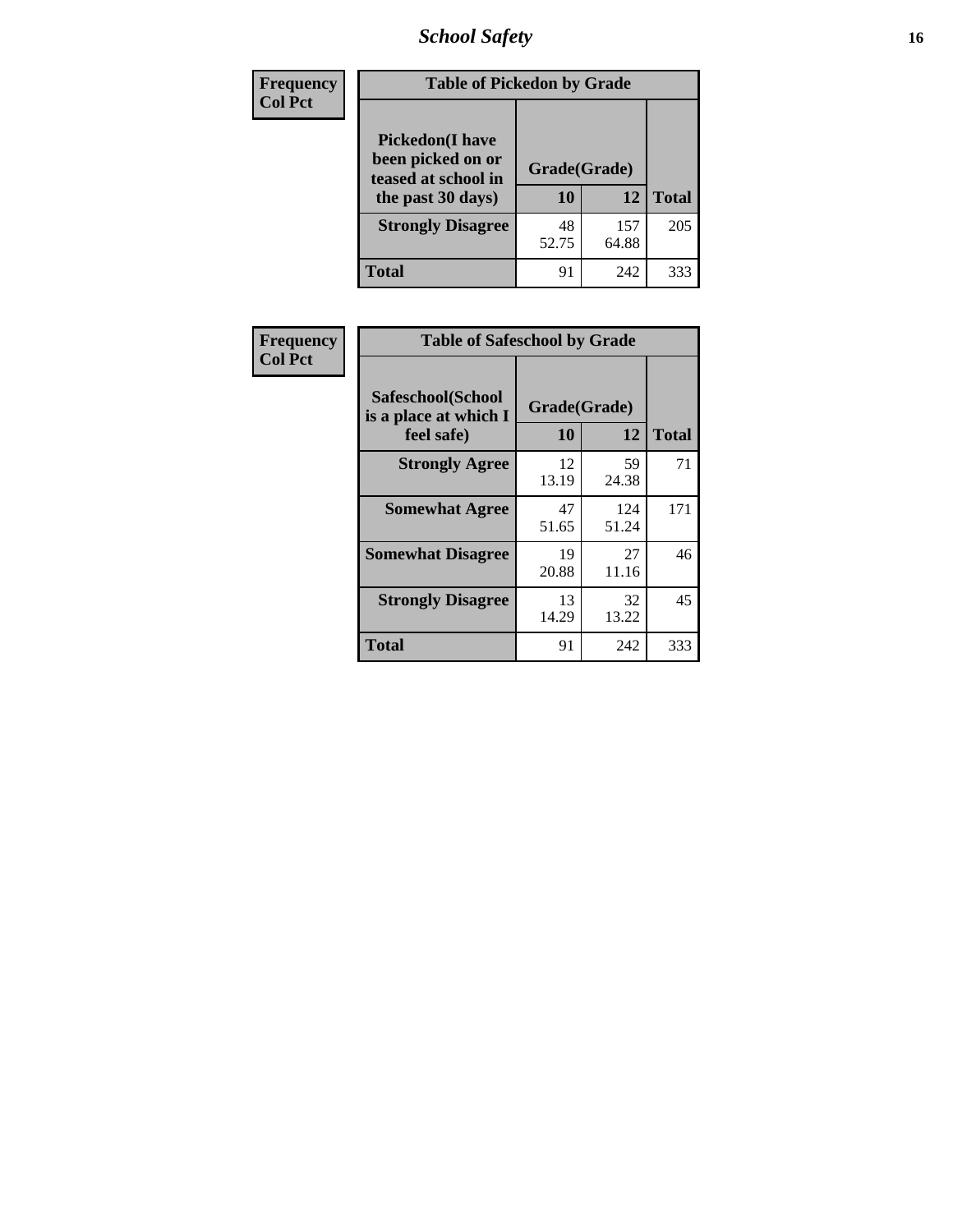*School Safety* **17**

**Frequency Row Pct**

| <b>Table of Grade by Bullied</b> |              |                                                                               |                              |                   |                        |                               |                          |              |  |  |  |
|----------------------------------|--------------|-------------------------------------------------------------------------------|------------------------------|-------------------|------------------------|-------------------------------|--------------------------|--------------|--|--|--|
|                                  |              | <b>Bullied</b> (I have been bullied by other<br>students in the past 30 days) |                              |                   |                        |                               |                          |              |  |  |  |
| Grade(Grade)                     | 0<br>  Days  | 1 or<br>2<br>days                                                             | 3 <sub>to</sub><br>5<br>days | 6 to<br>q<br>days | 10<br>to<br>19<br>days | <b>20</b><br>to<br>29<br>days | All<br><b>30</b><br>days | <b>Total</b> |  |  |  |
| 10                               | 79<br>86.81  | 2<br>2.20                                                                     | 3<br>3.30                    | 1.10              | 4<br>4.40              | 1.10                          | 1.10                     | 91           |  |  |  |
| 12                               | 218<br>90.08 | 11<br>4.55                                                                    | 4<br>1.65                    | 0.41              | 4<br>1.65              | 3<br>1.24                     | 0.41                     | 242          |  |  |  |
| <b>Total</b>                     | 297          | 13                                                                            | 7                            | $\overline{c}$    | 8                      | 4                             | $\overline{2}$           | 333          |  |  |  |

**Frequency Row Pct**

| <b>Table of Grade by Bulliedothers</b>                                                                                                                                                    |                                                                         |                        |                |                |                  |           |                |     |  |  |  |  |
|-------------------------------------------------------------------------------------------------------------------------------------------------------------------------------------------|-------------------------------------------------------------------------|------------------------|----------------|----------------|------------------|-----------|----------------|-----|--|--|--|--|
|                                                                                                                                                                                           | <b>Bulliedothers</b> (I bullied others in the past<br>$30 \text{ days}$ |                        |                |                |                  |           |                |     |  |  |  |  |
| 10<br>20<br>All<br>1 or<br>3 <sub>to</sub><br>6 to<br>to<br>to<br>29<br>19<br>30<br>$\mathbf{0}$<br>5<br>q<br>Grade(Grade)<br>days<br>days<br>days<br><b>Days</b><br>days<br>days<br>days |                                                                         |                        |                |                |                  |           | <b>Total</b>   |     |  |  |  |  |
| 10                                                                                                                                                                                        | 81<br>89.01                                                             | $\overline{4}$<br>4.40 | 3<br>3.30      | 1.10           | $\Omega$<br>0.00 | 1.10      | 1.10           | 91  |  |  |  |  |
| 12                                                                                                                                                                                        | 225<br>92.98                                                            | 9<br>3.72              | 0.41           | 0.41           | 3<br>1.24        | 2<br>0.83 | 0.41           | 242 |  |  |  |  |
| <b>Total</b>                                                                                                                                                                              | 306                                                                     | 13                     | $\overline{4}$ | $\overline{c}$ | 3                | 3         | $\overline{c}$ | 333 |  |  |  |  |

| Frequency      | <b>Table of Grade by Weaponschool</b> |                                                                        |                   |                               |                        |              |  |  |  |
|----------------|---------------------------------------|------------------------------------------------------------------------|-------------------|-------------------------------|------------------------|--------------|--|--|--|
| <b>Row Pct</b> |                                       | <b>Weaponschool</b> (I<br>brought a weapon to<br>school in the past 30 |                   |                               |                        |              |  |  |  |
|                | Grade(Grade)                          | $\bf{0}$<br><b>Days</b>                                                | 3 to<br>5<br>days | <b>10</b><br>to<br>19<br>days | 20<br>to<br>29<br>days | <b>Total</b> |  |  |  |
|                | 10                                    | 90<br>98.90                                                            | 1.10              | 0<br>0.00                     | $\Omega$<br>0.00       | 91           |  |  |  |
|                | 12                                    | 232<br>95.87                                                           | 5<br>2.07         | 3<br>1.24                     | 2<br>0.83              | 242          |  |  |  |
|                | <b>Total</b>                          | 322                                                                    | 6                 | 3                             | $\overline{2}$         | 333          |  |  |  |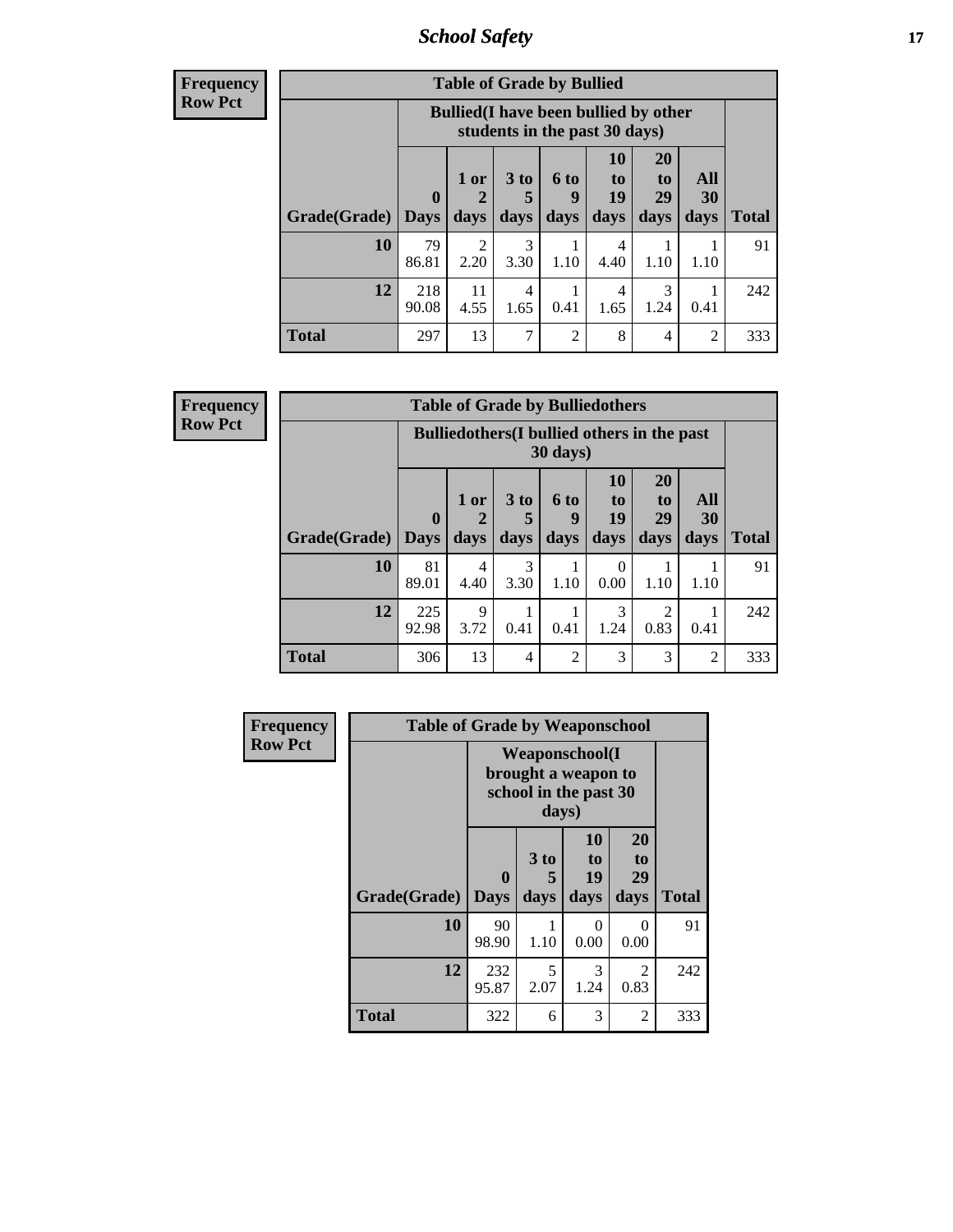*School Safety* **18**

| <b>Frequency</b> |                     | <b>Table of Grade by Absentunsafe</b> |                                     |                              |                        |                                                                           |                   |              |
|------------------|---------------------|---------------------------------------|-------------------------------------|------------------------------|------------------------|---------------------------------------------------------------------------|-------------------|--------------|
| <b>Row Pct</b>   |                     |                                       |                                     | days)                        |                        | Absentunsafe(I have missed school<br>because I felt unsafe in the past 30 |                   |              |
|                  | Grade(Grade)   Days | $\mathbf 0$                           | 1 or<br>$\mathbf 2$<br>days         | 3 <sub>to</sub><br>5<br>days | 10<br>to<br>19<br>days | 20<br>t <sub>0</sub><br>29<br>days                                        | All<br>30<br>days | <b>Total</b> |
|                  | 10                  | 88<br>96.70                           | 0.00                                | 1.10                         | 0<br>0.00              | 2.20                                                                      | $\Omega$<br>0.00  | 91           |
|                  | 12                  | 236<br>97.52                          | $\mathcal{D}_{\mathcal{A}}$<br>0.83 | ∩<br>0.00                    | 0.41                   | $\mathcal{D}_{\mathcal{L}}$<br>0.83                                       | 0.41              | 242          |
|                  | <b>Total</b>        | 324                                   | $\overline{c}$                      |                              |                        | 4                                                                         | 1                 | 333          |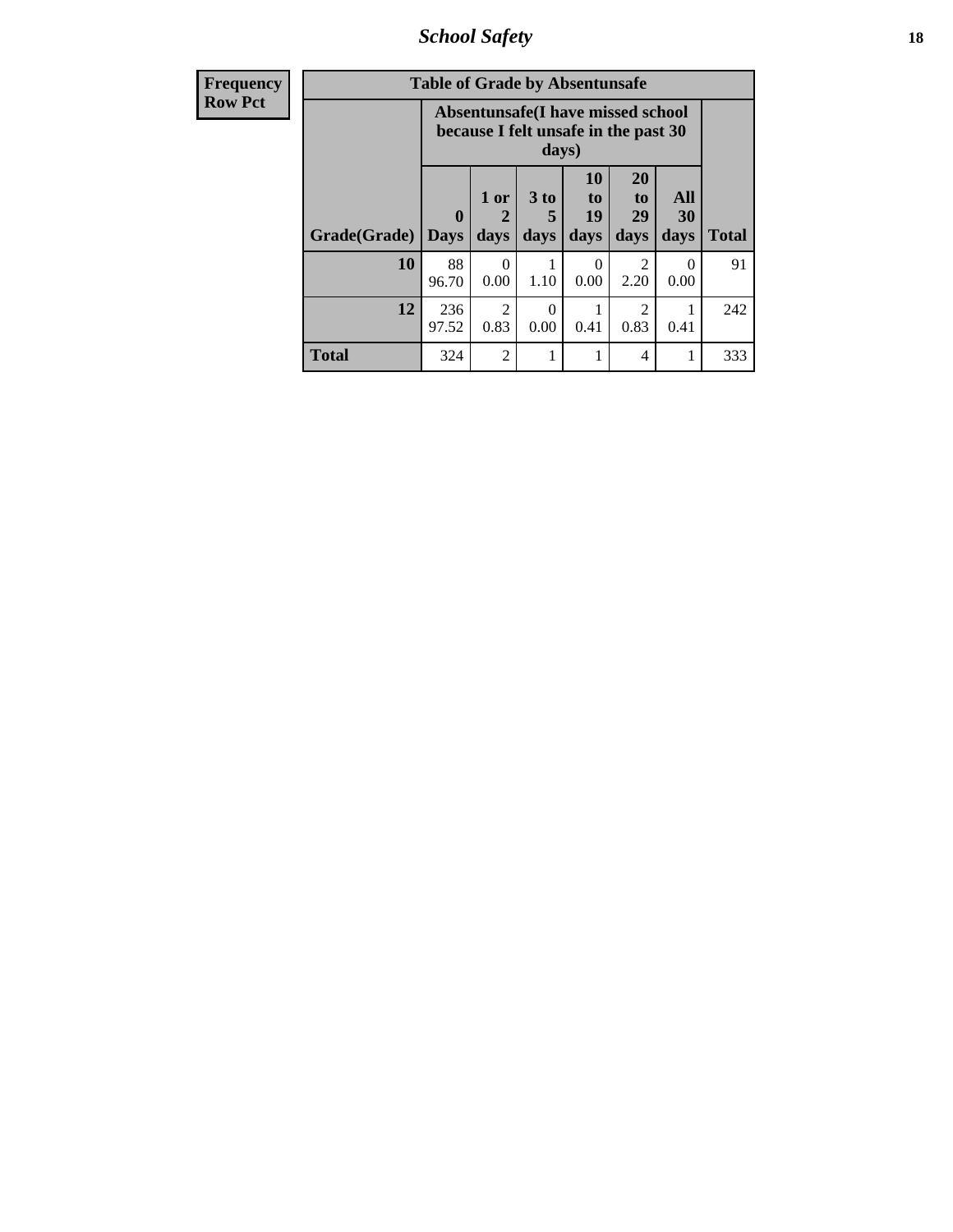# *Drug Use During Last 30 Days* **19**

#### **Frequency Row Pct**

| <b>Table of Grade by Alcohol</b>                                                                                                                                         |              |                                    |                        |                          |            |           |           |     |  |  |  |
|--------------------------------------------------------------------------------------------------------------------------------------------------------------------------|--------------|------------------------------------|------------------------|--------------------------|------------|-----------|-----------|-----|--|--|--|
|                                                                                                                                                                          |              | Alcohol(Alcohol use, past 30 days) |                        |                          |            |           |           |     |  |  |  |
| <b>Did</b><br>$6-9$<br>$10-19$<br>20-29<br>$3 - 5$<br>$1-2$<br>Every<br>not<br>Grade(Grade)<br>days<br>days<br>days<br><b>Total</b><br>days<br>day<br>days<br><b>use</b> |              |                                    |                        |                          |            |           |           |     |  |  |  |
| 10                                                                                                                                                                       | 72<br>79.12  | 12<br>13.19                        | $\overline{2}$<br>2.20 | $\boldsymbol{0}$<br>0.00 | 1.10       | 1.10      | 3<br>3.30 | 91  |  |  |  |
| 12                                                                                                                                                                       | 184<br>76.03 | 15<br>6.20                         | 15<br>6.20             | 8<br>3.31                | 12<br>4.96 | 5<br>2.07 | 3<br>1.24 | 242 |  |  |  |
| <b>Total</b>                                                                                                                                                             | 256          | 27                                 | 17                     | 8                        | 13         | 6         | 6         | 333 |  |  |  |

#### **Frequency Row Pct**

| <b>Table of Grade by Cigarettes</b> |                          |                                                                                                                           |      |                  |           |                        |      |     |  |  |  |
|-------------------------------------|--------------------------|---------------------------------------------------------------------------------------------------------------------------|------|------------------|-----------|------------------------|------|-----|--|--|--|
|                                     |                          | Cigarettes (Smoking tobacco use,<br>past 30 days)                                                                         |      |                  |           |                        |      |     |  |  |  |
| Grade(Grade)                        | Did<br>not<br><b>use</b> | $6 - 9$<br>$10-19$<br>$3 - 5$<br>20-29<br>$1 - 2$<br>Every<br><b>Total</b><br>days<br>days<br>days<br>days<br>day<br>days |      |                  |           |                        |      |     |  |  |  |
| 10                                  | 79<br>86.81              | 8<br>8.79                                                                                                                 | 1.10 | $\theta$<br>0.00 | 0<br>0.00 | $\mathfrak{D}$<br>2.20 | 1.10 | 91  |  |  |  |
| 12                                  | 210<br>86.78             | 5<br>$\overline{2}$<br>10<br>3<br>6<br>6<br>2.07<br>0.83<br>2.48<br>1.24<br>4.13<br>2.48                                  |      |                  |           |                        |      |     |  |  |  |
| <b>Total</b>                        | 289                      | 18                                                                                                                        | 6    | $\overline{2}$   | 6         | 5                      | 7    | 333 |  |  |  |

**Frequency Row Pct**

| <b>Table of Grade by Smokeless</b> |                                 |                                                                                                               |                  |           |                |                |     |  |  |  |  |
|------------------------------------|---------------------------------|---------------------------------------------------------------------------------------------------------------|------------------|-----------|----------------|----------------|-----|--|--|--|--|
|                                    |                                 | <b>Smokeless</b> (Chewing tobacco use,<br>past 30 days)                                                       |                  |           |                |                |     |  |  |  |  |
| Grade(Grade)                       | <b>Did</b><br>not<br><b>use</b> | $6 - 9$<br>$10-19$<br>$3 - 5$<br>$1-2$<br><b>Every</b><br>days<br><b>Total</b><br>days<br>days<br>day<br>days |                  |           |                |                |     |  |  |  |  |
| 10                                 | 88<br>96.70                     | 1.10                                                                                                          | $\Omega$<br>0.00 | 1.10      | 0.00           | 1.10           | 91  |  |  |  |  |
| 12                                 | 233<br>96.28                    | $\mathcal{R}$<br>1.24                                                                                         | 0.41             | 0<br>0.00 | 2<br>0.83      | 3<br>1.24      | 242 |  |  |  |  |
| <b>Total</b>                       | 321                             | 4                                                                                                             | 1                |           | $\overline{2}$ | $\overline{4}$ | 333 |  |  |  |  |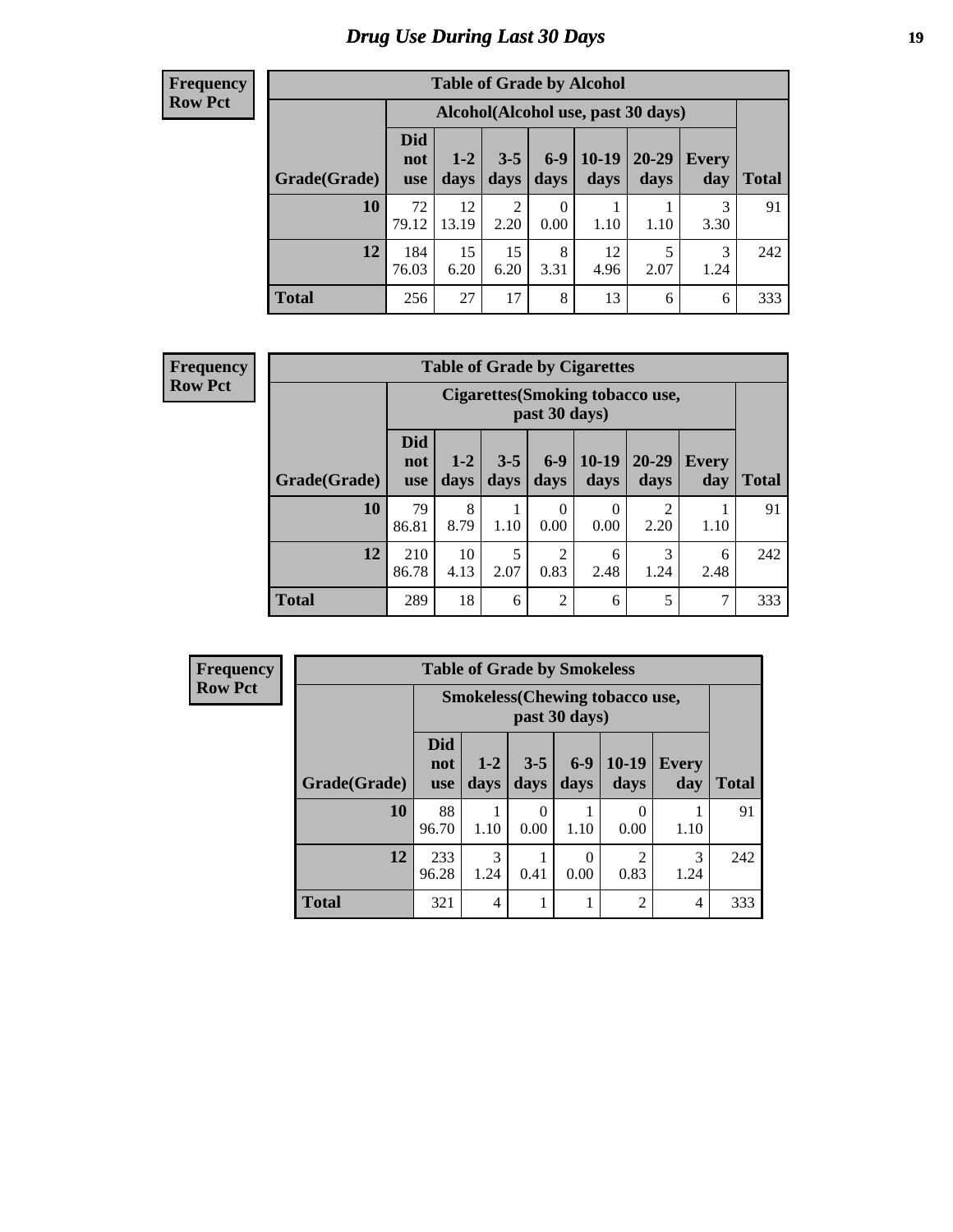#### **Frequency Row Pct**

| <b>Table of Grade by Marijuana</b>                                                                                                                                       |                                         |           |           |                  |                  |           |                  |     |  |  |  |
|--------------------------------------------------------------------------------------------------------------------------------------------------------------------------|-----------------------------------------|-----------|-----------|------------------|------------------|-----------|------------------|-----|--|--|--|
|                                                                                                                                                                          | Marijuana (Marijuana use, past 30 days) |           |           |                  |                  |           |                  |     |  |  |  |
| <b>Did</b><br>$6-9$<br>$10-19$<br>20-29<br>$3 - 5$<br>$1-2$<br>Every<br>not<br>Grade(Grade)<br>days<br>days<br>days<br>days<br><b>Total</b><br>day<br>days<br><b>use</b> |                                         |           |           |                  |                  |           |                  |     |  |  |  |
| 10                                                                                                                                                                       | 85<br>93.41                             | 1.10      | 4<br>4.40 | 1.10             | $\theta$<br>0.00 | 0<br>0.00 | $\Omega$<br>0.00 | 91  |  |  |  |
| 12                                                                                                                                                                       | 211<br>87.19                            | 6<br>2.48 | 5<br>2.07 | $\theta$<br>0.00 | 10<br>4.13       | 3<br>1.24 | 7<br>2.89        | 242 |  |  |  |
| <b>Total</b>                                                                                                                                                             | 296                                     | 7         | 9         | 1<br>ı           | 10               | 3         | 7                | 333 |  |  |  |

#### **Frequency Row Pct**

| <b>Table of Grade by Cocaine</b> |                                 |                                                                                                                       |           |                  |           |                          |           |     |  |  |  |
|----------------------------------|---------------------------------|-----------------------------------------------------------------------------------------------------------------------|-----------|------------------|-----------|--------------------------|-----------|-----|--|--|--|
|                                  |                                 | Cocaine (Cocaine use, past 30 days)                                                                                   |           |                  |           |                          |           |     |  |  |  |
| Grade(Grade)                     | <b>Did</b><br>not<br><b>use</b> | $6-9$<br>$10-19$<br>$3 - 5$<br>20-29<br>$1-2$<br><b>Every</b><br>days<br>days<br>days<br>day<br>days<br>Total<br>days |           |                  |           |                          |           |     |  |  |  |
| 10                               | 88<br>96.70                     | 1.10                                                                                                                  | 1.10      | $\Omega$<br>0.00 | 0<br>0.00 | $\left( \right)$<br>0.00 | 1.10      | 91  |  |  |  |
| 12                               | 236<br>97.52                    | 0<br>0.00                                                                                                             | 0<br>0.00 | 0.41             | 0.41      | っ<br>0.83                | 2<br>0.83 | 242 |  |  |  |
| <b>Total</b>                     | 324                             |                                                                                                                       | 1         |                  | 1         | 2                        | 3         | 333 |  |  |  |

| Frequency      |              | <b>Table of Grade by Inhalants</b> |                 |               |                                 |                        |              |  |
|----------------|--------------|------------------------------------|-----------------|---------------|---------------------------------|------------------------|--------------|--|
| <b>Row Pct</b> |              |                                    |                 | past 30 days) | <b>Inhalants</b> (Inhalant use, |                        |              |  |
|                | Grade(Grade) | <b>Did</b><br>not<br><b>use</b>    | $3 - 5$<br>days | $6-9$<br>days | $10-19$<br>days                 | <b>Every</b><br>day    | <b>Total</b> |  |
|                | 10           | 89<br>97.80                        | 1.10            | 1.10          | 0<br>0.00                       | 0.00                   | 91           |  |
|                | 12           | 239<br>98.76                       | 0<br>0.00       | 0<br>0.00     | 0.41                            | $\mathfrak{D}$<br>0.83 | 242          |  |
|                | <b>Total</b> | 328                                |                 |               |                                 | $\overline{c}$         | 333          |  |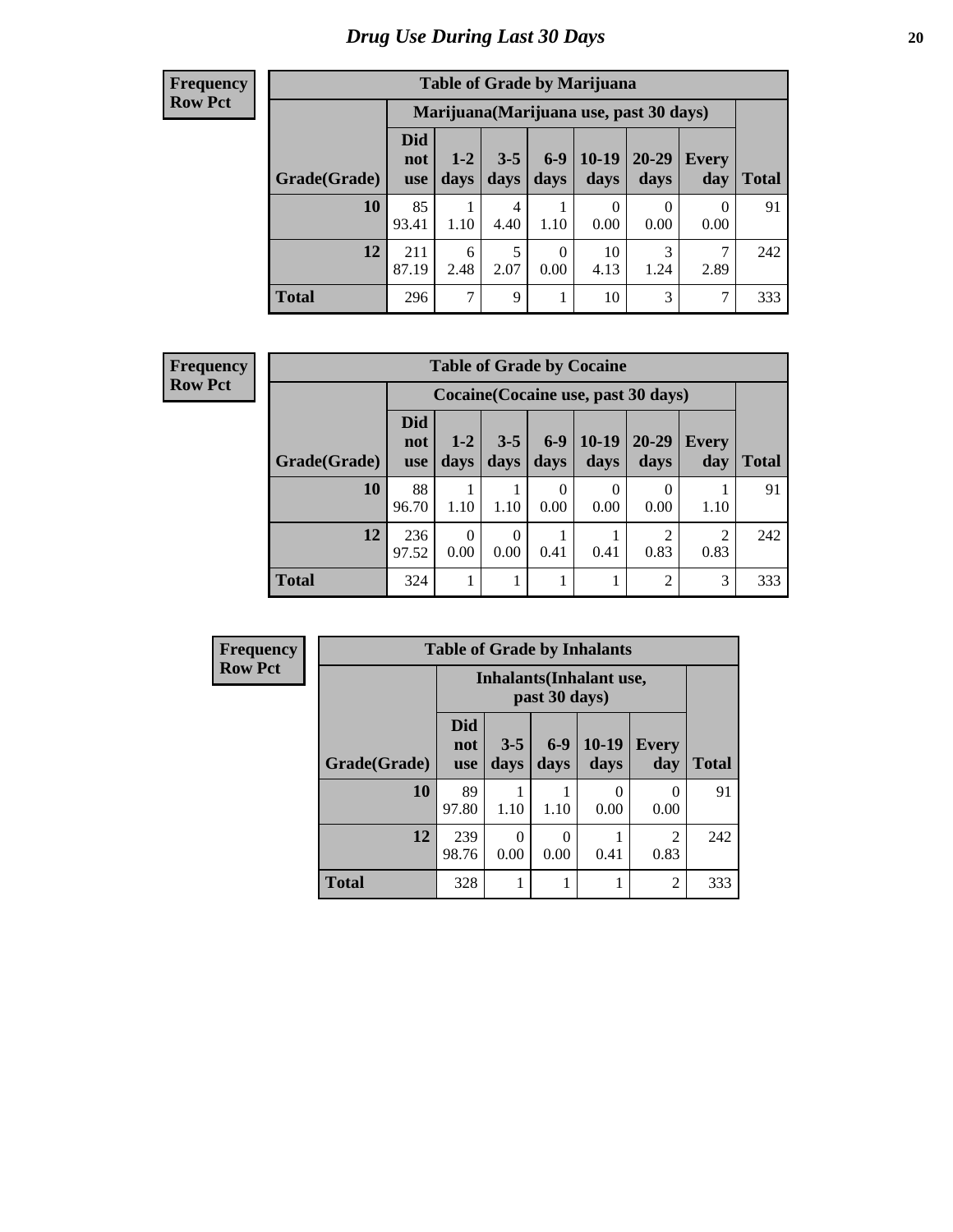# *Drug Use During Last 30 Days* **21**

| <b>Frequency</b> | <b>Table of Grade by Steroids</b> |                                 |                 |                        |                        |                        |              |  |
|------------------|-----------------------------------|---------------------------------|-----------------|------------------------|------------------------|------------------------|--------------|--|
| <b>Row Pct</b>   |                                   |                                 |                 | past 30 days)          | Steroids (Steroid use, |                        |              |  |
|                  | Grade(Grade)                      | <b>Did</b><br>not<br><b>use</b> | $1 - 2$<br>days | $3 - 5$<br>days        | $10-19$<br>days        | Every<br>day           | <b>Total</b> |  |
|                  | 10                                | 89<br>97.80                     | 0<br>0.00       | $\overline{2}$<br>2.20 | 0.00                   | 0<br>0.00              | 91           |  |
|                  | 12                                | 238<br>98.35                    | 0.41            | 0<br>0.00              | 0.41                   | $\overline{2}$<br>0.83 | 242          |  |
|                  | <b>Total</b>                      | 327                             | 1               | 2                      |                        | $\overline{2}$         | 333          |  |

| Frequency      |              |                                 |               |                        | <b>Table of Grade by Ecstasy</b> |                                     |                        |              |
|----------------|--------------|---------------------------------|---------------|------------------------|----------------------------------|-------------------------------------|------------------------|--------------|
| <b>Row Pct</b> |              |                                 |               |                        |                                  | Ecstasy (Ecstasy use, past 30 days) |                        |              |
|                | Grade(Grade) | <b>Did</b><br>not<br><b>use</b> | $1-2$<br>days | $6-9$<br>days          | $10-19$<br>days                  | $20 - 29$<br>days                   | <b>Every</b><br>day    | <b>Total</b> |
|                | 10           | 88<br>96.70                     | 0<br>0.00     | $\mathfrak{D}$<br>2.20 | $\Omega$<br>0.00                 | $\Omega$<br>0.00                    | 1.10                   | 91           |
|                | 12           | 237<br>97.93                    | 0.41          | $\Omega$<br>0.00       | 0.41                             | 0.41                                | $\overline{c}$<br>0.83 | 242          |
|                | <b>Total</b> | 325                             |               | $\overline{2}$         |                                  |                                     | 3                      | 333          |

| <b>Frequency</b> |
|------------------|
| <b>Row Pct</b>   |

F

| <b>Table of Grade by Meth</b> |                                 |                                             |                 |                 |                 |                        |              |  |  |
|-------------------------------|---------------------------------|---------------------------------------------|-----------------|-----------------|-----------------|------------------------|--------------|--|--|
|                               |                                 | Meth (Methamphetamine use,<br>past 30 days) |                 |                 |                 |                        |              |  |  |
| Grade(Grade)                  | <b>Did</b><br>not<br><b>use</b> | $1 - 2$<br>days                             | $3 - 5$<br>days | $6 - 9$<br>days | $10-19$<br>days | <b>Every</b><br>day    | <b>Total</b> |  |  |
| 10                            | 89<br>97.80                     | $\theta$<br>0.00                            | 1.10            | 1.10            | 0.00            | 0<br>0.00              | 91           |  |  |
| 12                            | 238<br>98.35                    | 0.41                                        | 0.00            | 0<br>0.00       | 0.41            | $\overline{2}$<br>0.83 | 242          |  |  |
| <b>Total</b>                  | 327                             |                                             |                 |                 |                 | $\overline{c}$         | 333          |  |  |

┓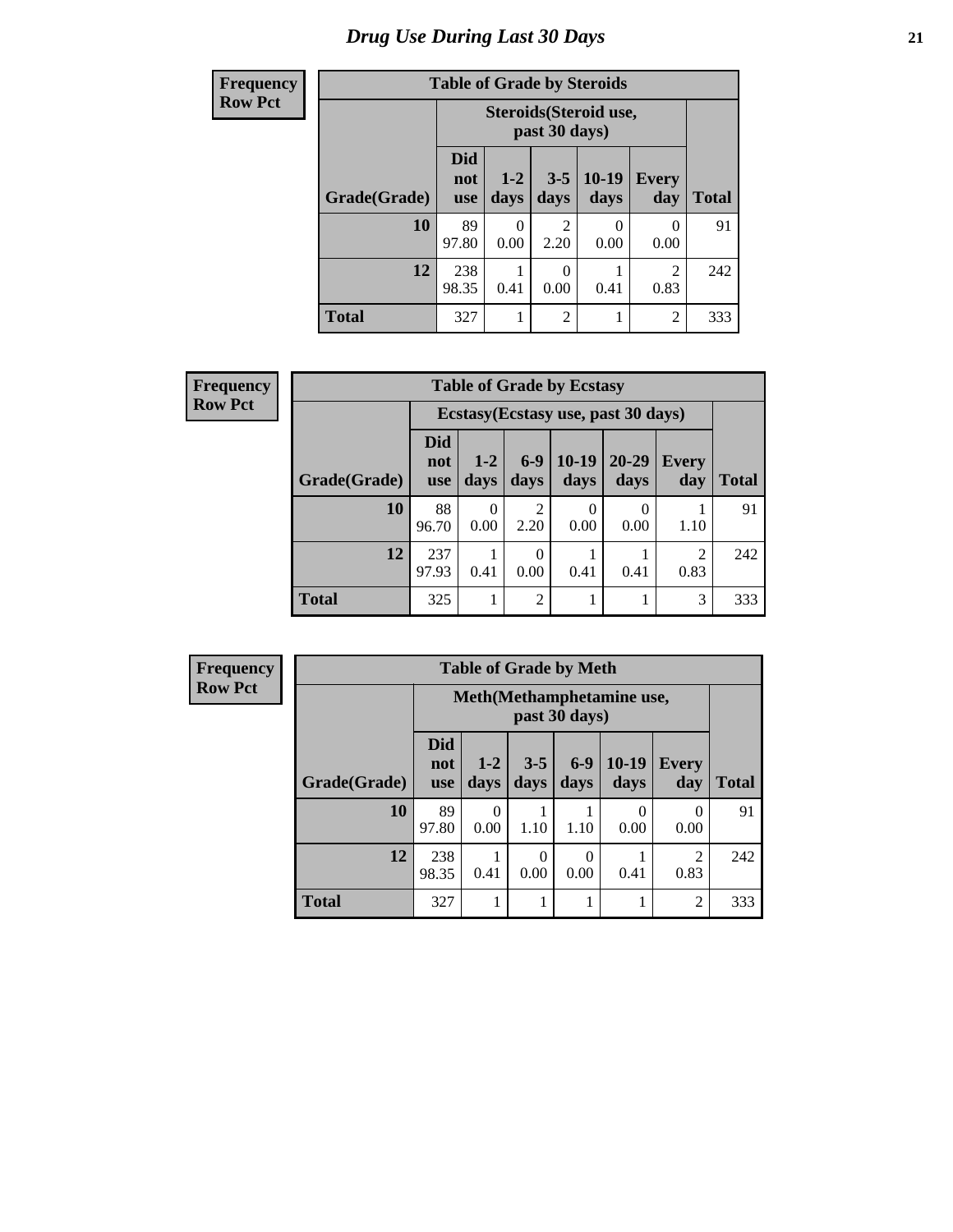# *Drug Use During Last 30 Days* **22**

| <b>Frequency</b> |              | <b>Table of Grade by Hallucinogens</b> |                                  |                  |                 |                |              |
|------------------|--------------|----------------------------------------|----------------------------------|------------------|-----------------|----------------|--------------|
| <b>Row Pct</b>   |              |                                        | Hallucinogens (Hallucinogen use, | past 30 days)    |                 |                |              |
|                  | Grade(Grade) | <b>Did</b><br>not<br><b>use</b>        | $1 - 2$<br>days                  | $3 - 5$<br>days  | $10-19$<br>days | Every<br>day   | <b>Total</b> |
|                  | 10           | 89<br>97.80                            | 1.10                             | 1.10             | 0<br>0.00       | 0<br>0.00      | 91           |
|                  | 12           | 239<br>98.76                           | 0<br>0.00                        | $\Omega$<br>0.00 | 0.41            | 2<br>0.83      | 242          |
|                  | <b>Total</b> | 328                                    |                                  |                  | 1               | $\overline{2}$ | 333          |

| Frequency<br><b>Row Pct</b> |  |
|-----------------------------|--|
|                             |  |

| <b>Table of Grade by Prescription</b> |                                                                                                                                                       |                                                                                |           |                  |                |           |                        |     |
|---------------------------------------|-------------------------------------------------------------------------------------------------------------------------------------------------------|--------------------------------------------------------------------------------|-----------|------------------|----------------|-----------|------------------------|-----|
|                                       |                                                                                                                                                       | <b>Prescription</b> (Prescription drugs not<br>prescribed to me, past 30 days) |           |                  |                |           |                        |     |
| Grade(Grade)                          | <b>Did</b><br>$10-19$<br>$6 - 9$<br>$20 - 29$<br>$3 - 5$<br>$1-2$<br><b>Every</b><br>not<br>days<br>days<br>days<br>day<br>days<br>days<br><b>use</b> |                                                                                |           |                  |                |           | Total                  |     |
| 10                                    | 88<br>96.70                                                                                                                                           | 0<br>0.00                                                                      | 1.10      | $\Omega$<br>0.00 | 1.10           | 1.10      | 0<br>0.00              | 91  |
| 12                                    | 231<br>95.45                                                                                                                                          | 0.41                                                                           | 0<br>0.00 | 3<br>1.24        | 0.41           | 4<br>1.65 | $\mathfrak{D}$<br>0.83 | 242 |
| <b>Total</b>                          | 319                                                                                                                                                   |                                                                                |           | 3                | $\overline{2}$ | 5         | $\overline{2}$         | 333 |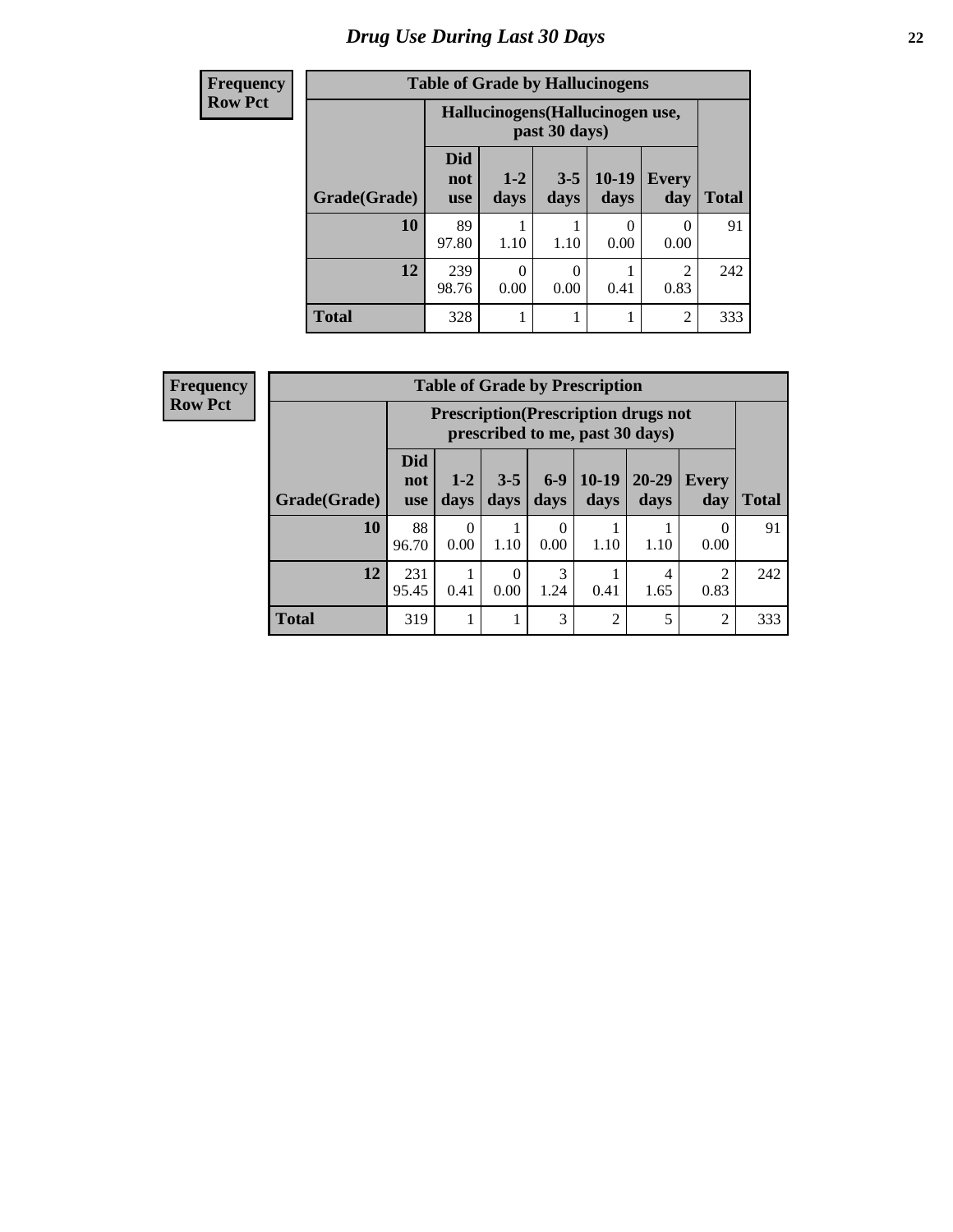| Frequency      | <b>Table of Alcoholease by Grade</b>              |                    |             |              |  |  |  |  |
|----------------|---------------------------------------------------|--------------------|-------------|--------------|--|--|--|--|
| <b>Col Pct</b> | <b>Alcoholease</b> (It is<br>easy to get alcohol) | Grade(Grade)<br>10 | 12          | <b>Total</b> |  |  |  |  |
|                | <b>Strongly Agree</b>                             | 24<br>26.37        | 72<br>29.75 | 96           |  |  |  |  |
|                | <b>Somewhat Agree</b>                             | 18<br>19.78        | 79<br>32.64 | 97           |  |  |  |  |
|                | <b>Somewhat Disagree</b>                          | 16<br>17.58        | 34<br>14.05 | 50           |  |  |  |  |
|                | <b>Strongly Disagree</b>                          | 33<br>36.26        | 57<br>23.55 | 90           |  |  |  |  |
|                | <b>Total</b>                                      | 91                 | 242         | 333          |  |  |  |  |

| Frequency      | <b>Table of Cigarettesease by Grade</b>                  |                    |             |              |  |  |
|----------------|----------------------------------------------------------|--------------------|-------------|--------------|--|--|
| <b>Col Pct</b> | Cigarettesease (It is<br>easy to get smoking<br>tobacco) | Grade(Grade)<br>10 | 12          | <b>Total</b> |  |  |
|                | <b>Strongly Agree</b>                                    | 28<br>30.77        | 94<br>38.84 | 122          |  |  |
|                | <b>Somewhat Agree</b>                                    | 16<br>17.58        | 63<br>26.03 | 79           |  |  |
|                | <b>Somewhat Disagree</b>                                 | 15<br>16.48        | 19<br>7.85  | 34           |  |  |
|                | <b>Strongly Disagree</b>                                 | 32<br>35.16        | 66<br>27.27 | 98           |  |  |
|                | <b>Total</b>                                             | 91                 | 242         | 333          |  |  |

| Frequency      | <b>Table of Smokelessease by Grade</b>                         |                    |             |              |
|----------------|----------------------------------------------------------------|--------------------|-------------|--------------|
| <b>Col Pct</b> | <b>Smokelessease</b> (It is<br>easy to get chewing<br>tobacco) | Grade(Grade)<br>10 | 12          | <b>Total</b> |
|                | <b>Strongly Agree</b>                                          | 16<br>17.58        | 67<br>27.69 | 83           |
|                | <b>Somewhat Agree</b>                                          | 14<br>15.38        | 58<br>23.97 | 72           |
|                | <b>Somewhat Disagree</b>                                       | 19<br>20.88        | 30<br>12.40 | 49           |
|                | <b>Strongly Disagree</b>                                       | 42<br>46.15        | 87<br>35.95 | 129          |
|                | <b>Total</b>                                                   | 91                 | 242         | 333          |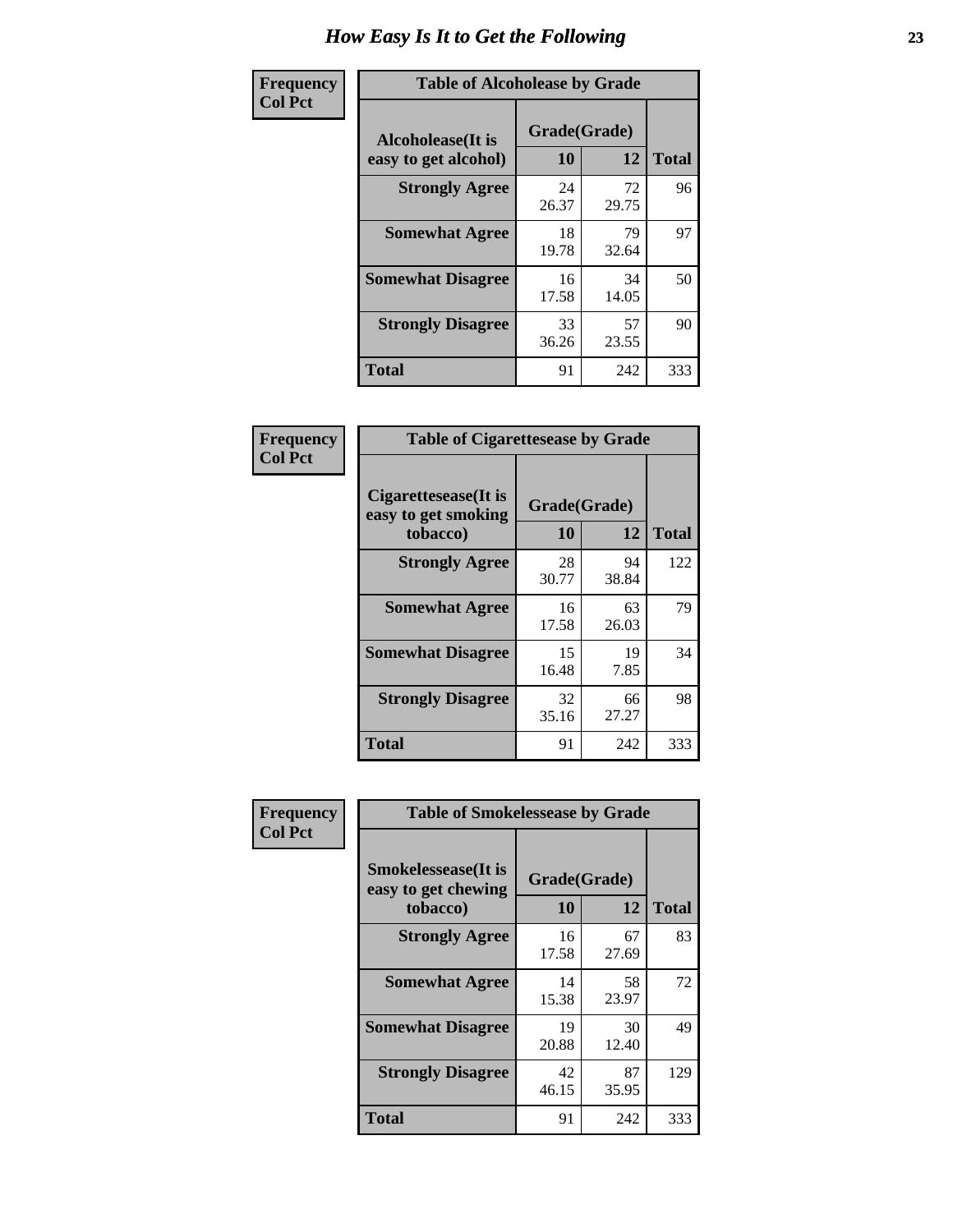| Frequency      | <b>Table of Marijuanaease by Grade</b>           |                    |             |              |  |  |
|----------------|--------------------------------------------------|--------------------|-------------|--------------|--|--|
| <b>Col Pct</b> | Marijuanaease(It is<br>easy to get<br>marijuana) | Grade(Grade)<br>10 | 12          | <b>Total</b> |  |  |
|                | <b>Strongly Agree</b>                            | 24<br>26.37        | 92<br>38.02 | 116          |  |  |
|                | <b>Somewhat Agree</b>                            | 12<br>13.19        | 54<br>22.31 | 66           |  |  |
|                | <b>Somewhat Disagree</b>                         | 13<br>14.29        | 22<br>9.09  | 35           |  |  |
|                | <b>Strongly Disagree</b>                         | 42<br>46.15        | 74<br>30.58 | 116          |  |  |
|                | <b>Total</b>                                     | 91                 | 242         | 333          |  |  |

| <b>Table of Cocaineease by Grade</b> |             |              |              |  |  |  |  |  |  |  |
|--------------------------------------|-------------|--------------|--------------|--|--|--|--|--|--|--|
| <b>Cocaineease</b> (It is            |             | Grade(Grade) |              |  |  |  |  |  |  |  |
| easy to get cocaine)                 | 10          | 12           | <b>Total</b> |  |  |  |  |  |  |  |
| <b>Strongly Agree</b>                | 15<br>16.48 | 45<br>18.60  | 60           |  |  |  |  |  |  |  |
| <b>Somewhat Agree</b>                | 10<br>10.99 | 44<br>18.18  | 54           |  |  |  |  |  |  |  |
| <b>Somewhat Disagree</b>             | 18<br>19.78 | 48<br>19.83  | 66           |  |  |  |  |  |  |  |
| <b>Strongly Disagree</b>             | 48<br>52.75 | 105<br>43.39 | 153          |  |  |  |  |  |  |  |
| <b>Total</b>                         | 91          | 242          | 333          |  |  |  |  |  |  |  |

| Frequency      | <b>Table of Inhalantsease by Grade</b>                   |                    |              |     |  |  |  |  |  |  |  |
|----------------|----------------------------------------------------------|--------------------|--------------|-----|--|--|--|--|--|--|--|
| <b>Col Pct</b> | <b>Inhalantsease</b> (It is<br>easy to get<br>inhalants) | Grade(Grade)<br>10 | <b>Total</b> |     |  |  |  |  |  |  |  |
|                | <b>Strongly Agree</b>                                    | 18<br>19.78        | 67<br>27.69  | 85  |  |  |  |  |  |  |  |
|                | <b>Somewhat Agree</b>                                    | 17<br>18.68        | 40<br>16.53  | 57  |  |  |  |  |  |  |  |
|                | <b>Somewhat Disagree</b>                                 | 15<br>16.48        | 32<br>13.22  | 47  |  |  |  |  |  |  |  |
|                | <b>Strongly Disagree</b>                                 | 41<br>45.05        | 103<br>42.56 | 144 |  |  |  |  |  |  |  |
|                | <b>Total</b>                                             | 91                 | 242          | 333 |  |  |  |  |  |  |  |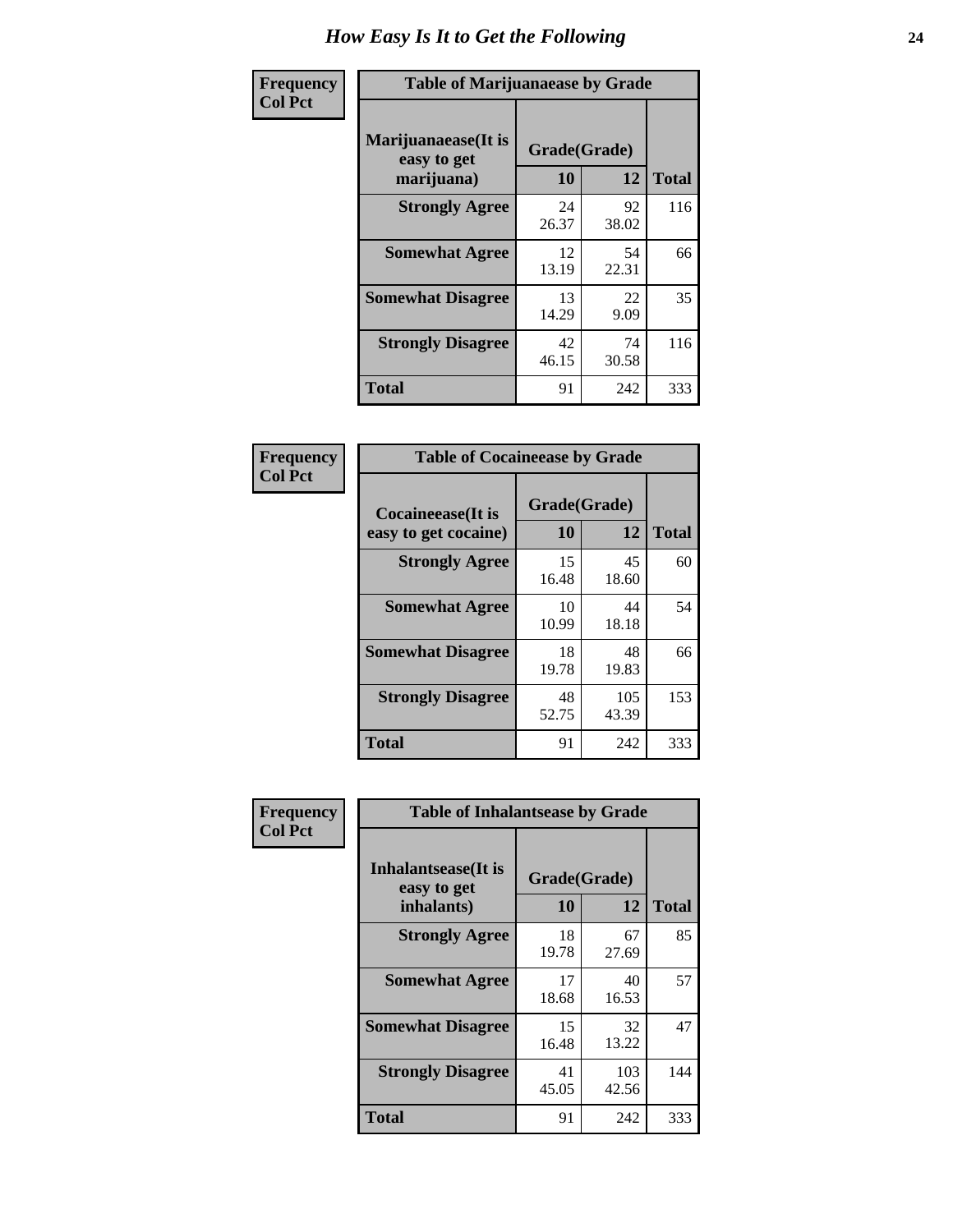| Frequency      | <b>Table of Steroidsease by Grade</b>               |                    |              |     |  |  |  |  |  |  |  |
|----------------|-----------------------------------------------------|--------------------|--------------|-----|--|--|--|--|--|--|--|
| <b>Col Pct</b> | <b>Steroidsease</b> (It is<br>easy to get steroids) | Grade(Grade)<br>10 | <b>Total</b> |     |  |  |  |  |  |  |  |
|                | <b>Strongly Agree</b>                               | 10<br>10.99        | 35<br>14.46  | 45  |  |  |  |  |  |  |  |
|                | <b>Somewhat Agree</b>                               | 11<br>12.09        | 47<br>19.42  | 58  |  |  |  |  |  |  |  |
|                | <b>Somewhat Disagree</b>                            | 21<br>23.08        | 51<br>21.07  | 72  |  |  |  |  |  |  |  |
|                | <b>Strongly Disagree</b>                            | 49<br>53.85        | 109<br>45.04 | 158 |  |  |  |  |  |  |  |
|                | <b>Total</b>                                        | 91                 | 242          | 333 |  |  |  |  |  |  |  |

| Frequency      | <b>Table of Ecstasyease by Grade</b> |              |              |              |  |  |  |  |  |  |
|----------------|--------------------------------------|--------------|--------------|--------------|--|--|--|--|--|--|
| <b>Col Pct</b> | <b>Ecstasyease</b> (It is            | Grade(Grade) |              |              |  |  |  |  |  |  |
|                | easy to get ecstasy)                 | 10           | 12           | <b>Total</b> |  |  |  |  |  |  |
|                | <b>Strongly Agree</b>                | 10<br>10.99  | 38<br>15.70  | 48           |  |  |  |  |  |  |
|                | <b>Somewhat Agree</b>                | 10<br>10.99  | 44<br>18.18  | 54           |  |  |  |  |  |  |
|                | <b>Somewhat Disagree</b>             | 18<br>19.78  | 47<br>19.42  | 65           |  |  |  |  |  |  |
|                | <b>Strongly Disagree</b>             | 53<br>58.24  | 113<br>46.69 | 166          |  |  |  |  |  |  |
|                | <b>Total</b>                         | 91           | 242          | 333          |  |  |  |  |  |  |

| Frequency      | <b>Table of Methease by Grade</b>                          |                    |              |     |  |  |  |  |  |  |  |
|----------------|------------------------------------------------------------|--------------------|--------------|-----|--|--|--|--|--|--|--|
| <b>Col Pct</b> | <b>Methease</b> (It is easy<br>to get<br>methamphetamines) | Grade(Grade)<br>10 | <b>Total</b> |     |  |  |  |  |  |  |  |
|                | <b>Strongly Agree</b>                                      | 8<br>8.79          | 33<br>13.64  | 41  |  |  |  |  |  |  |  |
|                | <b>Somewhat Agree</b>                                      | 8<br>8.79          | 31<br>12.81  | 39  |  |  |  |  |  |  |  |
|                | <b>Somewhat Disagree</b>                                   | 15<br>16.48        | 43<br>17.77  | 58  |  |  |  |  |  |  |  |
|                | <b>Strongly Disagree</b>                                   | 60<br>65.93        | 135<br>55.79 | 195 |  |  |  |  |  |  |  |
|                | Total                                                      | 91                 | 242          | 333 |  |  |  |  |  |  |  |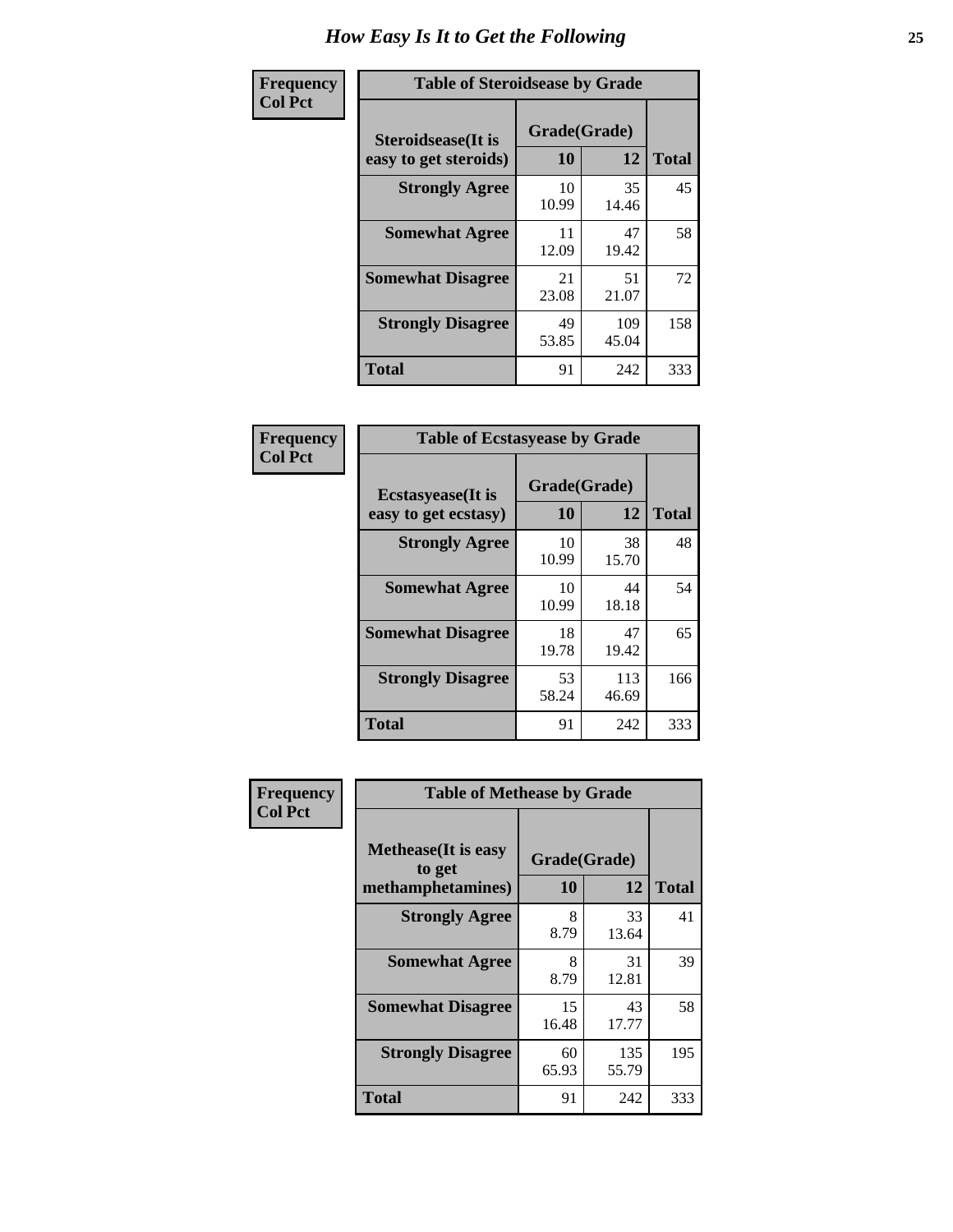| <b>Frequency</b> | <b>Table of Hallucinogensease by Grade</b>               |                    |              |              |  |  |  |  |  |
|------------------|----------------------------------------------------------|--------------------|--------------|--------------|--|--|--|--|--|
| <b>Col Pct</b>   | Hallucinogensease(It<br>is easy to get<br>hallucinogens) | Grade(Grade)<br>10 | 12           | <b>Total</b> |  |  |  |  |  |
|                  | <b>Strongly Agree</b>                                    | 6<br>6.59          | 33<br>13.64  | 39           |  |  |  |  |  |
|                  | <b>Somewhat Agree</b>                                    | 9<br>9.89          | 28<br>11.57  | 37           |  |  |  |  |  |
|                  | <b>Somewhat Disagree</b>                                 | 21<br>23.08        | 51<br>21.07  | 72           |  |  |  |  |  |
|                  | <b>Strongly Disagree</b>                                 | 55<br>60.44        | 130<br>53.72 | 185          |  |  |  |  |  |
|                  | <b>Total</b>                                             | 91                 | 242          | 333          |  |  |  |  |  |

| Frequency<br>  Col Pct |
|------------------------|
|                        |

| <b>Table of Prescriptionease by Grade</b>                                                |             |              |              |  |  |  |  |  |  |
|------------------------------------------------------------------------------------------|-------------|--------------|--------------|--|--|--|--|--|--|
| <b>Prescriptionease</b> (It<br>is easy to get<br>prescription drugs<br>not prescribed to |             | Grade(Grade) |              |  |  |  |  |  |  |
| me)                                                                                      | 10          | 12           | <b>Total</b> |  |  |  |  |  |  |
| <b>Strongly Agree</b>                                                                    | 21<br>23.08 | 78<br>32.23  | 99           |  |  |  |  |  |  |
| <b>Somewhat Agree</b>                                                                    | 20<br>21.98 | 51<br>21.07  | 71           |  |  |  |  |  |  |
| <b>Somewhat Disagree</b>                                                                 | 7.69        | 24<br>9.92   | 31           |  |  |  |  |  |  |
| <b>Strongly Disagree</b>                                                                 | 43<br>47.25 | 89<br>36.78  | 132          |  |  |  |  |  |  |
| <b>Total</b>                                                                             | 91          | 242          | 333          |  |  |  |  |  |  |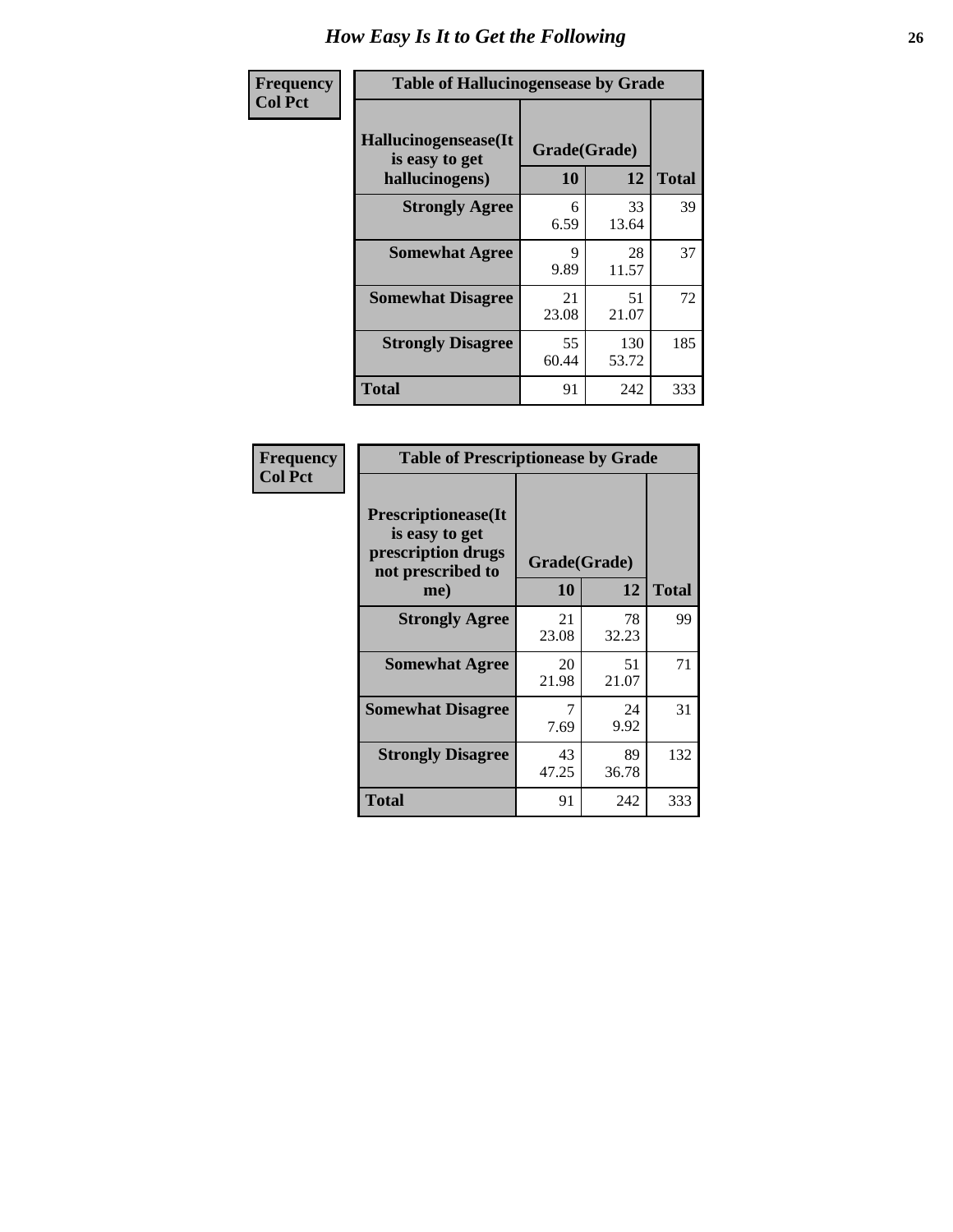#### *Age at Onset of Use* **27** *Results for "Age at Onset of Use" questions exclude students who said they did not use that substance*

| <b>Frequency</b> |                                                  |                 |                        |           | <b>Table of Grade by Alcoholinit</b>        |            |            |            |             |                  |             |                       |              |
|------------------|--------------------------------------------------|-----------------|------------------------|-----------|---------------------------------------------|------------|------------|------------|-------------|------------------|-------------|-----------------------|--------------|
| <b>Row Pct</b>   | Alcoholinit (I started using alcohol when I was) |                 |                        |           |                                             |            |            |            |             |                  |             |                       |              |
|                  | Grade(Grade)                                     | 8 or<br>younger | 9                      | 10        | 11                                          | 12         | 13         | 14         | 15          | 16               | 17          | <b>18 or</b><br>older | <b>Total</b> |
|                  | 10                                               | 4.00            | 0<br>0.00              | 4.00      | 3<br>12.00                                  | 7<br>28.00 | Ŧ.<br>4.00 | 4<br>16.00 | 6<br>24.00  | $\Omega$<br>0.00 | 4.00        | 4.00                  | 25           |
|                  | 12                                               | 3<br>3.37       | $\overline{2}$<br>2.25 | 3<br>3.37 | 3<br>3.37                                   | 4<br>4.49  | 6<br>6.74  | 6<br>6.74  | 14<br>15.73 | 24<br>26.97      | 11<br>12.36 | 13<br>14.61           | 89           |
|                  | <b>Total</b>                                     | $\overline{4}$  | 2                      | 4         | 6                                           | 11         | 7          | 10         | 20          | 24               | 12          | 14                    | 114          |
|                  |                                                  |                 |                        |           | <b>Frequency Missing <math>= 219</math></b> |            |            |            |             |                  |             |                       |              |

| <b>Frequency</b> |  |
|------------------|--|
| <b>Row Pct</b>   |  |

|              | <b>Table of Grade by Cigarettesinit</b> |                                                       |                         |                           |                |                        |            |            |            |       |                       |              |  |  |
|--------------|-----------------------------------------|-------------------------------------------------------|-------------------------|---------------------------|----------------|------------------------|------------|------------|------------|-------|-----------------------|--------------|--|--|
|              |                                         | Cigarettesinit (I started smoking tobacco when I was) |                         |                           |                |                        |            |            |            |       |                       |              |  |  |
| Grade(Grade) | <b>8 or</b><br>younger                  | 9                                                     | 10                      | 11                        | 12             | 13                     | 14         | 15         | 16         | 17    | <b>18 or</b><br>older | <b>Total</b> |  |  |
| 10           | $\Omega$<br>0.00                        | $\Omega$<br>0.00                                      | $\overline{2}$<br>11.76 | $\overline{c}$<br>11.76   | 5.88           | 2<br>11.76             | 4<br>23.53 | 3<br>17.65 | 5.88       | 0.00  | 2<br>11.76            | 17           |  |  |
| 12           | 2<br>4.35                               | ↑<br>4.35                                             | $\overline{c}$<br>4.35  | 3<br>6.52                 | 3<br>6.52      | $\overline{4}$<br>8.70 | 15.22      | 6<br>13.04 | 9<br>19.57 | 10.87 | 3<br>6.52             | 46           |  |  |
| <b>Total</b> | 2                                       | ↑                                                     | 4                       | 5                         | $\overline{4}$ | 6                      | 11         | 9          | 10         | 5     | 5                     | 63           |  |  |
|              |                                         |                                                       |                         | Frequency Missing $= 270$ |                |                        |            |            |            |       |                       |              |  |  |

| Frequency      |                                                        | <b>Table of Grade by Smokelessinit</b> |                         |                           |                    |           |                  |                       |                |  |  |  |  |  |  |
|----------------|--------------------------------------------------------|----------------------------------------|-------------------------|---------------------------|--------------------|-----------|------------------|-----------------------|----------------|--|--|--|--|--|--|
| <b>Row Pct</b> | Smokelessinit(I started chewing tobacco when I<br>was) |                                        |                         |                           |                    |           |                  |                       |                |  |  |  |  |  |  |
|                | Grade(Grade)                                           | 8 or<br>vounger                        | 12                      | <b>13</b>                 | 14                 | 15        | 16 <sup>1</sup>  | <b>18 or</b><br>older | <b>Total</b>   |  |  |  |  |  |  |
|                | 10                                                     | $\theta$<br>0.00                       | $\overline{c}$<br>50.00 | 25.00                     | $\Omega$<br>0.00   | 0<br>0.00 | $\Omega$<br>0.00 | 25.00                 | $\overline{4}$ |  |  |  |  |  |  |
|                | 12                                                     | $\overline{2}$<br>25.00                | 12.50                   | 0.00                      | $12.50 \downarrow$ | 12.50     | 2<br>25.00       | 12.50                 | 8              |  |  |  |  |  |  |
|                | <b>Total</b>                                           | $\overline{2}$                         | 3                       |                           |                    |           | $\overline{2}$   | 2                     | 12             |  |  |  |  |  |  |
|                |                                                        |                                        |                         | Frequency Missing $= 321$ |                    |           |                  |                       |                |  |  |  |  |  |  |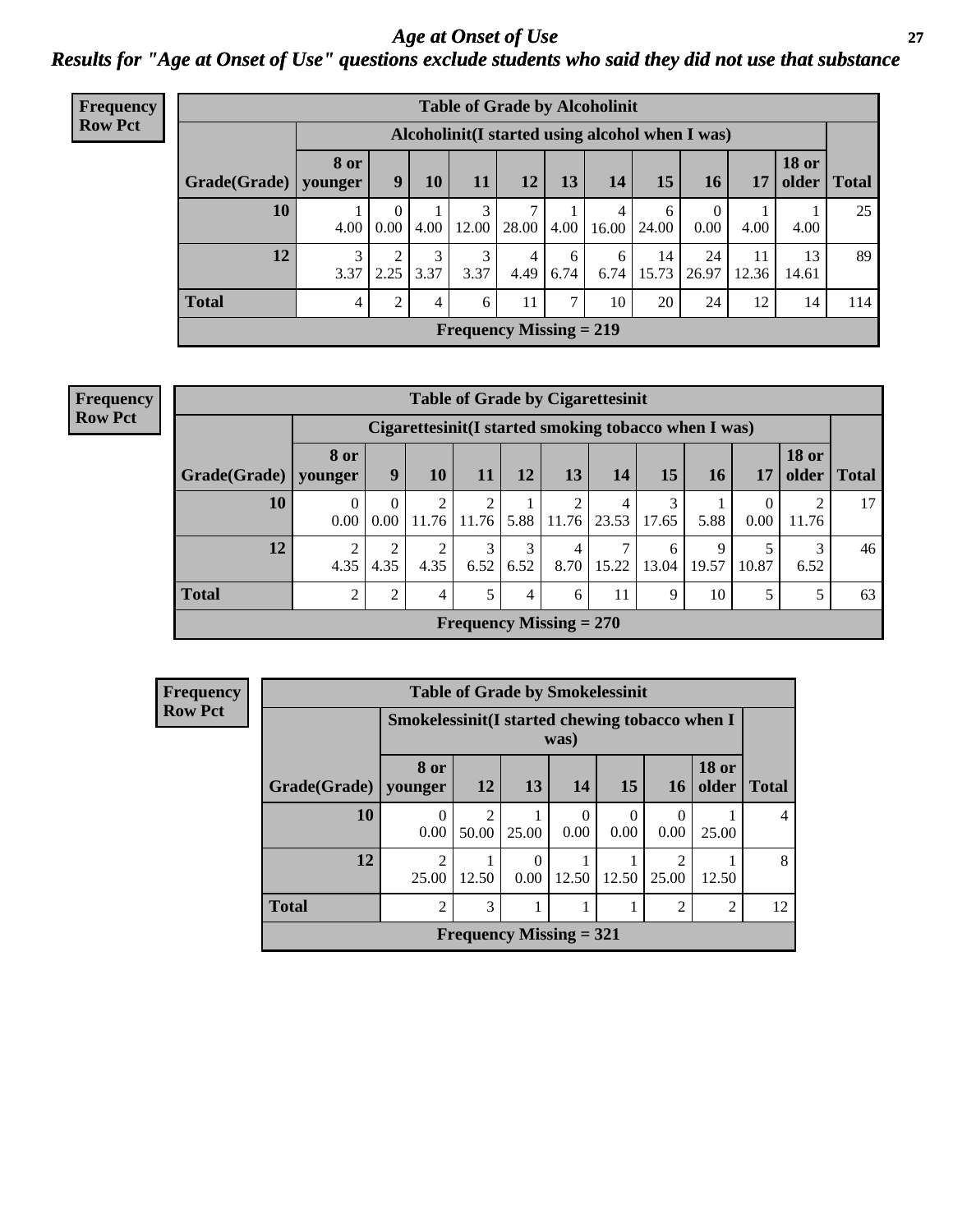#### *Age at Onset of Use* **28**

*Results for "Age at Onset of Use" questions exclude students who said they did not use that substance*

| Frequency      | <b>Table of Grade by Marijuanainit</b> |                  |           |           |                         |       |                                                      |                |                            |                  |                       |              |
|----------------|----------------------------------------|------------------|-----------|-----------|-------------------------|-------|------------------------------------------------------|----------------|----------------------------|------------------|-----------------------|--------------|
| <b>Row Pct</b> |                                        |                  |           |           |                         |       | Marijuanainit (I started using marijuana when I was) |                |                            |                  |                       |              |
|                | Grade(Grade)   younger                 | <b>8 or</b>      | 10        | <b>11</b> | <b>12</b>               | 13    | 14                                                   | 15             | <b>16</b>                  | 17               | <b>18 or</b><br>older | <b>Total</b> |
|                | 10                                     | $\Omega$<br>0.00 | 0<br>0.00 | 8.33      | $\mathfrak{D}$<br>16.67 | 25.00 | 3<br>25.00                                           | 2<br>16.67     | $\Omega$<br>$0.00^{\circ}$ | $\theta$<br>0.00 | 8.33                  | 12           |
|                | 12                                     | 1.96             | ∍<br>3.92 | ↑<br>3.92 | 7<br>13.73              | 9.80  | 9<br>17.65                                           | 9.80           | 9<br>17.65                 | 10<br>19.61      | 1.96                  | 51           |
|                | <b>Total</b>                           |                  | C         | 3         | 9                       | 8     | 12                                                   | $\overline{7}$ | 9                          | 10               | 2                     | 63           |
|                |                                        |                  |           |           |                         |       | Frequency Missing $= 270$                            |                |                            |                  |                       |              |

| Frequency      |              | <b>Table of Grade by Cocaineinit</b> |           |                                                            |                           |                       |              |  |  |
|----------------|--------------|--------------------------------------|-----------|------------------------------------------------------------|---------------------------|-----------------------|--------------|--|--|
| <b>Row Pct</b> |              |                                      |           | <b>Cocaineinit</b> (I started using<br>cocaine when I was) |                           |                       |              |  |  |
|                | Grade(Grade) | 9                                    | 11        | 13                                                         | <b>16</b>                 | <b>18 or</b><br>older | <b>Total</b> |  |  |
|                | 10           | $\theta$<br>0.00                     | 25.00     | 2<br>50.00                                                 | $\mathbf{\Omega}$<br>0.00 | 25.00                 | 4            |  |  |
|                | 12           | 33.33                                | 0<br>0.00 | 33.33                                                      | 33.33                     | 0.00                  | 3            |  |  |
|                | <b>Total</b> |                                      |           | 3                                                          |                           |                       |              |  |  |
|                |              |                                      |           | Frequency Missing $=$ 326                                  |                           |                       |              |  |  |

| <b>Frequency</b> |                        | <b>Table of Grade by Inhalantsinit</b> |                  |                                                         |                           |           |                       |              |  |
|------------------|------------------------|----------------------------------------|------------------|---------------------------------------------------------|---------------------------|-----------|-----------------------|--------------|--|
| <b>Row Pct</b>   |                        |                                        |                  | Inhalantsinit (I started using inhalants<br>when I was) |                           |           |                       |              |  |
|                  | Grade(Grade)   younger | 8 or                                   | <b>12</b>        | 13                                                      | 14                        | 15        | <b>18 or</b><br>older | <b>Total</b> |  |
|                  | 10                     | 0<br>0.00                              | 33.33            | 0<br>0.00                                               | 33.33                     | 0<br>0.00 | 33.33                 | 3            |  |
|                  | 12                     | $\mathfrak{D}$<br>40.00                | $\theta$<br>0.00 | 20.00                                                   | 20.00                     | 20.00     | 0.00                  | 5            |  |
|                  | <b>Total</b>           | $\mathfrak{D}$                         |                  |                                                         | $\overline{2}$            |           |                       | 8            |  |
|                  |                        |                                        |                  |                                                         | Frequency Missing $=$ 325 |           |                       |              |  |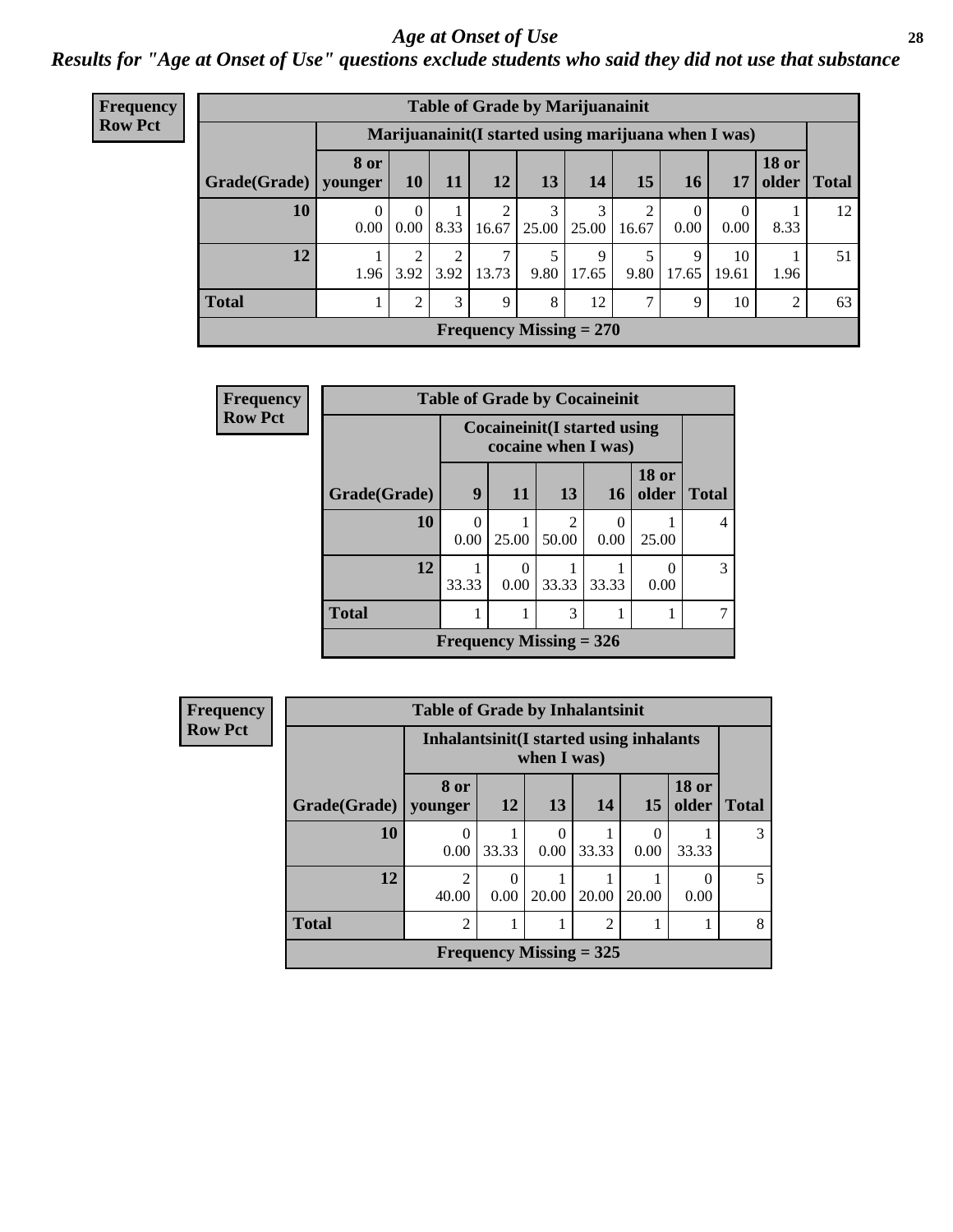#### *Age at Onset of Use* **29**

### *Results for "Age at Onset of Use" questions exclude students who said they did not use that substance*

| Frequency      |              | <b>Table of Grade by Steroidsinit</b> |           |                                                             |                  |                       |              |
|----------------|--------------|---------------------------------------|-----------|-------------------------------------------------------------|------------------|-----------------------|--------------|
| <b>Row Pct</b> |              |                                       |           | <b>Steroidsinit(I started using</b><br>steroids when I was) |                  |                       |              |
|                | Grade(Grade) | 8 or<br>vounger                       | 13        | 15                                                          | 16               | <b>18 or</b><br>older | <b>Total</b> |
|                | 10           | 33.33                                 | 33.33     | 0.00                                                        | $\theta$<br>0.00 | 33.33                 | 3            |
|                | 12           | 33.33                                 | 0<br>0.00 | 33.33                                                       | 33.33            | 0.00                  | 3            |
|                | <b>Total</b> | $\mathfrak{D}$                        |           | 1                                                           |                  |                       | 6            |
|                |              | Frequency Missing $= 327$             |           |                                                             |                  |                       |              |

| Frequency      |              | <b>Table of Grade by Ecstasyinit</b> |                         |       |                       |              |
|----------------|--------------|--------------------------------------|-------------------------|-------|-----------------------|--------------|
| <b>Row Pct</b> |              | <b>Ecstasyinit</b> (I started using  | ecstasy when I was)     |       |                       |              |
|                | Grade(Grade) | 8 or<br>vounger                      | 13                      | 14    | <b>18 or</b><br>older | <b>Total</b> |
|                | 10           | $\left($<br>0.00                     | $\mathfrak{D}$<br>50.00 | 25.00 | 25.00                 | 4            |
|                | 12           | 33.33                                | 33.33                   | 0.00  | 33.33                 | 3            |
|                | <b>Total</b> |                                      | 3                       |       | 2                     |              |
|                |              | Frequency Missing $= 326$            |                         |       |                       |              |

| <b>Frequency</b> |              | <b>Table of Grade by Methinit</b>                           |                                      |       |                       |                |
|------------------|--------------|-------------------------------------------------------------|--------------------------------------|-------|-----------------------|----------------|
| <b>Row Pct</b>   |              | <b>Methinit</b> (I started using<br>methamphetamines when I | was)                                 |       |                       |                |
|                  | Grade(Grade) | 8 or<br>vounger                                             | 13                                   | 16    | <b>18 or</b><br>older | <b>Total</b>   |
|                  | 10           | 0<br>0.00                                                   | $\Omega$<br>0.00                     | 50.00 | 50.00                 | $\overline{c}$ |
|                  | 12           | 33.33                                                       | $\mathcal{D}_{\mathcal{L}}$<br>66.67 | 0.00  | 0<br>0.00             | 3              |
|                  | <b>Total</b> |                                                             | 2                                    |       |                       | 5              |
|                  |              | Frequency Missing $=$ 328                                   |                                      |       |                       |                |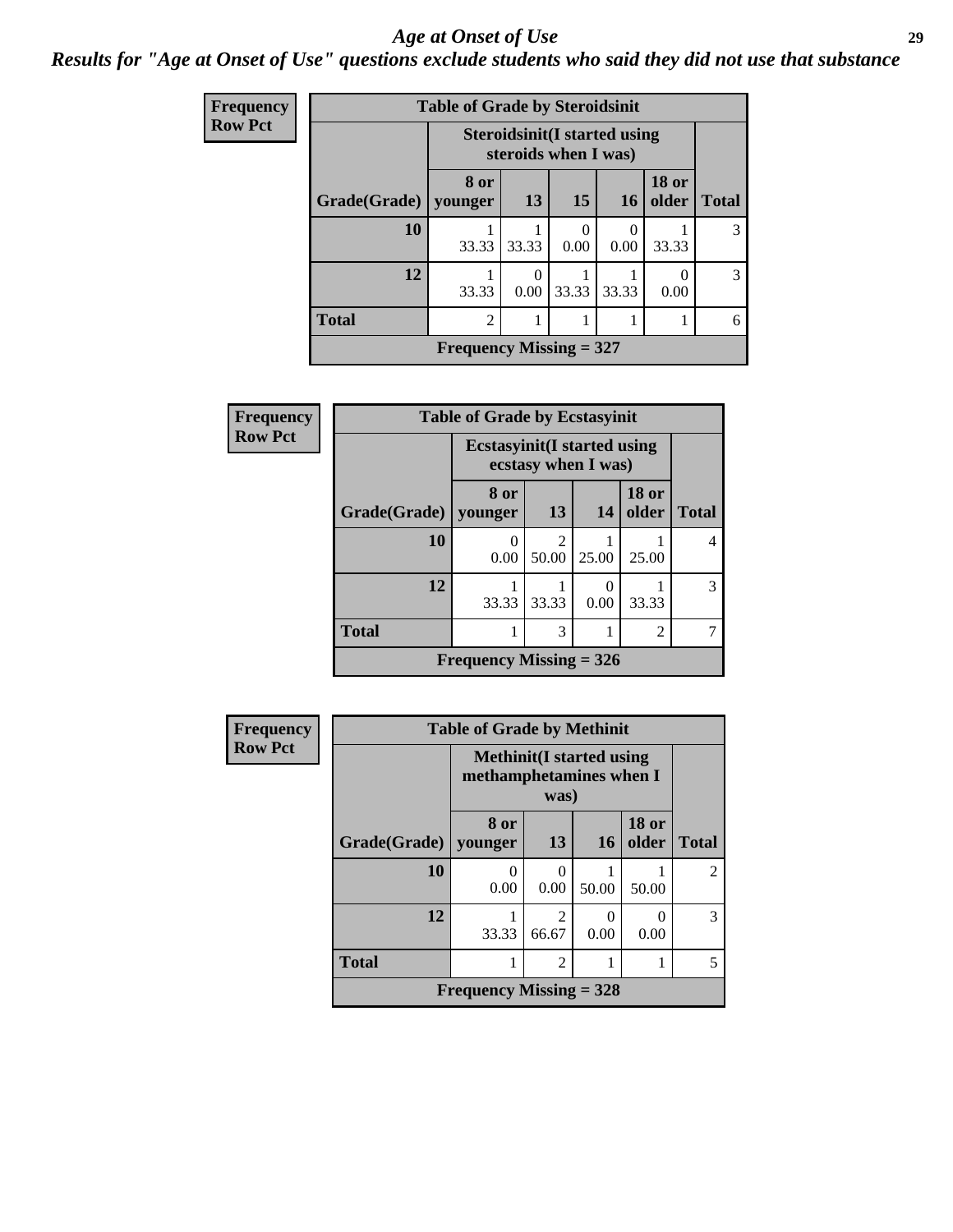#### Age at Onset of Use **30**

*Results for "Age at Onset of Use" questions exclude students who said they did not use that substance*

| <b>Frequency</b> | <b>Table of Grade by Hallucinogensinit</b> |                  |                                                                      |       |                       |                |  |  |
|------------------|--------------------------------------------|------------------|----------------------------------------------------------------------|-------|-----------------------|----------------|--|--|
| <b>Row Pct</b>   |                                            |                  | Hallucinogensinit(I<br>started using<br>hallucinogens when I<br>was) |       |                       |                |  |  |
|                  | Grade(Grade)                               | 13               | 14                                                                   | 15    | <b>18 or</b><br>older | <b>Total</b>   |  |  |
|                  | 10                                         | $\Omega$<br>0.00 | 33.33                                                                | 33.33 | 33.33                 | 3              |  |  |
|                  | 12                                         | 50.00            | 0<br>0.00                                                            | 0.00  | 50.00                 | $\overline{2}$ |  |  |
|                  | <b>Total</b>                               |                  | 1                                                                    |       | $\mathfrak{D}$        | 5              |  |  |
|                  |                                            |                  | Frequency Missing $=$ 328                                            |       |                       |                |  |  |

| <b>Frequency</b> |              |                  |            | <b>Table of Grade by Prescriptioninit</b> |                  |           |                  |                                                                                                 |                       |              |  |  |
|------------------|--------------|------------------|------------|-------------------------------------------|------------------|-----------|------------------|-------------------------------------------------------------------------------------------------|-----------------------|--------------|--|--|
| <b>Row Pct</b>   |              |                  |            |                                           |                  |           |                  | <b>Prescriptioninit (I started using prescription drugs</b><br>not prescribed to me when I was) |                       |              |  |  |
|                  | Grade(Grade) | 8 or<br>younger  | 12         | 13                                        | 14               | <b>15</b> | <b>16</b>        | 17                                                                                              | <b>18 or</b><br>older | <b>Total</b> |  |  |
|                  | 10           | $\Omega$<br>0.00 | 2<br>50.00 | $\Omega$<br>0.00                          | $\Omega$<br>0.00 | 25.00     | $\theta$<br>0.00 | 0.00                                                                                            | 25.00                 |              |  |  |
|                  | 12           | 3<br>18.75       | 4<br>25.00 | 2<br>12.50                                | 6.25             | 6.25      | 6.25             | 18.75                                                                                           | 6.25                  | 16           |  |  |
|                  | <b>Total</b> | 3                | 6          | $\overline{2}$                            |                  | 2         |                  | 3                                                                                               | $\overline{2}$        | 20           |  |  |
|                  |              |                  |            | Frequency Missing $= 313$                 |                  |           |                  |                                                                                                 |                       |              |  |  |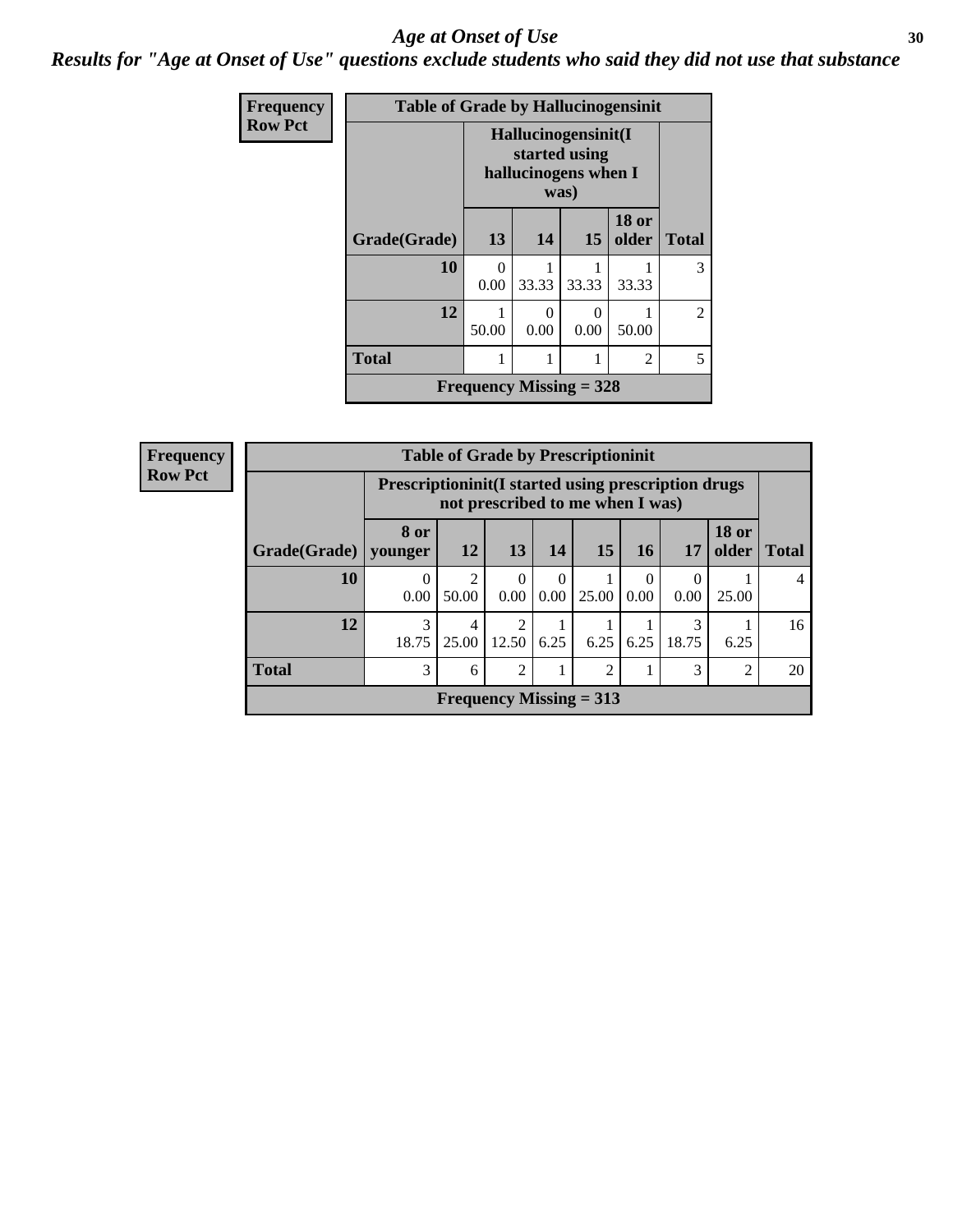| Frequency      | <b>Table of Alcoholharm by Grade</b>          |                    |              |              |  |  |  |
|----------------|-----------------------------------------------|--------------------|--------------|--------------|--|--|--|
| <b>Col Pct</b> | Alcoholharm(I<br>think alcohol is<br>harmful) | Grade(Grade)<br>10 | 12           | <b>Total</b> |  |  |  |
|                | <b>Strongly Agree</b>                         | 55<br>60.44        | 139<br>57.44 | 194          |  |  |  |
|                | <b>Somewhat Agree</b>                         | 24<br>26.37        | 52<br>21.49  | 76           |  |  |  |
|                | <b>Somewhat Disagree</b>                      | 5<br>5.49          | 29<br>11.98  | 34           |  |  |  |
|                | <b>Strongly Disagree</b>                      | 7<br>7.69          | 22<br>9.09   | 29           |  |  |  |
|                | <b>Total</b>                                  | 91                 | 242          | 333          |  |  |  |

| <b>Table of Cigarettesharm by Grade</b>                  |             |                    |     |  |  |  |  |  |  |
|----------------------------------------------------------|-------------|--------------------|-----|--|--|--|--|--|--|
| Cigarettesharm(I<br>think smoking<br>tobacco is harmful) | 10          | Grade(Grade)<br>12 |     |  |  |  |  |  |  |
| <b>Strongly Agree</b>                                    | 74<br>81.32 | 183<br>75.62       | 257 |  |  |  |  |  |  |
| <b>Somewhat Agree</b>                                    | 8<br>8.79   | 27<br>11.16        | 35  |  |  |  |  |  |  |
| <b>Somewhat Disagree</b>                                 | 3<br>3.30   | 12<br>4.96         | 15  |  |  |  |  |  |  |
| <b>Strongly Disagree</b>                                 | 6<br>6.59   | 20<br>8.26         | 26  |  |  |  |  |  |  |
| <b>Total</b>                                             | 91          | 242                | 333 |  |  |  |  |  |  |

| Frequency      | <b>Table of Smokelessharm by Grade</b>                  |                           |              |              |  |  |  |  |
|----------------|---------------------------------------------------------|---------------------------|--------------|--------------|--|--|--|--|
| <b>Col Pct</b> | Smokelessharm(I<br>think chewing<br>tobacco is harmful) | Grade(Grade)<br><b>10</b> | 12           | <b>Total</b> |  |  |  |  |
|                | <b>Strongly Agree</b>                                   | 73<br>80.22               | 192<br>79.34 | 265          |  |  |  |  |
|                | <b>Somewhat Agree</b>                                   | 9<br>9.89                 | 23<br>9.50   | 32           |  |  |  |  |
|                | <b>Somewhat Disagree</b>                                | $\mathfrak{D}$<br>2.20    | 2.89         | 9            |  |  |  |  |
|                | <b>Strongly Disagree</b>                                | 7.69                      | 20<br>8.26   | 27           |  |  |  |  |
|                | <b>Total</b>                                            | 91                        | 242          | 333          |  |  |  |  |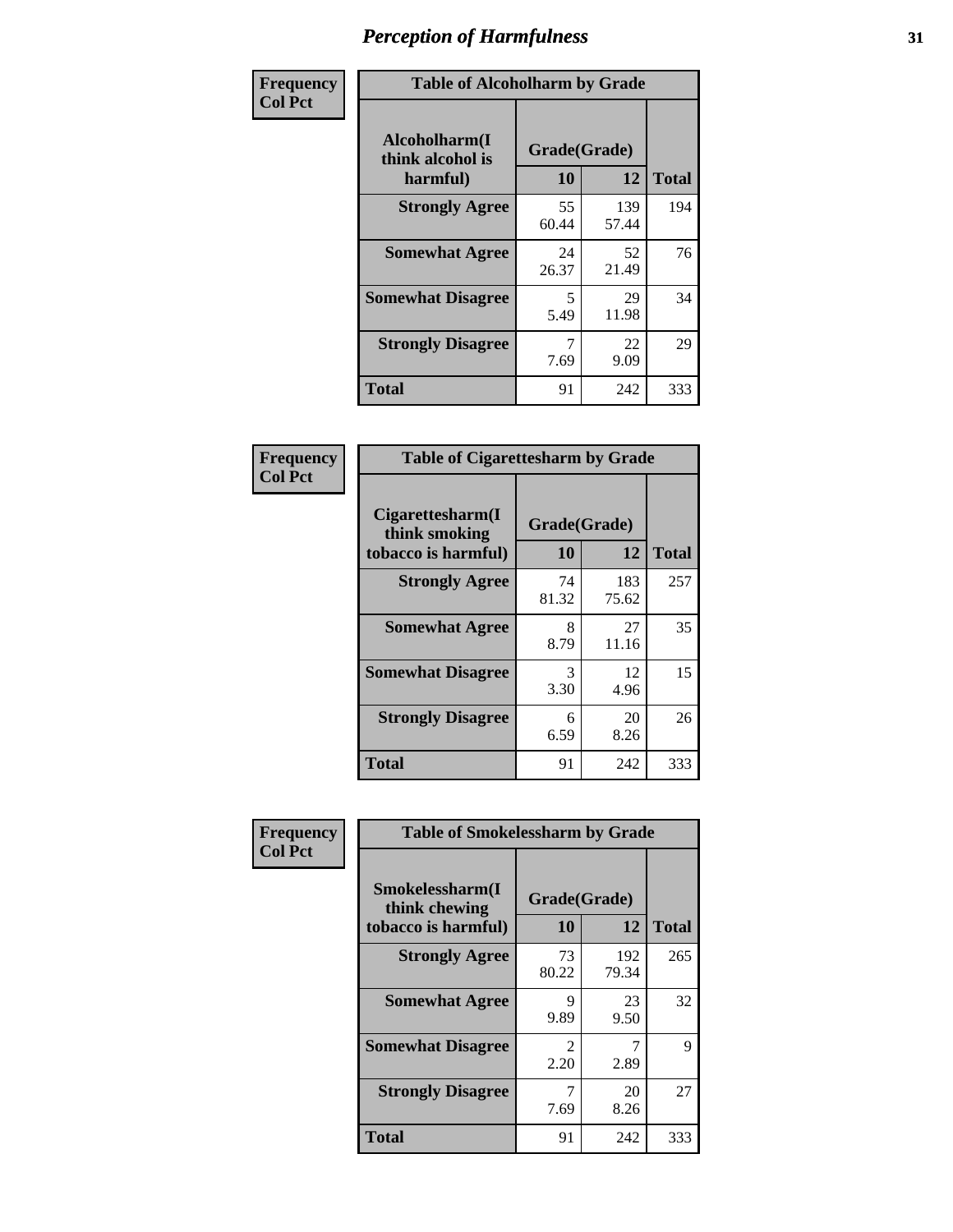| Frequency      | <b>Table of Marijuanaharm by Grade</b>            |                    |              |              |  |  |  |  |
|----------------|---------------------------------------------------|--------------------|--------------|--------------|--|--|--|--|
| <b>Col Pct</b> | Marijuanaharm(I<br>think marijuana is<br>harmful) | Grade(Grade)<br>10 | 12           | <b>Total</b> |  |  |  |  |
|                | <b>Strongly Agree</b>                             | 70<br>76.92        | 169<br>69.83 | 239          |  |  |  |  |
|                | <b>Somewhat Agree</b>                             | 8<br>8.79          | 22<br>9.09   | 30           |  |  |  |  |
|                | <b>Somewhat Disagree</b>                          | 3<br>3.30          | 21<br>8.68   | 24           |  |  |  |  |
|                | <b>Strongly Disagree</b>                          | 10<br>10.99        | 30<br>12.40  | 40           |  |  |  |  |
|                | <b>Total</b>                                      | 91                 | 242          | 333          |  |  |  |  |

| <b>Table of Cocaineharm by Grade</b>          |                    |              |              |  |  |
|-----------------------------------------------|--------------------|--------------|--------------|--|--|
| Cocaineharm(I<br>think cocaine is<br>harmful) | Grade(Grade)<br>10 | 12           | <b>Total</b> |  |  |
| <b>Strongly Agree</b>                         | 78<br>85.71        | 211<br>87.19 | 289          |  |  |
| <b>Somewhat Agree</b>                         | 3<br>3.30          | 9<br>3.72    | 12           |  |  |
| <b>Somewhat Disagree</b>                      | 0<br>0.00          | 1<br>0.41    | 1            |  |  |
| <b>Strongly Disagree</b>                      | 10<br>10.99        | 21<br>8.68   | 31           |  |  |
| <b>Total</b>                                  | 91                 | 242          | 333          |  |  |

| Frequency      | <b>Table of Inhalantsharm by Grade</b>             |                           |              |              |
|----------------|----------------------------------------------------|---------------------------|--------------|--------------|
| <b>Col Pct</b> | Inhalantsharm(I<br>think inhalants are<br>harmful) | Grade(Grade)<br><b>10</b> | 12           | <b>Total</b> |
|                | <b>Strongly Agree</b>                              | 74<br>81.32               | 206<br>85.12 | 280          |
|                | <b>Somewhat Agree</b>                              | 4<br>4.40                 | 13<br>5.37   | 17           |
|                | <b>Somewhat Disagree</b>                           | 4<br>4.40                 | 5<br>2.07    | 9            |
|                | <b>Strongly Disagree</b>                           | 9<br>9.89                 | 18<br>7.44   | 27           |
|                | <b>Total</b>                                       | 91                        | 242          | 333          |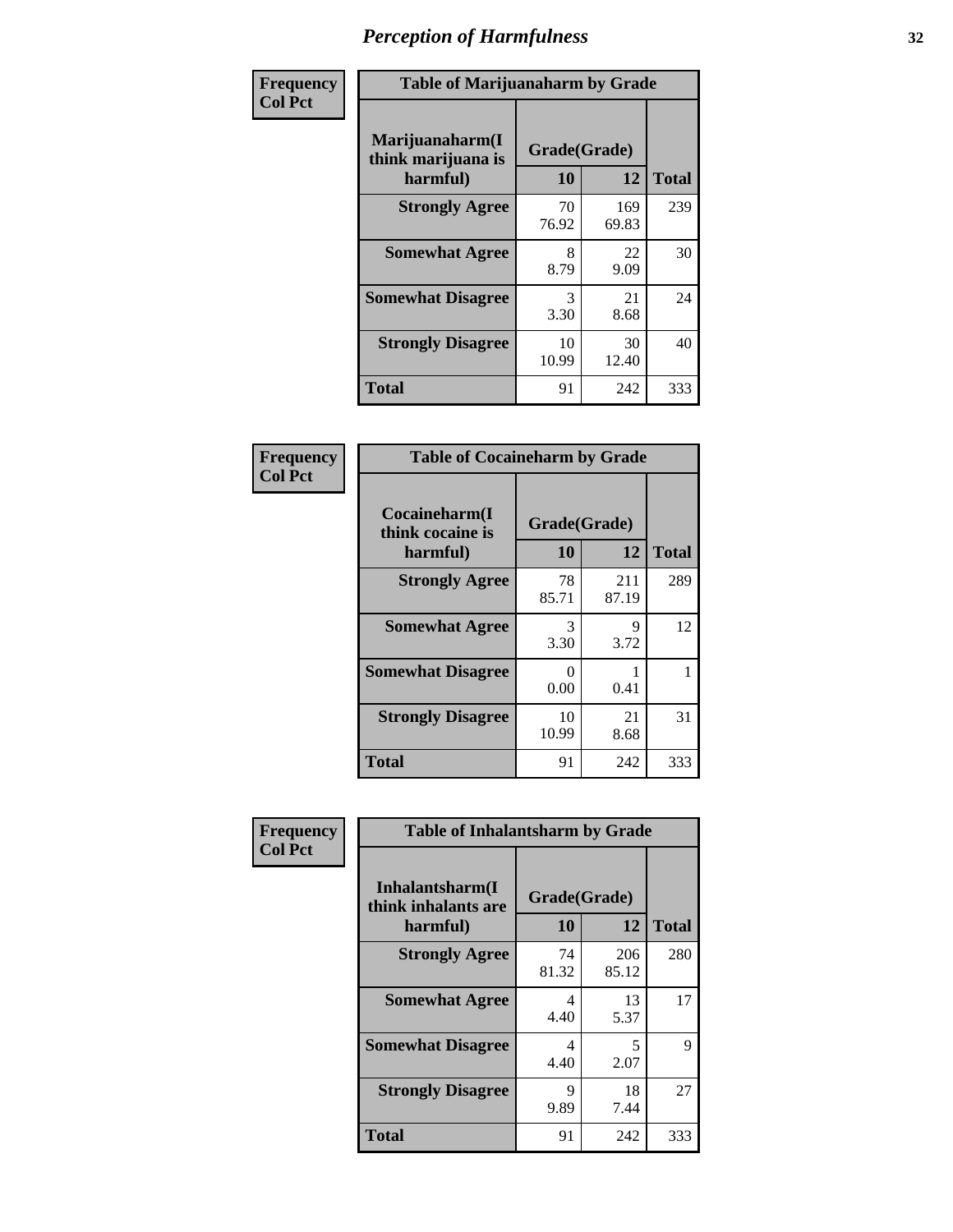| Frequency      | <b>Table of Steroidsharm by Grade</b>            |                    |              |              |
|----------------|--------------------------------------------------|--------------------|--------------|--------------|
| <b>Col Pct</b> | Steroidsharm(I<br>think steroids are<br>harmful) | Grade(Grade)<br>10 | 12           | <b>Total</b> |
|                | <b>Strongly Agree</b>                            | 69<br>75.82        | 204<br>84.30 | 273          |
|                | <b>Somewhat Agree</b>                            | 11<br>12.09        | 11<br>4.55   | 22           |
|                | <b>Somewhat Disagree</b>                         | 3<br>3.30          | 7<br>2.89    | 10           |
|                | <b>Strongly Disagree</b>                         | 8<br>8.79          | 20<br>8.26   | 28           |
|                | <b>Total</b>                                     | 91                 | 242          | 333          |

| <b>Table of Ecstasyharm by Grade</b>          |                    |              |     |  |  |
|-----------------------------------------------|--------------------|--------------|-----|--|--|
| Ecstasyharm(I<br>think ecstasy is<br>harmful) | Grade(Grade)<br>10 | <b>Total</b> |     |  |  |
| <b>Strongly Agree</b>                         | 77<br>84.62        | 205<br>84.71 | 282 |  |  |
| <b>Somewhat Agree</b>                         | 1<br>1.10          | 15<br>6.20   | 16  |  |  |
| <b>Somewhat Disagree</b>                      | 2<br>2.20          | 3<br>1.24    | 5   |  |  |
| <b>Strongly Disagree</b>                      | 11<br>12.09        | 19<br>7.85   | 30  |  |  |
| Total                                         | 91                 | 242          | 333 |  |  |

| Frequency      | <b>Table of Methharm by Grade</b>                            |                    |              |              |
|----------------|--------------------------------------------------------------|--------------------|--------------|--------------|
| <b>Col Pct</b> | <b>Methharm</b> (I think<br>methamphetamines<br>are harmful) | Grade(Grade)<br>10 | 12           | <b>Total</b> |
|                | <b>Strongly Agree</b>                                        | 78<br>85.71        | 211<br>87.19 | 289          |
|                | <b>Somewhat Agree</b>                                        | 1.10               | 9<br>3.72    | 10           |
|                | <b>Somewhat Disagree</b>                                     | 1.10               | 0.41         | 2            |
|                | <b>Strongly Disagree</b>                                     | 11<br>12.09        | 21<br>8.68   | 32           |
|                | <b>Total</b>                                                 | 91                 | 242          | 333          |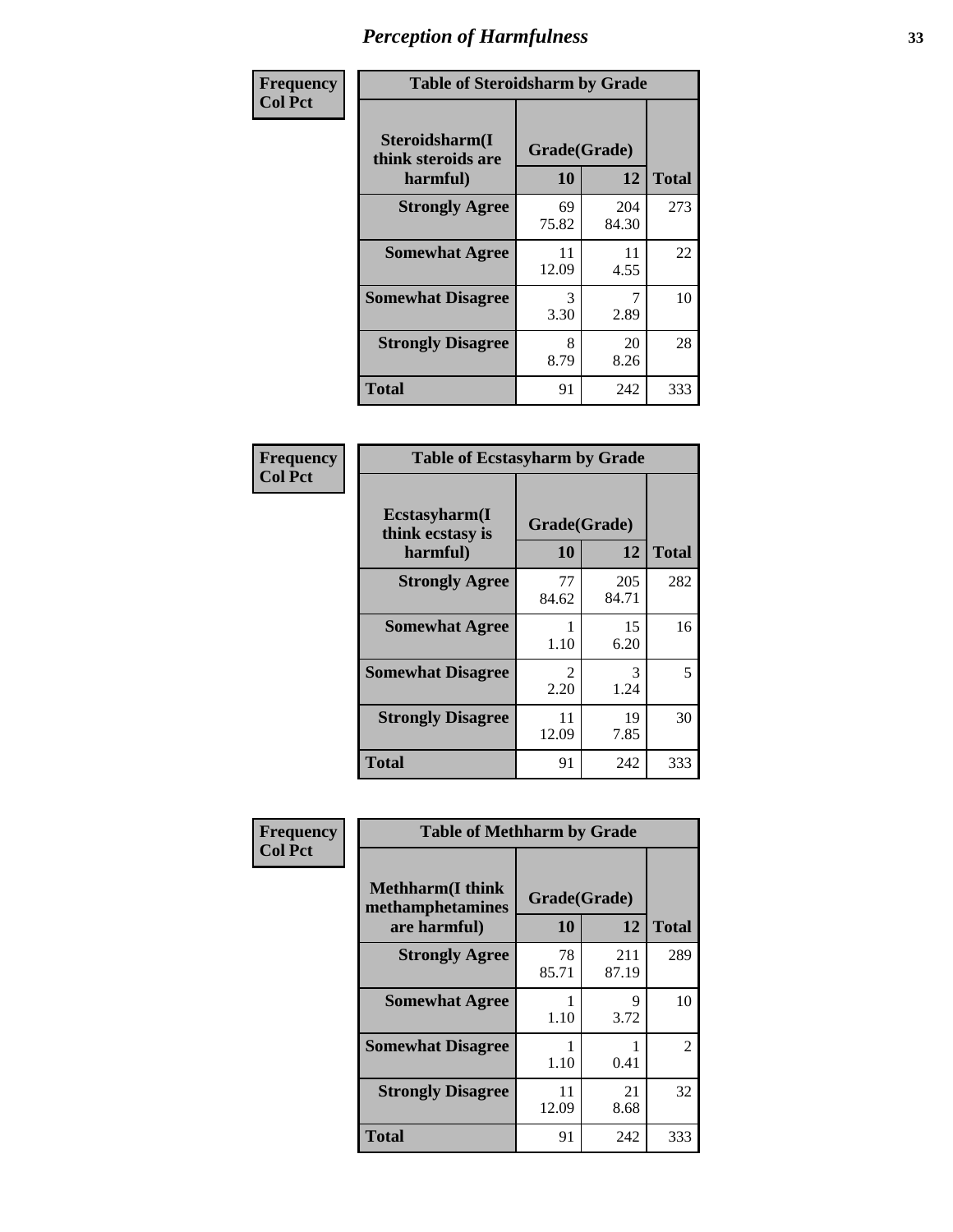| Frequency      | <b>Table of Hallucinogensharm by Grade</b>                 |                    |              |                |
|----------------|------------------------------------------------------------|--------------------|--------------|----------------|
| <b>Col Pct</b> | Hallucinogensharm(I<br>think hallucinogens<br>are harmful) | Grade(Grade)<br>10 | 12           | <b>Total</b>   |
|                | <b>Strongly Agree</b>                                      | 77<br>84.62        | 207<br>85.54 | 284            |
|                | <b>Somewhat Agree</b>                                      | 2<br>2.20          | 13<br>5.37   | 15             |
|                | <b>Somewhat Disagree</b>                                   | 1.10               | 3<br>1.24    | $\overline{4}$ |
|                | <b>Strongly Disagree</b>                                   | 11<br>12.09        | 19<br>7.85   | 30             |
|                | <b>Total</b>                                               | 91                 | 242          | 333            |

| <b>Table of Prescriptionharm by Grade</b>                                         |              |              |              |  |  |
|-----------------------------------------------------------------------------------|--------------|--------------|--------------|--|--|
| <b>Prescriptionharm</b> (I<br>think prescription<br>drugs not<br>prescribed to me | Grade(Grade) |              |              |  |  |
| are harmful)                                                                      | 10           | 12           | <b>Total</b> |  |  |
| <b>Strongly Agree</b>                                                             | 66<br>72.53  | 182<br>75.21 | 248          |  |  |
| <b>Somewhat Agree</b>                                                             | 12<br>13.19  | 27<br>11.16  | 39           |  |  |
| <b>Somewhat Disagree</b>                                                          | 3<br>3.30    | 11<br>4.55   | 14           |  |  |
| <b>Strongly Disagree</b>                                                          | 10<br>10.99  | 22<br>9.09   | 32           |  |  |
| <b>Total</b>                                                                      | 91           | 242          | 333          |  |  |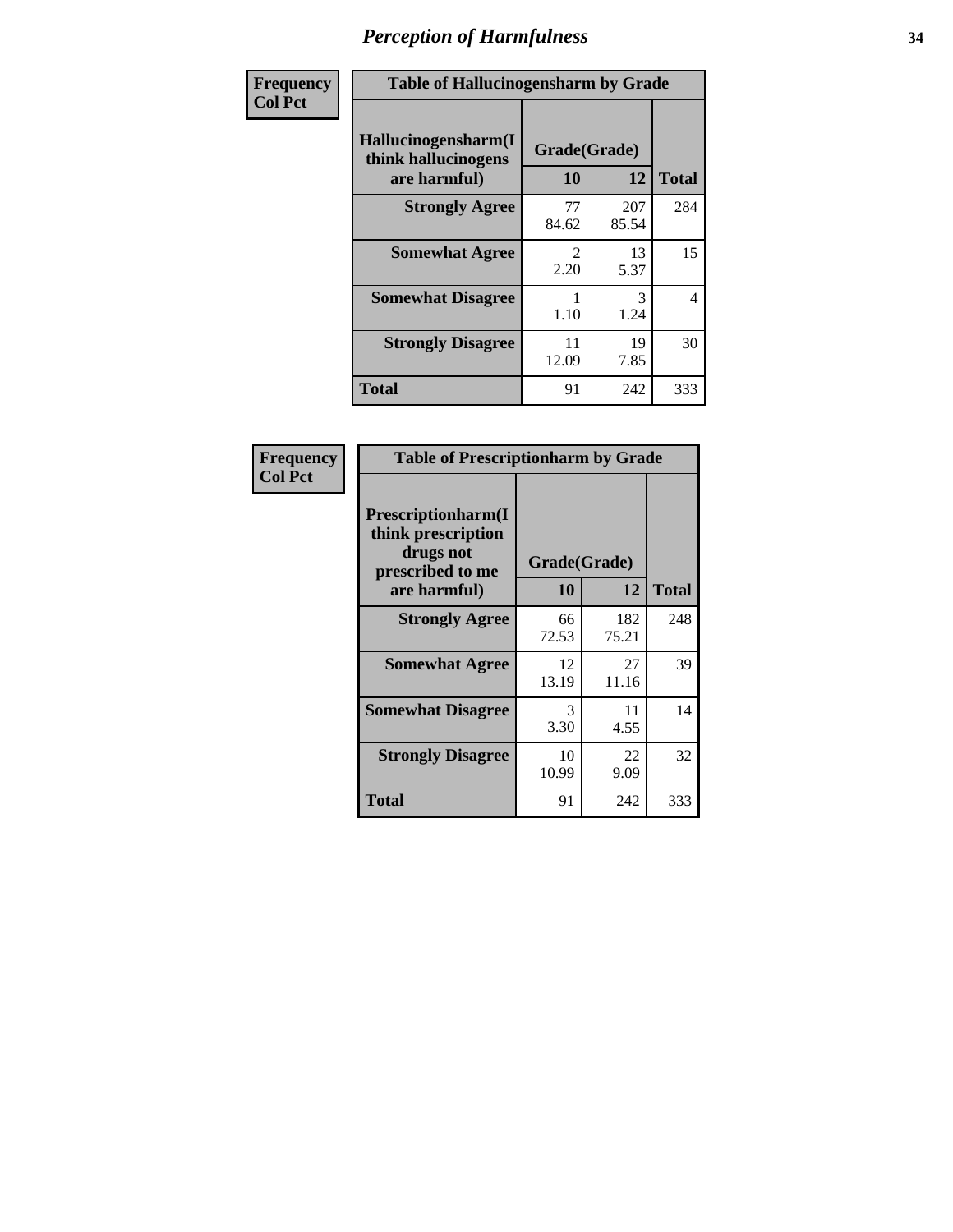# *Disapproval by Adults* **35**

| Frequency      | <b>Table of Alcoholadult by Grade</b>                                 |                    |              |              |  |
|----------------|-----------------------------------------------------------------------|--------------------|--------------|--------------|--|
| <b>Col Pct</b> | <b>Alcoholadult</b> (Adults<br>would disapprove if<br>I used alcohol) | Grade(Grade)<br>10 | 12           | <b>Total</b> |  |
|                | <b>Strongly Agree</b>                                                 | 51<br>56.04        | 155<br>64.05 | 206          |  |
|                | <b>Somewhat Agree</b>                                                 | 22<br>24.18        | 47<br>19.42  | 69           |  |
|                | <b>Somewhat Disagree</b>                                              | 9<br>9.89          | 25<br>10.33  | 34           |  |
|                | <b>Strongly Disagree</b>                                              | 9<br>9.89          | 15<br>6.20   | 24           |  |
|                | <b>Total</b>                                                          | 91                 | 242          | 333          |  |

| <b>Table of Tobaccoadult by Grade</b>                                 |                    |              |              |  |  |
|-----------------------------------------------------------------------|--------------------|--------------|--------------|--|--|
| <b>Tobaccoadult</b> (Adults<br>would disapprove if<br>I used tobacco) | Grade(Grade)<br>10 | 12           | <b>Total</b> |  |  |
| <b>Strongly Agree</b>                                                 | 61<br>67.03        | 182<br>75.21 | 243          |  |  |
| <b>Somewhat Agree</b>                                                 | 11<br>12.09        | 29<br>11.98  | 40           |  |  |
| <b>Somewhat Disagree</b>                                              | 8<br>8.79          | 18<br>7.44   | 26           |  |  |
| <b>Strongly Disagree</b>                                              | 11<br>12.09        | 13<br>5.37   | 24           |  |  |
| <b>Total</b>                                                          | 91                 | 242          | 333          |  |  |

| Frequency<br><b>Col Pct</b> | <b>Table of Marijuanaadult by Grade</b>                           |                        |              |              |  |
|-----------------------------|-------------------------------------------------------------------|------------------------|--------------|--------------|--|
|                             | Marijuanaadult(Adults<br>would disapprove if I<br>used marijuana) | Grade(Grade)<br>10     | 12           | <b>Total</b> |  |
|                             | <b>Strongly Agree</b>                                             | 73<br>80.22            | 197<br>81.40 | 270          |  |
|                             | <b>Somewhat Agree</b>                                             | 7.69                   | 21<br>8.68   | 28           |  |
|                             | <b>Somewhat Disagree</b>                                          | $\mathfrak{D}$<br>2.20 | 7<br>2.89    | 9            |  |
|                             | <b>Strongly Disagree</b>                                          | 9<br>9.89              | 17<br>7.02   | 26           |  |
|                             | <b>Total</b>                                                      | 91                     | 242          | 333          |  |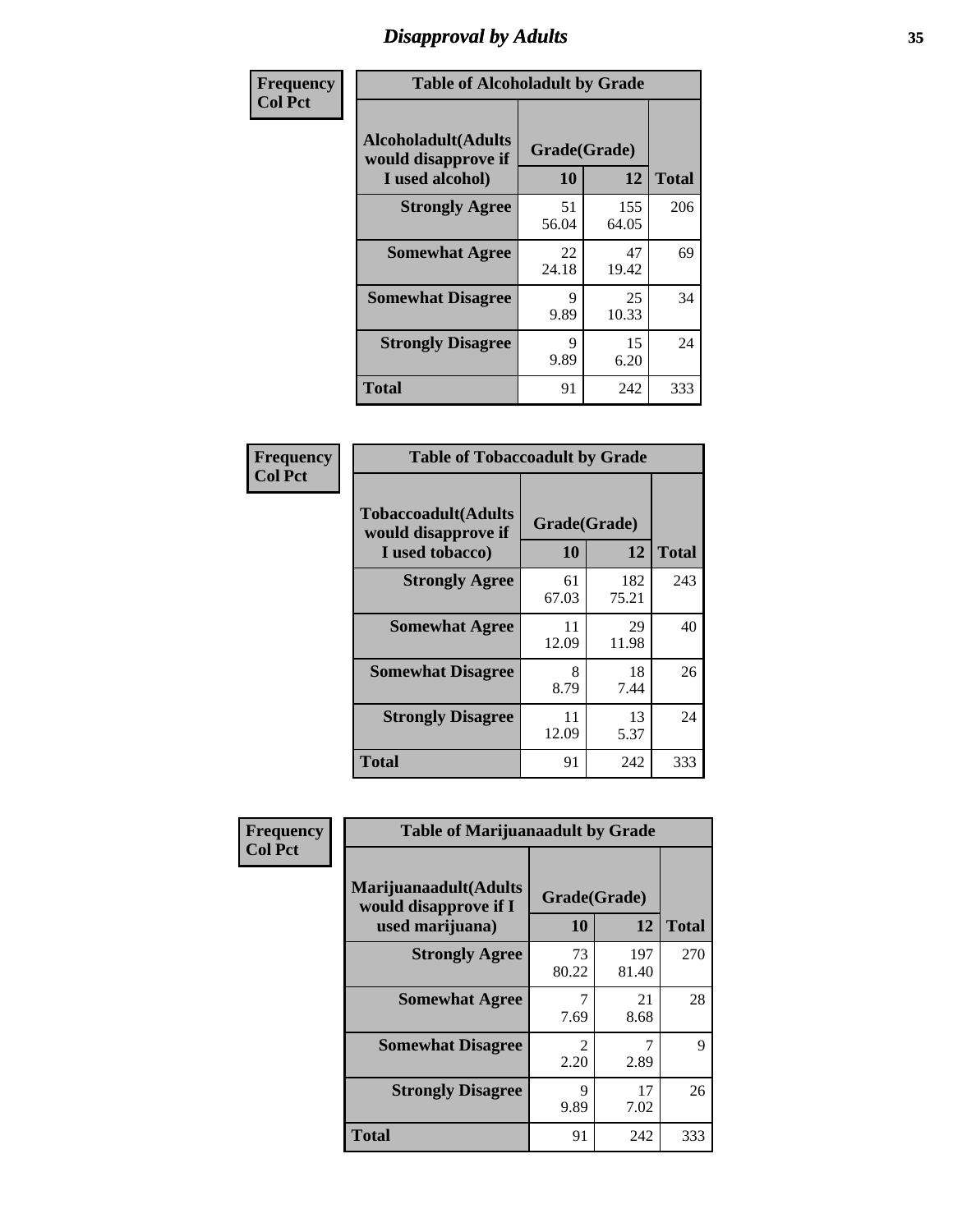# *Disapproval by Adults* **36**

| <b>Frequency</b> | <b>Table of Otherdrugadult by Grade</b>                                     |                    |              |              |
|------------------|-----------------------------------------------------------------------------|--------------------|--------------|--------------|
| <b>Col Pct</b>   | <b>Otherdrugadult</b> (Adults<br>would disapprove if I<br>used other drugs) | Grade(Grade)<br>10 | 12           | <b>Total</b> |
|                  | <b>Strongly Agree</b>                                                       | 76<br>83.52        | 212<br>87.60 | 288          |
|                  | <b>Somewhat Agree</b>                                                       | 4<br>4.40          | 12<br>4.96   | 16           |
|                  | <b>Somewhat Disagree</b>                                                    | 2<br>2.20          | 4<br>1.65    | 6            |
|                  | <b>Strongly Disagree</b>                                                    | 9<br>9.89          | 14<br>5.79   | 23           |
|                  | <b>Total</b>                                                                | 91                 | 242          | 333          |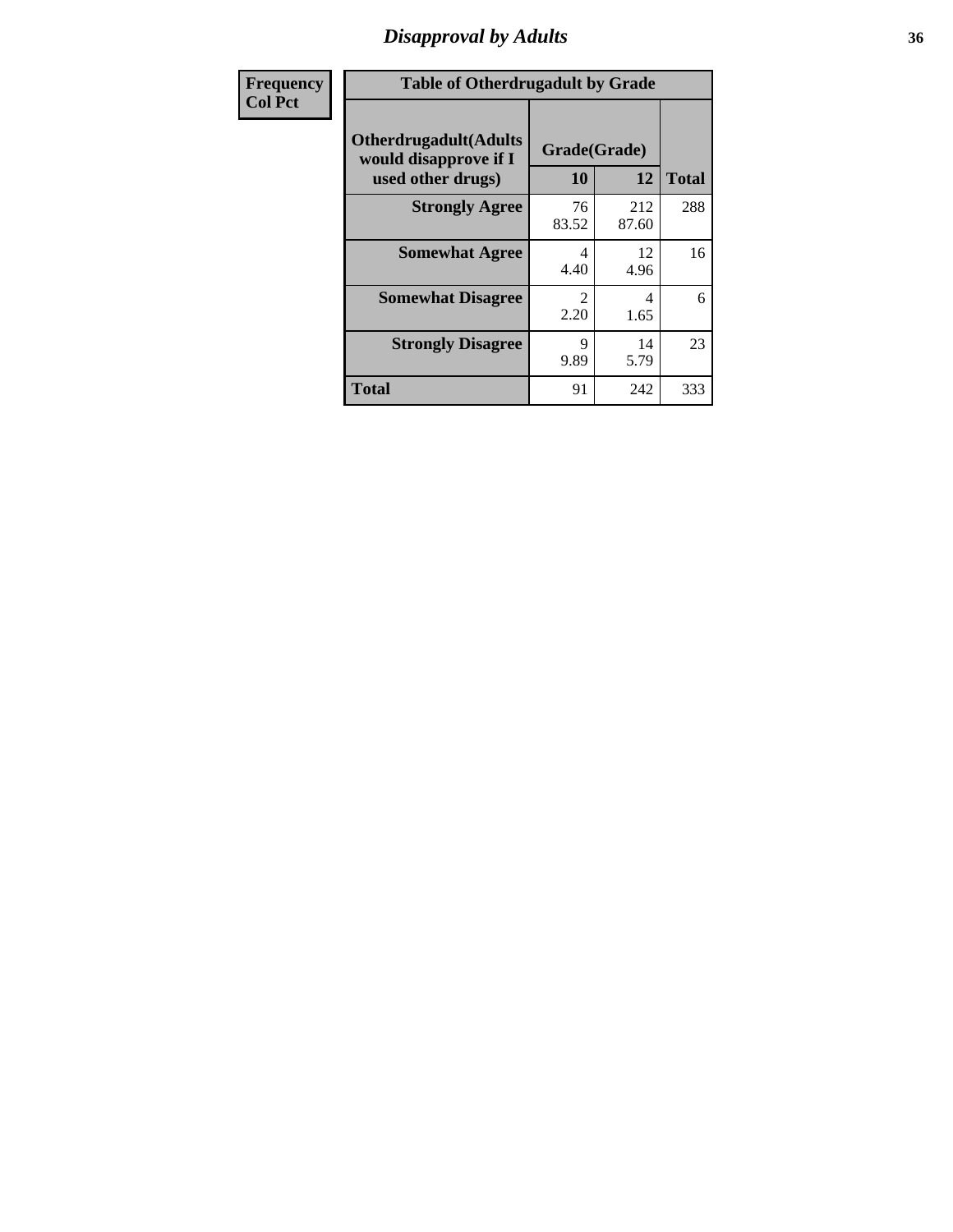# *Disapproval by Peers* **37**

| Frequency      | <b>Table of Alcoholpeer by Grade</b>                    |              |             |              |
|----------------|---------------------------------------------------------|--------------|-------------|--------------|
| <b>Col Pct</b> | Alcoholpeer(My<br>friends would<br>disapprove if I used | Grade(Grade) |             |              |
|                | alcohol)                                                | 10           | 12          | <b>Total</b> |
|                | <b>Strongly Agree</b>                                   | 35<br>38.46  | 83<br>34.30 | 118          |
|                | <b>Somewhat Agree</b>                                   | 22<br>24.18  | 58<br>23.97 | 80           |
|                | <b>Somewhat Disagree</b>                                | 17<br>18.68  | 52<br>21.49 | 69           |
|                | <b>Strongly Disagree</b>                                | 17<br>18.68  | 49<br>20.25 | 66           |
|                | Total                                                   | 91           | 242         | 333          |

| Frequency      | <b>Table of Tobaccopeer by Grade</b>                                |                    |              |              |
|----------------|---------------------------------------------------------------------|--------------------|--------------|--------------|
| <b>Col Pct</b> | Tobaccopeer(My<br>friends would<br>disapprove if I used<br>tobacco) | Grade(Grade)<br>10 | 12           | <b>Total</b> |
|                | <b>Strongly Agree</b>                                               | 48<br>52.75        | 118<br>48.76 | 166          |
|                | <b>Somewhat Agree</b>                                               | 18<br>19.78        | 46<br>19.01  | 64           |
|                | <b>Somewhat Disagree</b>                                            | 10<br>10.99        | 32<br>13.22  | 42           |
|                | <b>Strongly Disagree</b>                                            | 15<br>16.48        | 46<br>19.01  | 61           |
|                | <b>Total</b>                                                        | 91                 | 242          | 333          |

| $\mathbf{c}\mathbf{v}$ | <b>Table of Marijuanapeer by Grade</b>                                  |                    |              |              |  |
|------------------------|-------------------------------------------------------------------------|--------------------|--------------|--------------|--|
|                        | Marijuanapeer(My<br>friends would<br>disapprove if I used<br>marijuana) | Grade(Grade)<br>10 | 12           | <b>Total</b> |  |
|                        | <b>Strongly Agree</b>                                                   | 50<br>54.95        | 132<br>54.55 | 182          |  |
|                        | <b>Somewhat Agree</b>                                                   | 15<br>16.48        | 36<br>14.88  | 51           |  |
|                        | <b>Somewhat Disagree</b>                                                | 7.69               | 30<br>12.40  | 37           |  |

| Frequenc |
|----------|
| Col Pct  |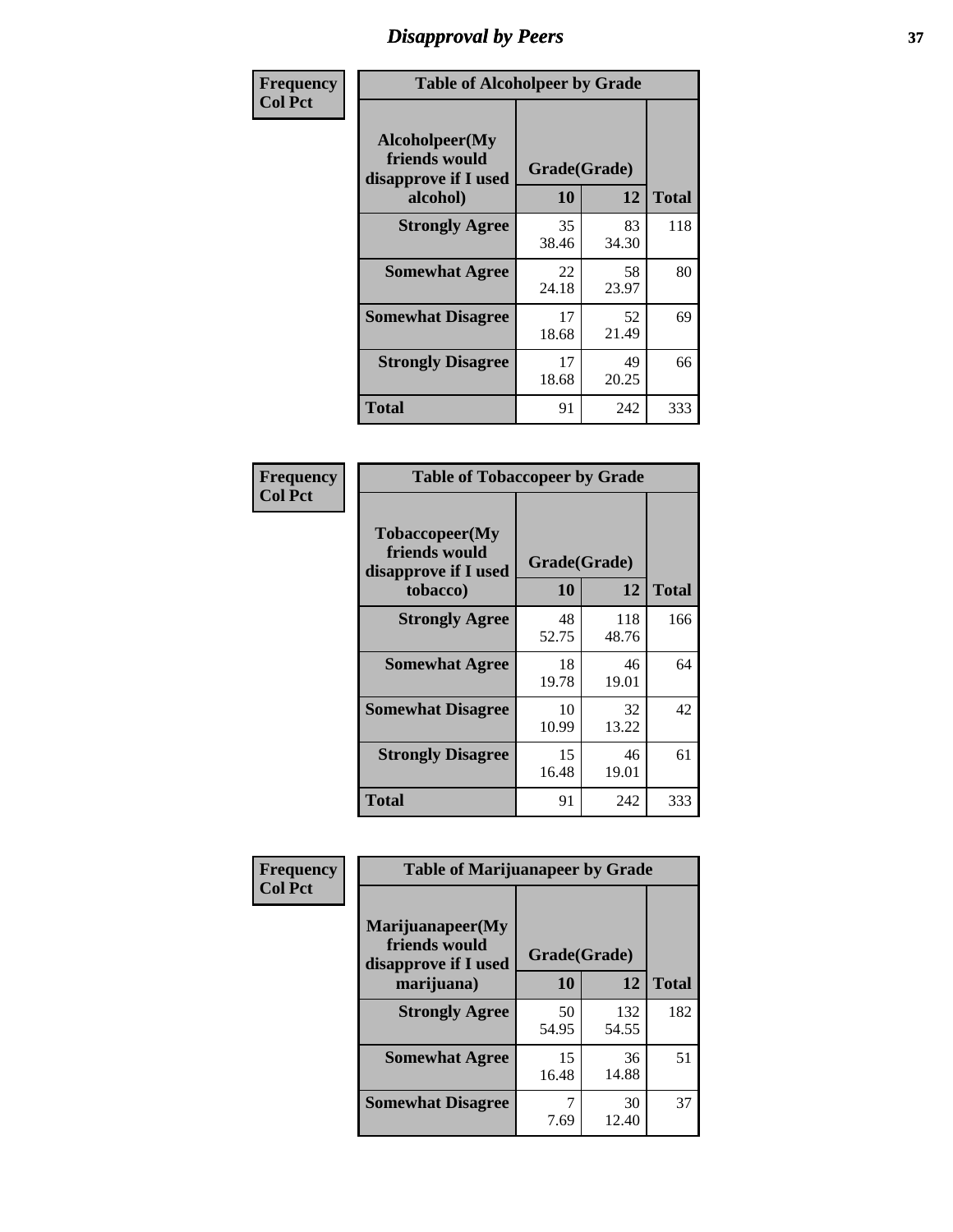# *Disapproval by Peers* **38**

| Frequency<br><b>Col Pct</b> | <b>Table of Marijuanapeer by Grade</b>                                  |                    |             |              |
|-----------------------------|-------------------------------------------------------------------------|--------------------|-------------|--------------|
|                             | Marijuanapeer(My<br>friends would<br>disapprove if I used<br>marijuana) | Grade(Grade)<br>10 | 12          | <b>Total</b> |
|                             | <b>Strongly Disagree</b>                                                | 19<br>20.88        | 44<br>18.18 | 63           |
|                             | Total                                                                   | 91                 | 242         | 333          |

| Frequency      | <b>Table of Otherdrugpeer by Grade</b>                                    |                    |             |              |
|----------------|---------------------------------------------------------------------------|--------------------|-------------|--------------|
| <b>Col Pct</b> | Otherdrugpeer(My<br>friends would<br>disapprove if I used<br>other drugs) | Grade(Grade)<br>10 | 12          | <b>Total</b> |
|                | <b>Strongly Agree</b>                                                     | 59                 | 164         | 223          |
|                |                                                                           | 64.84              | 67.77       |              |
|                | <b>Somewhat Agree</b>                                                     | 13<br>14.29        | 28<br>11.57 | 41           |
|                | <b>Somewhat Disagree</b>                                                  | 5<br>5.49          | 19<br>7.85  | 24           |
|                | <b>Strongly Disagree</b>                                                  | 14<br>15.38        | 31<br>12.81 | 45           |
|                | <b>Total</b>                                                              | 91                 | 242         | 333          |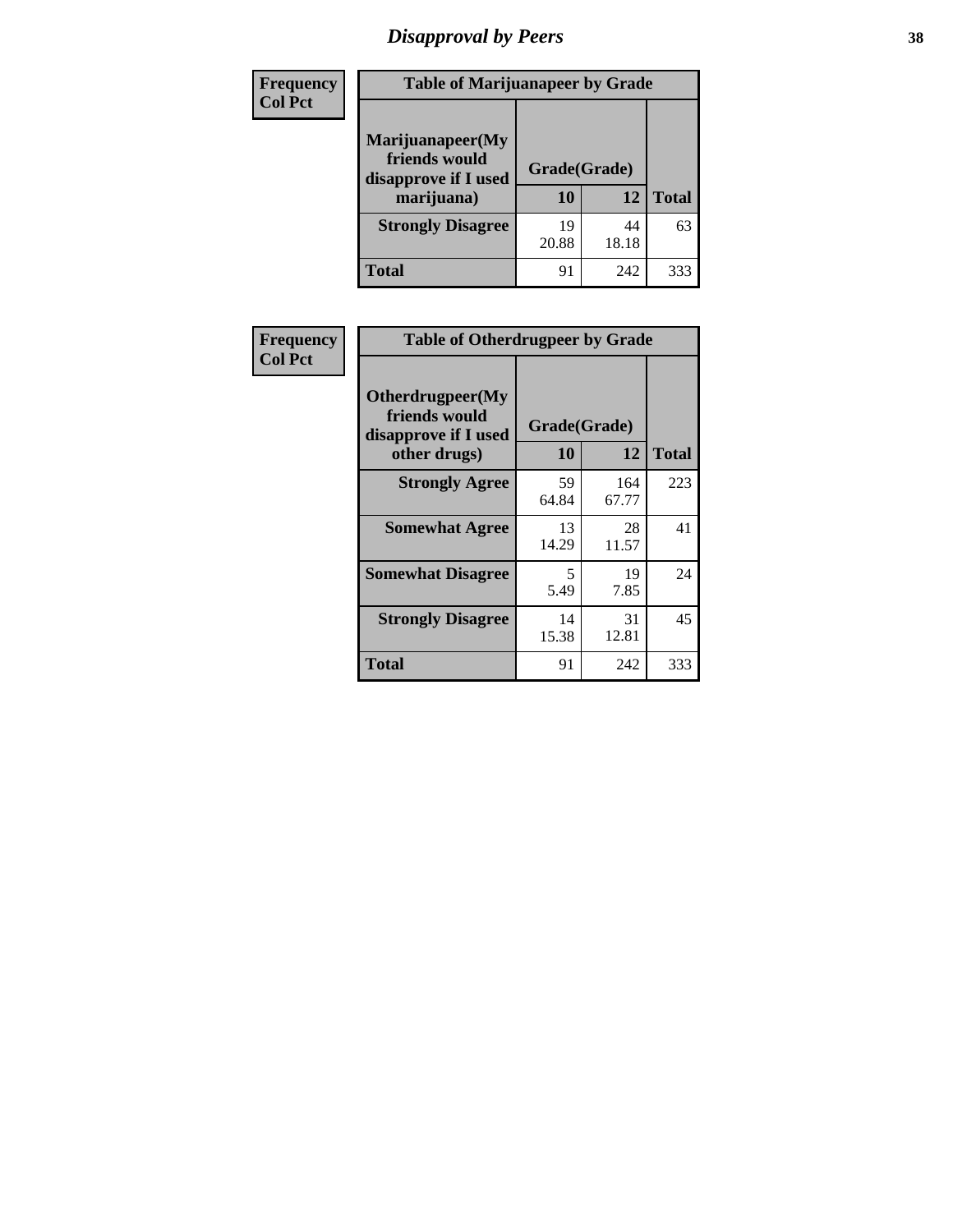| Frequency<br><b>Col Pct</b> | <b>Table of Alcohollocation1 by Grade</b>      |             |              |              |
|-----------------------------|------------------------------------------------|-------------|--------------|--------------|
|                             | Grade(Grade)<br><b>Alcohollocation1(Places</b> |             |              |              |
|                             | <b>Friends Use Alcohol)</b>                    | 10          | 12           | <b>Total</b> |
|                             |                                                | 45<br>49.45 | 147<br>60.74 | 192          |
|                             | Do Not Use                                     | 46<br>50.55 | 95<br>39.26  | 141          |
|                             | <b>Total</b>                                   | 91          | 242          | 333          |

| Frequency      | <b>Table of Alcohollocation2 by Grade</b>                     |                    |              |              |
|----------------|---------------------------------------------------------------|--------------------|--------------|--------------|
| <b>Col Pct</b> | <b>Alcohollocation2(Places</b><br><b>Friends Use Alcohol)</b> | Grade(Grade)<br>10 | <b>12</b>    | <b>Total</b> |
|                |                                                               | 60<br>65.93        | 148<br>61.16 | 208          |
|                | Home                                                          | 31<br>34.07        | 94<br>38.84  | 125          |
|                | <b>Total</b>                                                  | 91                 | 242          | 333          |

| Frequency<br><b>Col Pct</b> | <b>Table of Alcohollocation 3 by Grade</b>                    |                    |              |              |
|-----------------------------|---------------------------------------------------------------|--------------------|--------------|--------------|
|                             | <b>Alcohollocation3(Places</b><br><b>Friends Use Alcohol)</b> | Grade(Grade)<br>10 | 12           | <b>Total</b> |
|                             |                                                               | 86<br>94.51        | 230<br>95.04 | 316          |
|                             | <b>School</b>                                                 | 5<br>5.49          | 12<br>4.96   | 17           |
|                             | <b>Total</b>                                                  | 91                 | 242          | 333          |

| <b>Frequency</b> | <b>Table of Alcohollocation4 by Grade</b> |              |              |              |
|------------------|-------------------------------------------|--------------|--------------|--------------|
| <b>Col Pct</b>   | <b>Alcohollocation4(Places</b>            | Grade(Grade) |              |              |
|                  | <b>Friends Use Alcohol)</b>               | 10           | 12           | <b>Total</b> |
|                  |                                           | 82<br>90.11  | 205<br>84.71 | 287          |
|                  | Car                                       | 9<br>9.89    | 37<br>15.29  | 46           |
|                  | <b>Total</b>                              | 91           | 242          | 333          |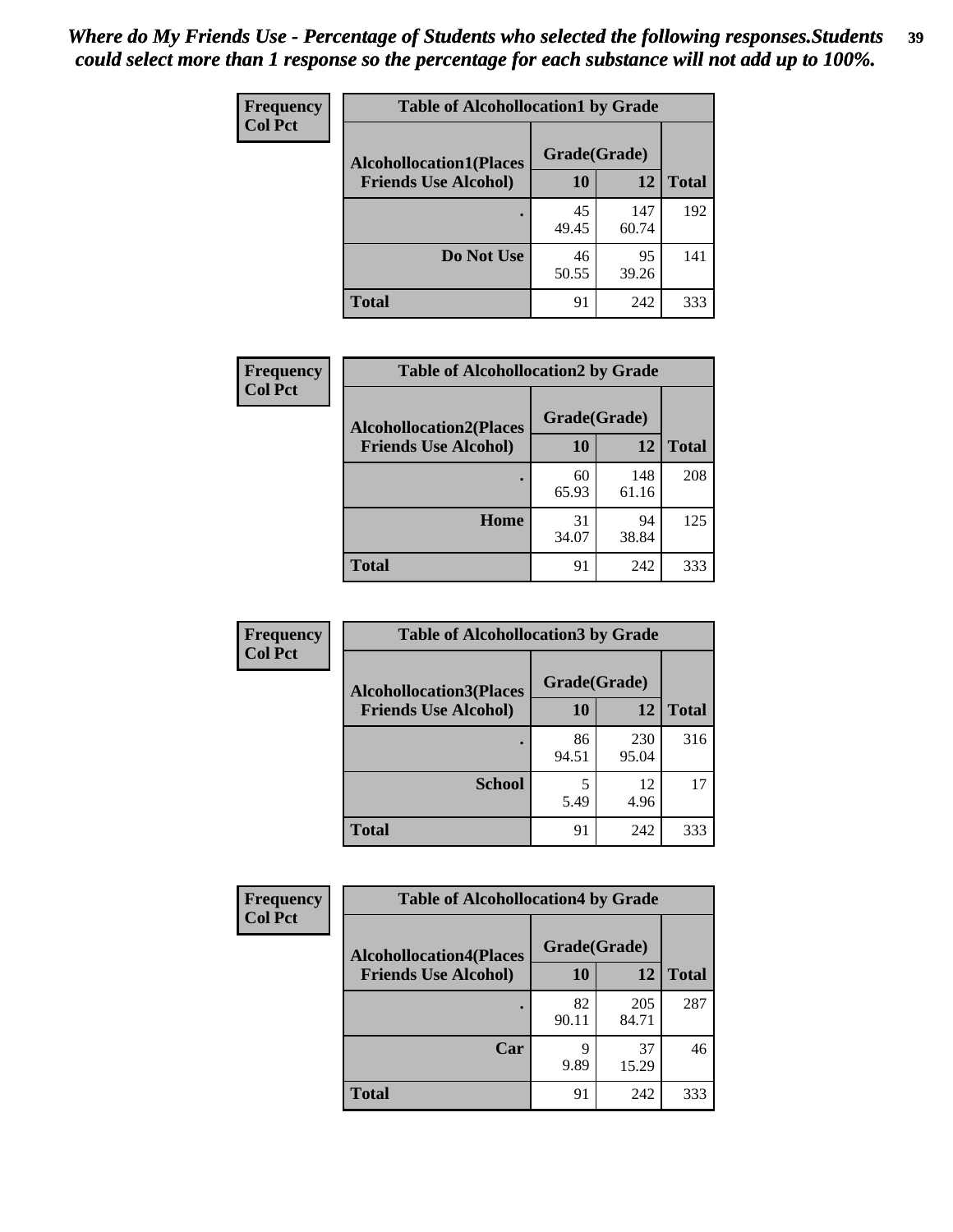| Frequency<br><b>Col Pct</b> | <b>Table of Alcohollocation5 by Grade</b> |              |              |              |
|-----------------------------|-------------------------------------------|--------------|--------------|--------------|
|                             | <b>Alcohollocation5</b> (Places           | Grade(Grade) |              |              |
|                             | <b>Friends Use Alcohol)</b>               | 10           | 12           | <b>Total</b> |
|                             |                                           | 61<br>67.03  | 141<br>58.26 | 202          |
|                             | <b>Friend's House</b>                     | 30<br>32.97  | 101<br>41.74 | 131          |
|                             | <b>Total</b>                              | 91           | 242          | 333          |

| Frequency      | <b>Table of Alcohollocation6 by Grade</b>                     |                    |              |              |
|----------------|---------------------------------------------------------------|--------------------|--------------|--------------|
| <b>Col Pct</b> | <b>Alcohollocation6(Places</b><br><b>Friends Use Alcohol)</b> | Grade(Grade)<br>10 | <b>12</b>    | <b>Total</b> |
|                |                                                               | 66<br>72.53        | 149<br>61.57 | 215          |
|                | <b>Other</b>                                                  | 25<br>27.47        | 93<br>38.43  | 118          |
|                | <b>Total</b>                                                  | 91                 | 242          | 333          |

| Frequency      | <b>Table of Tobaccolocation1 by Grade</b> |              |              |              |
|----------------|-------------------------------------------|--------------|--------------|--------------|
| <b>Col Pct</b> | <b>Tobaccolocation1(Places</b>            | Grade(Grade) |              |              |
|                | <b>Friends Use Tobacco)</b>               | 10           | 12           | <b>Total</b> |
|                |                                           | 29<br>31.87  | 100<br>41.32 | 129          |
|                | Do Not Use                                | 62<br>68.13  | 142<br>58.68 | 204          |
|                | <b>Total</b>                              | 91           | 242          | 333          |

| <b>Frequency</b> | <b>Table of Tobaccolocation2 by Grade</b> |              |              |              |  |
|------------------|-------------------------------------------|--------------|--------------|--------------|--|
| <b>Col Pct</b>   | <b>Tobaccolocation2(Places</b>            | Grade(Grade) |              |              |  |
|                  | <b>Friends Use Tobacco)</b>               | 10           | 12           | <b>Total</b> |  |
|                  |                                           | 68<br>74.73  | 167<br>69.01 | 235          |  |
|                  | Home                                      | 23<br>25.27  | 75<br>30.99  | 98           |  |
|                  | <b>Total</b>                              | 91           | 242          | 333          |  |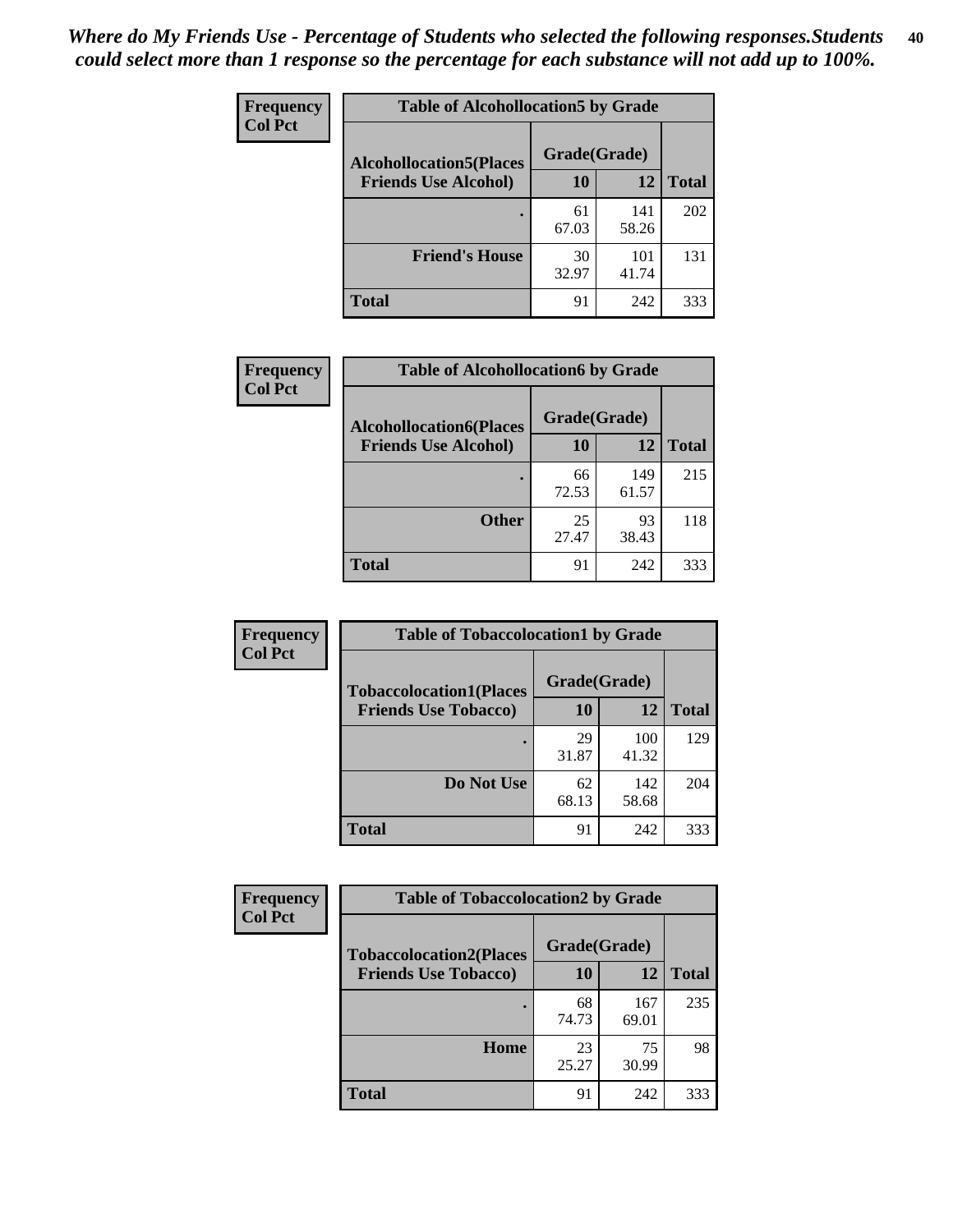| Frequency      | <b>Table of Tobaccolocation 3 by Grade</b> |              |              |              |
|----------------|--------------------------------------------|--------------|--------------|--------------|
| <b>Col Pct</b> | <b>Tobaccolocation3(Places</b>             | Grade(Grade) |              |              |
|                | <b>Friends Use Tobacco)</b>                | 10           | 12           | <b>Total</b> |
|                |                                            | 84<br>92.31  | 212<br>87.60 | 296          |
|                | <b>School</b>                              | 7.69         | 30<br>12.40  | 37           |
|                | <b>Total</b>                               | 91           | 242          | 333          |

| <b>Frequency</b> | <b>Table of Tobaccolocation4 by Grade</b> |              |              |              |
|------------------|-------------------------------------------|--------------|--------------|--------------|
| <b>Col Pct</b>   | <b>Tobaccolocation4(Places</b>            | Grade(Grade) |              |              |
|                  | <b>Friends Use Tobacco)</b>               | 10           | 12           | <b>Total</b> |
|                  |                                           | 75<br>82.42  | 176<br>72.73 | 251          |
|                  | Car                                       | 16<br>17.58  | 66<br>27.27  | 82           |
|                  | <b>Total</b>                              | 91           | 242          | 333          |

| Frequency      | <b>Table of Tobaccolocation5 by Grade</b> |              |              |              |
|----------------|-------------------------------------------|--------------|--------------|--------------|
| <b>Col Pct</b> | <b>Tobaccolocation5(Places</b>            | Grade(Grade) |              |              |
|                | <b>Friends Use Tobacco)</b>               | 10           | <b>12</b>    | <b>Total</b> |
|                |                                           | 69<br>75.82  | 169<br>69.83 | 238          |
|                | <b>Friend's House</b>                     | 22<br>24.18  | 73<br>30.17  | 95           |
|                | <b>Total</b>                              | 91           | 242          | 333          |

| Frequency      | <b>Table of Tobaccolocation6 by Grade</b> |              |              |              |  |
|----------------|-------------------------------------------|--------------|--------------|--------------|--|
| <b>Col Pct</b> | <b>Tobaccolocation6(Places</b>            | Grade(Grade) |              |              |  |
|                | <b>Friends Use Tobacco)</b>               | 10           | 12           | <b>Total</b> |  |
|                |                                           | 69<br>75.82  | 173<br>71.49 | 242          |  |
|                | <b>Other</b>                              | 22<br>24.18  | 69<br>28.51  | 91           |  |
|                | <b>Total</b>                              | 91           | 242          | 333          |  |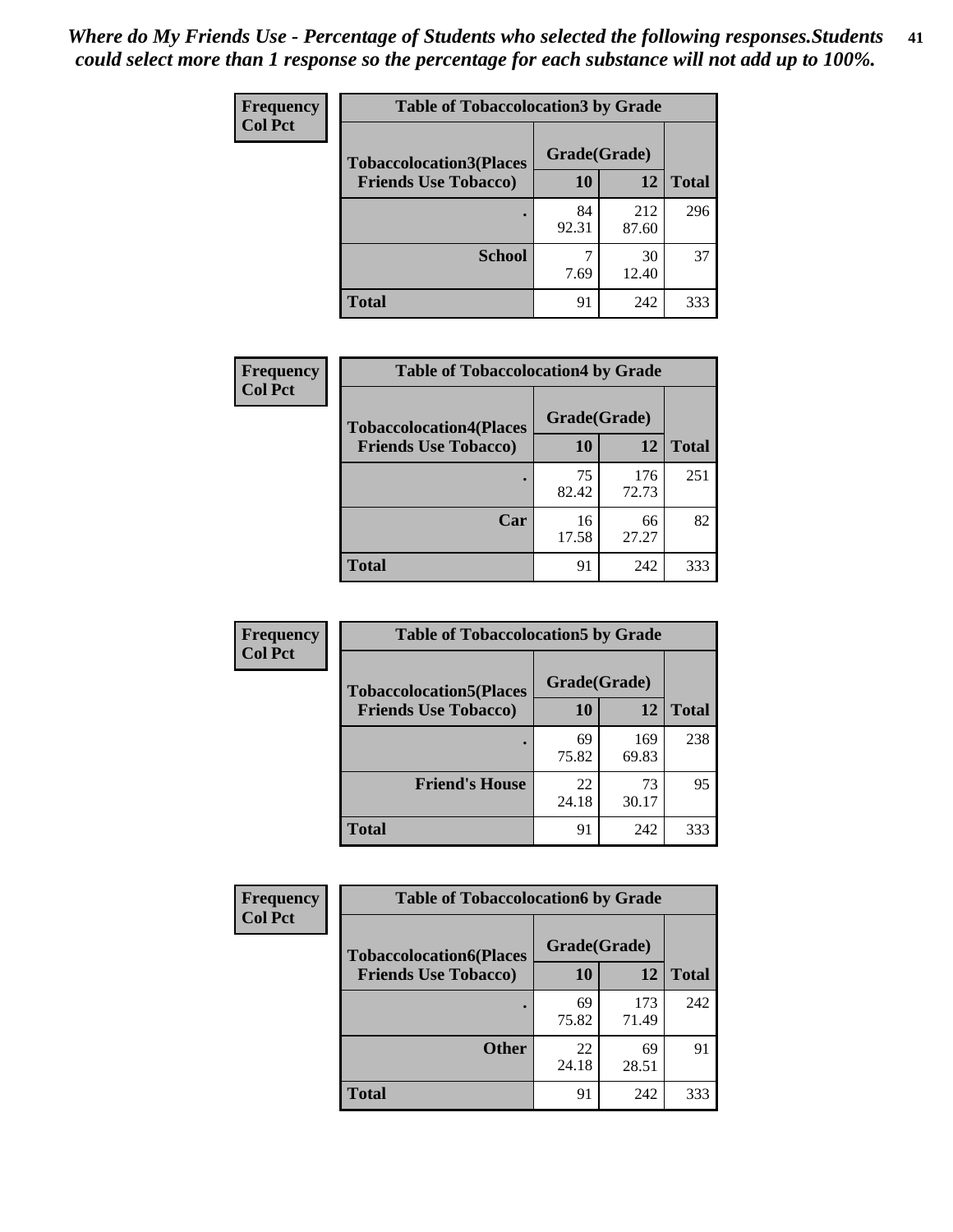| <b>Frequency</b> | <b>Table of Marijuanalocation1 by Grade</b> |              |              |              |
|------------------|---------------------------------------------|--------------|--------------|--------------|
| <b>Col Pct</b>   | <b>Marijuanalocation1(Places</b>            | Grade(Grade) |              |              |
|                  | <b>Friends Use Marijuana</b> )              | <b>10</b>    | 12           | <b>Total</b> |
|                  |                                             | 33<br>36.26  | 103<br>42.56 | 136          |
|                  | Do Not Use                                  | 58<br>63.74  | 139<br>57.44 | 197          |
|                  | <b>Total</b>                                | 91           | 242          | 333          |

| <b>Frequency</b> | <b>Table of Marijuanalocation2 by Grade</b>                        |                    |              |              |
|------------------|--------------------------------------------------------------------|--------------------|--------------|--------------|
| <b>Col Pct</b>   | <b>Marijuanalocation2(Places</b><br><b>Friends Use Marijuana</b> ) | Grade(Grade)<br>10 | 12           | <b>Total</b> |
|                  |                                                                    |                    |              |              |
|                  |                                                                    | 72<br>79.12        | 161<br>66.53 | 233          |
|                  | Home                                                               | 19<br>20.88        | 81<br>33.47  | 100          |
|                  | <b>Total</b>                                                       | 91                 | 242          | 333          |

| Frequency<br><b>Col Pct</b> | <b>Table of Marijuanalocation3 by Grade</b> |              |              |              |
|-----------------------------|---------------------------------------------|--------------|--------------|--------------|
|                             | <b>Marijuanalocation3(Places</b>            | Grade(Grade) |              |              |
|                             | <b>Friends Use Marijuana</b> )              | 10           | 12           | <b>Total</b> |
|                             |                                             | 86<br>94.51  | 215<br>88.84 | 301          |
|                             | <b>School</b>                               | 5.49         | 27<br>11.16  | 32           |
|                             | <b>Total</b>                                | 91           | 242          | 333          |

| Frequency      | <b>Table of Marijuanalocation4 by Grade</b> |              |              |              |  |
|----------------|---------------------------------------------|--------------|--------------|--------------|--|
| <b>Col Pct</b> | <b>Marijuanalocation4(Places</b>            | Grade(Grade) |              |              |  |
|                | <b>Friends Use Marijuana</b> )              | <b>10</b>    | 12           | <b>Total</b> |  |
|                |                                             | 74<br>81.32  | 185<br>76.45 | 259          |  |
|                | Car                                         | 17<br>18.68  | 57<br>23.55  | 74           |  |
|                | <b>Total</b>                                | 91           | 242          | 333          |  |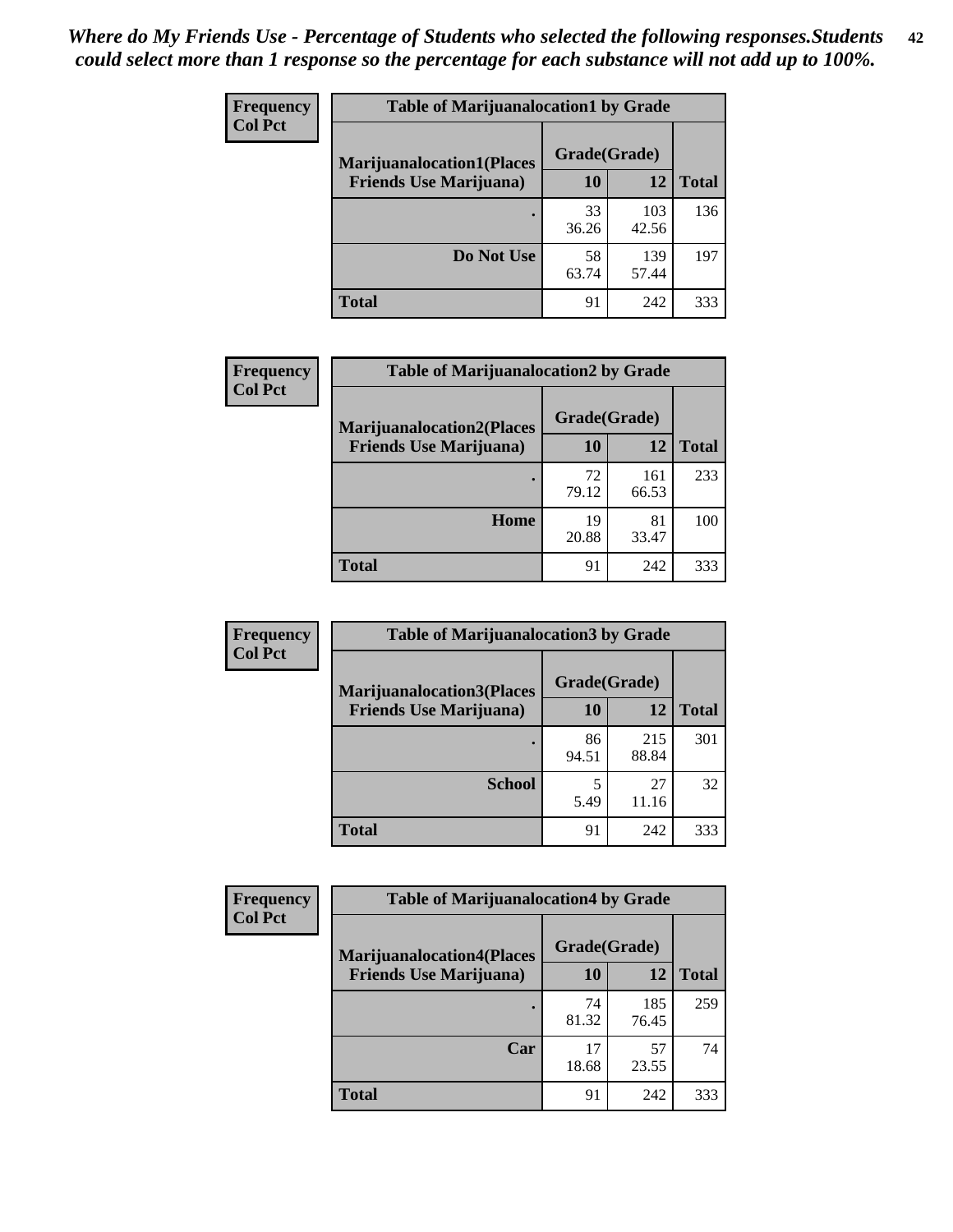| <b>Frequency</b> | <b>Table of Marijuanalocation5 by Grade</b> |              |              |              |
|------------------|---------------------------------------------|--------------|--------------|--------------|
| <b>Col Pct</b>   | <b>Marijuanalocation5(Places)</b>           | Grade(Grade) |              |              |
|                  | <b>Friends Use Marijuana</b> )              | 10           | 12           | <b>Total</b> |
|                  |                                             | 67<br>73.63  | 163<br>67.36 | 230          |
|                  | <b>Friend's House</b>                       | 24<br>26.37  | 79<br>32.64  | 103          |
|                  | <b>Total</b>                                | 91           | 242          | 333          |

| <b>Frequency</b> | <b>Table of Marijuanalocation6 by Grade</b>                        |                    |              |              |
|------------------|--------------------------------------------------------------------|--------------------|--------------|--------------|
| <b>Col Pct</b>   | <b>Marijuanalocation6(Places</b><br><b>Friends Use Marijuana</b> ) | Grade(Grade)<br>10 | 12           | <b>Total</b> |
|                  |                                                                    | 67<br>73.63        | 168<br>69.42 | 235          |
|                  | <b>Other</b>                                                       | 24<br>26.37        | 74<br>30.58  | 98           |
|                  | <b>Total</b>                                                       | 91                 | 242          | 333          |

| Frequency      | <b>Table of Otherdruglocation1 by Grade</b>                          |              |              |              |
|----------------|----------------------------------------------------------------------|--------------|--------------|--------------|
| <b>Col Pct</b> | <b>Otherdruglocation1(Places</b><br><b>Friends Use Other Illegal</b> | Grade(Grade) |              |              |
|                | Drugs)                                                               | 10           | 12           | <b>Total</b> |
|                |                                                                      | 20<br>21.98  | 54<br>22.31  | 74           |
|                | Do Not Use                                                           | 71<br>78.02  | 188<br>77.69 | 259          |
|                | <b>Total</b>                                                         | 91           | 242          | 333          |

| Frequency      | <b>Table of Otherdruglocation2 by Grade</b>                          |             |              |              |
|----------------|----------------------------------------------------------------------|-------------|--------------|--------------|
| <b>Col Pct</b> | <b>Otherdruglocation2(Places</b><br><b>Friends Use Other Illegal</b> |             | Grade(Grade) |              |
|                | Drugs)                                                               | 10          | 12           | <b>Total</b> |
|                |                                                                      | 81<br>89.01 | 207<br>85.54 | 288          |
|                | Home                                                                 | 10<br>10.99 | 35<br>14.46  | 45           |
|                | <b>Total</b>                                                         | 91          | 242          | 333          |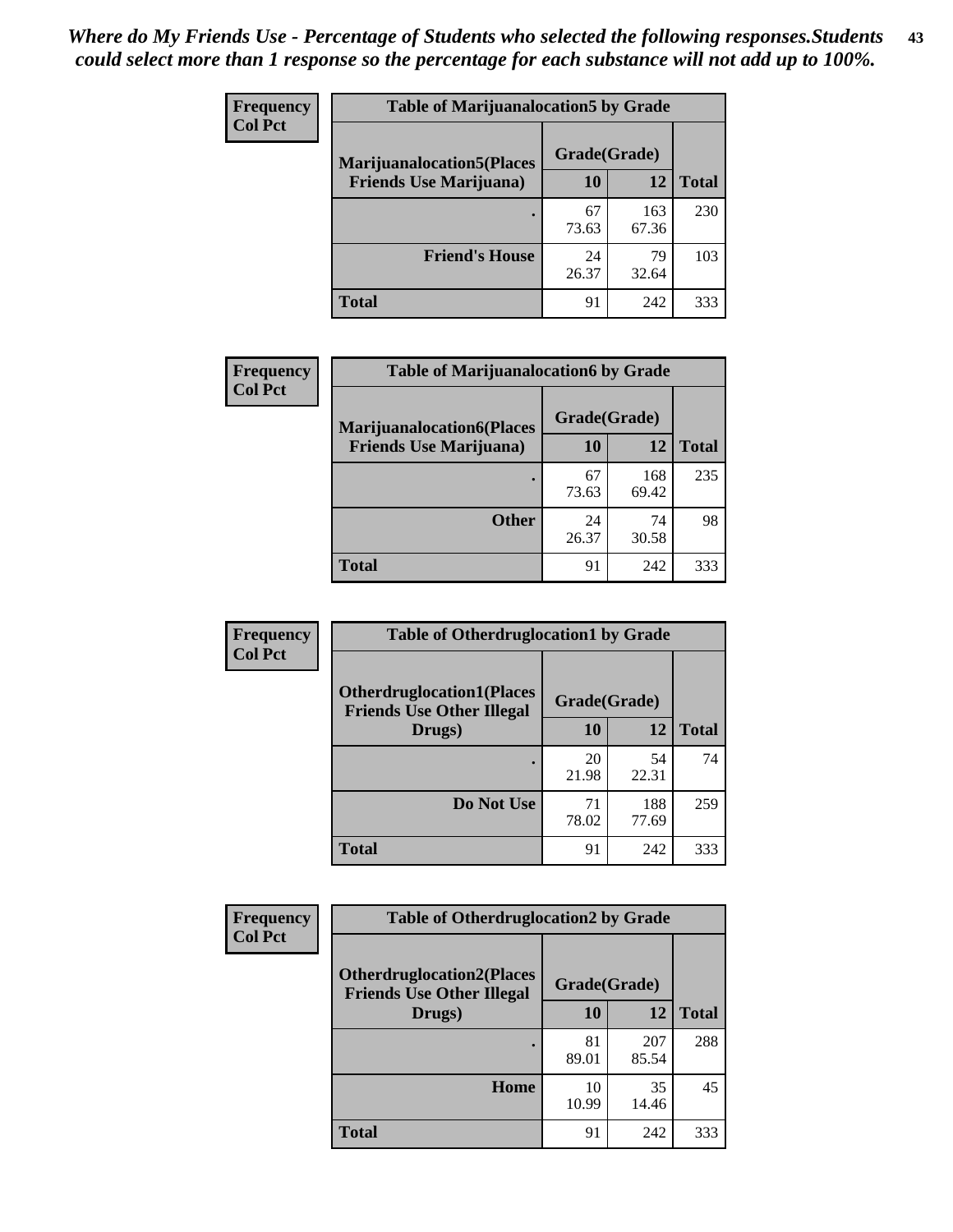| <b>Frequency</b> | <b>Table of Otherdruglocation3 by Grade</b>                          |              |              |              |
|------------------|----------------------------------------------------------------------|--------------|--------------|--------------|
| <b>Col Pct</b>   | <b>Otherdruglocation3(Places</b><br><b>Friends Use Other Illegal</b> | Grade(Grade) |              |              |
|                  | Drugs)                                                               | 10           | 12           | <b>Total</b> |
|                  |                                                                      | 90<br>98.90  | 228<br>94.21 | 318          |
|                  | <b>School</b>                                                        | 1.10         | 14<br>5.79   | 15           |
|                  | <b>Total</b>                                                         | 91           | 242          | 333          |

| <b>Frequency</b> | <b>Table of Otherdruglocation4 by Grade</b>                          |              |              |              |
|------------------|----------------------------------------------------------------------|--------------|--------------|--------------|
| <b>Col Pct</b>   | <b>Otherdruglocation4(Places</b><br><b>Friends Use Other Illegal</b> | Grade(Grade) |              |              |
|                  | Drugs)                                                               | 10           | 12           | <b>Total</b> |
|                  |                                                                      | 85<br>93.41  | 217<br>89.67 | 302          |
|                  | Car                                                                  | 6<br>6.59    | 25<br>10.33  | 31           |
|                  | <b>Total</b>                                                         | 91           | 242          | 333          |

| Frequency      | <b>Table of Otherdruglocation5 by Grade</b>                          |              |              |              |
|----------------|----------------------------------------------------------------------|--------------|--------------|--------------|
| <b>Col Pct</b> | <b>Otherdruglocation5(Places</b><br><b>Friends Use Other Illegal</b> | Grade(Grade) |              |              |
|                | Drugs)                                                               | 10           | 12           | <b>Total</b> |
|                |                                                                      | 80<br>87.91  | 208<br>85.95 | 288          |
|                | <b>Friend's House</b>                                                | 11<br>12.09  | 34<br>14.05  | 45           |
|                | <b>Total</b>                                                         | 91           | 242          | 333          |

| <b>Frequency</b> | <b>Table of Otherdruglocation6 by Grade</b>                          |              |              |              |
|------------------|----------------------------------------------------------------------|--------------|--------------|--------------|
| <b>Col Pct</b>   | <b>Otherdruglocation6(Places</b><br><b>Friends Use Other Illegal</b> | Grade(Grade) |              |              |
|                  | Drugs)                                                               | <b>10</b>    | 12           | <b>Total</b> |
|                  |                                                                      | 81<br>89.01  | 204<br>84.30 | 285          |
|                  | <b>Other</b>                                                         | 10<br>10.99  | 38<br>15.70  | 48           |
|                  | <b>Total</b>                                                         | 91           | 242          | 333          |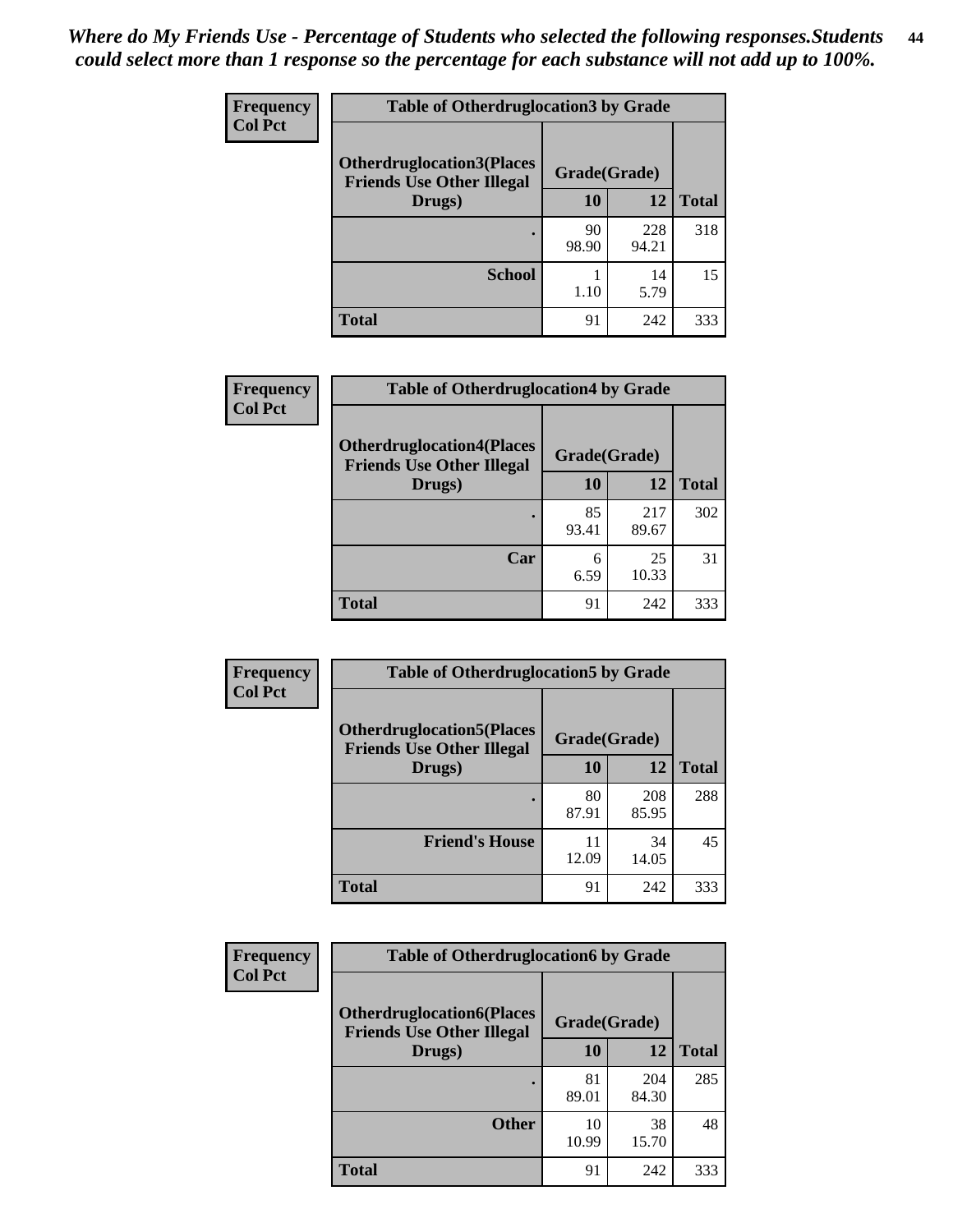| Frequency      | <b>Table of Alcoholtime1 by Grade</b>                           |             |              |              |
|----------------|-----------------------------------------------------------------|-------------|--------------|--------------|
| <b>Col Pct</b> | <b>Alcoholtime1(Times</b><br>Grade(Grade)<br><b>Friends Use</b> |             |              |              |
|                | Alcohol)                                                        | <b>10</b>   | 12           | <b>Total</b> |
|                |                                                                 | 39<br>42.86 | 150<br>61.98 | 189          |
|                | Do Not Use                                                      | 52<br>57.14 | 92<br>38.02  | 144          |
|                | <b>Total</b>                                                    | 91          | 242          | 333          |

| Frequency      | <b>Table of Alcoholtime2 by Grade</b>           |              |              |              |
|----------------|-------------------------------------------------|--------------|--------------|--------------|
| <b>Col Pct</b> | <b>Alcoholtime2(Times</b><br><b>Friends Use</b> | Grade(Grade) |              |              |
|                | Alcohol)                                        | 10           | 12           | <b>Total</b> |
|                |                                                 | 88<br>96.70  | 218<br>90.08 | 306          |
|                | <b>On Way to School</b>                         | 3.30         | 24<br>9.92   | 27           |
|                | <b>Total</b>                                    | 91           | 242          | 333          |

| Frequency<br><b>Col Pct</b> | <b>Table of Alcoholtime3 by Grade</b>                           |             |              |              |
|-----------------------------|-----------------------------------------------------------------|-------------|--------------|--------------|
|                             | <b>Alcoholtime3(Times</b><br>Grade(Grade)<br><b>Friends Use</b> |             |              |              |
|                             | Alcohol)                                                        | 10          | 12           | <b>Total</b> |
|                             |                                                                 | 90<br>98.90 | 229<br>94.63 | 319          |
|                             | <b>During School</b>                                            | 1.10        | 13<br>5.37   | 14           |
|                             | <b>Total</b>                                                    | 91          | 242          | 333          |

| <b>Frequency</b><br><b>Col Pct</b> | <b>Table of Alcoholtime4 by Grade</b> |              |              |              |
|------------------------------------|---------------------------------------|--------------|--------------|--------------|
|                                    | <b>Alcoholtime4(Times</b>             | Grade(Grade) |              |              |
|                                    | <b>Friends Use Alcohol)</b>           | 10           | 12           | <b>Total</b> |
|                                    |                                       | 86<br>94.51  | 209<br>86.36 | 295          |
|                                    | <b>On Way Home From School</b>        | 5.49         | 33<br>13.64  | 38           |
|                                    | <b>Total</b>                          | 91           | 242          | 333          |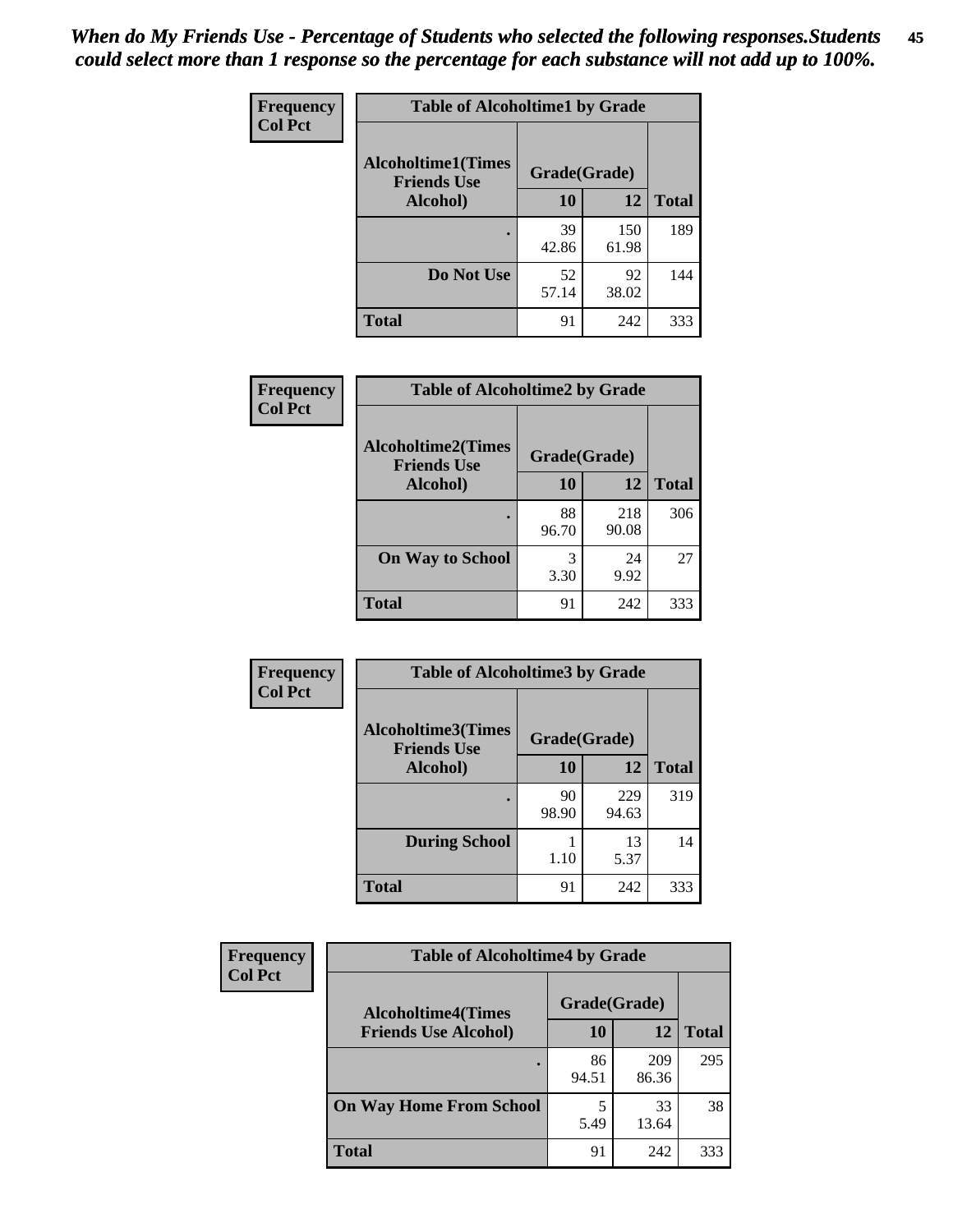*When do My Friends Use - Percentage of Students who selected the following responses.Students could select more than 1 response so the percentage for each substance will not add up to 100%.* **46**

| <b>Frequency</b> | <b>Table of Alcoholtime5 by Grade</b>            |              |              |              |
|------------------|--------------------------------------------------|--------------|--------------|--------------|
| <b>Col Pct</b>   | <b>Alcoholtime5</b> (Times<br><b>Friends Use</b> | Grade(Grade) |              |              |
|                  | Alcohol)                                         | 10           | 12           | <b>Total</b> |
|                  |                                                  | 72<br>79.12  | 182<br>75.21 | 254          |
|                  | Weeknights                                       | 19<br>20.88  | 60<br>24.79  | 79           |
|                  | <b>Total</b>                                     | 91           | 242          | 333          |

| Frequency      | <b>Table of Alcoholtime6 by Grade</b>           |              |              |              |
|----------------|-------------------------------------------------|--------------|--------------|--------------|
| <b>Col Pct</b> | <b>Alcoholtime6(Times</b><br><b>Friends Use</b> | Grade(Grade) |              |              |
|                | Alcohol)                                        | 10           | 12           | <b>Total</b> |
|                |                                                 | 49<br>53.85  | 87<br>35.95  | 136          |
|                | Weekends                                        | 42<br>46.15  | 155<br>64.05 | 197          |
|                | <b>Total</b>                                    | 91           | 242          | 333          |

| <b>Frequency</b><br><b>Col Pct</b> | <b>Table of Tobaccotime1 by Grade</b>           |              |              |              |
|------------------------------------|-------------------------------------------------|--------------|--------------|--------------|
|                                    | <b>Tobaccotime1(Times</b><br><b>Friends Use</b> | Grade(Grade) |              |              |
|                                    | <b>Tobacco</b> )                                | 10           | 12           | <b>Total</b> |
|                                    |                                                 | 28<br>30.77  | 103<br>42.56 | 131          |
|                                    | Do Not Use                                      | 63<br>69.23  | 139<br>57.44 | 202          |
|                                    | <b>Total</b>                                    | 91           | 242          | 333          |

| <b>Frequency</b> | <b>Table of Tobaccotime2 by Grade</b>           |              |              |              |
|------------------|-------------------------------------------------|--------------|--------------|--------------|
| <b>Col Pct</b>   | <b>Tobaccotime2(Times</b><br><b>Friends Use</b> | Grade(Grade) |              |              |
|                  | <b>Tobacco</b> )                                | 10           | 12           | <b>Total</b> |
|                  |                                                 | 77<br>84.62  | 195<br>80.58 | 272          |
|                  | <b>On Way to School</b>                         | 14<br>15.38  | 47<br>19.42  | 61           |
|                  | <b>Total</b>                                    | 91           | 242          | 333          |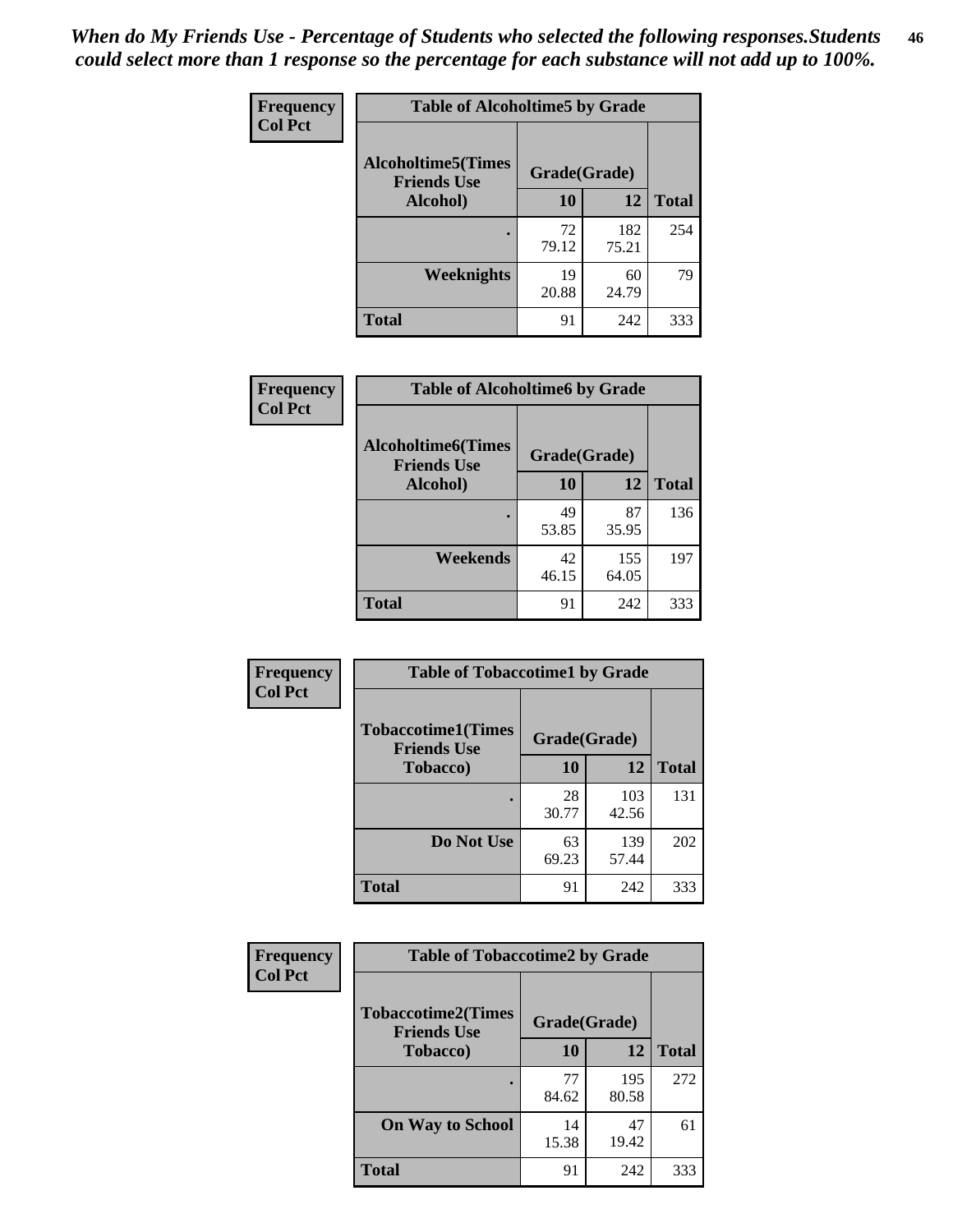*When do My Friends Use - Percentage of Students who selected the following responses.Students could select more than 1 response so the percentage for each substance will not add up to 100%.* **47**

| <b>Frequency</b> | <b>Table of Tobaccotime3 by Grade</b>                           |                        |              |              |  |
|------------------|-----------------------------------------------------------------|------------------------|--------------|--------------|--|
| <b>Col Pct</b>   | <b>Tobaccotime3(Times</b><br>Grade(Grade)<br><b>Friends Use</b> |                        |              |              |  |
|                  | <b>Tobacco</b> )                                                | 10                     | 12           | <b>Total</b> |  |
|                  |                                                                 | 89<br>97.80            | 219<br>90.50 | 308          |  |
|                  | <b>During School</b>                                            | $\mathfrak{D}$<br>2.20 | 23<br>9.50   | 25           |  |
|                  | <b>Total</b>                                                    | 91                     | 242          | 333          |  |

| Frequency<br><b>Col Pct</b> | <b>Table of Tobaccotime4 by Grade</b> |              |              |              |  |
|-----------------------------|---------------------------------------|--------------|--------------|--------------|--|
|                             | <b>Tobaccotime4(Times</b>             | Grade(Grade) |              |              |  |
|                             | <b>Friends Use Tobacco)</b>           | 10           | 12           | <b>Total</b> |  |
|                             |                                       | 86<br>94.51  | 209<br>86.36 | 295          |  |
|                             | <b>On Way Home From School</b>        | 5<br>5.49    | 33<br>13.64  | 38           |  |
|                             | Total                                 | 91           | 242          | 333          |  |

| <b>Frequency</b> | <b>Table of Tobaccotime5 by Grade</b>                            |             |              |              |  |
|------------------|------------------------------------------------------------------|-------------|--------------|--------------|--|
| <b>Col Pct</b>   | <b>Tobaccotime5</b> (Times<br>Grade(Grade)<br><b>Friends Use</b> |             |              |              |  |
|                  | <b>Tobacco</b> )                                                 | 10          | 12           | <b>Total</b> |  |
|                  |                                                                  | 69<br>75.82 | 173<br>71.49 | 242          |  |
|                  | Weeknights                                                       | 22<br>24.18 | 69<br>28.51  | 91           |  |
|                  | <b>Total</b>                                                     | 91          | 242          | 333          |  |

| Frequency<br><b>Col Pct</b> | <b>Table of Tobaccotime6 by Grade</b>                           |             |              |              |
|-----------------------------|-----------------------------------------------------------------|-------------|--------------|--------------|
|                             | <b>Tobaccotime6(Times</b><br>Grade(Grade)<br><b>Friends Use</b> |             |              |              |
|                             | <b>Tobacco</b> )                                                | 10          | 12           | <b>Total</b> |
|                             |                                                                 | 63<br>69.23 | 145<br>59.92 | 208          |
|                             | Weekends                                                        | 28<br>30.77 | 97<br>40.08  | 125          |
|                             | Total                                                           | 91          | 242          | 333          |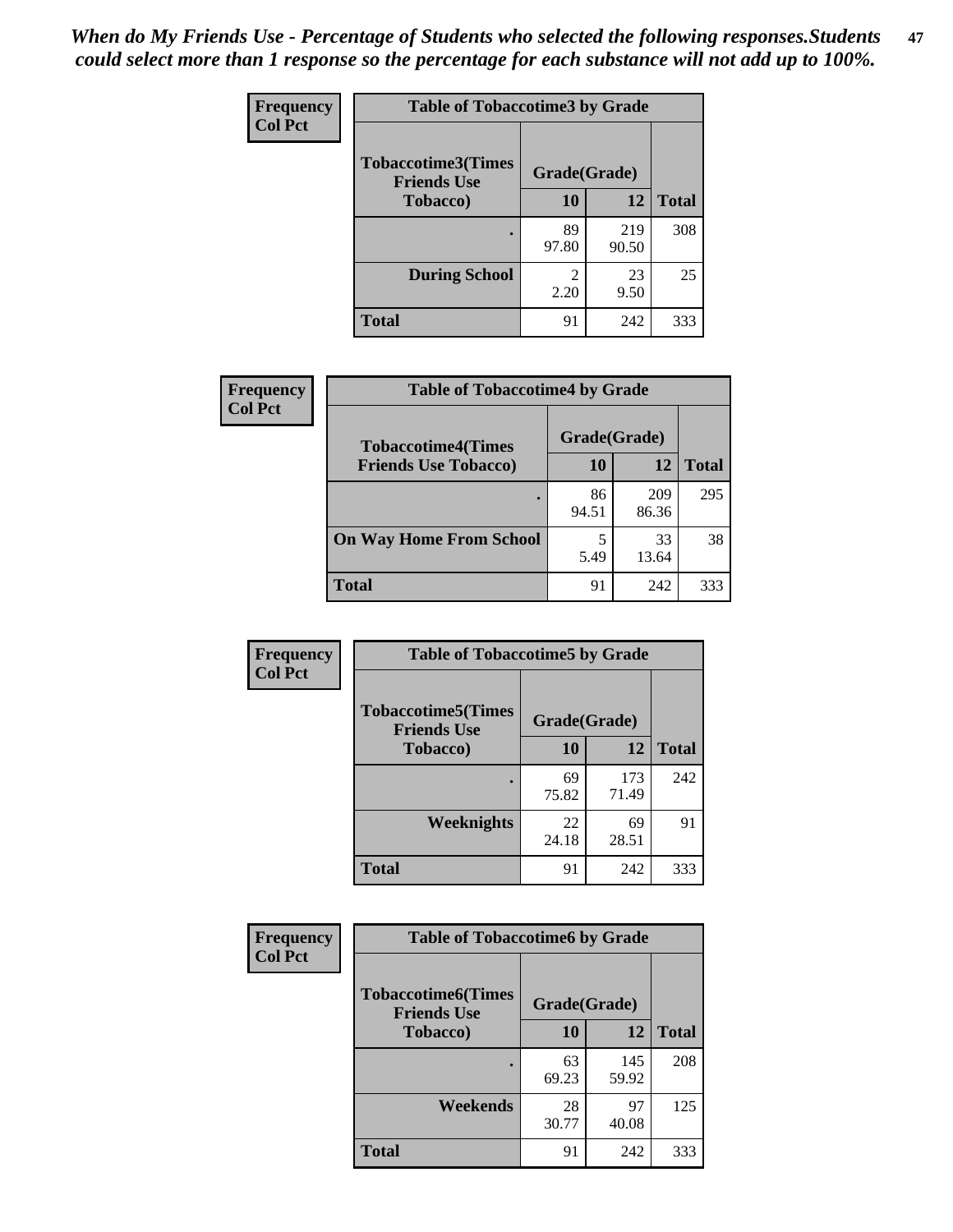| Frequency      | <b>Table of Marijuanatime1 by Grade</b>           |              |              |              |
|----------------|---------------------------------------------------|--------------|--------------|--------------|
| <b>Col Pct</b> | <b>Marijuanatime1(Times</b><br><b>Friends Use</b> | Grade(Grade) |              |              |
|                | Marijuana)                                        | 10           | 12           | <b>Total</b> |
|                |                                                   | 33<br>36.26  | 104<br>42.98 | 137          |
|                | Do Not Use                                        | 58<br>63.74  | 138<br>57.02 | 196          |
|                | <b>Total</b>                                      | 91           | 242          | 333          |

| Frequency      | <b>Table of Marijuanatime2 by Grade</b>           |              |              |              |  |
|----------------|---------------------------------------------------|--------------|--------------|--------------|--|
| <b>Col Pct</b> | <b>Marijuanatime2(Times</b><br><b>Friends Use</b> | Grade(Grade) |              |              |  |
|                | Marijuana)                                        | 10           | 12           | <b>Total</b> |  |
|                |                                                   | 77<br>84.62  | 197<br>81.40 | 274          |  |
|                | <b>On Way to School</b>                           | 14<br>15.38  | 45<br>18.60  | 59           |  |
|                | <b>Total</b>                                      | 91           | 242          | 333          |  |

| <b>Frequency</b> | <b>Table of Marijuanatime3 by Grade</b>    |                                  |              |              |  |
|------------------|--------------------------------------------|----------------------------------|--------------|--------------|--|
| <b>Col Pct</b>   | Marijuanatime3(Times<br><b>Friends Use</b> | Grade(Grade)                     |              |              |  |
|                  | Marijuana)                                 | 10                               | 12           | <b>Total</b> |  |
|                  |                                            | 89<br>97.80                      | 221<br>91.32 | 310          |  |
|                  | <b>During School</b>                       | $\overline{\mathcal{L}}$<br>2.20 | 21<br>8.68   | 23           |  |
|                  | <b>Total</b>                               | 91                               | 242          | 333          |  |

| Frequency      | <b>Table of Marijuanatime4 by Grade</b> |              |              |              |
|----------------|-----------------------------------------|--------------|--------------|--------------|
| <b>Col Pct</b> | <b>Marijuanatime4(Times</b>             | Grade(Grade) |              |              |
|                | <b>Friends Use Marijuana</b> )          | 10           | 12           | <b>Total</b> |
|                |                                         | 79<br>86.81  | 195<br>80.58 | 274          |
|                | <b>On Way Home From School</b>          | 12<br>13.19  | 47<br>19.42  | 59           |
|                | <b>Total</b>                            | 91           | 242          | 333          |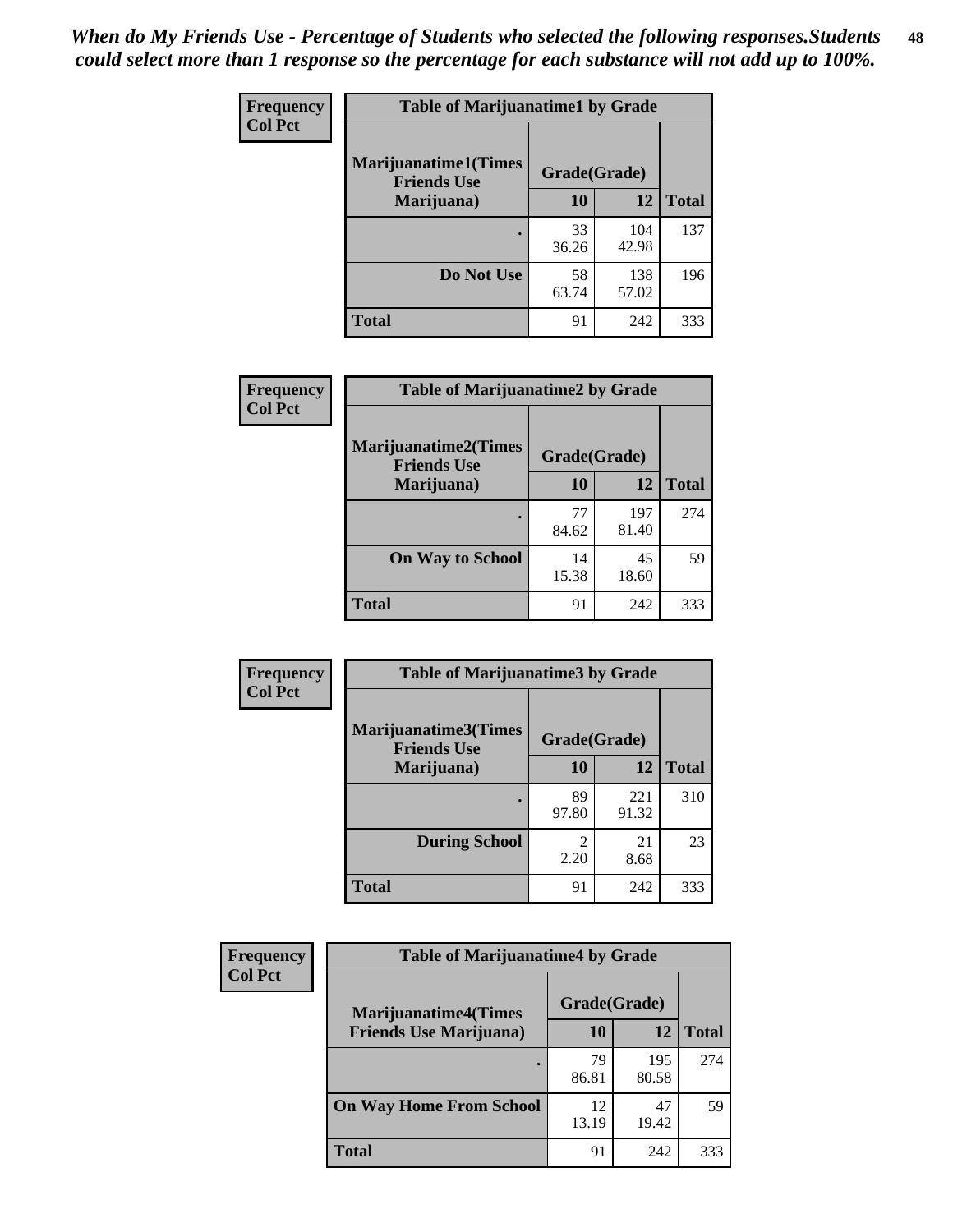| Frequency      | <b>Table of Marijuanatime5 by Grade</b>            |              |              |              |
|----------------|----------------------------------------------------|--------------|--------------|--------------|
| <b>Col Pct</b> | <b>Marijuanatime5</b> (Times<br><b>Friends Use</b> | Grade(Grade) |              |              |
|                | Marijuana)                                         | 10           | 12           | <b>Total</b> |
|                |                                                    | 68<br>74.73  | 174<br>71.90 | 242          |
|                | Weeknights                                         | 23<br>25.27  | 68<br>28.10  | 91           |
|                | <b>Total</b>                                       | 91           | 242          | 333          |

| Frequency      | <b>Table of Marijuanatime6 by Grade</b>    |              |              |              |
|----------------|--------------------------------------------|--------------|--------------|--------------|
| <b>Col Pct</b> | Marijuanatime6(Times<br><b>Friends Use</b> | Grade(Grade) |              |              |
|                | Marijuana)                                 | 10           | 12           | <b>Total</b> |
|                |                                            | 63<br>69.23  | 141<br>58.26 | 204          |
|                | Weekends                                   | 28<br>30.77  | 101<br>41.74 | 129          |
|                | <b>Total</b>                               | 91           | 242          | 333          |

| Frequency      | <b>Table of Otherdrugtime1 by Grade</b>                 |              |              |              |
|----------------|---------------------------------------------------------|--------------|--------------|--------------|
| <b>Col Pct</b> | <b>Otherdrugtime1(Times</b><br><b>Friends Use Other</b> | Grade(Grade) |              |              |
|                | <b>Illegal Drugs</b> )                                  | 10           | 12           | <b>Total</b> |
|                |                                                         | 16<br>17.58  | 46<br>19.01  | 62           |
|                | Do Not Use                                              | 75<br>82.42  | 196<br>80.99 | 271          |
|                | Total                                                   | 91           | 242          | 333          |

| Frequency      | <b>Table of Otherdrugtime2 by Grade</b><br><b>Otherdrugtime2(Times</b><br>Grade(Grade)<br><b>Friends Use Other</b> |             |              |              |
|----------------|--------------------------------------------------------------------------------------------------------------------|-------------|--------------|--------------|
| <b>Col Pct</b> |                                                                                                                    |             |              |              |
|                | <b>Illegal Drugs</b> )                                                                                             | 10          | 12           | <b>Total</b> |
|                |                                                                                                                    | 88<br>96.70 | 219<br>90.50 | 307          |
|                | <b>On Way to School</b>                                                                                            | 3<br>3.30   | 23<br>9.50   | 26           |
|                | Total                                                                                                              | 91          | 242          | 333          |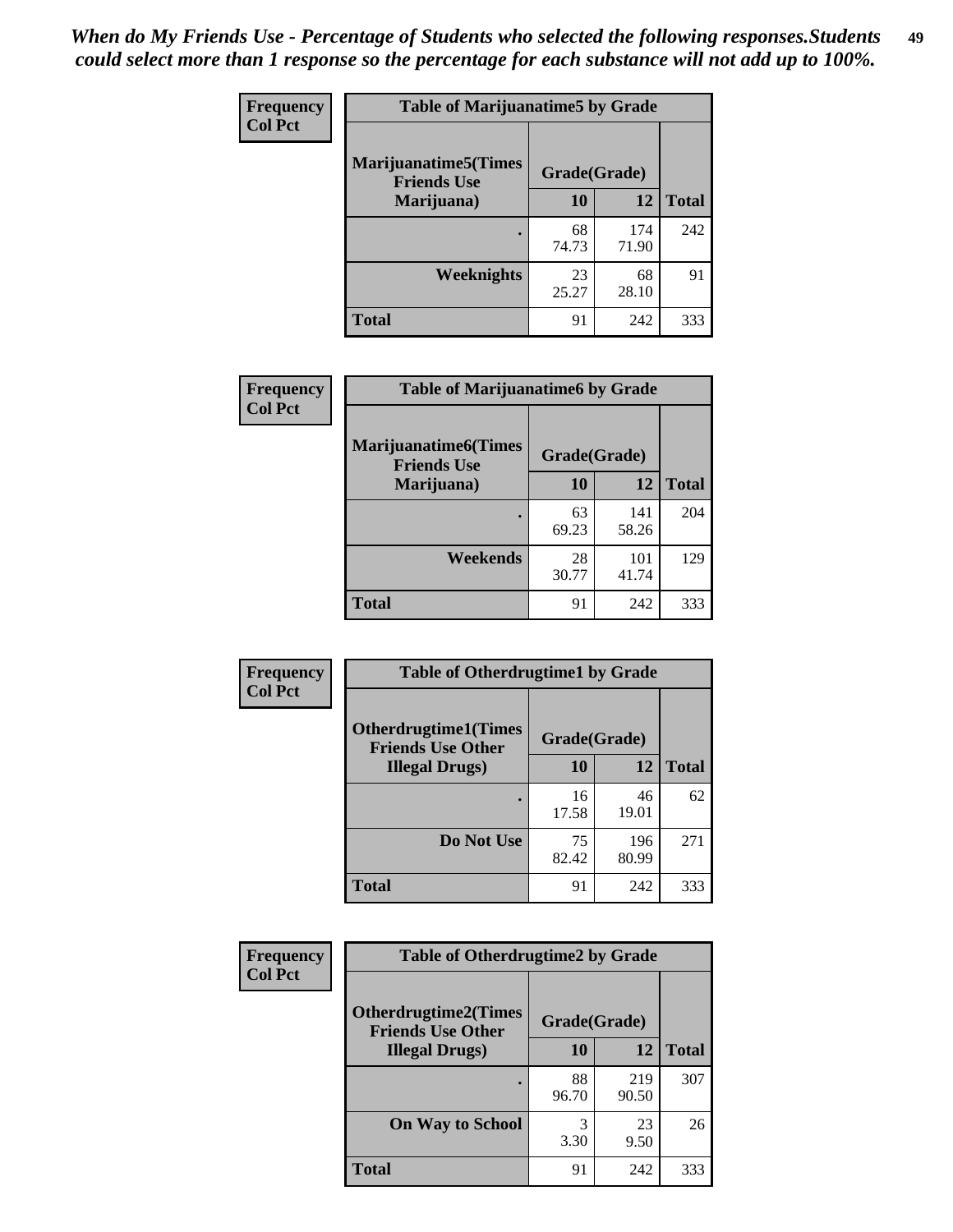| <b>Frequency</b> | <b>Table of Otherdrugtime3 by Grade</b><br>Otherdrugtime3(Times<br>Grade(Grade)<br><b>Friends Use Other</b> |              |              |              |
|------------------|-------------------------------------------------------------------------------------------------------------|--------------|--------------|--------------|
| <b>Col Pct</b>   |                                                                                                             |              |              |              |
|                  | <b>Illegal Drugs</b> )                                                                                      | 10           | 12           | <b>Total</b> |
|                  |                                                                                                             | 91<br>100.00 | 226<br>93.39 | 317          |
|                  | <b>During School</b>                                                                                        | 0<br>0.00    | 16<br>6.61   | 16           |
|                  | Total                                                                                                       | 91           | 242          | 333          |

| Frequency      | <b>Table of Otherdrugtime4 by Grade</b>                         |              |              |              |  |
|----------------|-----------------------------------------------------------------|--------------|--------------|--------------|--|
| <b>Col Pct</b> | <b>Otherdrugtime4(Times</b><br><b>Friends Use Other Illegal</b> | Grade(Grade) |              |              |  |
|                | Drugs)                                                          | 10           | 12           | <b>Total</b> |  |
|                | ٠                                                               | 89<br>97.80  | 218<br>90.08 | 307          |  |
|                | <b>On Way Home From School</b>                                  | 2<br>2.20    | 24<br>9.92   | 26           |  |
|                | <b>Total</b>                                                    | 91           | 242          | 333          |  |

| Frequency      | <b>Table of Otherdrugtime5 by Grade</b>                                  |             |              |              |  |
|----------------|--------------------------------------------------------------------------|-------------|--------------|--------------|--|
| <b>Col Pct</b> | <b>Otherdrugtime5</b> (Times<br>Grade(Grade)<br><b>Friends Use Other</b> |             |              |              |  |
|                | <b>Illegal Drugs</b> )                                                   | 10          | 12           | <b>Total</b> |  |
|                |                                                                          | 81<br>89.01 | 209<br>86.36 | 290          |  |
|                | Weeknights                                                               | 10<br>10.99 | 33<br>13.64  | 43           |  |
|                | Total                                                                    | 91          | 242          | 333          |  |

| <b>Frequency</b> | <b>Table of Otherdrugtime6 by Grade</b>                 |              |              |              |
|------------------|---------------------------------------------------------|--------------|--------------|--------------|
| <b>Col Pct</b>   | <b>Otherdrugtime6(Times</b><br><b>Friends Use Other</b> | Grade(Grade) |              |              |
|                  | <b>Illegal Drugs</b> )                                  | 10           | 12           | <b>Total</b> |
|                  |                                                         | 75<br>82.42  | 190<br>78.51 | 265          |
|                  | Weekends                                                | 16<br>17.58  | 52<br>21.49  | 68           |
|                  | <b>Total</b>                                            | 91           | 242          | 333          |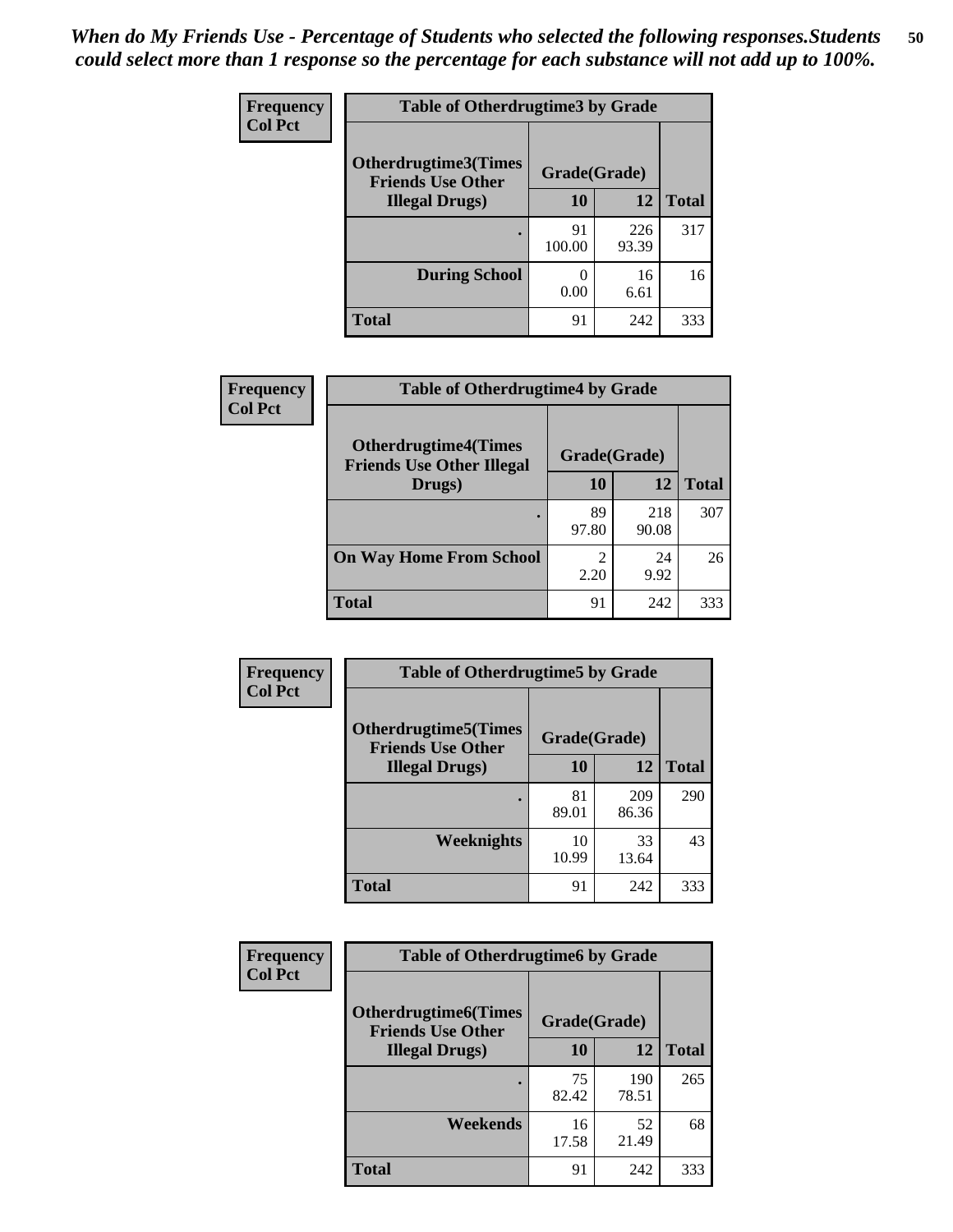| Frequency      | <b>Table of Educationalcohol by Grade</b>                                                                  |              |              |              |
|----------------|------------------------------------------------------------------------------------------------------------|--------------|--------------|--------------|
| <b>Col Pct</b> | Educationalcohol(I<br>have been taught<br>about alcohol,<br>tobacco,<br>and other drugs<br>within the last | Grade(Grade) |              |              |
|                | year at school)                                                                                            | 10           | 12           | <b>Total</b> |
|                | <b>Yes</b>                                                                                                 | 76<br>83.52  | 150<br>61.98 | 226          |
|                | N <sub>0</sub>                                                                                             | 15<br>16.48  | 92<br>38.02  | 107          |
|                | <b>Total</b>                                                                                               | 91           | 242          | 333          |

| Frequency      | <b>Table of Eversmoked by Grade</b> |              |              |              |  |
|----------------|-------------------------------------|--------------|--------------|--------------|--|
| <b>Col Pct</b> | Eversmoked(I<br>have smoked         | Grade(Grade) |              |              |  |
|                | a cigarette)                        | 10           | 12           | <b>Total</b> |  |
|                | <b>Yes</b>                          | 25<br>27.47  | 73<br>30.17  | 98           |  |
|                | N <sub>0</sub>                      | 66<br>72.53  | 169<br>69.83 | 235          |  |
|                | <b>Total</b>                        | 91           | 242          | 333          |  |

| Frequency      | <b>Table of Drovedrinking by Grade</b>                                                                              |                    |              |              |
|----------------|---------------------------------------------------------------------------------------------------------------------|--------------------|--------------|--------------|
| <b>Col Pct</b> | Drovedrinking(In<br>the past 30 days I<br>have driven a car<br>or other vehicle<br>while I was<br>drinking alcohol) | Grade(Grade)<br>10 | 12           | <b>Total</b> |
|                | <b>Yes</b>                                                                                                          | $\mathfrak{D}$     | 14           | 16           |
|                |                                                                                                                     | 2.20               | 5.79         |              |
|                | N <sub>0</sub>                                                                                                      | 89<br>97.80        | 228<br>94.21 | 317          |
|                | <b>Total</b>                                                                                                        | 91                 | 242          | 333          |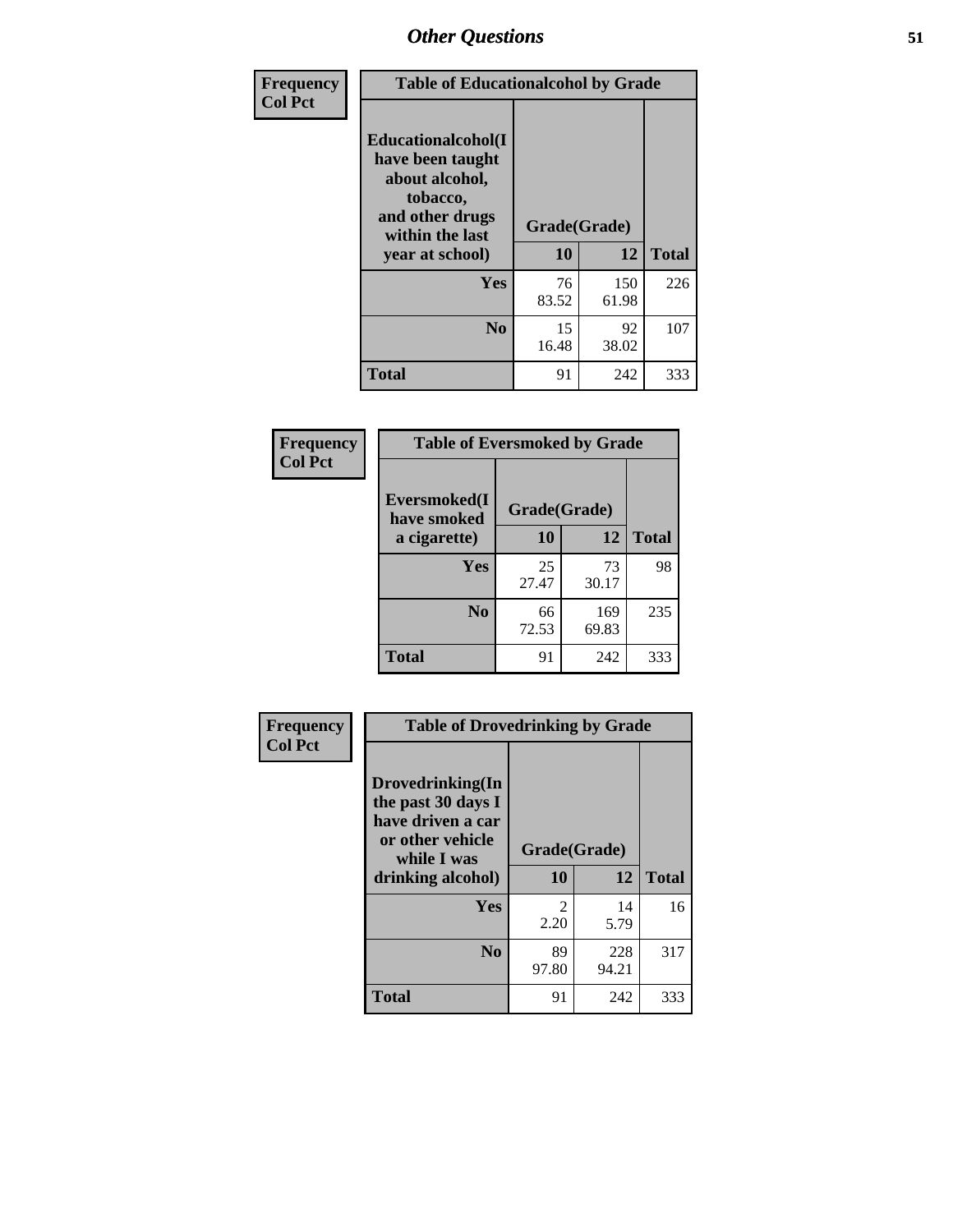| Frequency<br><b>Col Pct</b> | <b>Table of Rodedrinking by Grade</b>                                                                                  |                    |              |              |  |
|-----------------------------|------------------------------------------------------------------------------------------------------------------------|--------------------|--------------|--------------|--|
|                             | Rodedrinking(In<br>the past 30 days<br>I have ridden in<br>a car with a<br>driver who had<br>been drinking<br>alcohol) | Grade(Grade)<br>10 | 12           | <b>Total</b> |  |
|                             |                                                                                                                        |                    |              |              |  |
|                             | Yes                                                                                                                    | 9<br>9.89          | 40<br>16.53  | 49           |  |
|                             | N <sub>0</sub>                                                                                                         | 82<br>90.11        | 202<br>83.47 | 284          |  |
|                             | <b>Total</b>                                                                                                           | 91                 | 242          | 333          |  |

#### **Frequency Col Pct**

| <b>Table of Drugsschool by Grade</b>                                                                                      |              |              |              |  |
|---------------------------------------------------------------------------------------------------------------------------|--------------|--------------|--------------|--|
| <b>Drugsschool</b> (During<br>the past 12 months,<br>I have been offered,<br>sold,<br>or given illegal<br>drugs on school | Grade(Grade) |              |              |  |
| property)                                                                                                                 | 10           | 12           | <b>Total</b> |  |
| Yes                                                                                                                       | 9<br>9.89    | 34<br>14.05  | 43           |  |
| N <sub>0</sub>                                                                                                            | 82<br>90.11  | 208<br>85.95 | 290          |  |
| Total                                                                                                                     | 91           | 242          | 333          |  |

| Frequency                                                              | <b>Table of Helpbullied by Grade</b> |              |              |              |
|------------------------------------------------------------------------|--------------------------------------|--------------|--------------|--------------|
| <b>Col Pct</b><br>$Helpb$ ullied $(I$<br>would help<br>someone who was |                                      | Grade(Grade) |              |              |
|                                                                        | being bullied)                       | 10           | 12           | <b>Total</b> |
|                                                                        | <b>Strongly Agree</b>                | 52<br>57.14  | 110<br>45.45 | 162          |
|                                                                        | <b>Somewhat Agree</b>                | 24<br>26.37  | 106<br>43.80 | 130          |
|                                                                        | <b>Somewhat Disagree</b>             | 11<br>12.09  | 17<br>7.02   | 28           |
|                                                                        | <b>Strongly Disagree</b>             | 4<br>4.40    | 9<br>3.72    | 13           |
|                                                                        | <b>Total</b>                         | 91           | 242          | 333          |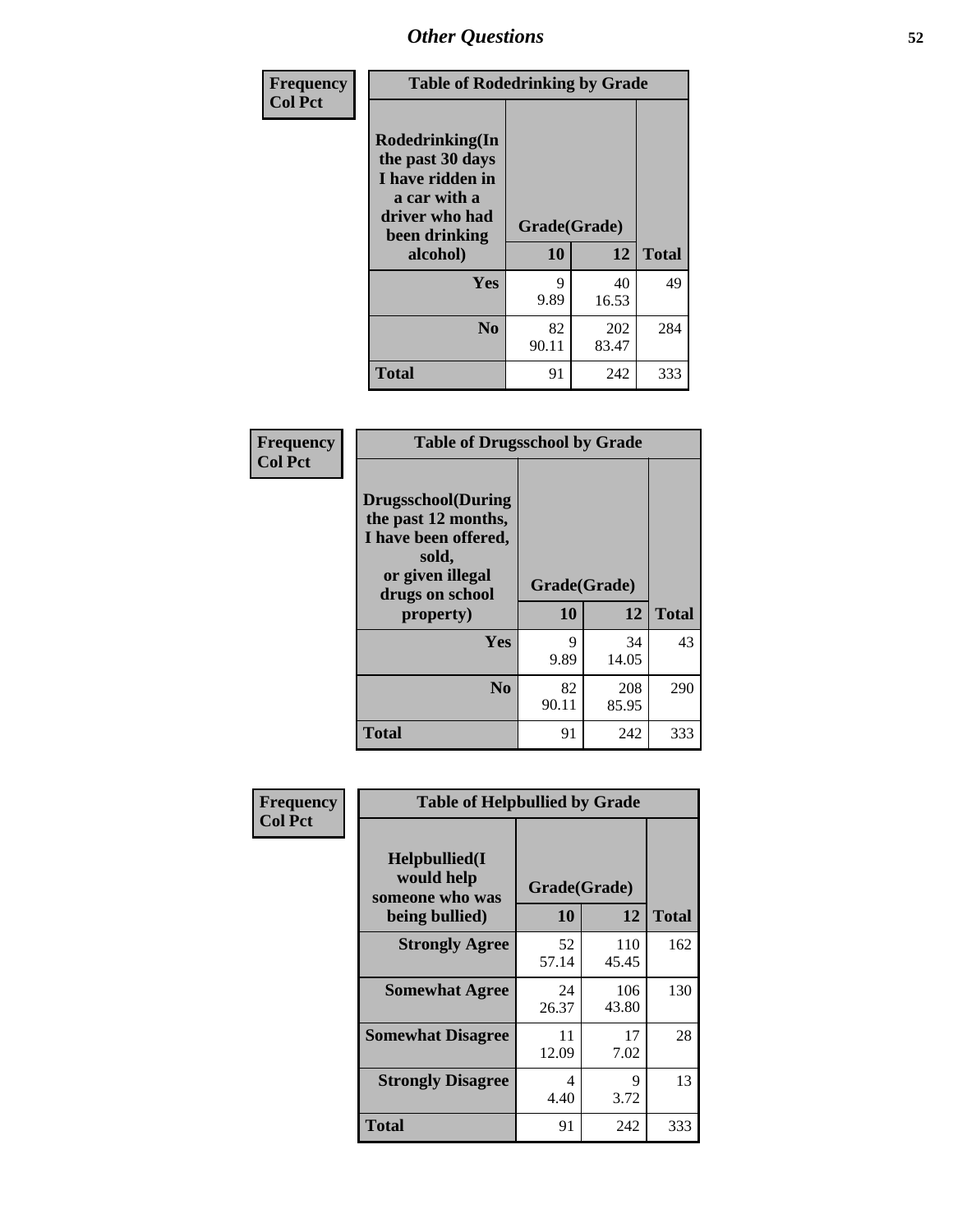| Frequency      | <b>Table of Grade by Bingedrinking</b> |                             |                        |                   |                          |                                                                                        |                               |                        |              |
|----------------|----------------------------------------|-----------------------------|------------------------|-------------------|--------------------------|----------------------------------------------------------------------------------------|-------------------------------|------------------------|--------------|
| <b>Row Pct</b> |                                        |                             |                        |                   | last 30 days)            | Bingedrinking(I have drunk five or more<br>drinks of alcohol at one sitting during the |                               |                        |              |
|                | Grade(Grade)                           | $\mathbf{0}$<br><b>Days</b> | $1$ or<br>days         | 3 to<br>5<br>days | <b>6 to</b><br>9<br>days | <b>10</b><br>to<br><b>19</b><br>days                                                   | <b>20</b><br>to<br>29<br>days | All<br>30<br>days      | <b>Total</b> |
|                | <b>10</b>                              | 84<br>92.31                 | 5<br>5.49              | $\Omega$<br>0.00  | 1.10                     | $\Omega$<br>0.00                                                                       | 0<br>0.00                     | 1.10                   | 91           |
|                | 12                                     | 212<br>87.60                | $\overline{2}$<br>0.83 | 5<br>2.07         | 3<br>1.24                | 8<br>3.31                                                                              | 8<br>3.31                     | $\overline{4}$<br>1.65 | 242          |
|                | <b>Total</b>                           | 296                         | 7                      | 5                 | 4                        | 8                                                                                      | 8                             | 5                      | 333          |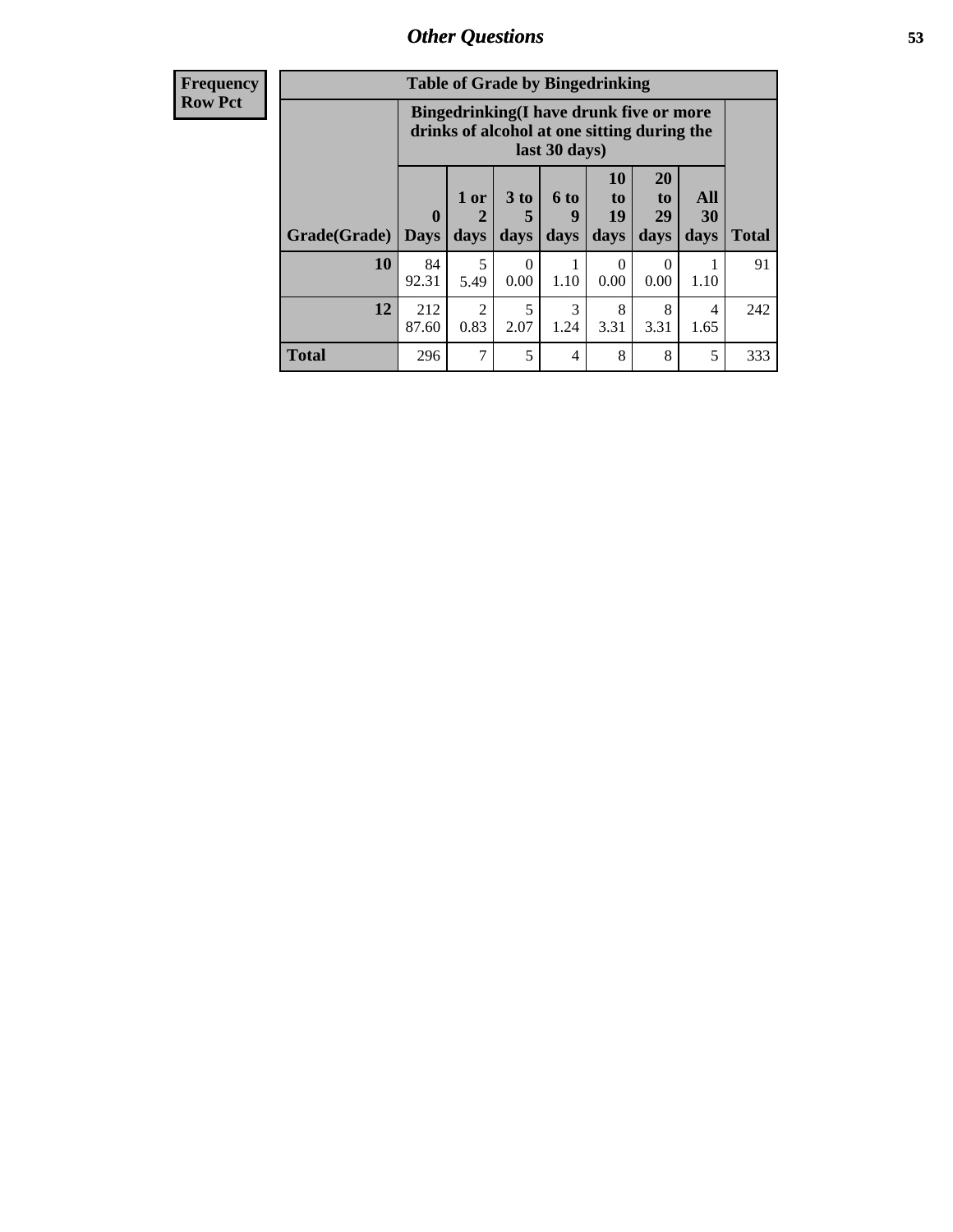### *Nutrition* **54**

| <b>Frequency</b><br>Row Pct |
|-----------------------------|
|                             |

| <b>Table of Grade by Dairy</b> |                          |                                                                 |                             |                                    |              |  |  |  |  |
|--------------------------------|--------------------------|-----------------------------------------------------------------|-----------------------------|------------------------------------|--------------|--|--|--|--|
|                                |                          | Dairy (I eat at least 3 servings of dairy<br>products each day) |                             |                                    |              |  |  |  |  |
| Grade(Grade)                   | <b>Strongly</b><br>Agree | <b>Somewhat</b><br>Agree                                        | <b>Somewhat</b><br>Disagree | <b>Strongly</b><br><b>Disagree</b> | <b>Total</b> |  |  |  |  |
| 10                             | 28<br>30.77              | 34<br>37.36                                                     | 21<br>23.08                 | 8<br>8.79                          | 91           |  |  |  |  |
| 12                             | 76<br>31.40              | 89<br>36.78                                                     | 42<br>17.36                 | 35<br>14.46                        | 242          |  |  |  |  |
| <b>Total</b>                   | 104                      | 123                                                             | 63                          | 43                                 | 333          |  |  |  |  |

| <b>Frequency</b> |  |
|------------------|--|
| <b>Row Pct</b>   |  |

| <b>Table of Grade by Fruitveg</b>                                        |                          |             |                                      |                                    |              |  |  |
|--------------------------------------------------------------------------|--------------------------|-------------|--------------------------------------|------------------------------------|--------------|--|--|
| Fruitveg(I eat at least 5 servings of fruits<br>and vegetables each day) |                          |             |                                      |                                    |              |  |  |
| Grade(Grade)                                                             | <b>Strongly</b><br>Agree | Agree       | <b>Somewhat</b> Somewhat<br>Disagree | <b>Strongly</b><br><b>Disagree</b> | <b>Total</b> |  |  |
| 10                                                                       | 15<br>16.48              | 38<br>41.76 | 22<br>24.18                          | 16<br>17.58                        | 91           |  |  |
| 12                                                                       | 45<br>18.60              | 88<br>36.36 | 64<br>26.45                          | 45<br>18.60                        | 242          |  |  |
| <b>Total</b>                                                             | 60                       | 126         | 86                                   | 61                                 | 333          |  |  |

| Frequency      | <b>Table of Grade by Cafeteriahealthy</b> |                                                                       |                     |                             |                                    |              |  |  |
|----------------|-------------------------------------------|-----------------------------------------------------------------------|---------------------|-----------------------------|------------------------------------|--------------|--|--|
| <b>Row Pct</b> |                                           | Cafeteriahealthy (School meals in my<br>school cafeteria are healthy) |                     |                             |                                    |              |  |  |
|                | Grade(Grade)                              | <b>Strongly</b><br>Agree                                              | Somewhat  <br>Agree | Somewhat<br><b>Disagree</b> | <b>Strongly</b><br><b>Disagree</b> | <b>Total</b> |  |  |
|                | 10                                        | 6<br>6.59                                                             | 22<br>24.18         | 25<br>27.47                 | 38<br>41.76                        | 91           |  |  |
|                | 12                                        | 16<br>6.61                                                            | 65<br>26.86         | 50<br>20.66                 | 111<br>45.87                       | 242          |  |  |
|                | Total                                     | 22                                                                    | 87                  | 75                          | 149                                | 333          |  |  |

| <b>Frequency</b> |
|------------------|
| <b>Row Pct</b>   |

| <b>Table of Grade by Cafeterianutrition</b>                                               |                          |                     |                                    |                                    |              |  |  |
|-------------------------------------------------------------------------------------------|--------------------------|---------------------|------------------------------------|------------------------------------|--------------|--|--|
| <b>Cafeterianutrition</b> (Facts about nutrition<br>are available in my school cafeteria) |                          |                     |                                    |                                    |              |  |  |
| Grade(Grade)                                                                              | <b>Strongly</b><br>Agree | Somewhat  <br>Agree | <b>Somewhat</b><br><b>Disagree</b> | <b>Strongly</b><br><b>Disagree</b> | <b>Total</b> |  |  |
| 10                                                                                        | Q<br>9.89                | 24<br>26.37         | 30<br>32.97                        | 28<br>30.77                        | 91           |  |  |
| 12                                                                                        | 33<br>13.64              | 75<br>30.99         | 63<br>26.03                        | 71<br>29.34                        | 242          |  |  |
| <b>Total</b>                                                                              | 42                       | 99                  | 93                                 | 99                                 | 333          |  |  |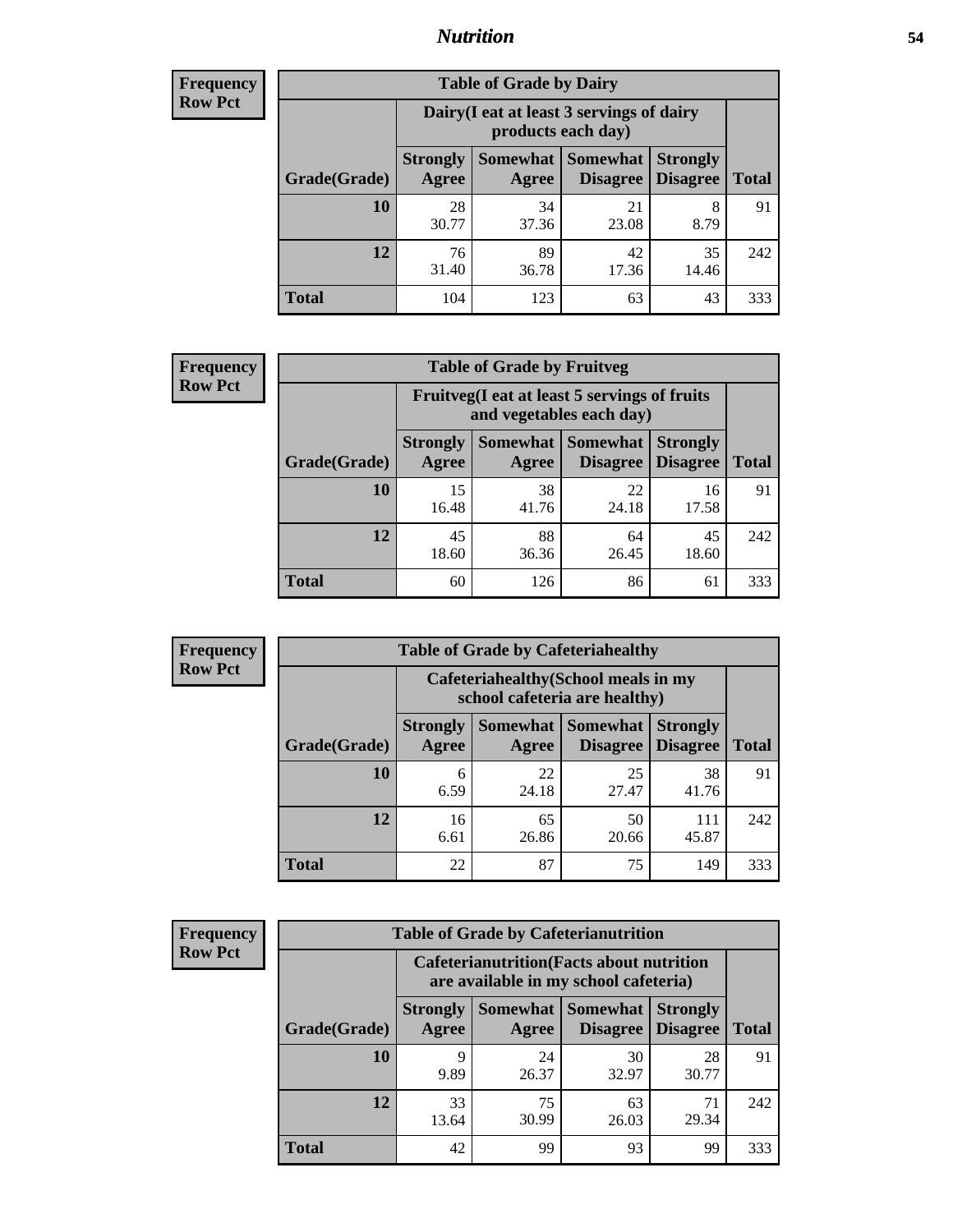### *Nutrition* **55**

| Frequency |
|-----------|
| Row Pct   |

| <b>Table of Grade by Schoollunch</b> |                          |                                                                 |                             |                                    |              |  |  |  |  |
|--------------------------------------|--------------------------|-----------------------------------------------------------------|-----------------------------|------------------------------------|--------------|--|--|--|--|
|                                      |                          | Schoollunch(I eat school lunch three or<br>more times per week) |                             |                                    |              |  |  |  |  |
| Grade(Grade)                         | <b>Strongly</b><br>Agree | Somewhat  <br>Agree                                             | <b>Somewhat</b><br>Disagree | <b>Strongly</b><br><b>Disagree</b> | <b>Total</b> |  |  |  |  |
| 10                                   | 46<br>50.55              | 18<br>19.78                                                     | 10<br>10.99                 | 17<br>18.68                        | 91           |  |  |  |  |
| 12                                   | 96<br>39.67              | 59<br>24.38                                                     | 37<br>15.29                 | 50<br>20.66                        | 242          |  |  |  |  |
| <b>Total</b>                         | 142                      | 77                                                              | 47                          | 67                                 | 333          |  |  |  |  |

| <b>Frequency</b> |  |
|------------------|--|
| <b>Row Pct</b>   |  |

| y | <b>Table of Grade by Foodchoices</b>                                |                          |             |                                   |                                    |              |  |  |
|---|---------------------------------------------------------------------|--------------------------|-------------|-----------------------------------|------------------------------------|--------------|--|--|
|   | Foodchoices (I make healthy food choices in<br>my school cafeteria) |                          |             |                                   |                                    |              |  |  |
|   | Grade(Grade)                                                        | <b>Strongly</b><br>Agree | Agree       | Somewhat   Somewhat  <br>Disagree | <b>Strongly</b><br><b>Disagree</b> | <b>Total</b> |  |  |
|   | 10                                                                  | 12<br>13.19              | 29<br>31.87 | 24<br>26.37                       | 26<br>28.57                        | 91           |  |  |
|   | 12                                                                  | 43<br>17.77              | 95<br>39.26 | 51<br>21.07                       | 53<br>21.90                        | 242          |  |  |
|   | <b>Total</b>                                                        | 55                       | 124         | 75                                | 79                                 | 333          |  |  |

| Frequency      | <b>Table of Grade by Wholewheat</b> |                                                                                                             |                   |                                    |                                    |              |  |  |
|----------------|-------------------------------------|-------------------------------------------------------------------------------------------------------------|-------------------|------------------------------------|------------------------------------|--------------|--|--|
| <b>Row Pct</b> |                                     | Wholewheat (There are whole wheat and<br>multigrain breads and cereals available in<br>my school cafeteria) |                   |                                    |                                    |              |  |  |
|                | Grade(Grade)                        | <b>Strongly</b><br>Agree                                                                                    | Somewhat<br>Agree | <b>Somewhat</b><br><b>Disagree</b> | <b>Strongly</b><br><b>Disagree</b> | <b>Total</b> |  |  |
|                | 10                                  | 17<br>18.68                                                                                                 | 30<br>32.97       | 21<br>23.08                        | 23<br>25.27                        | 91           |  |  |
|                | 12                                  | 35<br>14.46                                                                                                 | 92<br>38.02       | 51<br>21.07                        | 64<br>26.45                        | 242          |  |  |
|                | <b>Total</b>                        | 52                                                                                                          | 122               | 72                                 | 87                                 | 333          |  |  |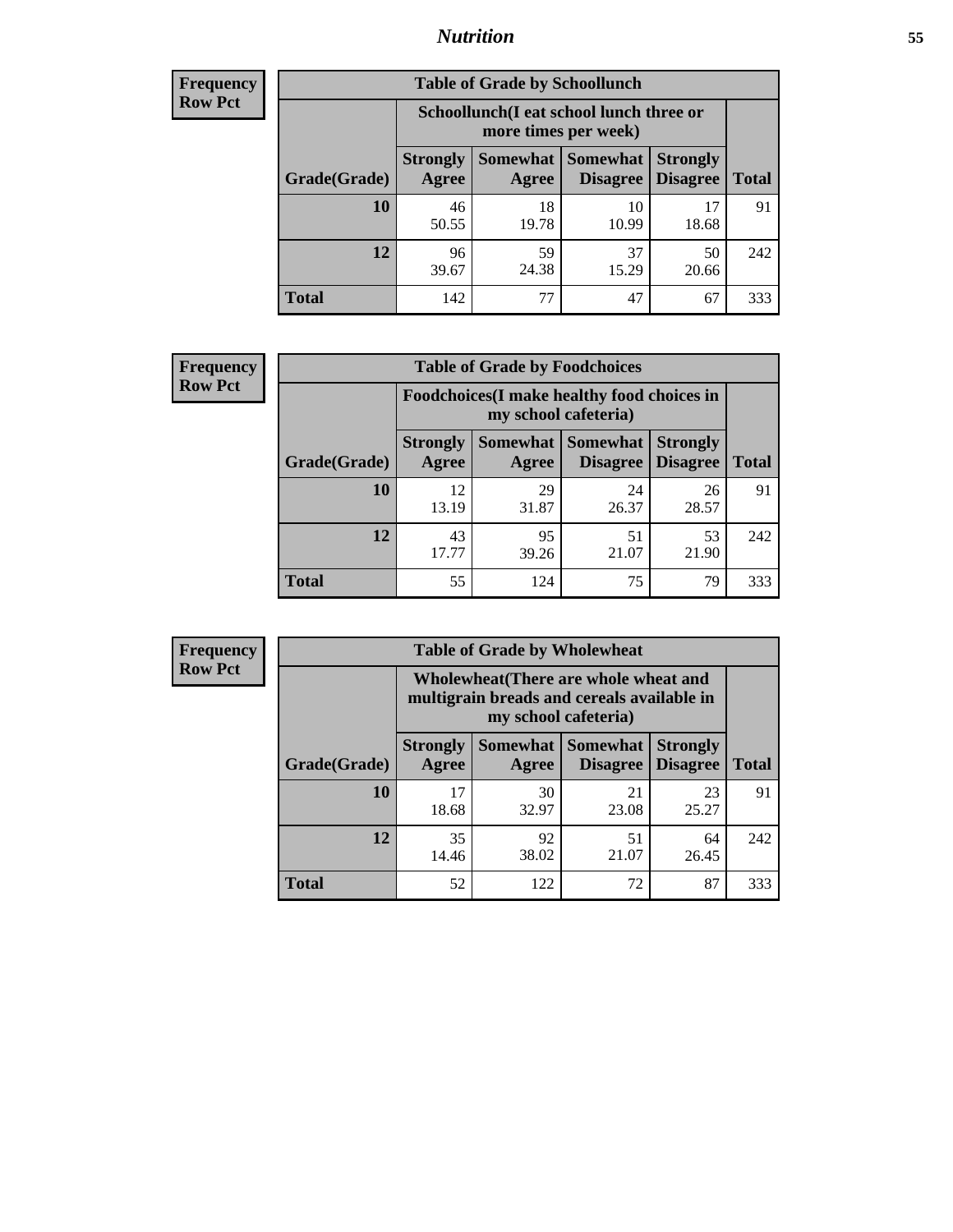### *Nutrition* **56**

**Frequency Row Pct**

| <b>Table of Grade by Healthyvending</b> |                                                                                                                                               |                          |                                    |                                    |              |  |
|-----------------------------------------|-----------------------------------------------------------------------------------------------------------------------------------------------|--------------------------|------------------------------------|------------------------------------|--------------|--|
|                                         | Healthyvending (If only healthy snacks and<br>beverages were available in the vending<br>machines during the school day,<br>I would buy them) |                          |                                    |                                    |              |  |
| Grade(Grade)                            | <b>Strongly</b><br>Agree                                                                                                                      | <b>Somewhat</b><br>Agree | <b>Somewhat</b><br><b>Disagree</b> | <b>Strongly</b><br><b>Disagree</b> | <b>Total</b> |  |
| 10                                      | 33<br>36.26                                                                                                                                   | 27<br>29.67              | 11<br>12.09                        | 20<br>21.98                        | 91           |  |
| 12                                      | 66<br>27.27                                                                                                                                   | 71<br>29.34              | 44<br>18.18                        | 61<br>25.21                        | 242          |  |
| <b>Total</b>                            | 99                                                                                                                                            | 98                       | 55                                 | 81                                 | 333          |  |

**Frequency Row Pct**

| <b>Table of Grade by Schoolbreakfast</b> |                                                                                                                                         |             |                                        |                                    |              |  |  |
|------------------------------------------|-----------------------------------------------------------------------------------------------------------------------------------------|-------------|----------------------------------------|------------------------------------|--------------|--|--|
|                                          | Schoolbreakfast (If breakfast were<br>available at school,<br>but outside the cafeteria,<br>I would eat breakfast at school more often) |             |                                        |                                    |              |  |  |
| Grade(Grade)                             | <b>Strongly</b><br>Agree                                                                                                                | Agree       | Somewhat   Somewhat<br><b>Disagree</b> | <b>Strongly</b><br><b>Disagree</b> | <b>Total</b> |  |  |
| 10                                       | 32<br>35.16                                                                                                                             | 31<br>34.07 | 11<br>12.09                            | 17<br>18.68                        | 91           |  |  |
| 12                                       | 84<br>34.71                                                                                                                             | 78<br>32.23 | 34<br>14.05                            | 46<br>19.01                        | 242          |  |  |
| <b>Total</b>                             | 116                                                                                                                                     | 109         | 45                                     | 63                                 | 333          |  |  |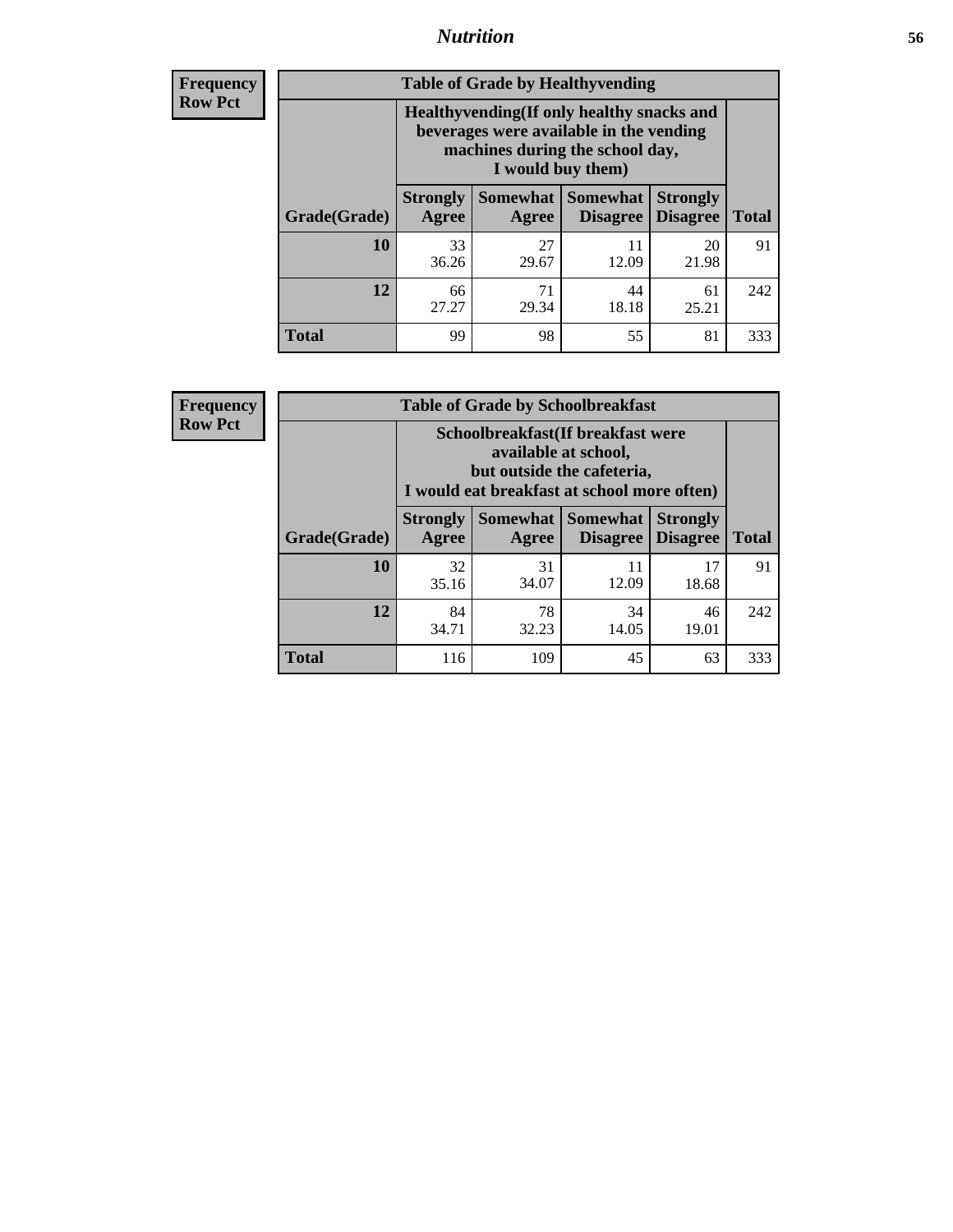| Frequency<br><b>Col Pct</b> | <b>Table of Educationaids by Grade</b>                                                                    |                    |              |              |  |
|-----------------------------|-----------------------------------------------------------------------------------------------------------|--------------------|--------------|--------------|--|
|                             | <b>Educationaids</b> (I<br>have been<br>taught about<br><b>HIV/AIDS</b> at<br>school in the<br>past year) | Grade(Grade)<br>10 | 12           | <b>Total</b> |  |
|                             | Yes                                                                                                       | 66<br>72.53        | 181<br>74.79 | 247          |  |
|                             | N <sub>0</sub>                                                                                            | 25<br>27.47        | 61<br>25.21  | 86           |  |
|                             | <b>Total</b>                                                                                              | 91                 | 242          | 333          |  |

| <b>Frequency</b> | <b>Table of Educationcharacter by Grade</b>                                          |              |              |              |
|------------------|--------------------------------------------------------------------------------------|--------------|--------------|--------------|
| <b>Col Pct</b>   | Educationcharacter(I<br>have been taught<br>about character<br>education in the past | Grade(Grade) |              |              |
|                  | year at school)                                                                      | 10           | 12           | <b>Total</b> |
|                  | <b>Yes</b>                                                                           | 68<br>74.73  | 194<br>80.17 | 262          |
|                  | N <sub>0</sub>                                                                       | 23<br>25.27  | 48<br>19.83  | 71           |
|                  | <b>Total</b>                                                                         | 91           | 242          | 333          |

| Frequency      | <b>Table of Gradcoach1 by Grade</b> |              |              |              |
|----------------|-------------------------------------|--------------|--------------|--------------|
| <b>Col Pct</b> | Gradcoach1(I<br>know who my         | Grade(Grade) |              |              |
|                | <b>Graduation</b><br>Coach is)      | 10           | 12           | <b>Total</b> |
|                | Yes                                 | 43<br>47.25  | 162<br>66.94 | 205          |
|                | N <sub>0</sub>                      | 48<br>52.75  | 80<br>33.06  | 128          |
|                | <b>Total</b>                        | 91           | 242          | 333          |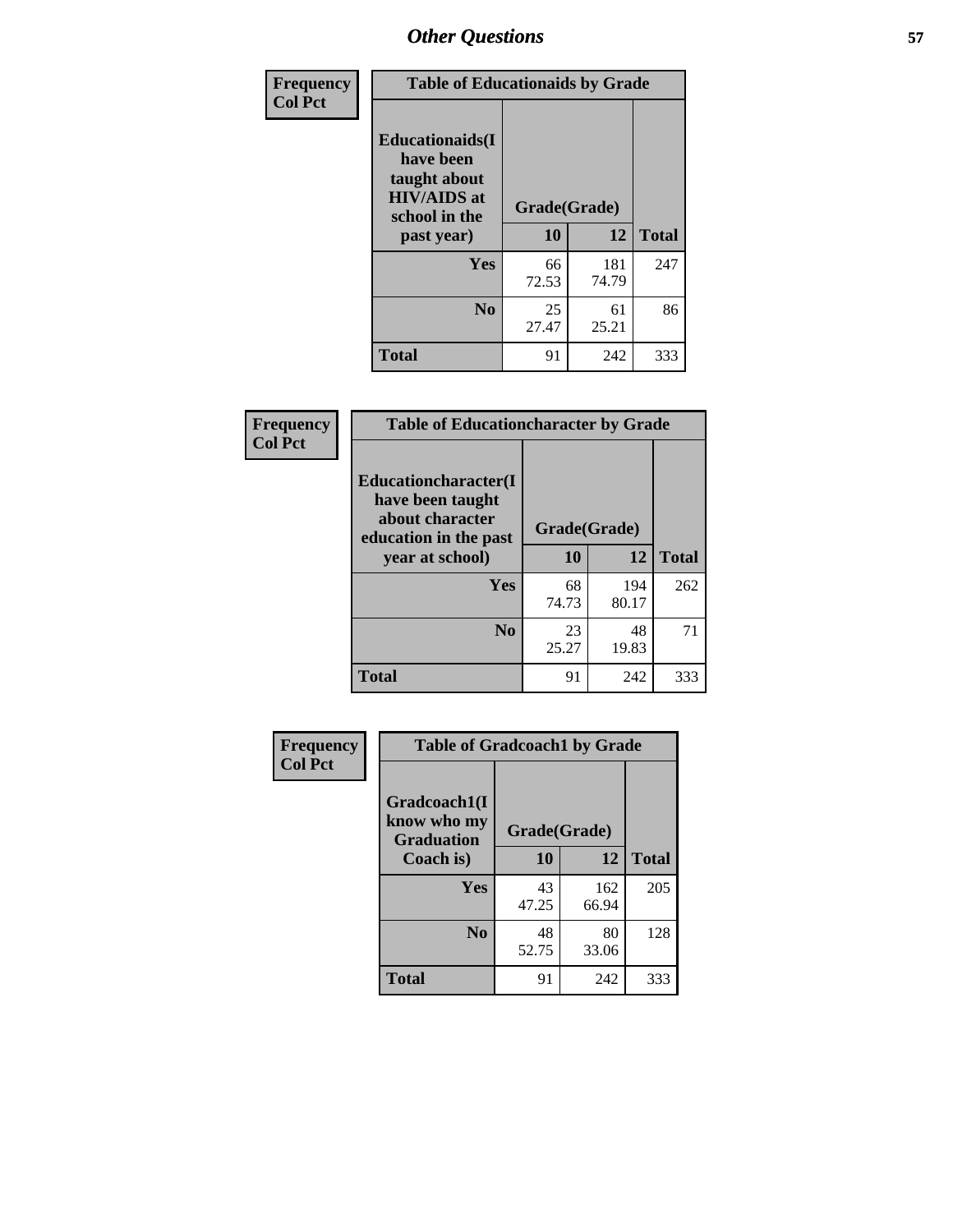| Frequency      | <b>Table of Gradcoach2 by Grade</b> |              |              |              |
|----------------|-------------------------------------|--------------|--------------|--------------|
| <b>Col Pct</b> | Gradcoach2(I<br>have                |              |              |              |
|                | contacted my<br><b>Graduation</b>   | Grade(Grade) |              |              |
|                | Coach)                              | 10           | 12           | <b>Total</b> |
|                | Yes                                 | 18<br>19.78  | 91<br>37.60  | 109          |
|                | N <sub>0</sub>                      | 73<br>80.22  | 151<br>62.40 | 224          |
|                | <b>Total</b>                        | 91           | 242          | 333          |

| <b>Frequency</b><br><b>Col Pct</b> | <b>Table of Gradcoach3 by Grade</b>                                         |              |              |              |
|------------------------------------|-----------------------------------------------------------------------------|--------------|--------------|--------------|
|                                    | Gradcoach3(I<br>have received<br>assistance<br>from my<br><b>Graduation</b> | Grade(Grade) |              |              |
|                                    | Coach)                                                                      | 10           | 12           | <b>Total</b> |
|                                    | Yes                                                                         | 12<br>13.19  | 79<br>32.64  | 91           |
|                                    | N <sub>0</sub>                                                              | 29<br>31.87  | 54<br>22.31  | 83           |
|                                    | Don't know                                                                  | 50<br>54.95  | 109<br>45.04 | 159          |
|                                    | <b>Total</b>                                                                | 91           | 242          | 333          |

| Frequency      | <b>Table of Selfharm by Grade</b>                                                                                                                            |              |              |              |  |
|----------------|--------------------------------------------------------------------------------------------------------------------------------------------------------------|--------------|--------------|--------------|--|
| <b>Col Pct</b> | <b>Selfharm</b> (During<br>the past 12<br>months,<br>I harmed myself<br>on purpose<br><b>Suicideconsider</b><br>During the past<br>12 months,<br>I seriously |              |              |              |  |
|                | considered                                                                                                                                                   | Grade(Grade) |              |              |  |
|                | suicide)                                                                                                                                                     | 10           | 12           | <b>Total</b> |  |
|                | <b>Yes</b>                                                                                                                                                   | 6<br>6.59    | 18<br>7.44   | 24           |  |
|                | N <sub>0</sub>                                                                                                                                               | 85<br>93.41  | 224<br>92.56 | 309          |  |
|                | <b>Total</b>                                                                                                                                                 | 91           | 242          | 333          |  |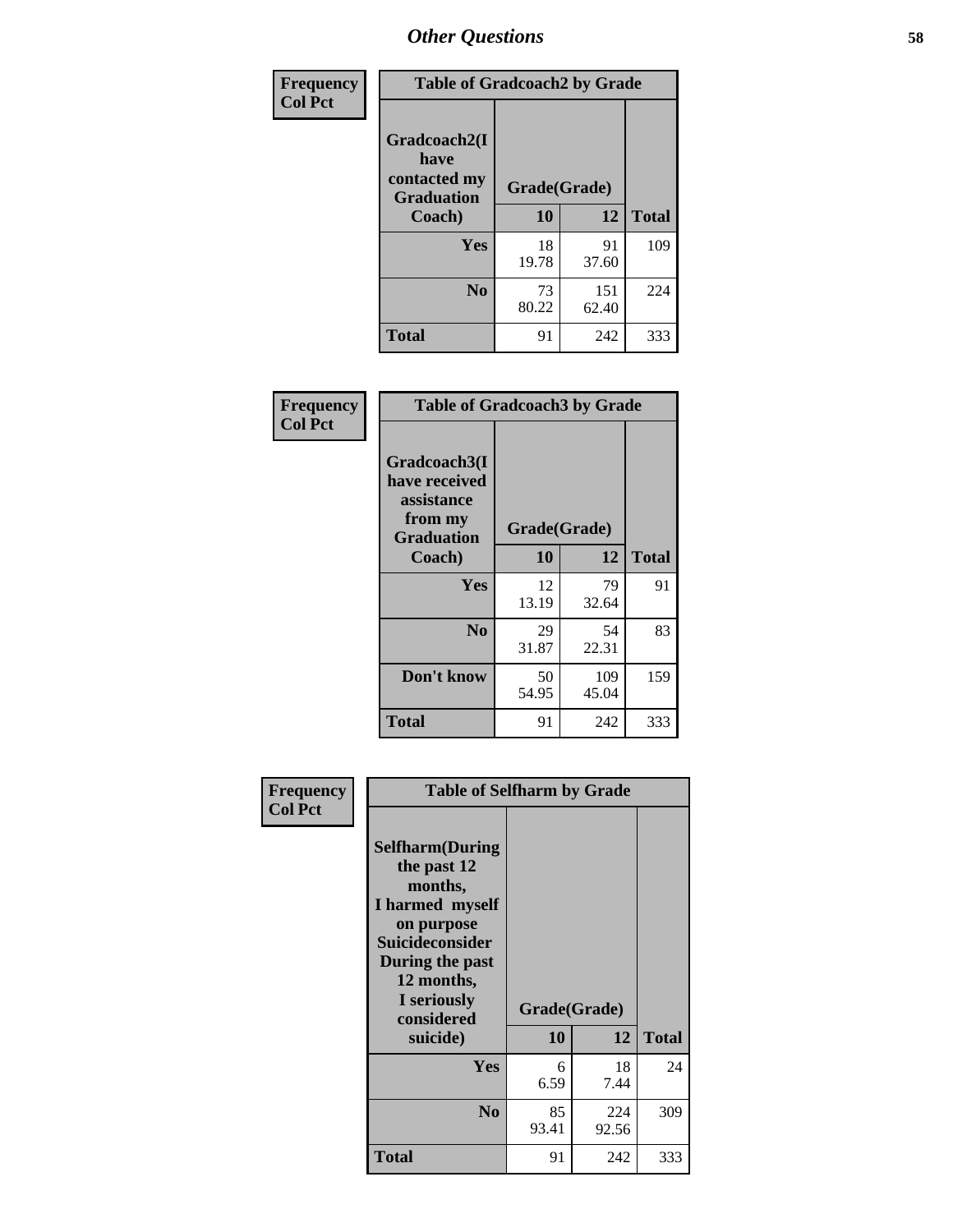| <b>Frequency</b> | <b>Table of Suicideconsider by Grade</b> |              |              |              |
|------------------|------------------------------------------|--------------|--------------|--------------|
| <b>Col Pct</b>   |                                          | Grade(Grade) |              |              |
|                  | Suicideconsider                          | <b>10</b>    | 12           | <b>Total</b> |
|                  | <b>Yes</b>                               | 6<br>6.59    | 18<br>7.44   | 24           |
|                  | N <sub>0</sub>                           | 85<br>93.41  | 224<br>92.56 | 309          |
|                  | <b>Total</b>                             | 91           | 242          | 333          |

| Frequency      | <b>Table of Suicideattempt by Grade</b>              |              |              |              |
|----------------|------------------------------------------------------|--------------|--------------|--------------|
| <b>Col Pct</b> | Suicideattempt(I<br>have attempted<br>suicide in the | Grade(Grade) |              |              |
|                | last year)                                           | 10           | 12           | <b>Total</b> |
|                | Yes                                                  | 4<br>4.40    | 15<br>6.20   | 19           |
|                | N <sub>0</sub>                                       | 87<br>95.60  | 227<br>93.80 | 314          |
|                | <b>Total</b>                                         | 91           | 242          | 333          |

| Frequency      | <b>Table of Instantmessaged by Grade</b>                       |              |              |              |
|----------------|----------------------------------------------------------------|--------------|--------------|--------------|
| <b>Col Pct</b> | <b>Instantmessaged</b> (I<br>have instant<br>messaged people I | Grade(Grade) |              |              |
|                | do not even know)                                              | 10           | 12           | <b>Total</b> |
|                | Yes                                                            | 21<br>23.08  | 75<br>30.99  | 96           |
|                | N <sub>0</sub>                                                 | 70<br>76.92  | 167<br>69.01 | 237          |
|                | <b>Total</b>                                                   | 91           | 242          | 333          |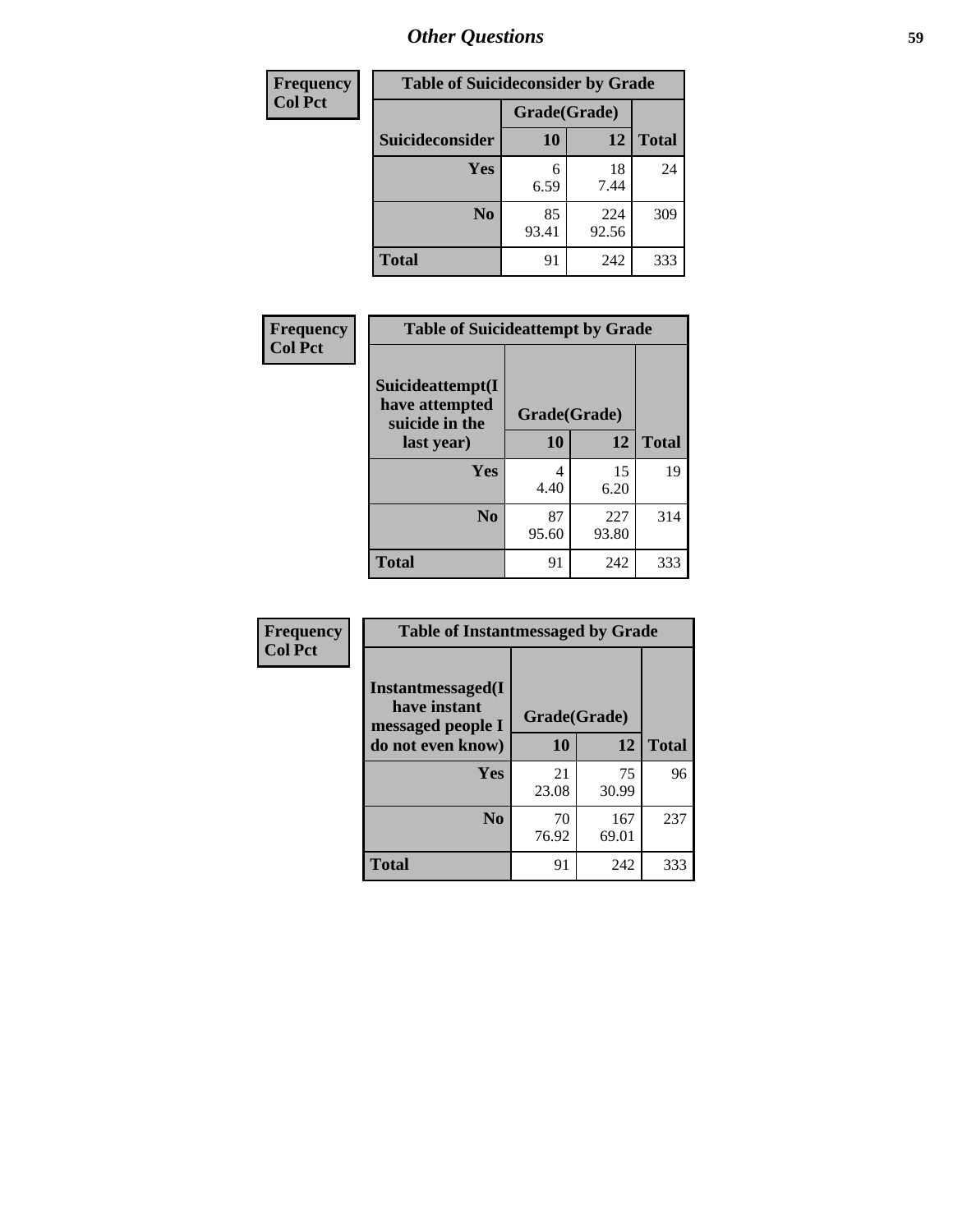| Frequency      | <b>Table of Getsalong by Grade</b>                          |             |              |              |  |  |  |
|----------------|-------------------------------------------------------------|-------------|--------------|--------------|--|--|--|
| <b>Col Pct</b> | <b>Getsalong</b> (I get<br>along with other<br>students and |             | Grade(Grade) |              |  |  |  |
|                | adults)                                                     | 10          | 12           | <b>Total</b> |  |  |  |
|                | <b>Strongly Agree</b>                                       | 42<br>46.15 | 136<br>56.20 | 178          |  |  |  |
|                | <b>Somewhat Agree</b>                                       | 40<br>43.96 | 92<br>38.02  | 132          |  |  |  |
|                | <b>Somewhat Disagree</b>                                    | 5<br>5.49   | 10<br>4.13   | 15           |  |  |  |
|                | <b>Strongly Disagree</b>                                    | 4<br>4.40   | 4<br>1.65    | 8            |  |  |  |
|                | <b>Total</b>                                                | 91          | 242          | 333          |  |  |  |

| Frequency      | <b>Table of Safehome by Grade</b> |                           |              |              |  |  |  |  |
|----------------|-----------------------------------|---------------------------|--------------|--------------|--|--|--|--|
| <b>Col Pct</b> | Safehome(I feel<br>safe at home)  | Grade(Grade)<br><b>10</b> | 12           | <b>Total</b> |  |  |  |  |
|                | <b>Strongly Agree</b>             | 63<br>69.23               | 191<br>78.93 | 254          |  |  |  |  |
|                | <b>Somewhat Agree</b>             | 20<br>21.98               | 34<br>14.05  | 54           |  |  |  |  |
|                | <b>Somewhat Disagree</b>          | 5<br>5.49                 | 7<br>2.89    | 12           |  |  |  |  |
|                | <b>Strongly Disagree</b>          | 3<br>3.30                 | 10<br>4.13   | 13           |  |  |  |  |
|                | <b>Total</b>                      | 91                        | 242          | 333          |  |  |  |  |

| Frequency      |                                                                                     | <b>Table of Adulttalk by Grade</b> |              |              |
|----------------|-------------------------------------------------------------------------------------|------------------------------------|--------------|--------------|
| <b>Col Pct</b> | <b>Adulttalk(I</b><br>know an<br>adult at<br>school that<br>I can talk<br>with if I | Grade(Grade)                       |              |              |
|                | need help)                                                                          | 10                                 | 12           | <b>Total</b> |
|                | <b>Yes</b>                                                                          | 68<br>74.73                        | 195<br>80.58 | 263          |
|                | N <sub>0</sub>                                                                      | 23<br>25.27                        | 47<br>19.42  | 70           |
|                | <b>Total</b>                                                                        | 91                                 | 242          | 333          |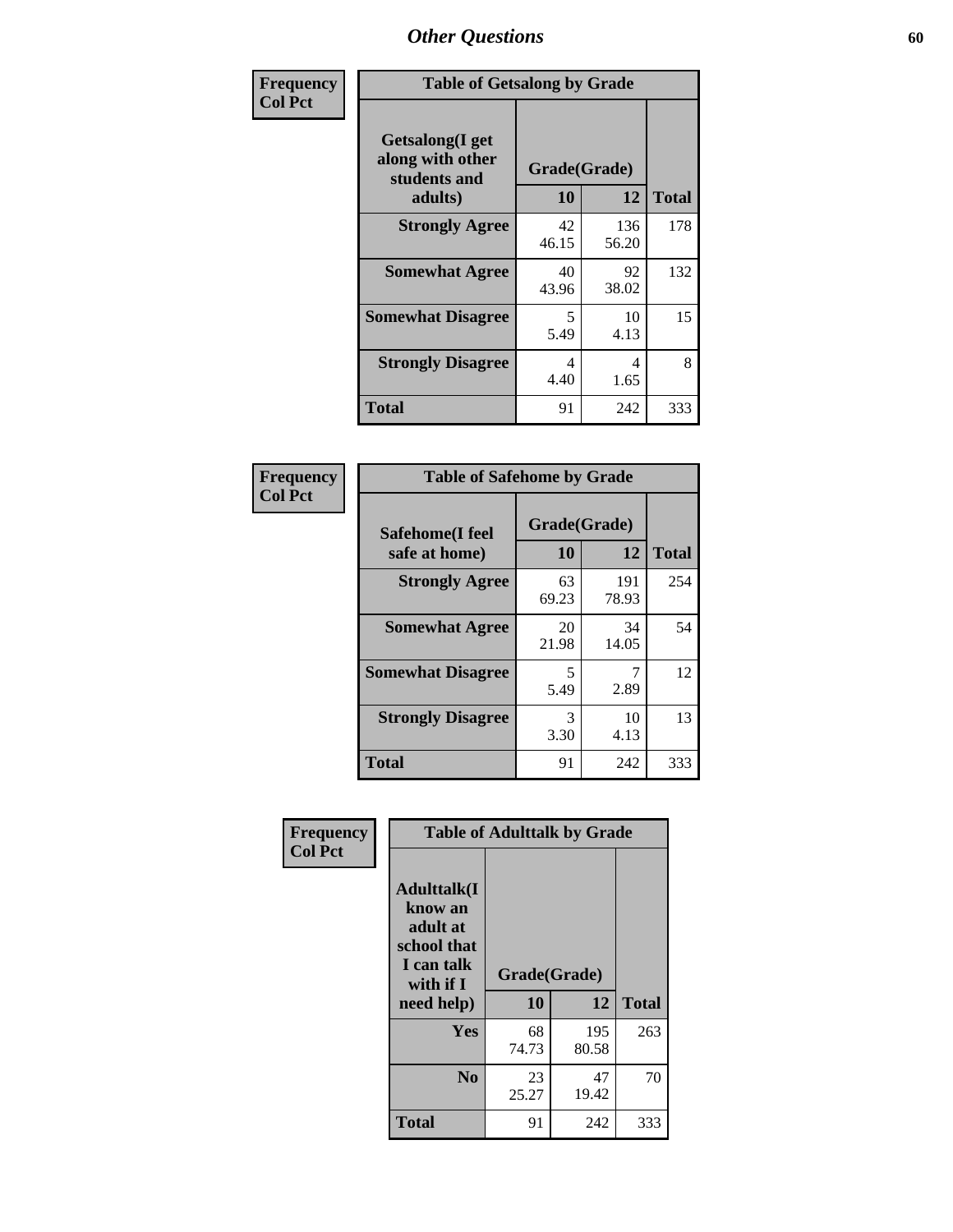**Frequency Row Pct**

| <b>Table of Grade by Tvtime</b> |             |                                                                                        |             |             |             |             |              |  |  |  |
|---------------------------------|-------------|----------------------------------------------------------------------------------------|-------------|-------------|-------------|-------------|--------------|--|--|--|
|                                 |             | Tvtime(On an average school day,<br>how much unsupervised time do I spend watching TV) |             |             |             |             |              |  |  |  |
|                                 |             | <b>Less that</b>                                                                       |             | $2 - 3$     | $4 - 5$     | $6+$        |              |  |  |  |
| Grade(Grade)                    | None        | hour/day                                                                               | hour/day    | hours/day   | hours/day   | hours/day   | <b>Total</b> |  |  |  |
| 10                              | 14<br>15.38 | 10<br>10.99                                                                            | 15<br>16.48 | 29<br>31.87 | 13<br>14.29 | 10<br>10.99 | 91           |  |  |  |
| 12                              | 34<br>14.05 | 35<br>14.46                                                                            | 31<br>12.81 | 77<br>31.82 | 32<br>13.22 | 33<br>13.64 | 242          |  |  |  |
| <b>Total</b>                    | 48          | 45                                                                                     | 46          | 106         | 45          | 43          | 333          |  |  |  |

**Frequency Row Pct**

| <b>Table of Grade by Computertime</b> |             |                                                                                                   |             |                      |                      |                   |              |  |  |  |
|---------------------------------------|-------------|---------------------------------------------------------------------------------------------------|-------------|----------------------|----------------------|-------------------|--------------|--|--|--|
|                                       |             | Computertime (On an average school day,<br>how much unsupervised time do I spend on the computer) |             |                      |                      |                   |              |  |  |  |
| Grade(Grade)                          | None        | <b>Less that</b><br>hour/day                                                                      | hour/day    | $2 - 3$<br>hours/day | $4 - 5$<br>hours/day | $6+$<br>hours/day | <b>Total</b> |  |  |  |
| 10                                    | 27<br>29.67 | 18<br>19.78                                                                                       | 17<br>18.68 | 15<br>16.48          | 10<br>10.99          | 4.40              | 91           |  |  |  |
| 12                                    | 56<br>23.14 | 46<br>51<br>51<br>20<br>18<br>21.07<br>21.07<br>7.44<br>19.01<br>8.26                             |             |                      |                      |                   |              |  |  |  |
| <b>Total</b>                          | 83          | 64                                                                                                | 68          | 66                   | 28                   | 24                | 333          |  |  |  |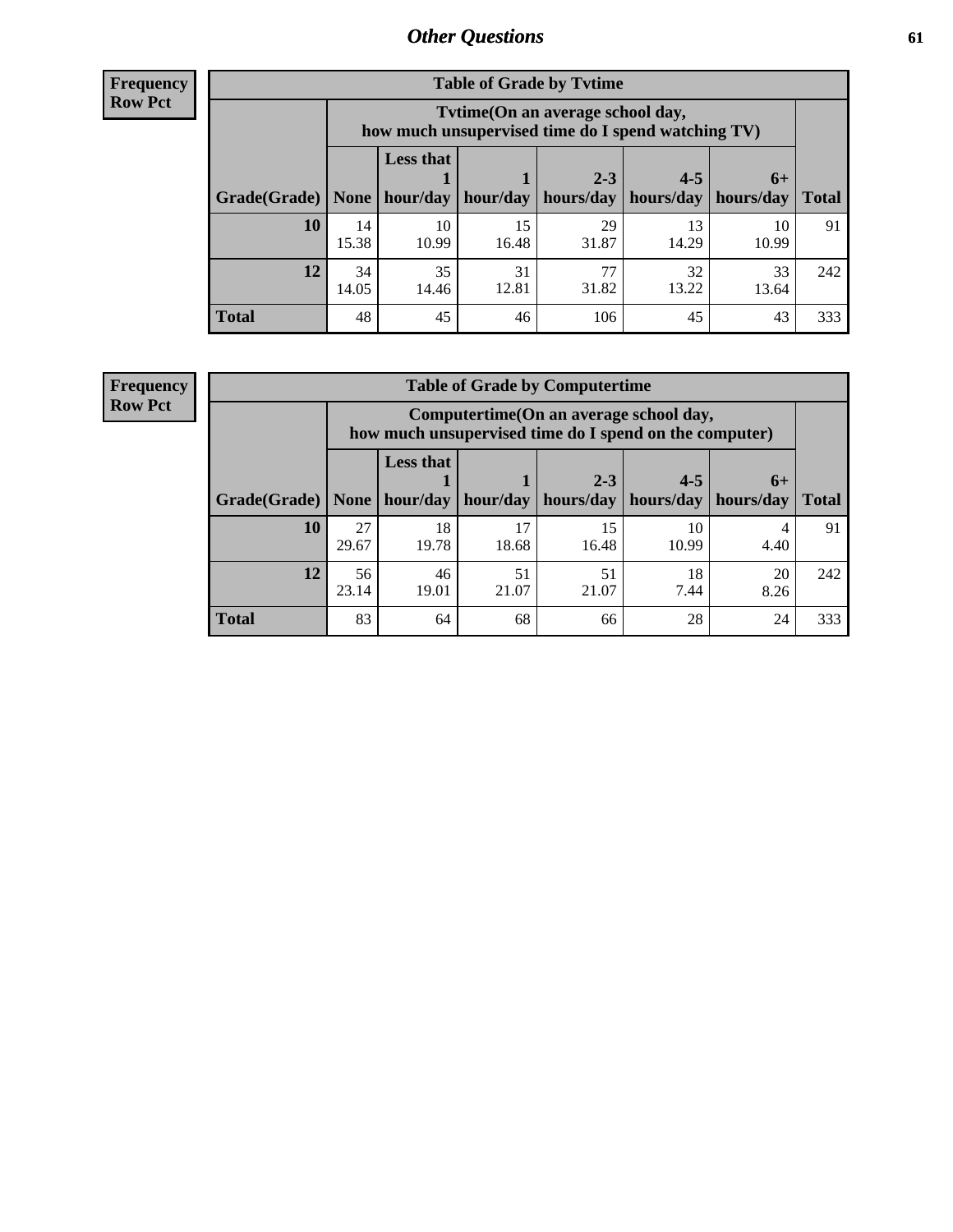#### *Questions about Driving Laws* **62** *Driving Questions were asked only of high school students.*

| <b>Frequency</b> |
|------------------|
| <b>Row Pct</b>   |

| <b>Table of Grade by License1</b> |                                                                       |                                                                                                                                           |           |           |               |              |  |  |  |
|-----------------------------------|-----------------------------------------------------------------------|-------------------------------------------------------------------------------------------------------------------------------------------|-----------|-----------|---------------|--------------|--|--|--|
|                                   |                                                                       | License1(During the first 6 months of driving<br>with a provisional license,<br>the only passengers who can ride with the<br>driver are:) |           |           |               |              |  |  |  |
| Grade(Grade)                      | <b>Parent or</b><br>Guardian                                          | Family<br><b>Members</b>                                                                                                                  | Friends   | Anyone    | Don't<br>Know | <b>Total</b> |  |  |  |
| 10                                | 45<br>49.45                                                           | 19<br>20.88                                                                                                                               | 3<br>3.30 | 9<br>9.89 | 15<br>16.48   | 91           |  |  |  |
| 12                                | 79<br>109<br>22<br>21<br>11<br>9.09<br>45.04<br>4.55<br>8.68<br>32.64 |                                                                                                                                           |           |           |               |              |  |  |  |
| <b>Total</b>                      | 124                                                                   | 128                                                                                                                                       | 14        | 31        | 36            | 333          |  |  |  |

| <b>Frequency</b> |                                                                                                                      | <b>Table of Grade by License2</b> |                              |                              |                                                      |                      |              |  |
|------------------|----------------------------------------------------------------------------------------------------------------------|-----------------------------------|------------------------------|------------------------------|------------------------------------------------------|----------------------|--------------|--|
| <b>Row Pct</b>   | License $2(17 \text{ yr})$ old drivers with a<br>provisional driver's license cannot<br>drive between the hours of:) |                                   |                              |                              |                                                      |                      |              |  |
|                  | Grade(Grade)                                                                                                         | <b>Midnight</b><br>to 6am         | 1am<br>t <sub>0</sub><br>5am | 1am<br>t <sub>0</sub><br>6am | N <sub>0</sub><br>curfew<br>for $17$<br>year<br>olds | Don't<br><b>Know</b> | <b>Total</b> |  |
|                  | 10                                                                                                                   | 49<br>53.85                       | $\overline{c}$<br>2.20       | 5<br>5.49                    | 7<br>7.69                                            | 28<br>30.77          | 91           |  |
|                  | 12                                                                                                                   | 159<br>65.70                      | 19<br>7.85                   | 19<br>7.85                   | 9<br>3.72                                            | 36<br>14.88          | 242          |  |
|                  | <b>Total</b>                                                                                                         | 208                               | 21                           | 24                           | 16                                                   | 64                   | 333          |  |

| Frequency      |              | <b>Table of Grade by License3</b>     |             |                 |                        |                                     |               |              |  |  |
|----------------|--------------|---------------------------------------|-------------|-----------------|------------------------|-------------------------------------|---------------|--------------|--|--|
| <b>Row Pct</b> |              | License3(For drivers under the age of |             | 21,<br>$DUI$ ?) |                        | what level of alcohol is considered |               |              |  |  |
|                | Grade(Grade) | Any<br><b>Amount</b>                  | 0.02        | 0.04            | 0.06                   | 0.08                                | Don't<br>know | <b>Total</b> |  |  |
|                | 10           | 21<br>23.08                           | 11<br>12.09 | 8<br>8.79       | $\overline{4}$<br>4.40 | $\mathfrak{D}$<br>2.20              | 45<br>49.45   | 91           |  |  |
|                | 12           | 66<br>27.27                           | 27<br>11.16 | 21<br>8.68      | 14<br>5.79             | 33<br>13.64                         | 81<br>33.47   | 242          |  |  |
|                | <b>Total</b> | 87                                    | 38          | 29              | 18                     | 35                                  | 126           | 333          |  |  |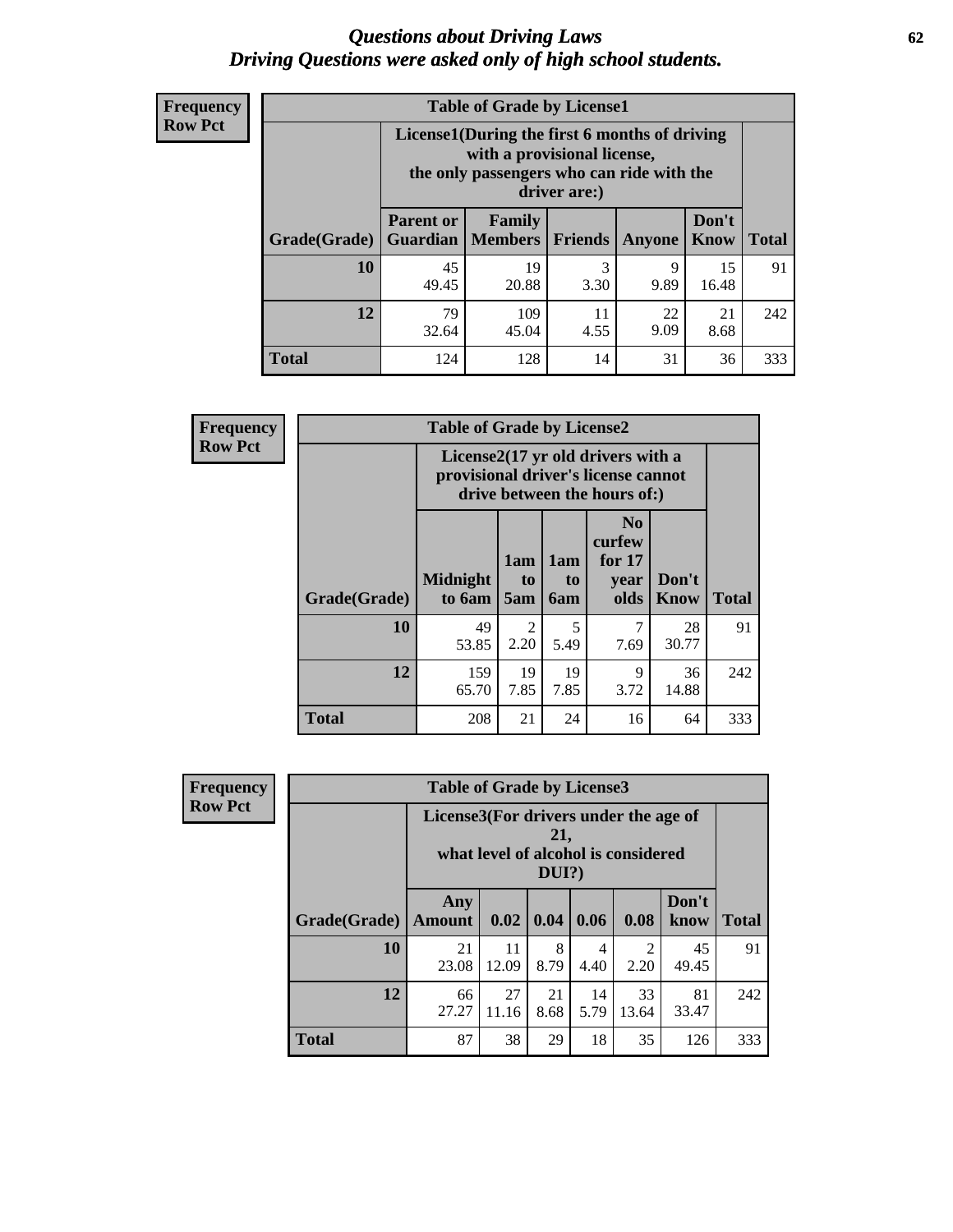#### *Questions about Driving Laws* **63** *Driving Questions were asked only of high school students.*

**Frequency Row Pct**

| <b>Table of Grade by License4</b> |             |                                                                                                                                                                                                                                                                                       |           |           |      |             |     |  |  |  |
|-----------------------------------|-------------|---------------------------------------------------------------------------------------------------------------------------------------------------------------------------------------------------------------------------------------------------------------------------------------|-----------|-----------|------|-------------|-----|--|--|--|
|                                   |             | License4(A driver under 21 automatically<br>loses his/her license if caught exceeding the<br>posted speet limit by:)<br>Can't<br>lose<br><b>Depends</b><br>license<br>$15+$<br>$25+$<br>$35+$<br>Don't<br>for<br><b>on</b><br><b>Total</b><br>speeding<br>mph<br>mph<br>know<br>judge |           |           |      |             |     |  |  |  |
| Grade(Grade)                      | mph         |                                                                                                                                                                                                                                                                                       |           |           |      |             |     |  |  |  |
| 10                                | 28<br>30.77 | 10<br>10.99                                                                                                                                                                                                                                                                           | 8<br>8.79 | 8<br>8.79 | 1.10 | 36<br>39.56 | 91  |  |  |  |
| 12                                | 55<br>22.73 | 18<br>44<br>30<br>16<br>79<br>18.18<br>12.40<br>7.44<br>6.61<br>32.64                                                                                                                                                                                                                 |           |           |      |             |     |  |  |  |
| <b>Total</b>                      | 83          | 54                                                                                                                                                                                                                                                                                    | 38        | 26        | 17   | 115         | 333 |  |  |  |

| Frequency      | <b>Table of Grade by License5</b> |             |                                                                                                                                                             |               |       |  |
|----------------|-----------------------------------|-------------|-------------------------------------------------------------------------------------------------------------------------------------------------------------|---------------|-------|--|
| <b>Row Pct</b> |                                   |             | License5(A)<br>Georgia teenager<br>with family<br>connections or a<br>good lawyer can<br>break a teen<br>driving law and<br>keep their driver's<br>license) |               |       |  |
|                | Grade(Grade)                      | Yes         | N <sub>0</sub>                                                                                                                                              | Don't<br>know | Total |  |
|                | 10                                | 14<br>15.38 | 47<br>51.65                                                                                                                                                 | 30<br>32.97   | 91    |  |
|                | 12                                | 39<br>16.12 | 121<br>50.00                                                                                                                                                | 82<br>33.88   | 242   |  |
|                | <b>Total</b>                      | 53          | 168                                                                                                                                                         | 112           | 333   |  |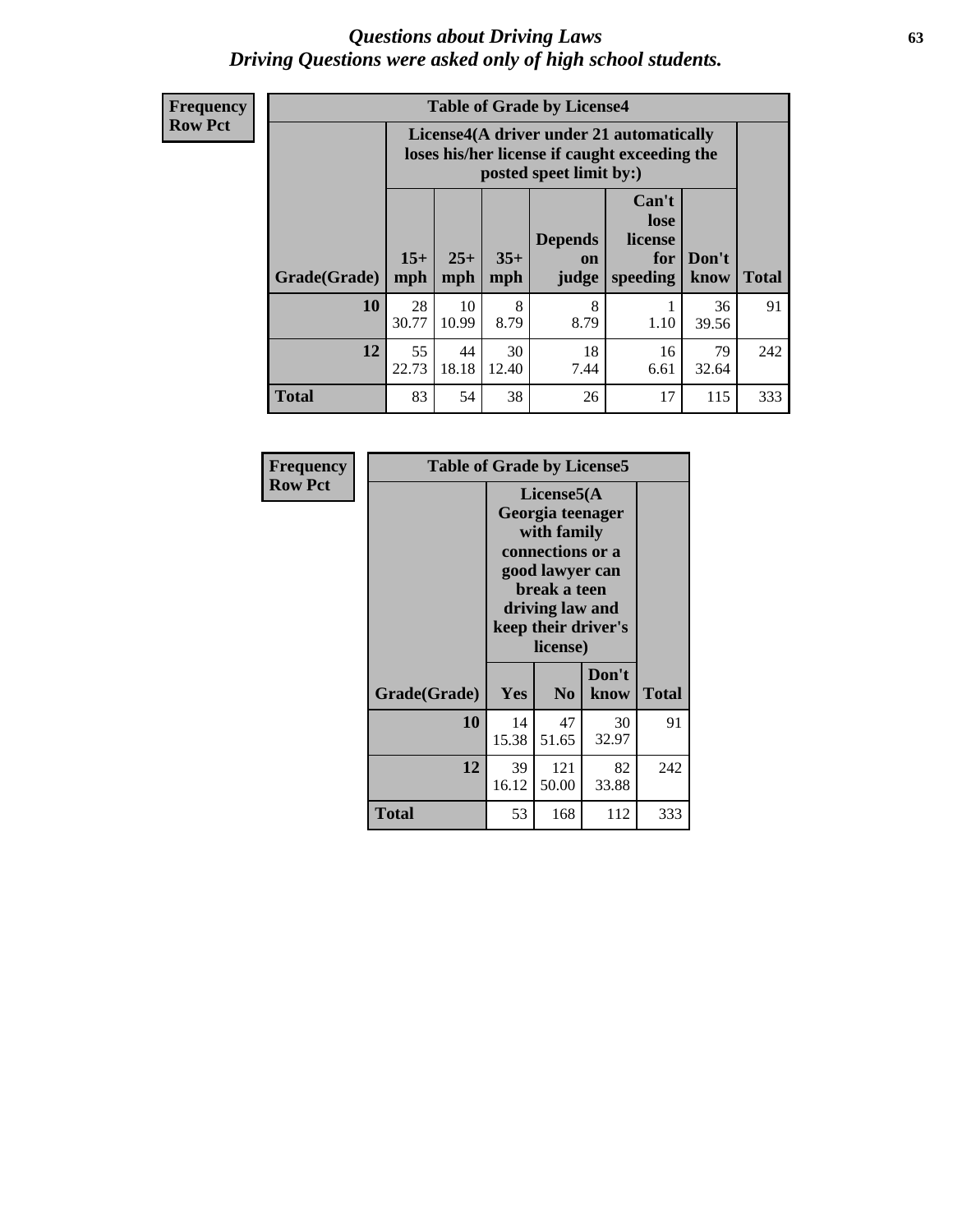#### *Questions about Driving Laws* **64** *Driving Questions were asked only of high school students.*

| <b>Frequency</b> | <b>Table of Grade by License6</b> |                                                                                                                                                 |                |               |              |
|------------------|-----------------------------------|-------------------------------------------------------------------------------------------------------------------------------------------------|----------------|---------------|--------------|
| <b>Row Pct</b>   |                                   | License <sub>6</sub> (I know a<br>friend or<br>classmate that<br>broke a teen<br>driving law,<br>but was allowed to<br>keep his/her<br>license) |                |               |              |
|                  | Grade(Grade)                      | <b>Yes</b>                                                                                                                                      | N <sub>0</sub> | Don't<br>know | <b>Total</b> |
|                  | 10                                | 9<br>9.89                                                                                                                                       | 54<br>59.34    | 28<br>30.77   | 91           |
|                  | 12                                | 48<br>131<br>63<br>19.83<br>54.13<br>26.03                                                                                                      |                |               | 242          |
|                  | <b>Total</b>                      | 57                                                                                                                                              | 185            | 91            | 333          |

| <b>Frequency</b> |              | <b>Table of Grade by License7</b>                                           |                                     |                                                                                               |                        |              |  |
|------------------|--------------|-----------------------------------------------------------------------------|-------------------------------------|-----------------------------------------------------------------------------------------------|------------------------|--------------|--|
| <b>Row Pct</b>   |              |                                                                             |                                     | License7(A student under the age of 18 cam loser<br>his/her driving privileges if he or she:) |                        |              |  |
|                  | Grade(Grade) | <b>Have</b><br>more than<br>10<br>unexcused<br>absences<br>per school<br>yr | Drop out<br>without  <br>graduating | <b>Bring</b><br>alcohol/drugs/weapon<br>to school                                             | All of<br>the<br>above | <b>Total</b> |  |
|                  | <b>10</b>    | 9<br>9.89                                                                   | 5<br>5.49                           | 5.49                                                                                          | 72<br>79.12            | 91           |  |
|                  | 12           | 20<br>8.26                                                                  | 31<br>12.81                         | 18<br>7.44                                                                                    | 173<br>71.49           | 242          |  |
|                  | <b>Total</b> | 29                                                                          | 36                                  | 23                                                                                            | 245                    | 333          |  |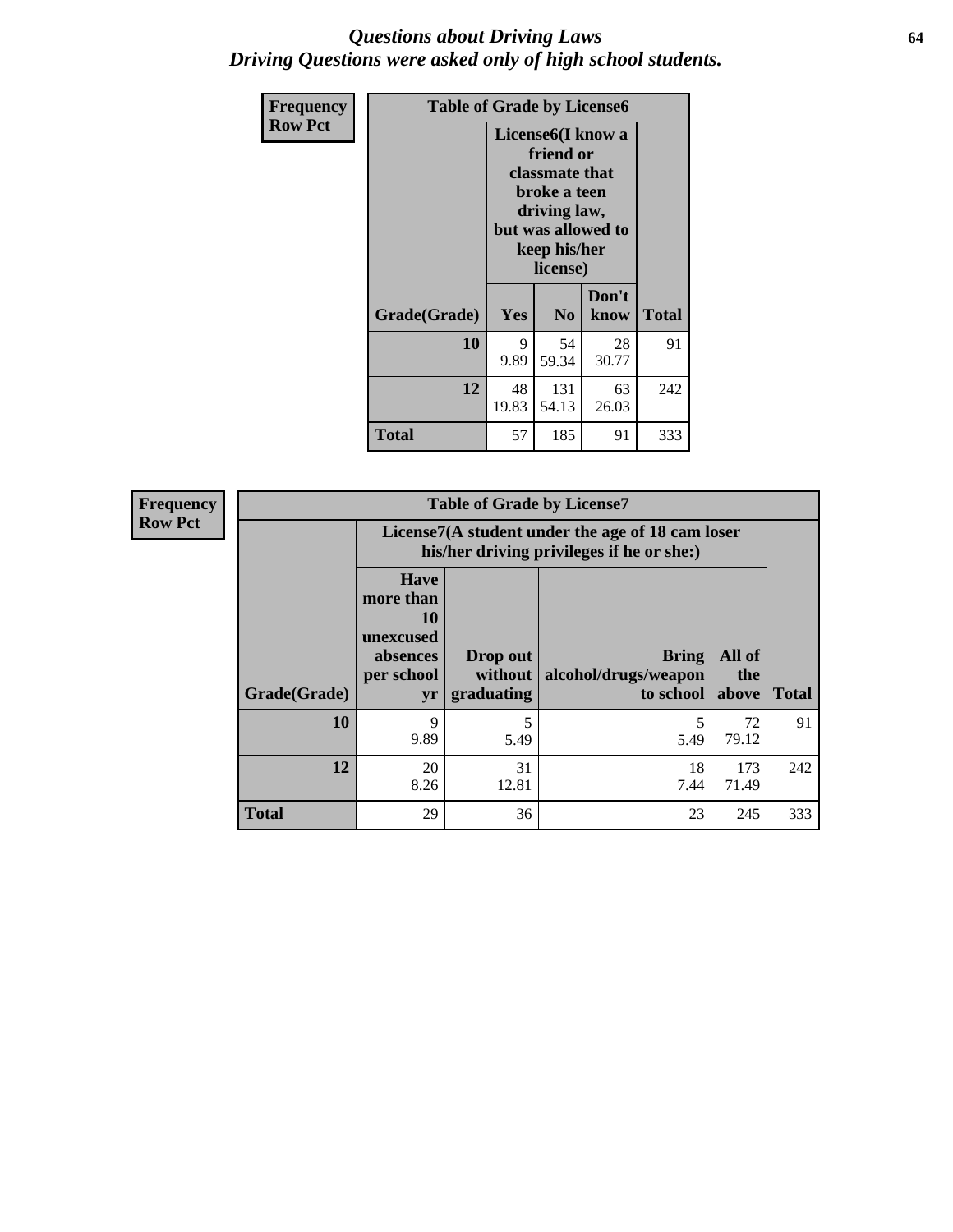# *Select Results by Gender* **65**

| Frequency      | <b>Table of SchoolClimate2 by Gender</b>          |                                 |             |              |
|----------------|---------------------------------------------------|---------------------------------|-------------|--------------|
| <b>Col Pct</b> | SchoolClimate2(I<br>feel successful at<br>school) | Gender(Gender)<br><b>Female</b> | <b>Male</b> | <b>Total</b> |
|                | <b>Strongly Agree</b>                             | 80<br>40.82                     | 61<br>44.53 | 141          |
|                | <b>Somewhat Agree</b>                             | 105<br>53.57                    | 67<br>48.91 | 172          |
|                | <b>Somewhat Disagree</b>                          | 6<br>3.06                       | 6<br>4.38   | 12           |
|                | <b>Strongly Disagree</b>                          | 5<br>2.55                       | 3<br>2.19   | 8            |
|                | <b>Total</b>                                      | 196                             | 137         | 333          |

| <b>Frequency</b> | <b>Table of SchoolClimate6 by Gender</b>                 |                                 |             |              |
|------------------|----------------------------------------------------------|---------------------------------|-------------|--------------|
| <b>Col Pct</b>   | <b>SchoolClimate6(Teachers</b><br>treat me with respect) | Gender(Gender)<br><b>Female</b> | <b>Male</b> | <b>Total</b> |
|                  | <b>Strongly Agree</b>                                    | 76<br>38.78                     | 41<br>29.93 | 117          |
|                  | <b>Somewhat Agree</b>                                    | 82<br>41.84                     | 69<br>50.36 | 151          |
|                  | <b>Somewhat Disagree</b>                                 | 21<br>10.71                     | 17<br>12.41 | 38           |
|                  | <b>Strongly Disagree</b>                                 | 17<br>8.67                      | 10<br>7.30  | 27           |
|                  | <b>Total</b>                                             | 196                             | 137         | 333          |

| <b>Frequency</b> | <b>Table of SchoolClimate8 by Gender</b>                                             |               |                               |              |  |
|------------------|--------------------------------------------------------------------------------------|---------------|-------------------------------|--------------|--|
| <b>Col Pct</b>   | <b>SchoolClimate8(Students</b><br>are frequently<br>recognized for good<br>behavior) | <b>Female</b> | Gender(Gender)<br><b>Male</b> | <b>Total</b> |  |
|                  | <b>Strongly Agree</b>                                                                | 48<br>24.49   | 24<br>17.52                   | 72           |  |
|                  | <b>Somewhat Agree</b>                                                                | 75<br>38.27   | 58<br>42.34                   | 133          |  |
|                  | <b>Somewhat Disagree</b>                                                             | 43<br>21.94   | 36<br>26.28                   | 79           |  |
|                  | <b>Strongly Disagree</b>                                                             | 30<br>15.31   | 19<br>13.87                   | 49           |  |
|                  | Total                                                                                | 196           | 137                           | 333          |  |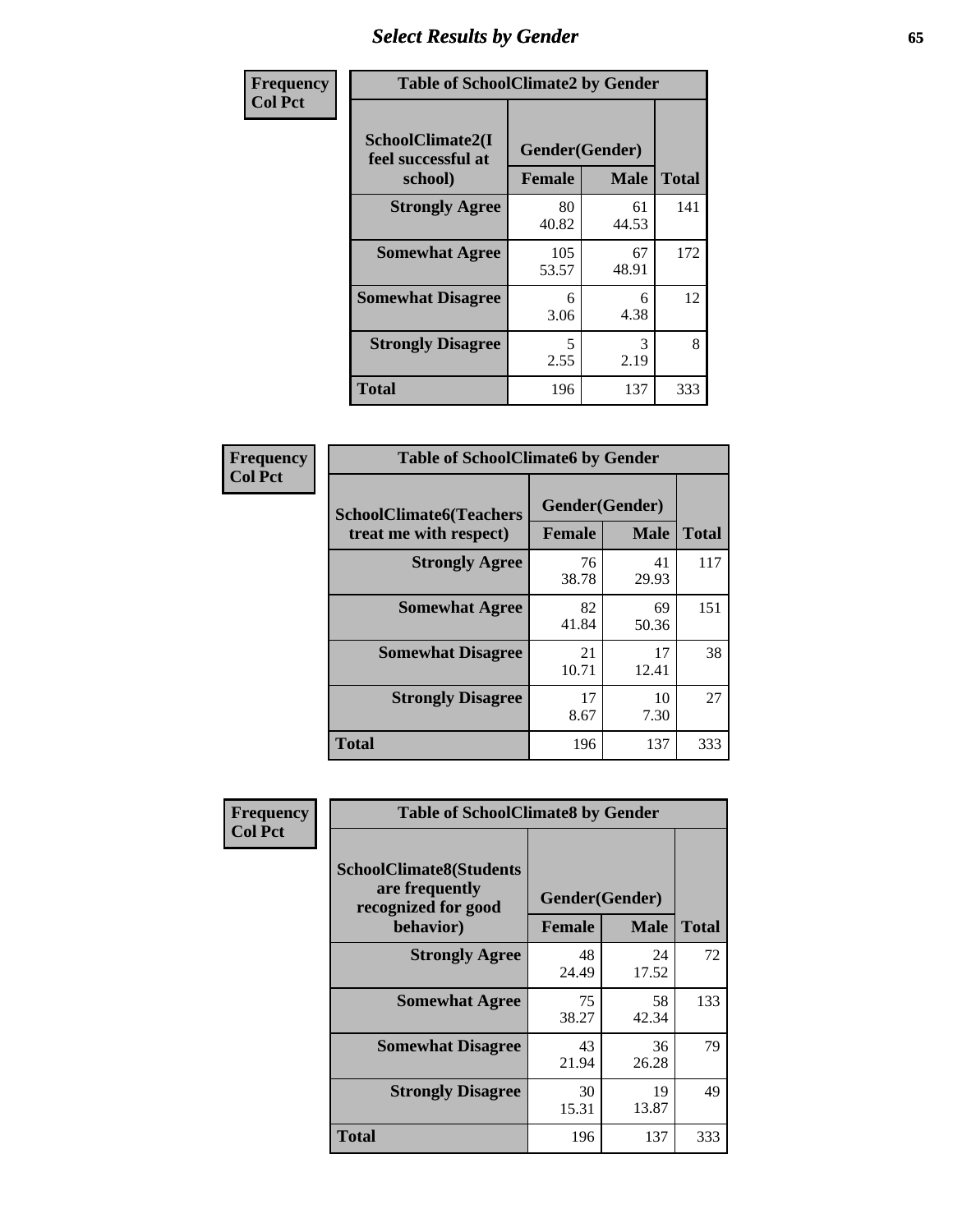# *Select Results by Gender* **66**

| Frequency      | <b>Table of Gender by Dropout</b> |                                                              |                |              |
|----------------|-----------------------------------|--------------------------------------------------------------|----------------|--------------|
| <b>Row Pct</b> |                                   | Dropout(I<br>have<br>thought<br>about<br>dropping<br>school) | out of         |              |
|                | Gender(Gender)                    | Yes                                                          | N <sub>0</sub> | <b>Total</b> |
|                | <b>Female</b>                     | 53<br>27.04                                                  | 143<br>72.96   | 196          |
|                | <b>Male</b>                       | 38<br>27.74                                                  | 99<br>72.26    | 137          |
|                | <b>Total</b>                      | 91                                                           | 242            | 333          |

| <b>Frequency</b> |
|------------------|
| <b>Row Pct</b>   |

| $\mathbf{y}$ | <b>Table of Gender by Dropoutreason</b> |                             |                                                                     |                                 |                                |              |              |
|--------------|-----------------------------------------|-----------------------------|---------------------------------------------------------------------|---------------------------------|--------------------------------|--------------|--------------|
|              |                                         |                             | Dropoutreason (If I dropped out the<br>reason would most likely be) |                                 |                                |              |              |
|              | Gender(Gender)                          | Won't<br><b>Drop</b><br>out | <b>Bored</b>                                                        | <b>Family</b><br><b>Reasons</b> | <b>Being</b><br><b>Bullied</b> | <b>Other</b> | <b>Total</b> |
|              | <b>Female</b>                           | 122<br>62.24                | 20<br>10.20                                                         | 12<br>6.12                      | 1.02                           | 40<br>20.41  | 196          |
|              | <b>Male</b>                             | 81<br>59.12                 | 17<br>12.41                                                         | 18<br>13.14                     | 0.00                           | 21<br>15.33  | 137          |
|              | <b>Total</b>                            | 203                         | 37                                                                  | 30                              | $\mathfrak{D}$                 | 61           | 333          |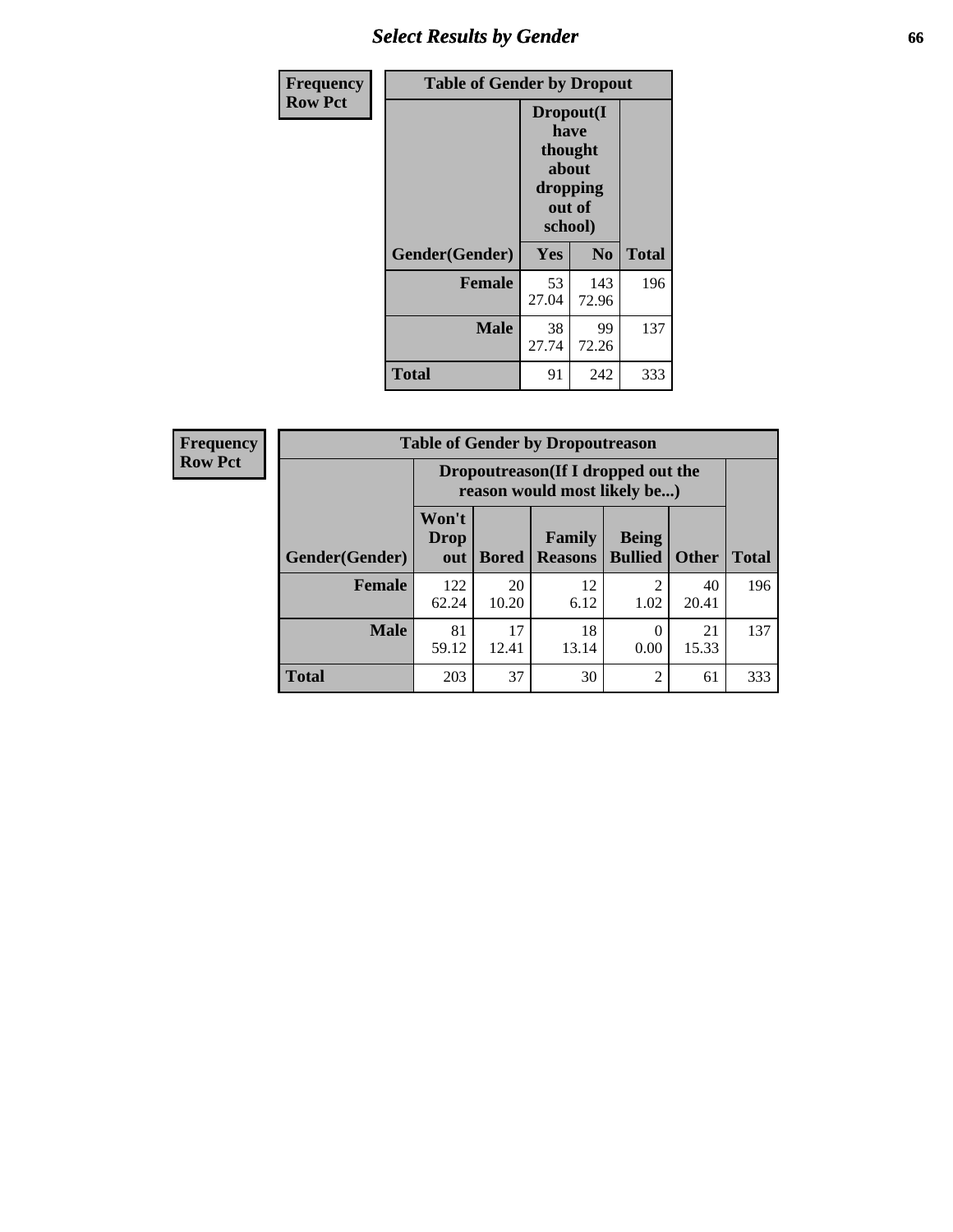*School Safety* **67**

| Frequency      | <b>Table of Gender by Bullied2</b> |                 |                |              |
|----------------|------------------------------------|-----------------|----------------|--------------|
| <b>Row Pct</b> |                                    | <b>Bullied2</b> |                |              |
|                | Gender(Gender)                     | Yes             | N <sub>0</sub> | <b>Total</b> |
|                | <b>Female</b>                      | 24<br>12.24     | 172<br>87.76   | 196          |
|                | <b>Male</b>                        | 12<br>8.76      | 125<br>91.24   | 137          |
|                | <b>Total</b>                       | 36              | 297            | 333          |

| Frequency      | <b>Table of Gender by Bulliedothers2</b> |                       |                |              |
|----------------|------------------------------------------|-----------------------|----------------|--------------|
| <b>Row Pct</b> |                                          | <b>Bulliedothers2</b> |                |              |
|                | Gender(Gender)                           | Yes                   | N <sub>0</sub> | <b>Total</b> |
|                | <b>Female</b>                            | 14<br>7.14            | 182<br>92.86   | 196          |
|                | <b>Male</b>                              | 13<br>9.49            | 124<br>90.51   | 137          |
|                | <b>Total</b>                             | 27                    | 306            | 333          |

| Frequency      |                | <b>Table of Gender by Weaponschool2</b> |                |              |  |
|----------------|----------------|-----------------------------------------|----------------|--------------|--|
| <b>Row Pct</b> |                | Weaponschool2                           |                |              |  |
|                | Gender(Gender) | Yes                                     | N <sub>0</sub> | <b>Total</b> |  |
|                | <b>Female</b>  | 6<br>3.06                               | 190<br>96.94   | 196          |  |
|                | <b>Male</b>    | 5<br>3.65                               | 132<br>96.35   | 137          |  |
|                | <b>Total</b>   | 11                                      | 322            | 333          |  |

| Frequency      | <b>Table of Gender by Absentunsafe2</b> |               |                |              |
|----------------|-----------------------------------------|---------------|----------------|--------------|
| <b>Row Pct</b> |                                         | Absentunsafe2 |                |              |
|                | Gender(Gender)                          | Yes           | N <sub>0</sub> | <b>Total</b> |
|                | <b>Female</b>                           | 2.55          | 191<br>97.45   | 196          |
|                | <b>Male</b>                             | 2.92          | 133<br>97.08   | 137          |
|                | <b>Total</b>                            | q             | 324            | 333          |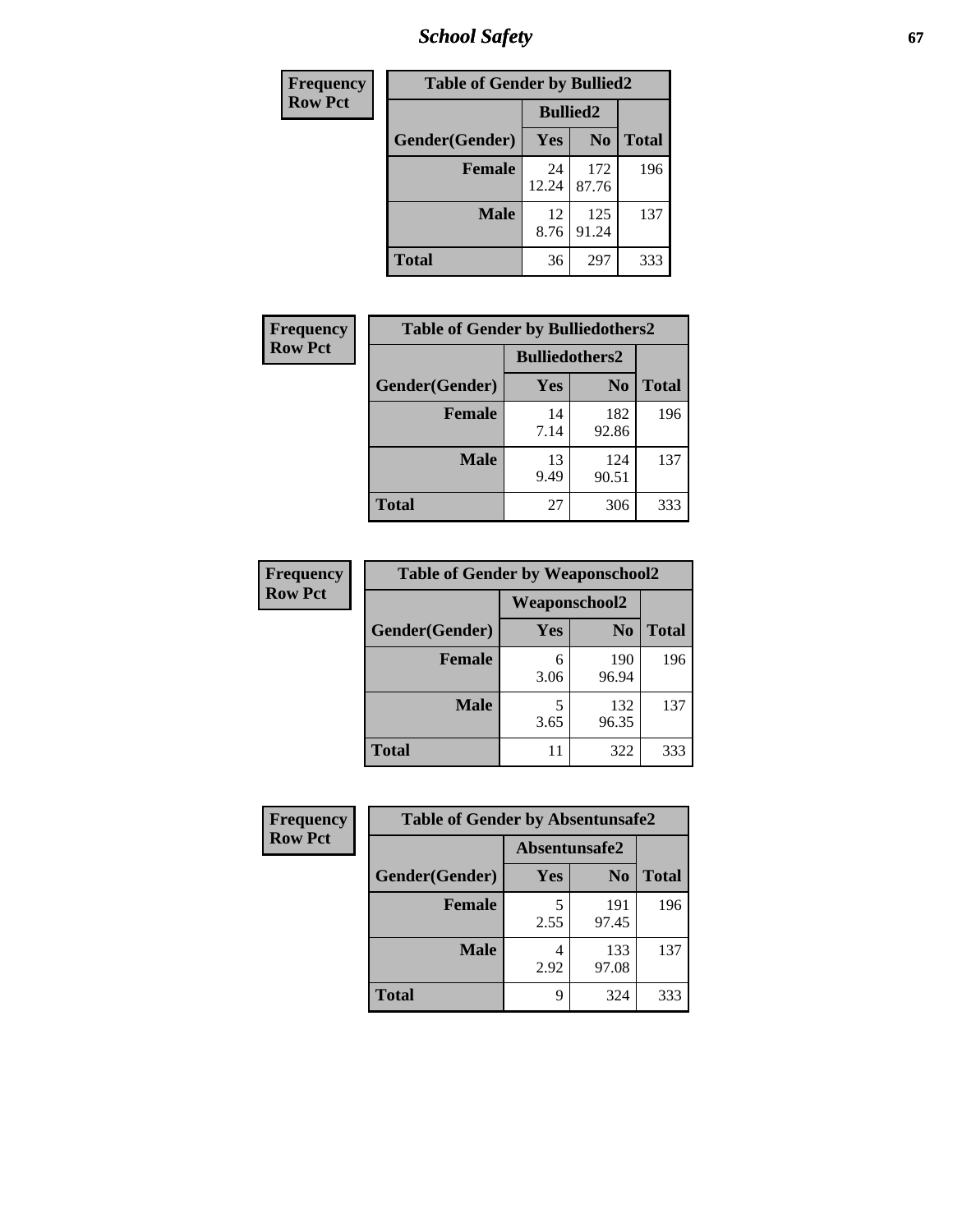*School Safety* **68**

| Frequency      | <b>Table of Gender by Gangself</b> |                                                                                                |                |              |
|----------------|------------------------------------|------------------------------------------------------------------------------------------------|----------------|--------------|
| <b>Row Pct</b> |                                    | Gangself(I<br>have<br>participated<br>in illegal gang<br>activities in<br>the past 30<br>days) |                |              |
|                | Gender(Gender)                     | Yes                                                                                            | N <sub>0</sub> | <b>Total</b> |
|                | <b>Female</b>                      | 4<br>2.04                                                                                      | 192<br>97.96   | 196          |
|                | <b>Male</b>                        | 15<br>10.95                                                                                    | 122<br>89.05   | 137          |
|                | <b>Total</b>                       | 19                                                                                             | 314            | 333          |

| Frequency      | <b>Table of Gender by Gangpeers</b> |                                                                                                                             |                |              |
|----------------|-------------------------------------|-----------------------------------------------------------------------------------------------------------------------------|----------------|--------------|
| <b>Row Pct</b> |                                     | <b>Gangpeers</b> (I<br>have friends<br>who have<br>participated<br>in illegal gang<br>activities in<br>the past 30<br>days) |                |              |
|                | Gender(Gender)                      | <b>Yes</b>                                                                                                                  | N <sub>0</sub> | <b>Total</b> |
|                | <b>Female</b>                       | 27<br>13.78                                                                                                                 | 169<br>86.22   | 196          |
|                | <b>Male</b>                         | 47<br>34.31                                                                                                                 | 90<br>65.69    | 137          |
|                | Total                               | 74                                                                                                                          | 259            | 333          |

| Frequency      | <b>Table of Gender by Pickedon2</b> |             |                |              |
|----------------|-------------------------------------|-------------|----------------|--------------|
| <b>Row Pct</b> |                                     | Pickedon2   |                |              |
|                | Gender(Gender)                      | Yes         | N <sub>0</sub> | <b>Total</b> |
|                | <b>Female</b>                       | 52<br>26.53 | 144<br>73.47   | 196          |
|                | <b>Male</b>                         | 32<br>23.36 | 105<br>76.64   | 137          |
|                | <b>Total</b>                        | 84          | 249            | 333          |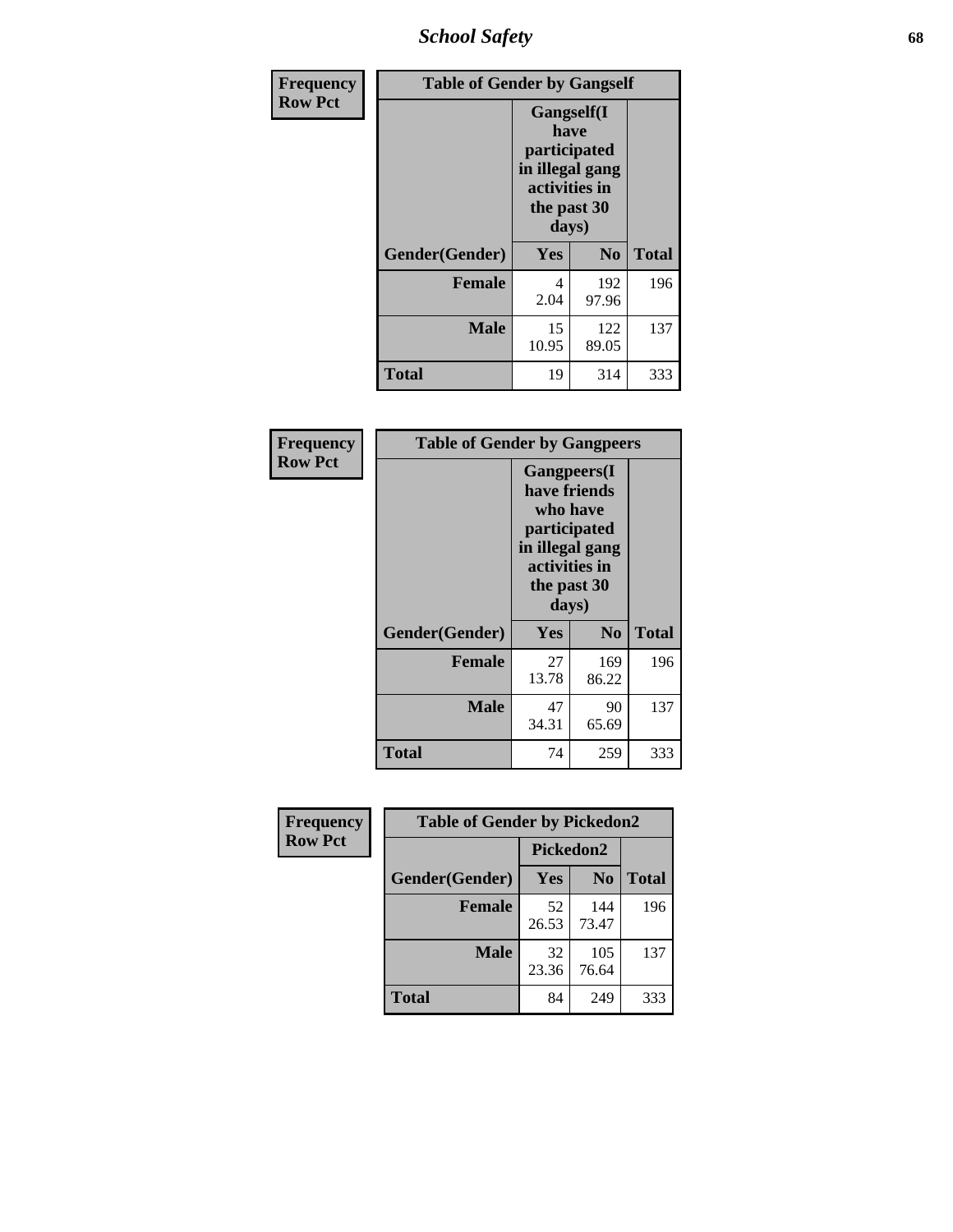*School Safety* **69**

| Frequency      | <b>Table of Gender by Safeschool2</b> |              |                |              |
|----------------|---------------------------------------|--------------|----------------|--------------|
| <b>Row Pct</b> |                                       | Safeschool2  |                |              |
|                | Gender(Gender)                        | <b>Yes</b>   | N <sub>0</sub> | <b>Total</b> |
|                | <b>Female</b>                         | 138<br>70.41 | 58<br>29.59    | 196          |
|                | <b>Male</b>                           | 104<br>75.91 | 33<br>24.09    | 137          |
|                | Total                                 | 242          | 91             | 333          |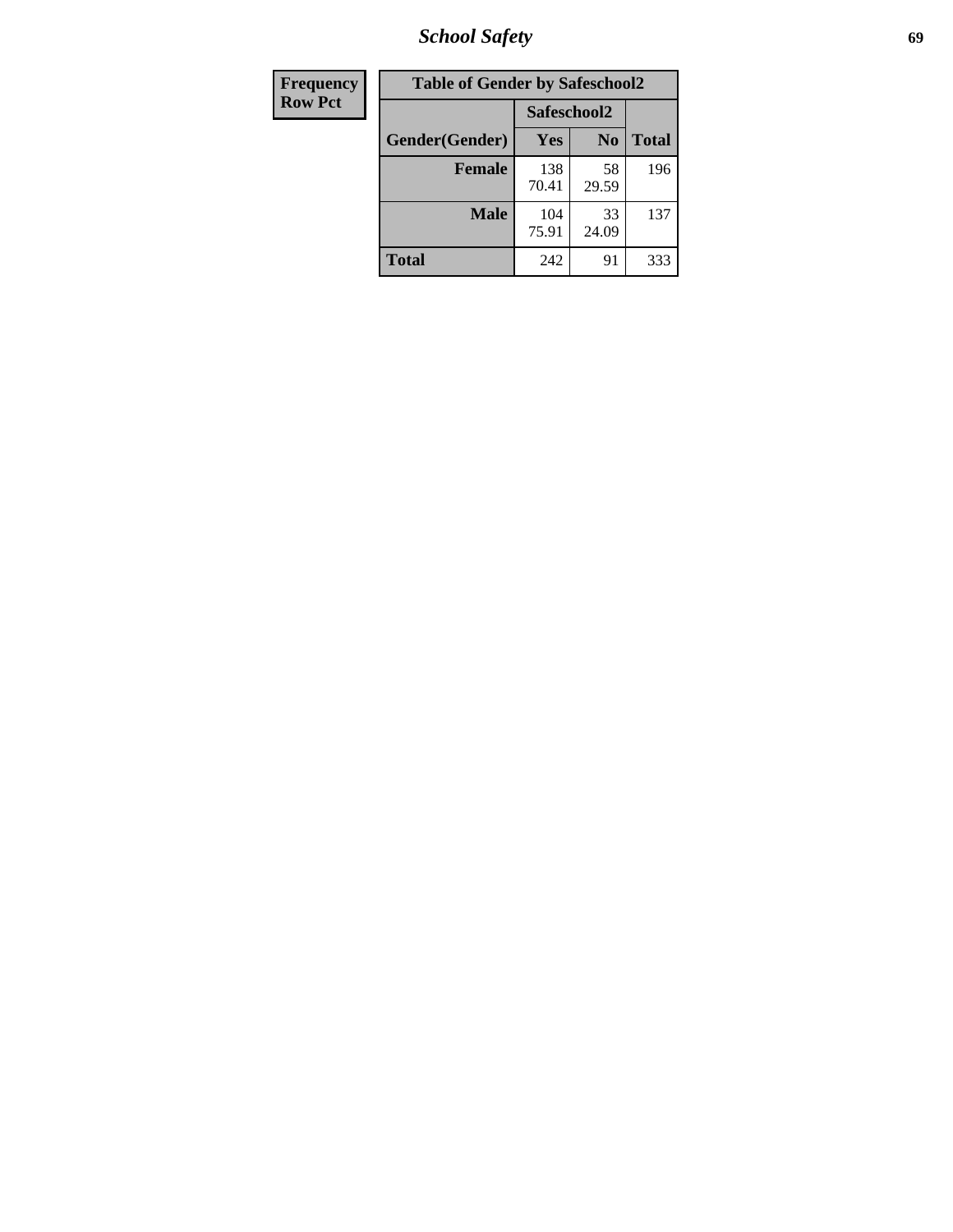# *Incidence of Drug Use* **70**

| <b>Frequency</b> | <b>Table of Gender by AlcoholAlt</b> |             |                                          |              |  |
|------------------|--------------------------------------|-------------|------------------------------------------|--------------|--|
| <b>Row Pct</b>   |                                      |             | AlcoholAlt(Alcohol<br>use, past 30 days) |              |  |
|                  | Gender(Gender)                       | <b>Yes</b>  | N <sub>0</sub>                           | <b>Total</b> |  |
|                  | <b>Female</b>                        | 35<br>17.86 | 161<br>82.14                             | 196          |  |
|                  | <b>Male</b>                          | 42<br>30.66 | 95<br>69.34                              | 137          |  |
|                  | <b>Total</b>                         | 77          | 256                                      | 333          |  |

| <b>Frequency</b> | <b>Table of Gender by TobaccoAny</b> |                    |                    |              |
|------------------|--------------------------------------|--------------------|--------------------|--------------|
| <b>Row Pct</b>   |                                      | use, past 30 days) | TobaccoAny(Tobacco |              |
|                  | Gender(Gender)                       | Yes                | N <sub>0</sub>     | <b>Total</b> |
|                  | <b>Female</b>                        | 13<br>6.63         | 183<br>93.37       | 196          |
|                  | <b>Male</b>                          | 33<br>24.09        | 104<br>75.91       | 137          |
|                  | <b>Total</b>                         | 46                 | 287                | 333          |

| <b>Frequency</b> | <b>Table of Gender by MarijuanaAlt</b> |             |                                              |              |
|------------------|----------------------------------------|-------------|----------------------------------------------|--------------|
| <b>Row Pct</b>   |                                        |             | MarijuanaAlt(Marijuana<br>use, past 30 days) |              |
|                  | Gender(Gender)                         | <b>Yes</b>  | N <sub>0</sub>                               | <b>Total</b> |
|                  | <b>Female</b>                          | 15<br>7.65  | 181<br>92.35                                 | 196          |
|                  | <b>Male</b>                            | 22<br>16.06 | 115<br>83.94                                 | 137          |
|                  | <b>Total</b>                           | 37          | 296                                          | 333          |

| <b>Frequency</b> | <b>Table of Gender by OtherDrugAny</b> |                                                      |                |              |
|------------------|----------------------------------------|------------------------------------------------------|----------------|--------------|
| <b>Row Pct</b>   |                                        | <b>OtherDrugAny(Other</b><br>drug use, past 30 days) |                |              |
|                  | Gender(Gender)                         | <b>Yes</b>                                           | N <sub>0</sub> | <b>Total</b> |
|                  | <b>Female</b>                          | 3.57                                                 | 189<br>96.43   | 196          |
|                  | <b>Male</b>                            | 11<br>8.03                                           | 126<br>91.97   | 137          |
|                  | <b>Total</b>                           | 18                                                   | 315            | 333          |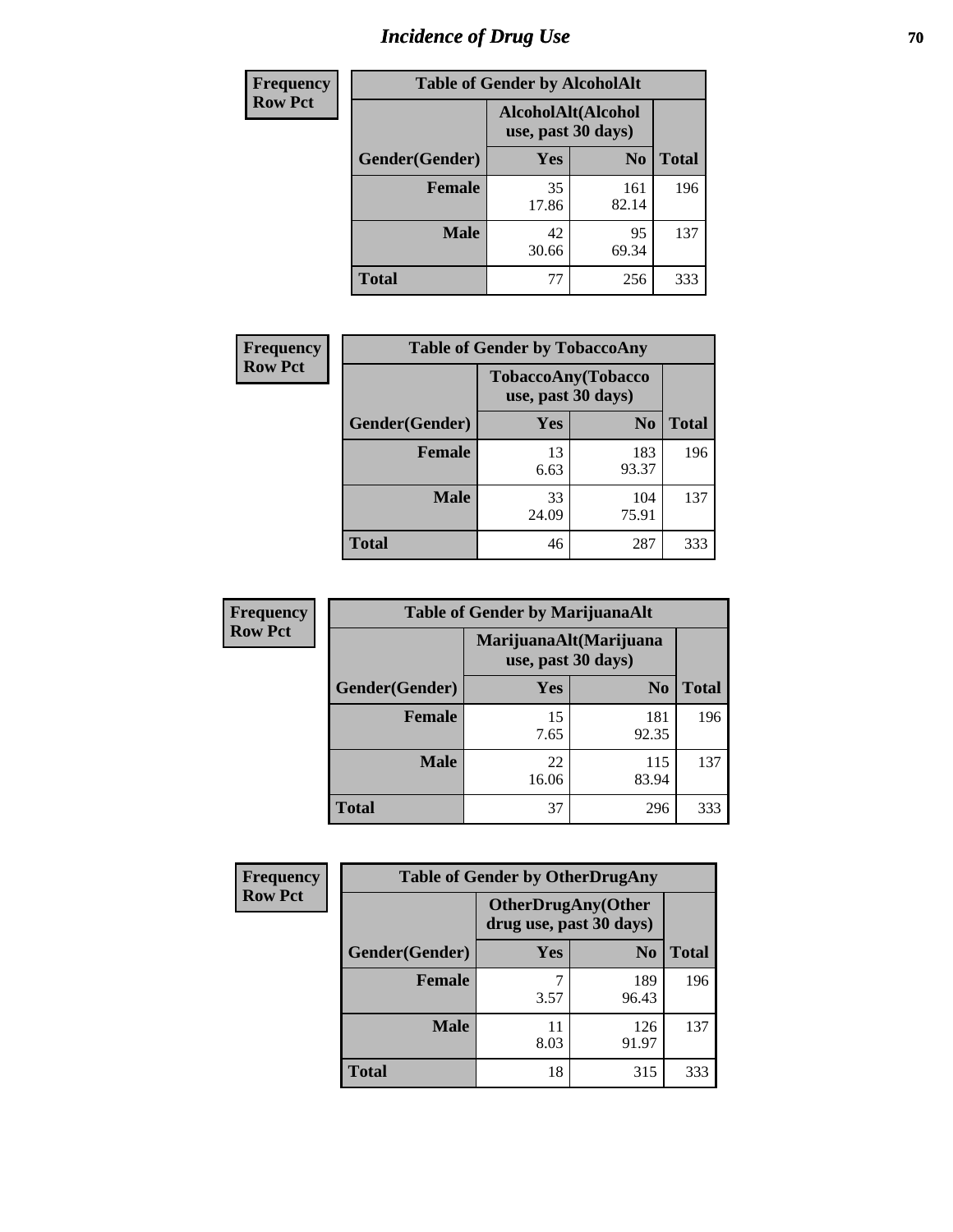#### *Average Age at Onset of Use* **71** *Results for "Average Age at Onset of Use" questions exclude students who said they did not use that substance*

#### **Gender=Female**

| <b>Variable</b>    | <b>Label</b>                                                       | <b>Mean</b> |
|--------------------|--------------------------------------------------------------------|-------------|
| Alcoholinit2       | I started using alcohol when I was                                 | 14.23       |
| Cigarettesinit2    | I started smoking tobacco when I was                               | 13.42       |
| Smokelessinit2     | I started chewing tobacco when I was                               | 12.20       |
| Marijuanainit2     | I started using marijuana when I was                               | 14.43       |
| Cocaineinit2       | I started using cocaine when I was                                 | 12.75       |
| Inhalantsinit2     | I started using inhalants when I was                               | 12.75       |
| Steroidsinit2      | I started using steroids when I was                                | 11.50       |
| Ecstasyinit2       | I started using ecstasy when I was                                 | 11.33       |
| Methinit2          | I started using methamphetamines when I was                        | 10.50       |
| Hallucinogensinit2 | I started using hallucinogens when I was                           | 15.50       |
| Prescription in t2 | I started using prescription drugs not prescribed to me when I was | 13.33       |

#### **Gender=Male**

| <b>Variable</b>    | Label                                                              | <b>Mean</b> |
|--------------------|--------------------------------------------------------------------|-------------|
| Alcoholinit2       | I started using alcohol when I was                                 | 14.86       |
| Cigarettesinit2    | I started smoking tobacco when I was                               | 14.28       |
| Smokelessinit2     | I started chewing tobacco when I was                               | 14.43       |
| Marijuanainit2     | I started using marijuana when I was                               | 14.03       |
| Cocaineinit2       | I started using cocaine when I was                                 | 14.00       |
| Inhalantsinit2     | I started using inhalants when I was                               | 12.75       |
| Steroidsinit2      | I started using steroids when I was                                | 13.75       |
| Ecstasyinit2       | I started using ecstasy when I was                                 | 15.75       |
| Methinit2          | I started using methamphetamines when I was                        | 15.67       |
| Hallucinogensinit2 | I started using hallucinogens when I was                           | 15.67       |
| Prescriptioninit2  | I started using prescription drugs not prescribed to me when I was | 13.63       |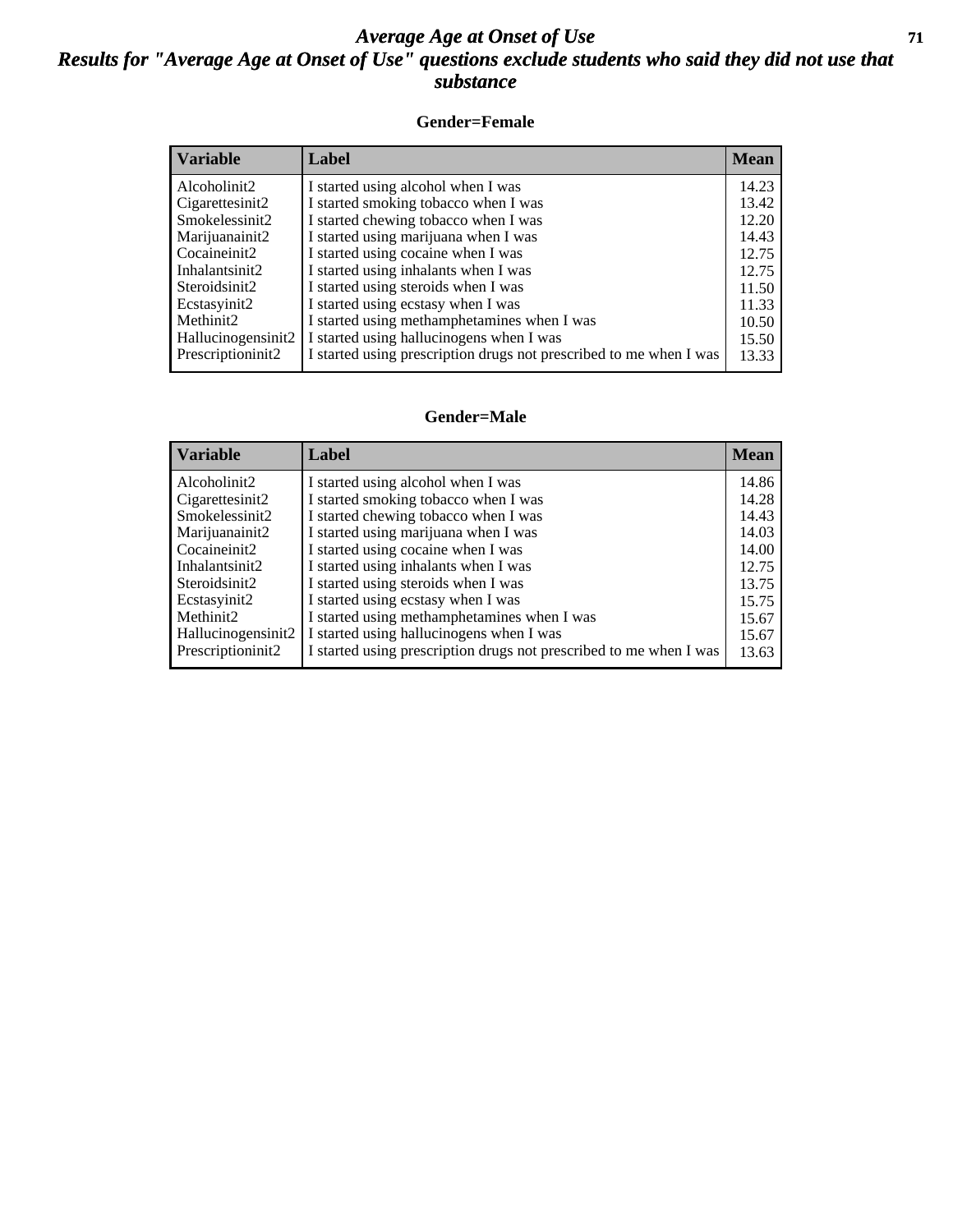# *I Think These Drugs are Harmful* **72**

| <b>Frequency</b> | <b>Table of Gender by Alcoholharmdich</b> |                                                   |                |              |
|------------------|-------------------------------------------|---------------------------------------------------|----------------|--------------|
| <b>Row Pct</b>   |                                           | Alcoholharmdich(I<br>think alcohol is<br>harmful) |                |              |
|                  | Gender(Gender)                            | Yes                                               | N <sub>0</sub> | <b>Total</b> |
|                  | Female                                    | 168<br>85.71                                      | 28<br>14.29    | 196          |
|                  | <b>Male</b>                               | 102<br>74.45                                      | 35<br>25.55    | 137          |
|                  | <b>Total</b>                              | 270                                               | 63             | 333          |

| Frequency      | <b>Table of Gender by Tobaccoharmdich</b> |                              |                   |              |
|----------------|-------------------------------------------|------------------------------|-------------------|--------------|
| <b>Row Pct</b> |                                           | think tobacco is<br>harmful) | Tobaccoharmdich(I |              |
|                | Gender(Gender)                            | Yes                          | $\bf N_0$         | <b>Total</b> |
|                | <b>Female</b>                             | 178<br>90.82                 | 18<br>9.18        | 196          |
|                | <b>Male</b>                               | 123<br>89.78                 | 14<br>10.22       | 137          |
|                | <b>Total</b>                              | 301                          | 32                | 333          |

| Frequency      | <b>Table of Gender by Marijuanaharmdich</b> |                                                       |                |              |  |
|----------------|---------------------------------------------|-------------------------------------------------------|----------------|--------------|--|
| <b>Row Pct</b> |                                             | Marijuanaharmdich(I<br>think marijuana is<br>harmful) |                |              |  |
|                | Gender(Gender)                              | <b>Yes</b>                                            | N <sub>0</sub> | <b>Total</b> |  |
|                | <b>Female</b>                               | 170<br>86.73                                          | 26<br>13.27    | 196          |  |
|                | <b>Male</b>                                 | 99<br>72.26                                           | 38<br>27.74    | 137          |  |
|                | <b>Total</b>                                | 269                                                   | 64             | 333          |  |

| Frequency      | <b>Table of Gender by Otherdrugharmdich</b> |                                                          |                |              |
|----------------|---------------------------------------------|----------------------------------------------------------|----------------|--------------|
| <b>Row Pct</b> |                                             | Otherdrugharmdich(I<br>think other drugs are<br>harmful) |                |              |
|                | Gender(Gender)                              | <b>Yes</b>                                               | N <sub>0</sub> | <b>Total</b> |
|                | <b>Female</b>                               | 180<br>91.84                                             | 16<br>8.16     | 196          |
|                | <b>Male</b>                                 | 125<br>91.24                                             | 12<br>8.76     | 137          |
|                | <b>Total</b>                                | 305                                                      | 28             | 333          |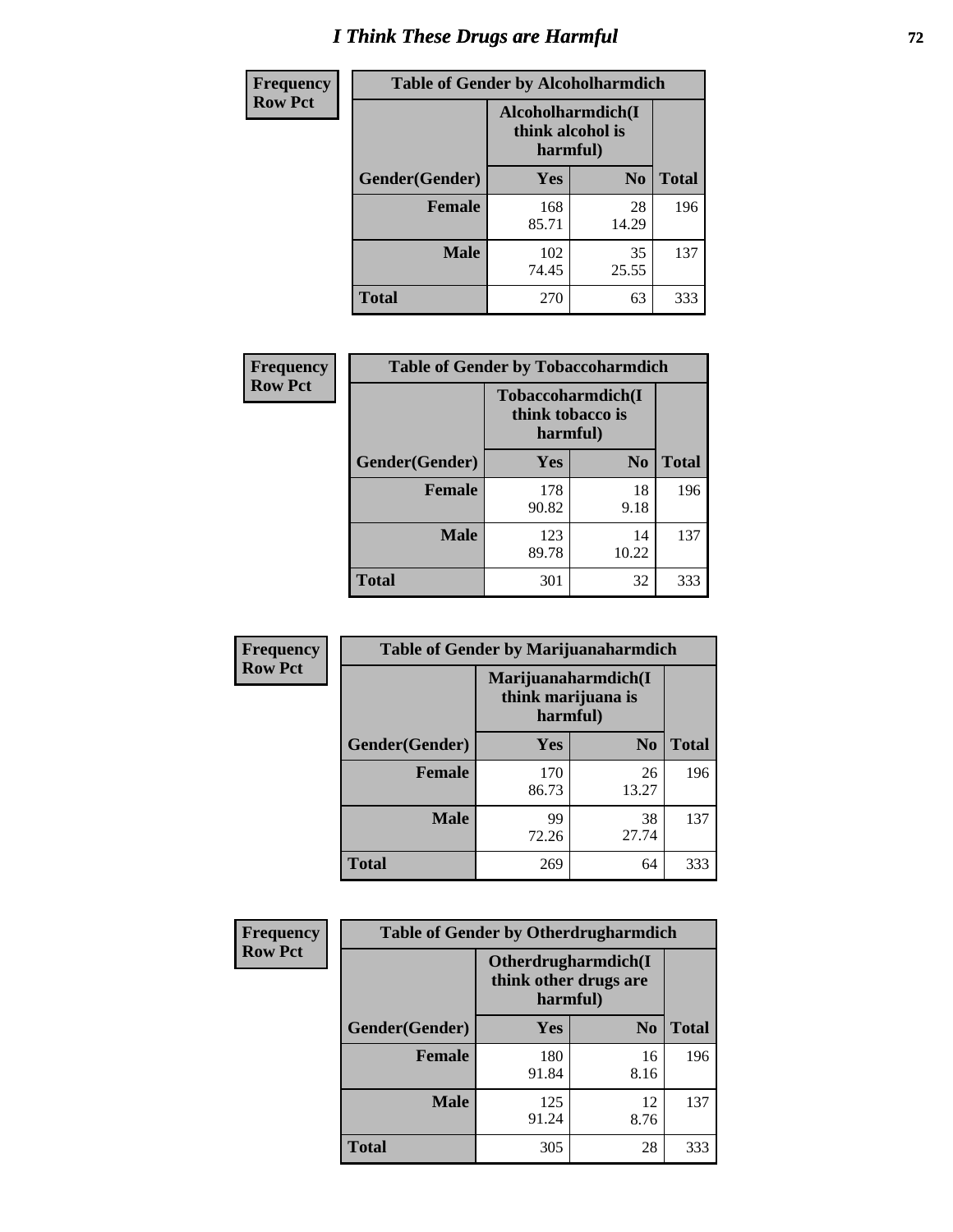| <b>Frequency</b> | <b>Table of Gender by Alcohollocation1</b> |                                                               |             |              |
|------------------|--------------------------------------------|---------------------------------------------------------------|-------------|--------------|
| <b>Row Pct</b>   |                                            | <b>Alcohollocation1(Places</b><br><b>Friends Use Alcohol)</b> |             |              |
|                  | Gender(Gender)                             |                                                               | Do Not Use  | <b>Total</b> |
|                  | <b>Female</b>                              | 114<br>58.16                                                  | 82<br>41.84 | 196          |
|                  | <b>Male</b>                                | 78<br>56.93                                                   | 59<br>43.07 | 137          |
|                  | <b>Total</b>                               | 192                                                           | 141         | 333          |

| <b>Frequency</b> | <b>Table of Gender by Alcohollocation2</b> |                             |                                |              |
|------------------|--------------------------------------------|-----------------------------|--------------------------------|--------------|
| <b>Row Pct</b>   |                                            | <b>Friends Use Alcohol)</b> | <b>Alcohollocation2(Places</b> |              |
|                  | Gender(Gender)                             |                             | Home                           | <b>Total</b> |
|                  | <b>Female</b>                              | 119<br>60.71                | 77<br>39.29                    | 196          |
|                  | <b>Male</b>                                | 89<br>64.96                 | 48<br>35.04                    | 137          |
|                  | <b>Total</b>                               | 208                         | 125                            | 333          |

| Frequency      | <b>Table of Gender by Alcohollocation3</b> |                             |                                |              |
|----------------|--------------------------------------------|-----------------------------|--------------------------------|--------------|
| <b>Row Pct</b> |                                            | <b>Friends Use Alcohol)</b> | <b>Alcohollocation3(Places</b> |              |
|                | Gender(Gender)                             |                             | <b>School</b>                  | <b>Total</b> |
|                | <b>Female</b>                              | 187<br>95.41                | q<br>4.59                      | 196          |
|                | <b>Male</b>                                | 129<br>94.16                | 8<br>5.84                      | 137          |
|                | <b>Total</b>                               | 316                         | 17                             | 333          |

| <b>Frequency</b> | <b>Table of Gender by Alcohollocation4</b> |                                                               |             |              |
|------------------|--------------------------------------------|---------------------------------------------------------------|-------------|--------------|
| <b>Row Pct</b>   |                                            | <b>Alcohollocation4(Places</b><br><b>Friends Use Alcohol)</b> |             |              |
|                  | Gender(Gender)                             |                                                               | Car         | <b>Total</b> |
|                  | <b>Female</b>                              | 168<br>85.71                                                  | 28<br>14.29 | 196          |
|                  | <b>Male</b>                                | 119<br>86.86                                                  | 18<br>13.14 | 137          |
|                  | <b>Total</b>                               | 287                                                           | 46          | 333          |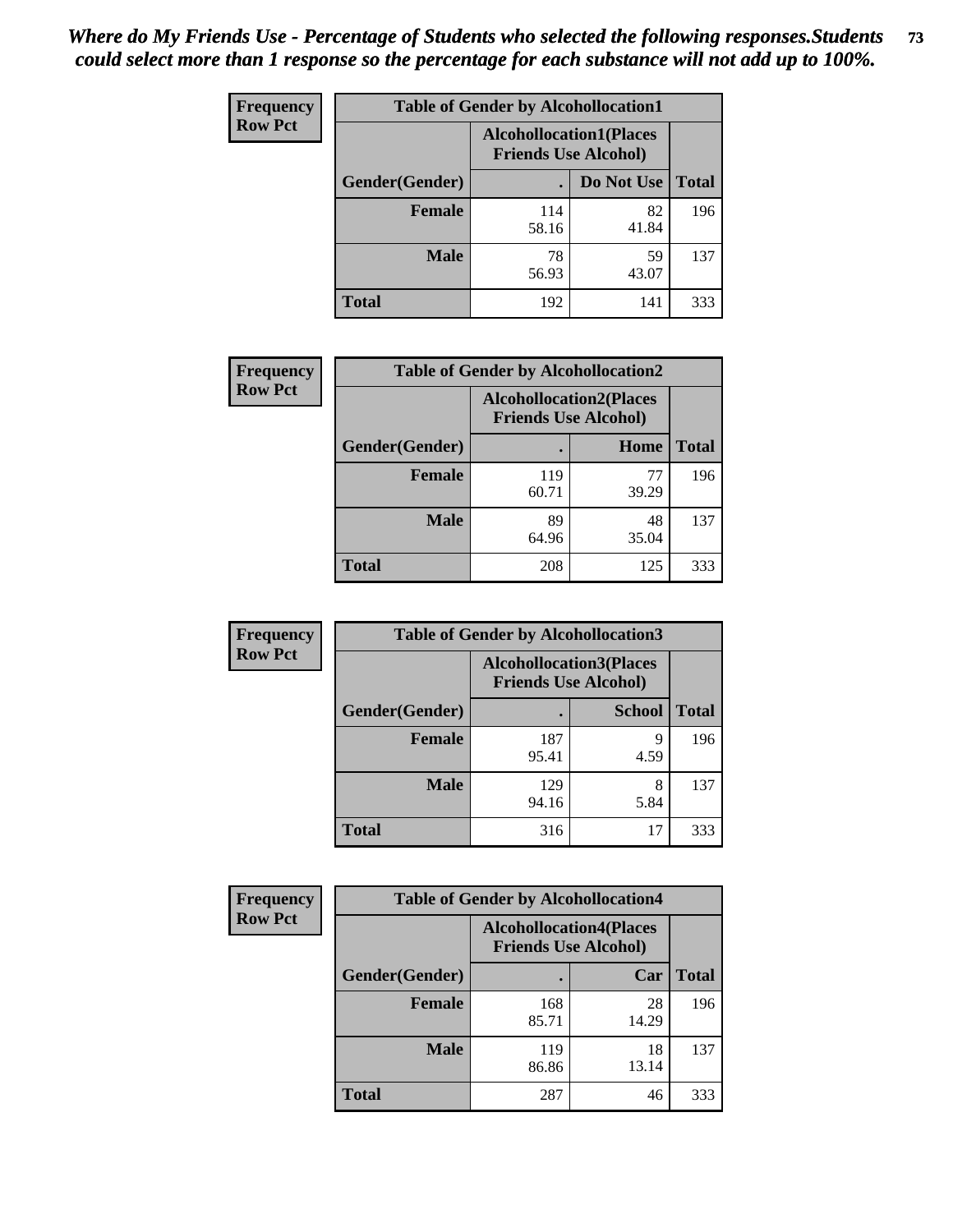| <b>Frequency</b> | <b>Table of Gender by Alcohollocation5</b> |                                                                |                          |              |
|------------------|--------------------------------------------|----------------------------------------------------------------|--------------------------|--------------|
| <b>Row Pct</b>   |                                            | <b>Alcohollocation5</b> (Places<br><b>Friends Use Alcohol)</b> |                          |              |
|                  | <b>Gender</b> (Gender)                     |                                                                | <b>Friend's</b><br>House | <b>Total</b> |
|                  | <b>Female</b>                              | 113<br>57.65                                                   | 83<br>42.35              | 196          |
|                  | <b>Male</b>                                | 89<br>64.96                                                    | 48<br>35.04              | 137          |
|                  | <b>Total</b>                               | 202                                                            | 131                      | 333          |

| <b>Frequency</b> |                | <b>Table of Gender by Alcohollocation6</b>                    |              |              |
|------------------|----------------|---------------------------------------------------------------|--------------|--------------|
| <b>Row Pct</b>   |                | <b>Alcohollocation6(Places</b><br><b>Friends Use Alcohol)</b> |              |              |
|                  | Gender(Gender) |                                                               | <b>Other</b> | <b>Total</b> |
|                  | <b>Female</b>  | 125<br>63.78                                                  | 71<br>36.22  | 196          |
|                  | <b>Male</b>    | 90<br>65.69                                                   | 47<br>34.31  | 137          |
|                  | <b>Total</b>   | 215                                                           | 118          | 333          |

| Frequency      | <b>Table of Gender by Tobaccolocation1</b> |                                                               |              |              |  |
|----------------|--------------------------------------------|---------------------------------------------------------------|--------------|--------------|--|
| <b>Row Pct</b> |                                            | <b>Tobaccolocation1(Places</b><br><b>Friends Use Tobacco)</b> |              |              |  |
|                | Gender(Gender)                             |                                                               | Do Not Use   | <b>Total</b> |  |
|                | Female                                     | 69<br>35.20                                                   | 127<br>64.80 | 196          |  |
|                | <b>Male</b>                                | 60<br>43.80                                                   | 77<br>56.20  | 137          |  |
|                | <b>Total</b>                               | 129                                                           | 204          | 333          |  |

| <b>Frequency</b> | <b>Table of Gender by Tobaccolocation2</b> |                                                               |             |              |
|------------------|--------------------------------------------|---------------------------------------------------------------|-------------|--------------|
| <b>Row Pct</b>   |                                            | <b>Tobaccolocation2(Places</b><br><b>Friends Use Tobacco)</b> |             |              |
|                  | Gender(Gender)                             |                                                               | Home        | <b>Total</b> |
|                  | Female                                     | 146<br>74.49                                                  | 50<br>25.51 | 196          |
|                  | <b>Male</b>                                | 89<br>64.96                                                   | 48<br>35.04 | 137          |
|                  | <b>Total</b>                               | 235                                                           | 98          | 333          |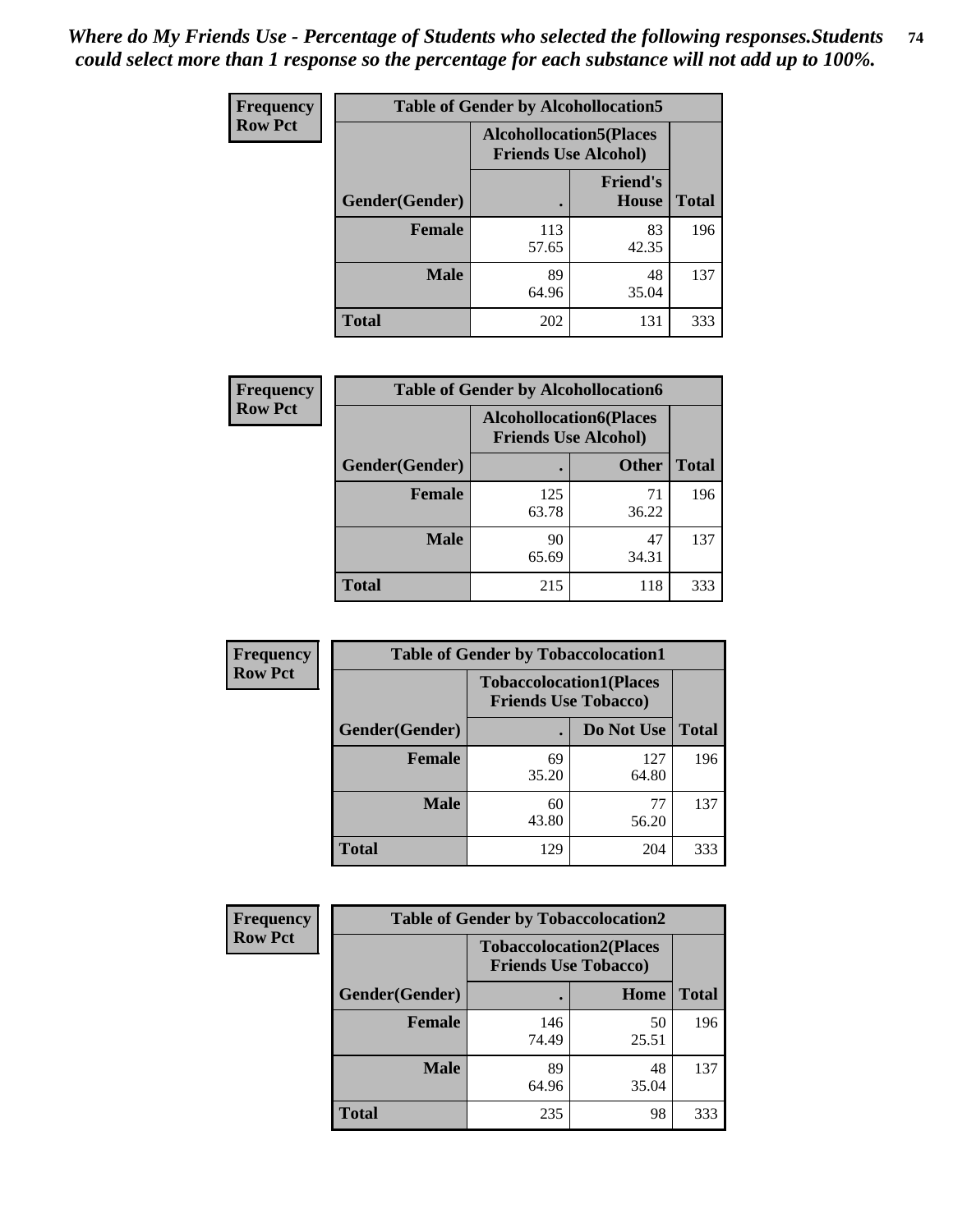| <b>Frequency</b> | <b>Table of Gender by Tobaccolocation3</b> |              |                                                               |              |
|------------------|--------------------------------------------|--------------|---------------------------------------------------------------|--------------|
| <b>Row Pct</b>   |                                            |              | <b>Tobaccolocation3(Places</b><br><b>Friends Use Tobacco)</b> |              |
|                  | Gender(Gender)                             |              | <b>School</b>                                                 | <b>Total</b> |
|                  | <b>Female</b>                              | 180<br>91.84 | 16<br>8.16                                                    | 196          |
|                  | <b>Male</b>                                | 116<br>84.67 | 21<br>15.33                                                   | 137          |
|                  | Total                                      | 296          | 37                                                            | 333          |

| <b>Frequency</b> | <b>Table of Gender by Tobaccolocation4</b> |                             |                                |              |
|------------------|--------------------------------------------|-----------------------------|--------------------------------|--------------|
| <b>Row Pct</b>   |                                            | <b>Friends Use Tobacco)</b> | <b>Tobaccolocation4(Places</b> |              |
|                  | Gender(Gender)                             |                             | Car                            | <b>Total</b> |
|                  | <b>Female</b>                              | 150<br>76.53                | 46<br>23.47                    | 196          |
|                  | <b>Male</b>                                | 101<br>73.72                | 36<br>26.28                    | 137          |
|                  | <b>Total</b>                               | 251                         | 82                             | 333          |

| <b>Frequency</b> | <b>Table of Gender by Tobaccolocation5</b> |                                                               |                                 |              |
|------------------|--------------------------------------------|---------------------------------------------------------------|---------------------------------|--------------|
| <b>Row Pct</b>   |                                            | <b>Tobaccolocation5(Places</b><br><b>Friends Use Tobacco)</b> |                                 |              |
|                  | Gender(Gender)                             |                                                               | <b>Friend's</b><br><b>House</b> | <b>Total</b> |
|                  | <b>Female</b>                              | 144<br>73.47                                                  | 52<br>26.53                     | 196          |
|                  | <b>Male</b>                                | 94<br>68.61                                                   | 43<br>31.39                     | 137          |
|                  | <b>Total</b>                               | 238                                                           | 95                              | 333          |

| <b>Frequency</b> | <b>Table of Gender by Tobaccolocation6</b> |                                                               |              |              |
|------------------|--------------------------------------------|---------------------------------------------------------------|--------------|--------------|
| <b>Row Pct</b>   |                                            | <b>Tobaccolocation6(Places</b><br><b>Friends Use Tobacco)</b> |              |              |
|                  | Gender(Gender)                             |                                                               | <b>Other</b> | <b>Total</b> |
|                  | Female                                     | 148<br>75.51                                                  | 48<br>24.49  | 196          |
|                  | <b>Male</b>                                | 94<br>68.61                                                   | 43<br>31.39  | 137          |
|                  | <b>Total</b>                               | 242                                                           | 91           | 333          |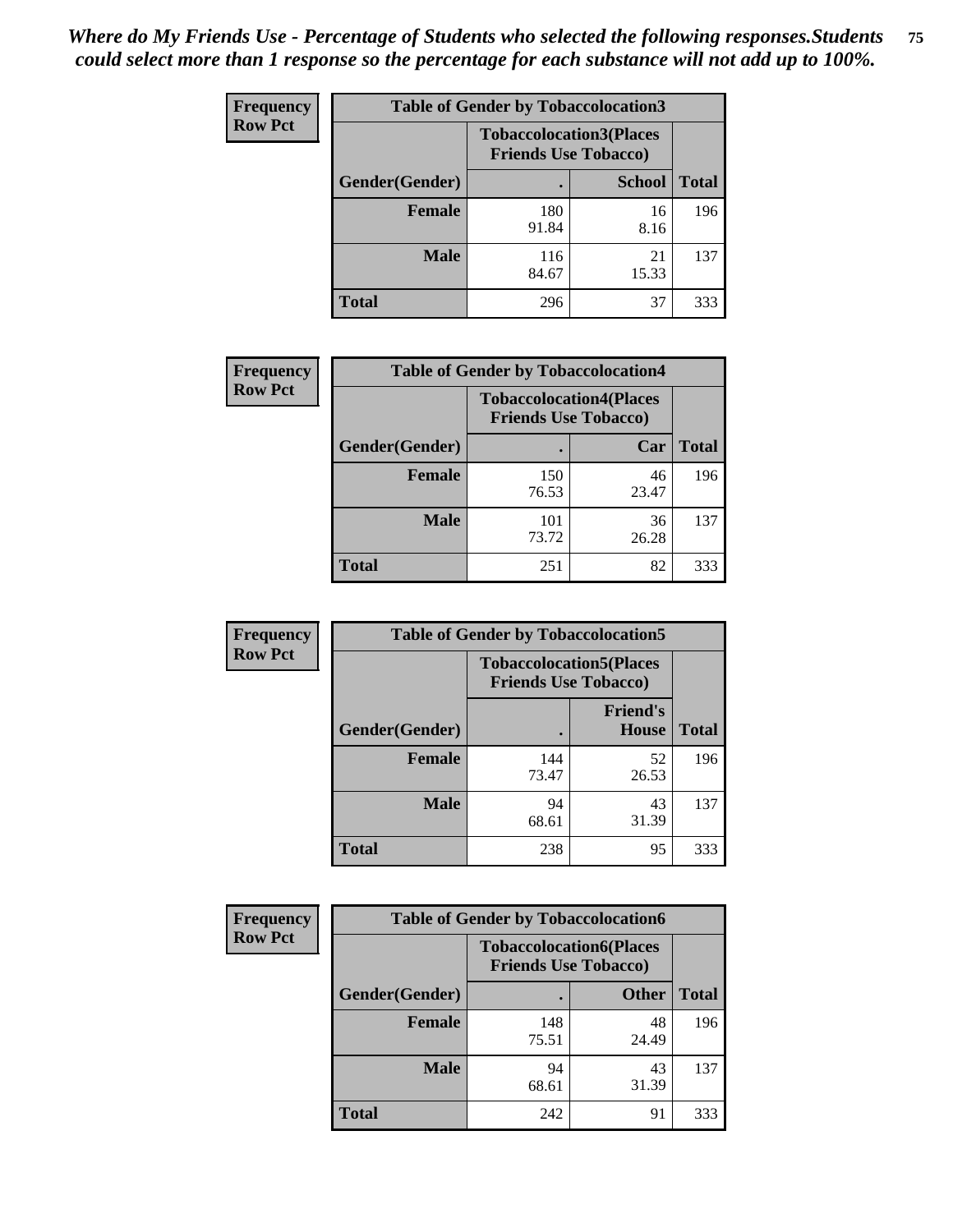| <b>Frequency</b> | <b>Table of Gender by Marijuanalocation1</b> |                                                                    |              |              |
|------------------|----------------------------------------------|--------------------------------------------------------------------|--------------|--------------|
| <b>Row Pct</b>   |                                              | <b>Marijuanalocation1(Places</b><br><b>Friends Use Marijuana</b> ) |              |              |
|                  | Gender(Gender)                               |                                                                    | Do Not Use   | <b>Total</b> |
|                  | <b>Female</b>                                | 85<br>43.37                                                        | 111<br>56.63 | 196          |
|                  | <b>Male</b>                                  | 51<br>37.23                                                        | 86<br>62.77  | 137          |
|                  | <b>Total</b>                                 | 136                                                                | 197          | 333          |

| <b>Frequency</b> | <b>Table of Gender by Marijuanalocation2</b> |                                                                    |             |              |  |
|------------------|----------------------------------------------|--------------------------------------------------------------------|-------------|--------------|--|
| <b>Row Pct</b>   |                                              | <b>Marijuanalocation2(Places</b><br><b>Friends Use Marijuana</b> ) |             |              |  |
|                  | Gender(Gender)                               |                                                                    | Home        | <b>Total</b> |  |
|                  | <b>Female</b>                                | 138<br>70.41                                                       | 58<br>29.59 | 196          |  |
|                  | <b>Male</b>                                  | 95<br>69.34                                                        | 42<br>30.66 | 137          |  |
|                  | <b>Total</b>                                 | 233                                                                | 100         | 333          |  |

| <b>Frequency</b> | <b>Table of Gender by Marijuanalocation3</b> |                                                                     |               |              |
|------------------|----------------------------------------------|---------------------------------------------------------------------|---------------|--------------|
| <b>Row Pct</b>   |                                              | <b>Marijuanalocation3(Places)</b><br><b>Friends Use Marijuana</b> ) |               |              |
|                  | Gender(Gender)                               |                                                                     | <b>School</b> | <b>Total</b> |
|                  | Female                                       | 178<br>90.82                                                        | 18<br>9.18    | 196          |
|                  | <b>Male</b>                                  | 123<br>89.78                                                        | 14<br>10.22   | 137          |
|                  | <b>Total</b>                                 | 301                                                                 | 32            | 333          |

| Frequency      | <b>Table of Gender by Marijuanalocation4</b> |                                |                                  |              |  |
|----------------|----------------------------------------------|--------------------------------|----------------------------------|--------------|--|
| <b>Row Pct</b> |                                              | <b>Friends Use Marijuana</b> ) | <b>Marijuanalocation4(Places</b> |              |  |
|                | Gender(Gender)                               |                                | Car                              | <b>Total</b> |  |
|                | Female                                       | 149<br>76.02                   | 47<br>23.98                      | 196          |  |
|                | <b>Male</b>                                  | 110<br>80.29                   | 27<br>19.71                      | 137          |  |
|                | <b>Total</b>                                 | 259                            | 74                               | 333          |  |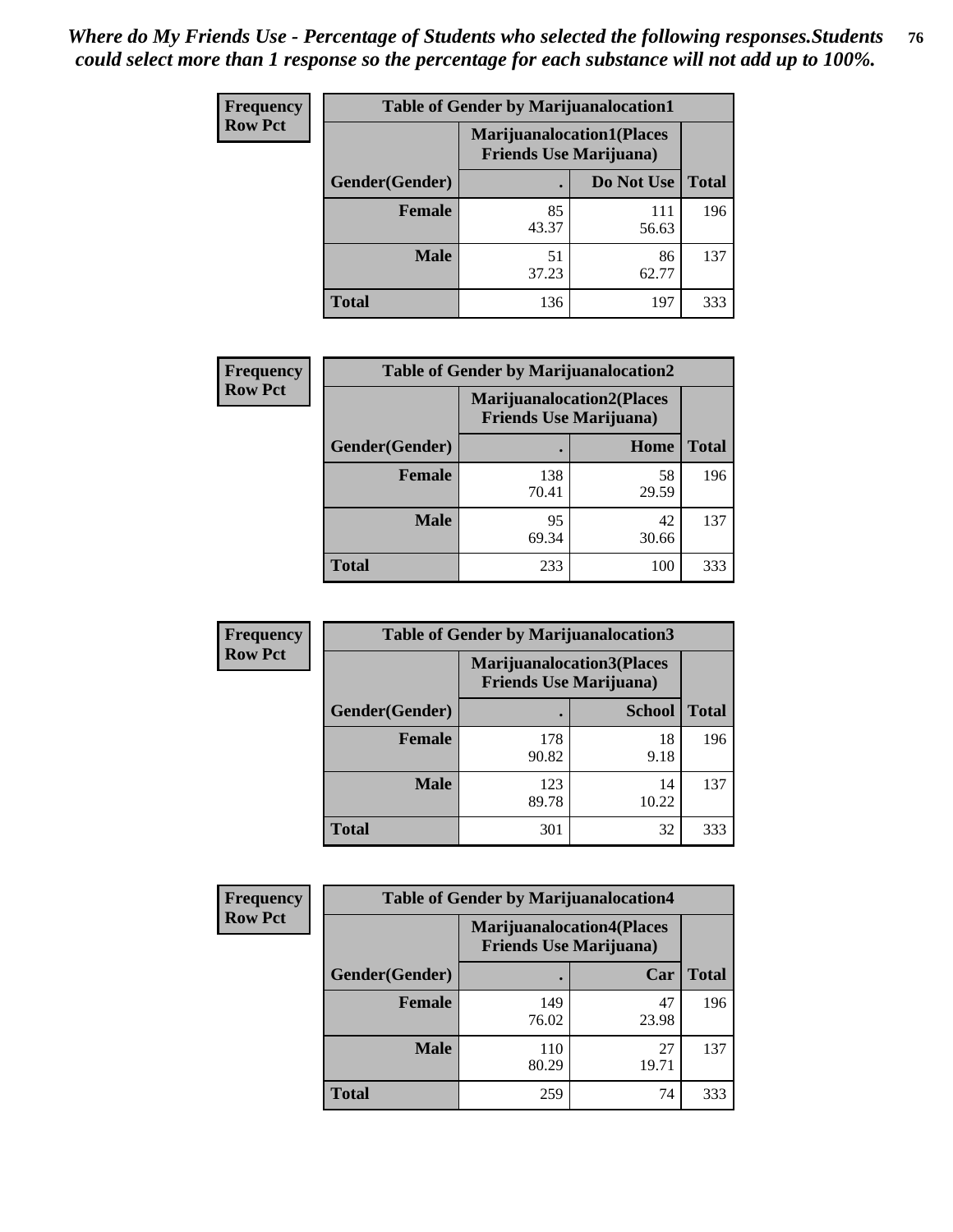| <b>Frequency</b> | <b>Table of Gender by Marijuanalocation5</b> |                                                                     |                          |              |
|------------------|----------------------------------------------|---------------------------------------------------------------------|--------------------------|--------------|
| <b>Row Pct</b>   |                                              | <b>Marijuanalocation5</b> (Places<br><b>Friends Use Marijuana</b> ) |                          |              |
|                  | Gender(Gender)                               |                                                                     | <b>Friend's</b><br>House | <b>Total</b> |
|                  | <b>Female</b>                                | 130<br>66.33                                                        | 66<br>33.67              | 196          |
|                  | <b>Male</b>                                  | 100<br>72.99                                                        | 37<br>27.01              | 137          |
|                  | <b>Total</b>                                 | 230                                                                 | 103                      | 333          |

| <b>Frequency</b> | <b>Table of Gender by Marijuanalocation6</b> |                                |                                  |              |
|------------------|----------------------------------------------|--------------------------------|----------------------------------|--------------|
| <b>Row Pct</b>   |                                              | <b>Friends Use Marijuana</b> ) | <b>Marijuanalocation6(Places</b> |              |
|                  | Gender(Gender)                               |                                | <b>Other</b>                     | <b>Total</b> |
|                  | <b>Female</b>                                | 136<br>69.39                   | 60<br>30.61                      | 196          |
|                  | <b>Male</b>                                  | 99<br>72.26                    | 38<br>27.74                      | 137          |
|                  | <b>Total</b>                                 | 235                            | 98                               | 333          |

| <b>Frequency</b> | <b>Table of Gender by Otherdruglocation1</b> |                                                                                |              |              |
|------------------|----------------------------------------------|--------------------------------------------------------------------------------|--------------|--------------|
| <b>Row Pct</b>   |                                              | <b>Otherdruglocation1(Places</b><br><b>Friends Use Other Illegal</b><br>Drugs) |              |              |
|                  | Gender(Gender)                               |                                                                                | Do Not Use   | <b>Total</b> |
|                  | <b>Female</b>                                | 48<br>24.49                                                                    | 148<br>75.51 | 196          |
|                  | <b>Male</b>                                  | 26<br>18.98                                                                    | 111<br>81.02 | 137          |
|                  | <b>Total</b>                                 | 74                                                                             | 259          | 333          |

| Frequency      | <b>Table of Gender by Otherdruglocation2</b> |              |                                                                                |              |
|----------------|----------------------------------------------|--------------|--------------------------------------------------------------------------------|--------------|
| <b>Row Pct</b> |                                              |              | <b>Otherdruglocation2(Places</b><br><b>Friends Use Other Illegal</b><br>Drugs) |              |
|                | Gender(Gender)                               |              | Home                                                                           | <b>Total</b> |
|                | <b>Female</b>                                | 168<br>85.71 | 28<br>14.29                                                                    | 196          |
|                | <b>Male</b>                                  | 120<br>87.59 | 17<br>12.41                                                                    | 137          |
|                | <b>Total</b>                                 | 288          | 45                                                                             | 333          |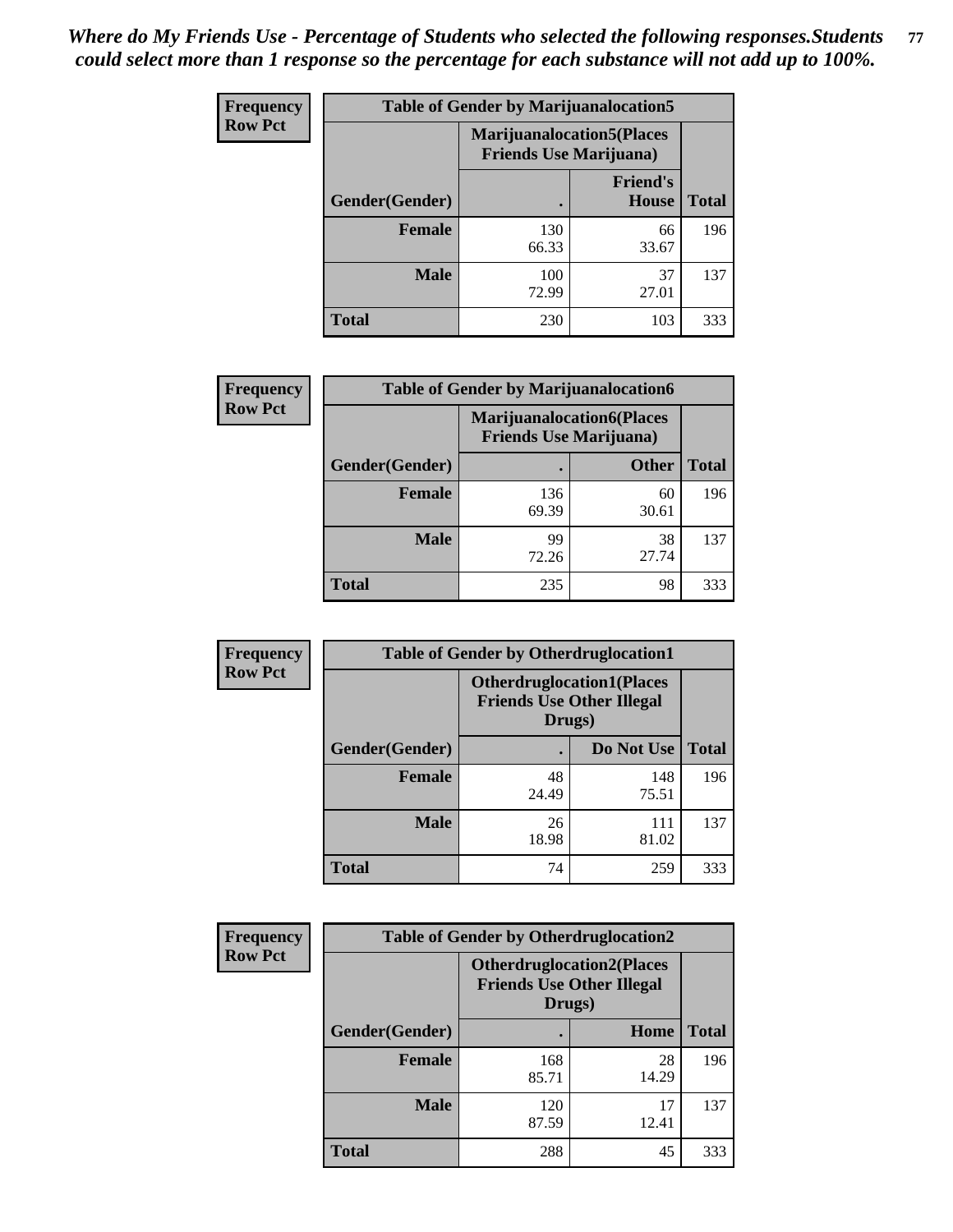| Frequency      | <b>Table of Gender by Otherdruglocation3</b> |                                                                                |               |              |
|----------------|----------------------------------------------|--------------------------------------------------------------------------------|---------------|--------------|
| <b>Row Pct</b> |                                              | <b>Otherdruglocation3(Places</b><br><b>Friends Use Other Illegal</b><br>Drugs) |               |              |
|                | Gender(Gender)                               |                                                                                | <b>School</b> | <b>Total</b> |
|                | <b>Female</b>                                | 188<br>95.92                                                                   | 8<br>4.08     | 196          |
|                | <b>Male</b>                                  | 130<br>94.89                                                                   | 5.11          | 137          |
|                | <b>Total</b>                                 | 318                                                                            | 15            | 333          |

| Frequency      | <b>Table of Gender by Otherdruglocation4</b> |                                                                                |            |              |
|----------------|----------------------------------------------|--------------------------------------------------------------------------------|------------|--------------|
| <b>Row Pct</b> |                                              | <b>Otherdruglocation4(Places</b><br><b>Friends Use Other Illegal</b><br>Drugs) |            |              |
|                | Gender(Gender)                               |                                                                                | Car        | <b>Total</b> |
|                | <b>Female</b>                                | 178<br>90.82                                                                   | 18<br>9.18 | 196          |
|                | <b>Male</b>                                  | 124<br>90.51                                                                   | 13<br>9.49 | 137          |
|                | <b>Total</b>                                 | 302                                                                            | 31         | 333          |

| <b>Frequency</b> |                | <b>Table of Gender by Otherdruglocation5</b> |                                  |              |
|------------------|----------------|----------------------------------------------|----------------------------------|--------------|
| <b>Row Pct</b>   |                | <b>Friends Use Other Illegal</b><br>Drugs)   | <b>Otherdruglocation5(Places</b> |              |
|                  | Gender(Gender) |                                              | <b>Friend's</b><br><b>House</b>  | <b>Total</b> |
|                  | <b>Female</b>  | 168<br>85.71                                 | 28<br>14.29                      | 196          |
|                  | <b>Male</b>    | 120<br>87.59                                 | 17<br>12.41                      | 137          |
|                  | <b>Total</b>   | 288                                          | 45                               | 333          |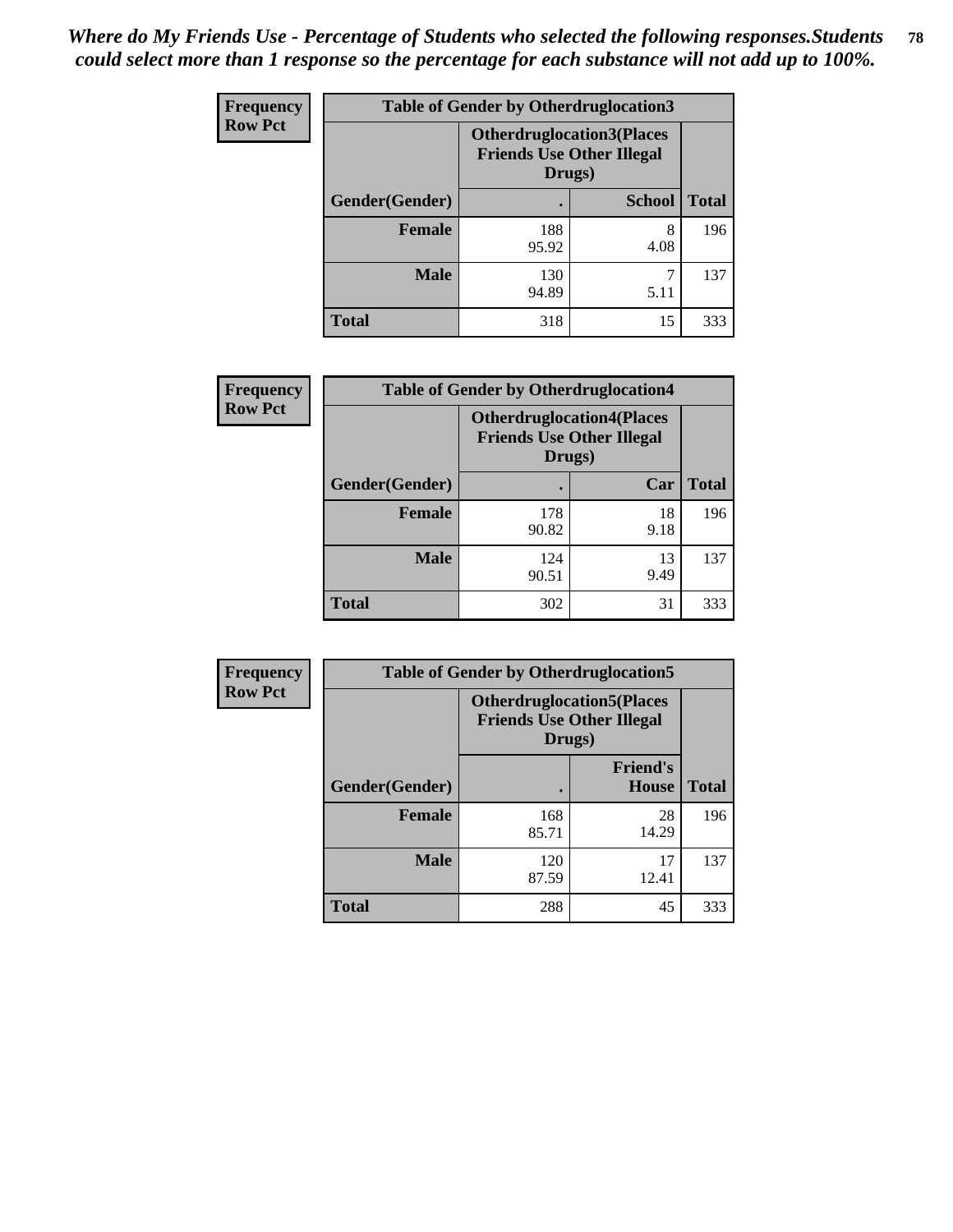| <b>Frequency</b> | <b>Table of Gender by Otherdruglocation6</b> |                                            |                                  |              |
|------------------|----------------------------------------------|--------------------------------------------|----------------------------------|--------------|
| <b>Row Pct</b>   |                                              | <b>Friends Use Other Illegal</b><br>Drugs) | <b>Otherdruglocation6(Places</b> |              |
|                  | Gender(Gender)                               |                                            | <b>Other</b>                     | <b>Total</b> |
|                  | <b>Female</b>                                | 166<br>84.69                               | 30<br>15.31                      | 196          |
|                  | <b>Male</b>                                  | 119<br>86.86                               | 18<br>13.14                      | 137          |
|                  | <b>Total</b>                                 | 285                                        | 48                               | 333          |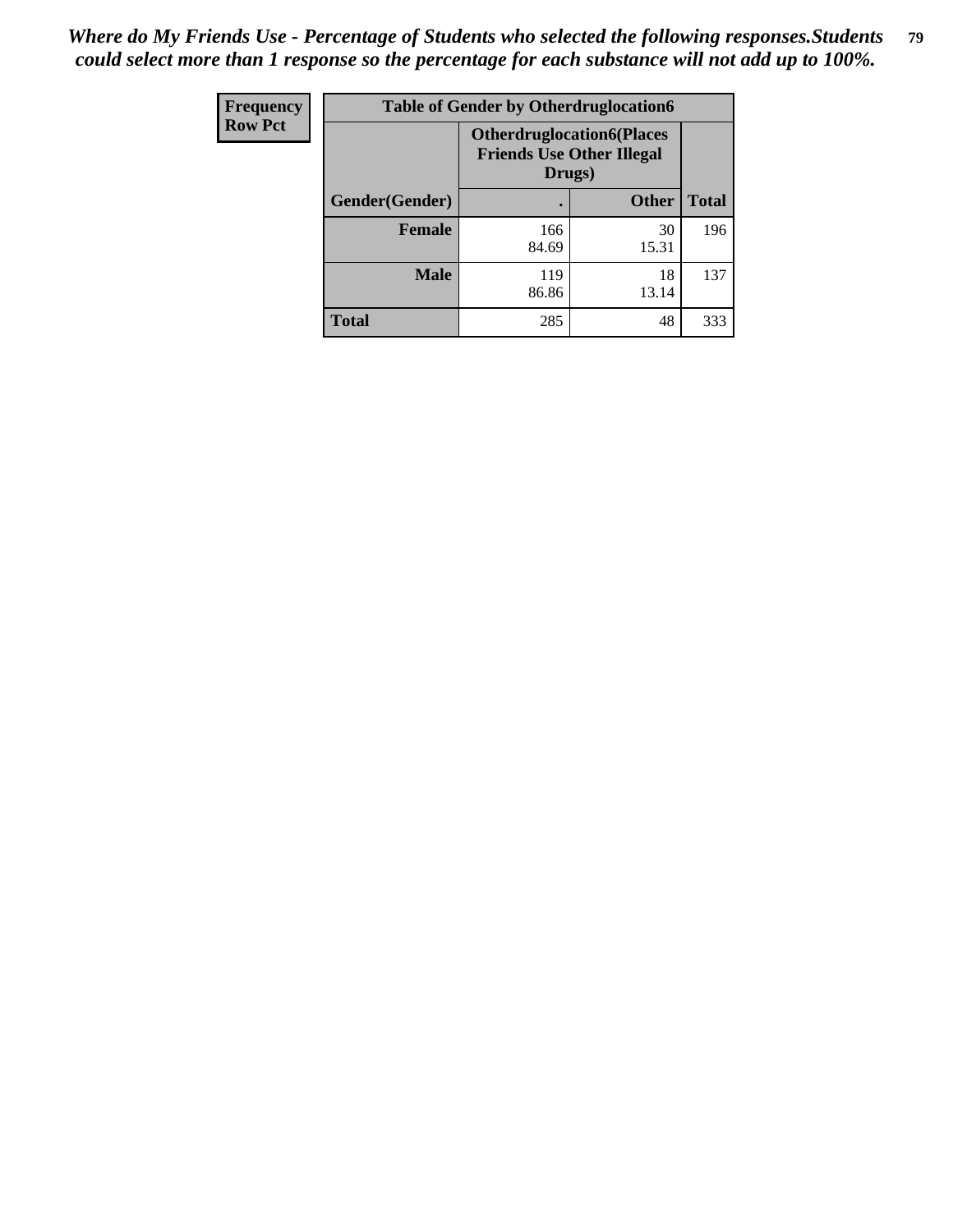| <b>Frequency</b> | <b>Table of Gender by Alcoholtime1</b> |                                                          |                      |              |
|------------------|----------------------------------------|----------------------------------------------------------|----------------------|--------------|
| <b>Row Pct</b>   |                                        | <b>Alcoholtime1(Times</b><br><b>Friends Use Alcohol)</b> |                      |              |
|                  | Gender(Gender)                         |                                                          | Do Not<br><b>Use</b> | <b>Total</b> |
|                  | <b>Female</b>                          | 114<br>58.16                                             | 82<br>41.84          | 196          |
|                  | <b>Male</b>                            | 75<br>54.74                                              | 62<br>45.26          | 137          |
|                  | <b>Total</b>                           | 189                                                      | 144                  | 333          |

| <b>Frequency</b> | <b>Table of Gender by Alcoholtime2</b> |                                                          |                            |              |
|------------------|----------------------------------------|----------------------------------------------------------|----------------------------|--------------|
| <b>Row Pct</b>   |                                        | <b>Alcoholtime2(Times</b><br><b>Friends Use Alcohol)</b> |                            |              |
|                  | Gender(Gender)                         |                                                          | <b>On Way</b><br>to School | <b>Total</b> |
|                  | <b>Female</b>                          | 178<br>90.82                                             | 18<br>9.18                 | 196          |
|                  | <b>Male</b>                            | 128<br>93.43                                             | 9<br>6.57                  | 137          |
|                  | <b>Total</b>                           | 306                                                      | 27                         | 333          |

| Frequency      | <b>Table of Gender by Alcoholtime3</b> |                                                          |                                |              |  |
|----------------|----------------------------------------|----------------------------------------------------------|--------------------------------|--------------|--|
| <b>Row Pct</b> |                                        | <b>Alcoholtime3(Times</b><br><b>Friends Use Alcohol)</b> |                                |              |  |
|                | Gender(Gender)                         |                                                          | <b>During</b><br><b>School</b> | <b>Total</b> |  |
|                | <b>Female</b>                          | 189<br>96.43                                             | 3.57                           | 196          |  |
|                | <b>Male</b>                            | 130<br>94.89                                             | 5.11                           | 137          |  |
|                | <b>Total</b>                           | 319                                                      | 14                             | 333          |  |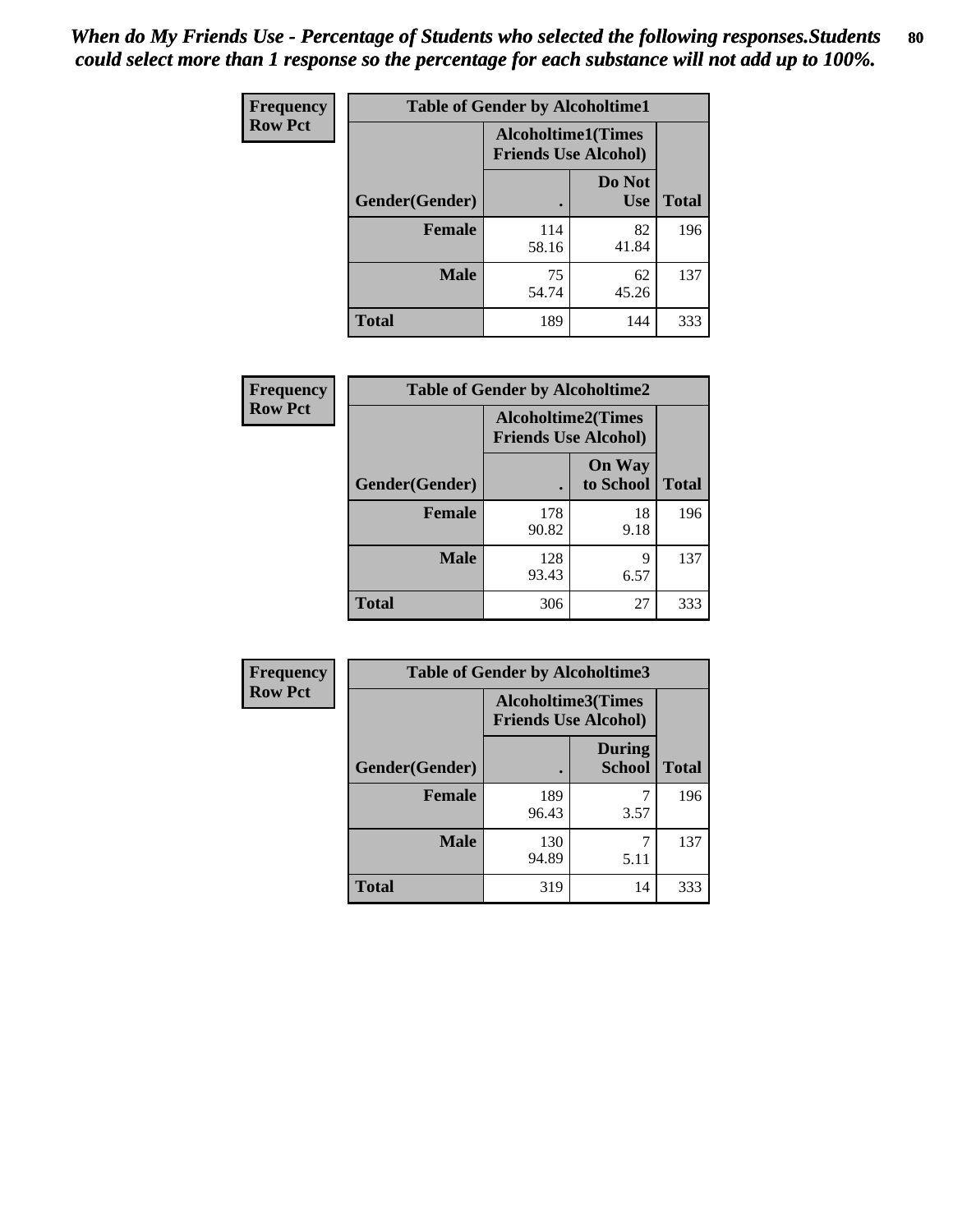*When do My Friends Use - Percentage of Students who selected the following responses.Students could select more than 1 response so the percentage for each substance will not add up to 100%.* **81**

| <b>Frequency</b> | <b>Table of Gender by Alcoholtime4</b> |                                                          |                                                |              |
|------------------|----------------------------------------|----------------------------------------------------------|------------------------------------------------|--------------|
| <b>Row Pct</b>   |                                        | <b>Alcoholtime4(Times</b><br><b>Friends Use Alcohol)</b> |                                                |              |
|                  | Gender(Gender)                         |                                                          | <b>On Way</b><br>Home<br>From<br><b>School</b> | <b>Total</b> |
|                  | <b>Female</b>                          | 174<br>88.78                                             | 22<br>11.22                                    | 196          |
|                  | <b>Male</b>                            | 121<br>88.32                                             | 16<br>11.68                                    | 137          |
|                  | <b>Total</b>                           | 295                                                      | 38                                             | 333          |

| <b>Frequency</b> | <b>Table of Gender by Alcoholtime5</b> |                                                           |                   |              |
|------------------|----------------------------------------|-----------------------------------------------------------|-------------------|--------------|
| <b>Row Pct</b>   |                                        | <b>Alcoholtime5</b> (Times<br><b>Friends Use Alcohol)</b> |                   |              |
|                  | Gender(Gender)                         |                                                           | <b>Weeknights</b> | <b>Total</b> |
|                  | <b>Female</b>                          | 150<br>76.53                                              | 46<br>23.47       | 196          |
|                  | <b>Male</b>                            | 104<br>75.91                                              | 33<br>24.09       | 137          |
|                  | <b>Total</b>                           | 254                                                       | 79                | 333          |

| <b>Frequency</b> | <b>Table of Gender by Alcoholtime6</b> |             |                                                          |              |
|------------------|----------------------------------------|-------------|----------------------------------------------------------|--------------|
| <b>Row Pct</b>   |                                        |             | <b>Alcoholtime6(Times</b><br><b>Friends Use Alcohol)</b> |              |
|                  | Gender(Gender)                         |             | Weekends                                                 | <b>Total</b> |
|                  | Female                                 | 77<br>39.29 | 119<br>60.71                                             | 196          |
|                  | <b>Male</b>                            | 59<br>43.07 | 78<br>56.93                                              | 137          |
|                  | <b>Total</b>                           | 136         | 197                                                      | 333          |

| Frequency      | <b>Table of Gender by Tobaccotime1</b> |                                                          |                      |              |
|----------------|----------------------------------------|----------------------------------------------------------|----------------------|--------------|
| <b>Row Pct</b> |                                        | <b>Tobaccotime1(Times</b><br><b>Friends Use Tobacco)</b> |                      |              |
|                | Gender(Gender)                         |                                                          | Do Not<br><b>Use</b> | <b>Total</b> |
|                | <b>Female</b>                          | 75<br>38.27                                              | 121<br>61.73         | 196          |
|                | <b>Male</b>                            | 56<br>40.88                                              | 81<br>59.12          | 137          |
|                | <b>Total</b>                           | 131                                                      | 202                  | 333          |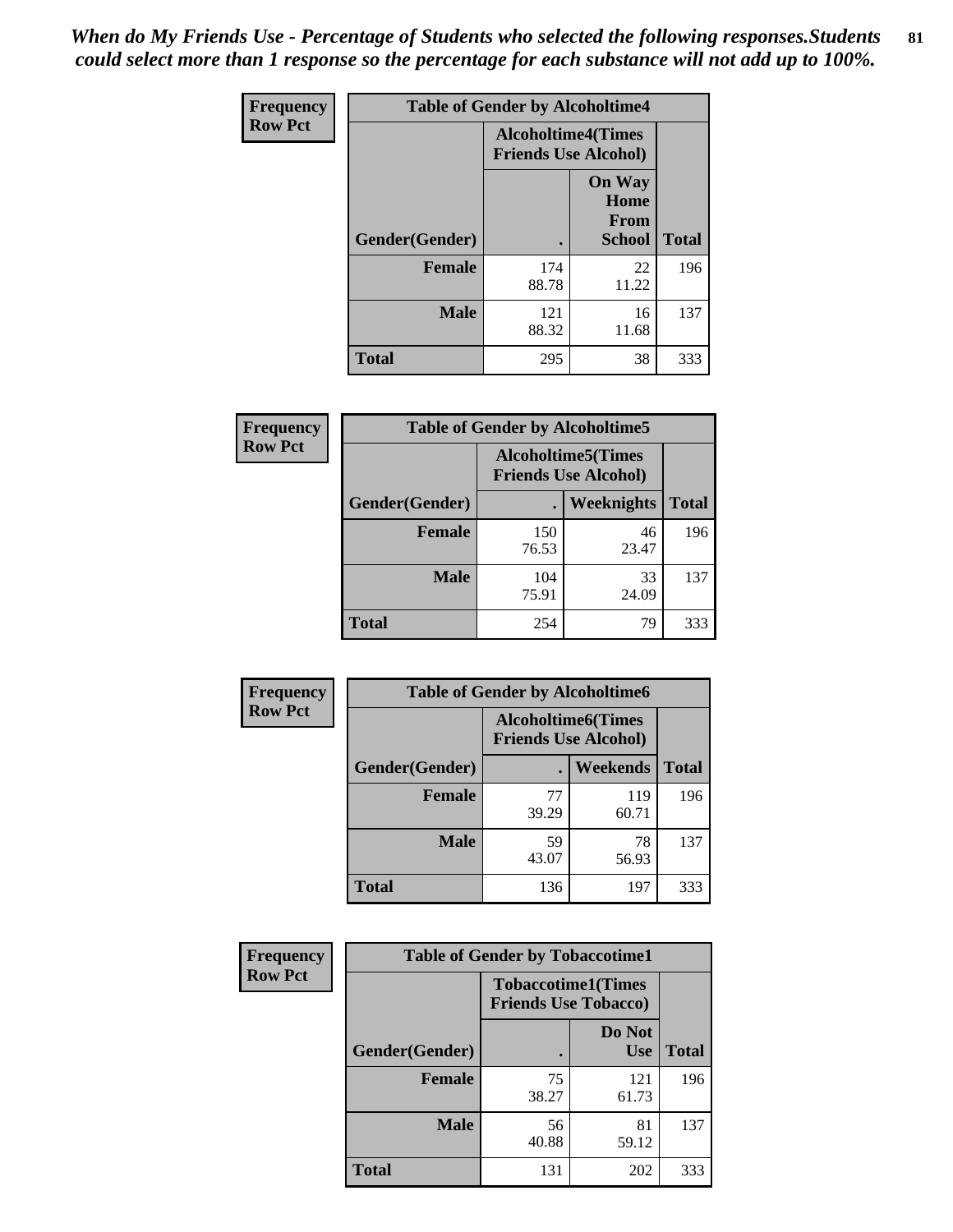*When do My Friends Use - Percentage of Students who selected the following responses.Students could select more than 1 response so the percentage for each substance will not add up to 100%.* **82**

| Frequency      | <b>Table of Gender by Tobaccotime2</b> |                                                          |                            |              |
|----------------|----------------------------------------|----------------------------------------------------------|----------------------------|--------------|
| <b>Row Pct</b> |                                        | <b>Tobaccotime2(Times</b><br><b>Friends Use Tobacco)</b> |                            |              |
|                | Gender(Gender)                         |                                                          | <b>On Way</b><br>to School | <b>Total</b> |
|                | <b>Female</b>                          | 160<br>81.63                                             | 36<br>18.37                | 196          |
|                | <b>Male</b>                            | 112<br>81.75                                             | 25<br>18.25                | 137          |
|                | <b>Total</b>                           | 272                                                      | 61                         | 333          |

| Frequency      | <b>Table of Gender by Tobaccotime3</b> |                                                          |                                |              |
|----------------|----------------------------------------|----------------------------------------------------------|--------------------------------|--------------|
| <b>Row Pct</b> |                                        | <b>Tobaccotime3(Times</b><br><b>Friends Use Tobacco)</b> |                                |              |
|                | Gender(Gender)                         |                                                          | <b>During</b><br><b>School</b> | <b>Total</b> |
|                | <b>Female</b>                          | 182<br>92.86                                             | 14<br>7.14                     | 196          |
|                | <b>Male</b>                            | 126<br>91.97                                             | 11<br>8.03                     | 137          |
|                | <b>Total</b>                           | 308                                                      | 25                             | 333          |

| <b>Frequency</b> | <b>Table of Gender by Tobaccotime4</b> |                                                          |                                                |              |
|------------------|----------------------------------------|----------------------------------------------------------|------------------------------------------------|--------------|
| <b>Row Pct</b>   |                                        | <b>Tobaccotime4(Times</b><br><b>Friends Use Tobacco)</b> |                                                |              |
|                  | Gender(Gender)                         |                                                          | <b>On Way</b><br>Home<br>From<br><b>School</b> | <b>Total</b> |
|                  | <b>Female</b>                          | 174<br>88.78                                             | 22<br>11.22                                    | 196          |
|                  | <b>Male</b>                            | 121<br>88.32                                             | 16<br>11.68                                    | 137          |
|                  | <b>Total</b>                           | 295                                                      | 38                                             | 333          |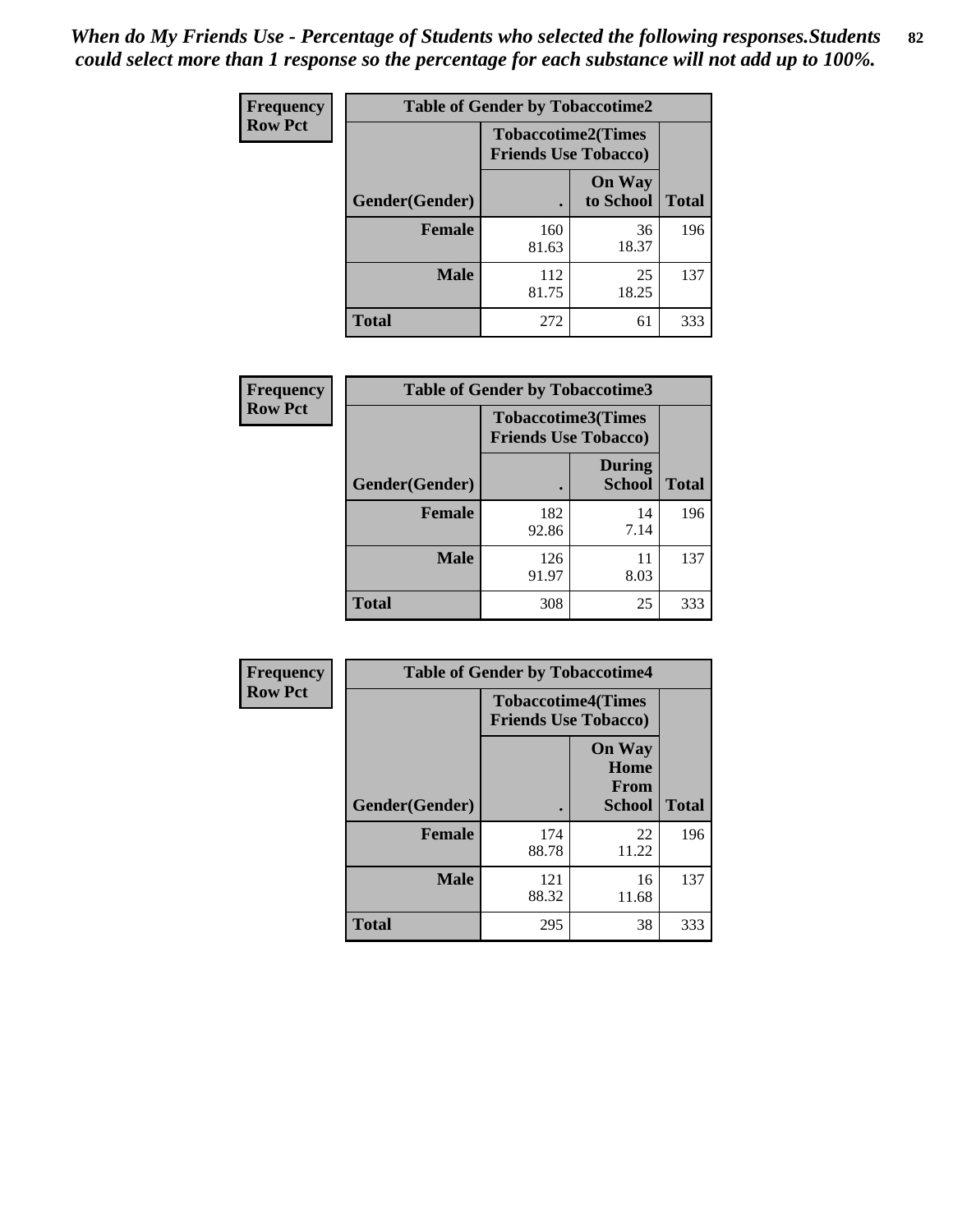| <b>Frequency</b> | <b>Table of Gender by Tobaccotime5</b> |                                                          |             |              |  |
|------------------|----------------------------------------|----------------------------------------------------------|-------------|--------------|--|
| <b>Row Pct</b>   |                                        | <b>Tobaccotime5(Times</b><br><b>Friends Use Tobacco)</b> |             |              |  |
|                  | <b>Gender</b> (Gender)                 |                                                          | Weeknights  | <b>Total</b> |  |
|                  | <b>Female</b>                          | 146<br>74.49                                             | 50<br>25.51 | 196          |  |
|                  | <b>Male</b>                            | 96<br>70.07                                              | 41<br>29.93 | 137          |  |
|                  | Total                                  | 242                                                      | 91          | 333          |  |

| <b>Frequency</b> | <b>Table of Gender by Tobaccotime6</b> |                                                          |             |              |
|------------------|----------------------------------------|----------------------------------------------------------|-------------|--------------|
| <b>Row Pct</b>   |                                        | <b>Tobaccotime6(Times</b><br><b>Friends Use Tobacco)</b> |             |              |
|                  | Gender(Gender)                         |                                                          | Weekends    | <b>Total</b> |
|                  | Female                                 | 123<br>62.76                                             | 73<br>37.24 | 196          |
|                  | <b>Male</b>                            | 85<br>62.04                                              | 52<br>37.96 | 137          |
|                  | <b>Total</b>                           | 208                                                      | 125         | 333          |

| Frequency      | <b>Table of Gender by Marijuanatime1</b> |                                                               |              |              |
|----------------|------------------------------------------|---------------------------------------------------------------|--------------|--------------|
| <b>Row Pct</b> |                                          | <b>Marijuanatime1(Times</b><br><b>Friends Use Marijuana</b> ) |              |              |
|                | Gender(Gender)                           |                                                               | Do Not Use   | <b>Total</b> |
|                | <b>Female</b>                            | 85<br>43.37                                                   | 111<br>56.63 | 196          |
|                | <b>Male</b>                              | 52<br>37.96                                                   | 85<br>62.04  | 137          |
|                | <b>Total</b>                             | 137                                                           | 196          | 333          |

| <b>Frequency</b> | <b>Table of Gender by Marijuanatime2</b> |                                                        |                            |              |  |
|------------------|------------------------------------------|--------------------------------------------------------|----------------------------|--------------|--|
| <b>Row Pct</b>   |                                          | Marijuanatime2(Times<br><b>Friends Use Marijuana</b> ) |                            |              |  |
|                  | Gender(Gender)                           |                                                        | On Way to<br><b>School</b> | <b>Total</b> |  |
|                  | <b>Female</b>                            | 160<br>81.63                                           | 36<br>18.37                | 196          |  |
|                  | <b>Male</b>                              | 114<br>83.21                                           | 23<br>16.79                | 137          |  |
|                  | <b>Total</b>                             | 274                                                    | 59                         | 333          |  |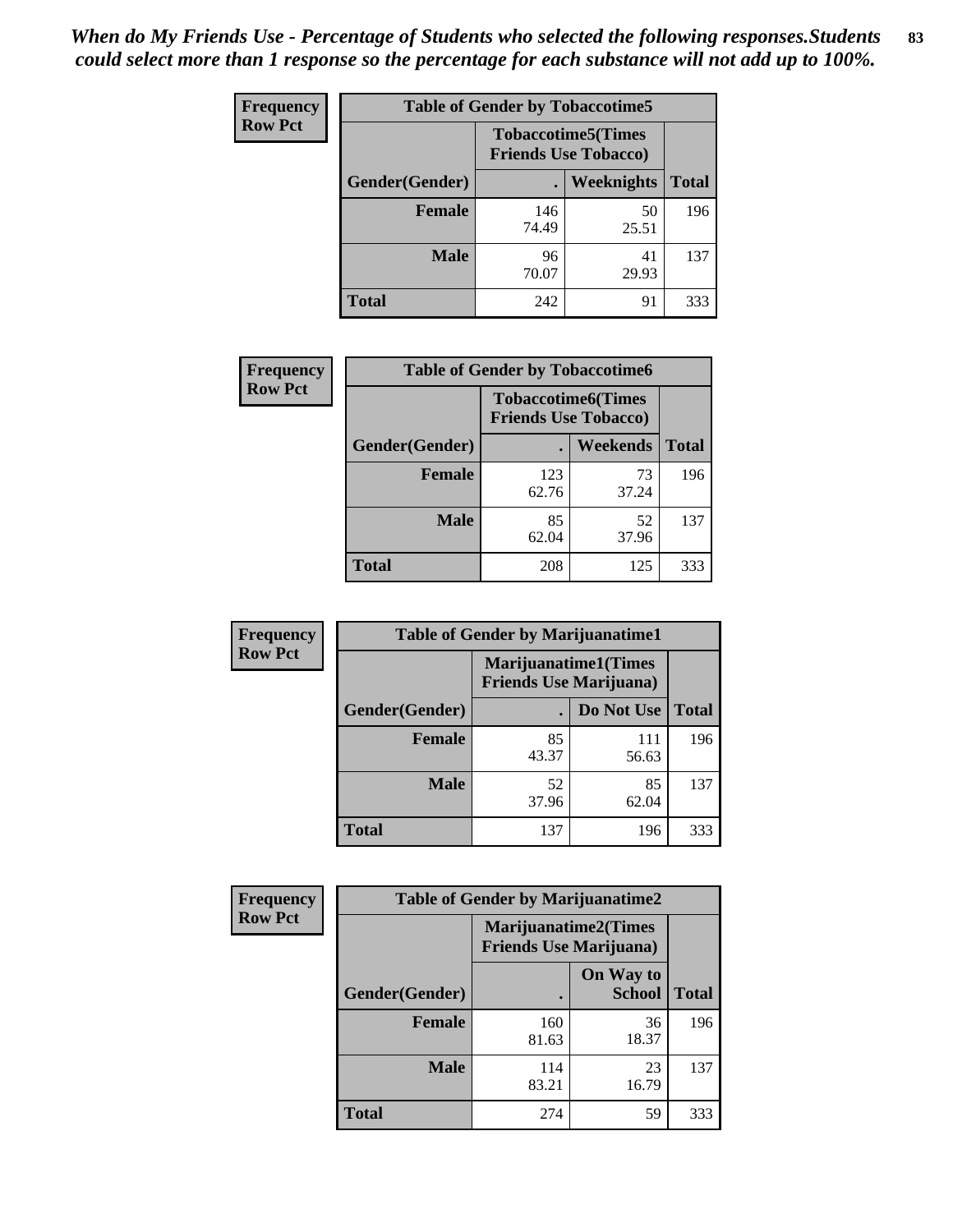*When do My Friends Use - Percentage of Students who selected the following responses.Students could select more than 1 response so the percentage for each substance will not add up to 100%.* **84**

| <b>Frequency</b> | Table of Gender by Marijuanatime3 |                                                        |                                |              |
|------------------|-----------------------------------|--------------------------------------------------------|--------------------------------|--------------|
| <b>Row Pct</b>   |                                   | Marijuanatime3(Times<br><b>Friends Use Marijuana</b> ) |                                |              |
|                  | Gender(Gender)                    |                                                        | <b>During</b><br><b>School</b> | <b>Total</b> |
|                  | <b>Female</b>                     | 183<br>93.37                                           | 13<br>6.63                     | 196          |
|                  | <b>Male</b>                       | 127<br>92.70                                           | 10<br>7.30                     | 137          |
|                  | <b>Total</b>                      | 310                                                    | 23                             | 333          |

| Frequency      | <b>Table of Gender by Marijuanatime4</b> |                                                               |                                                       |              |
|----------------|------------------------------------------|---------------------------------------------------------------|-------------------------------------------------------|--------------|
| <b>Row Pct</b> |                                          | <b>Marijuanatime4(Times</b><br><b>Friends Use Marijuana</b> ) |                                                       |              |
|                | Gender(Gender)                           |                                                               | <b>On Way</b><br>Home<br><b>From</b><br><b>School</b> | <b>Total</b> |
|                | <b>Female</b>                            | 161<br>82.14                                                  | 35<br>17.86                                           | 196          |
|                | <b>Male</b>                              | 113<br>82.48                                                  | 24<br>17.52                                           | 137          |
|                | <b>Total</b>                             | 274                                                           | 59                                                    | 333          |

| Frequency      | <b>Table of Gender by Marijuanatime5</b> |              |                                                                |              |
|----------------|------------------------------------------|--------------|----------------------------------------------------------------|--------------|
| <b>Row Pct</b> |                                          |              | <b>Marijuanatime5</b> (Times<br><b>Friends Use Marijuana</b> ) |              |
|                | Gender(Gender)                           | ٠            | Weeknights                                                     | <b>Total</b> |
|                | <b>Female</b>                            | 142<br>72.45 | 54<br>27.55                                                    | 196          |
|                | <b>Male</b>                              | 100<br>72.99 | 37<br>27.01                                                    | 137          |
|                | <b>Total</b>                             | 242          | 91                                                             | 333          |

| <b>Frequency</b> | <b>Table of Gender by Marijuanatime6</b> |                                |                             |              |
|------------------|------------------------------------------|--------------------------------|-----------------------------|--------------|
| <b>Row Pct</b>   |                                          | <b>Friends Use Marijuana</b> ) | <b>Marijuanatime6(Times</b> |              |
|                  | Gender(Gender)                           |                                | Weekends                    | <b>Total</b> |
|                  | <b>Female</b>                            | 116<br>59.18                   | 80<br>40.82                 | 196          |
|                  | <b>Male</b>                              | 88<br>64.23                    | 49<br>35.77                 | 137          |
|                  | <b>Total</b>                             | 204                            | 129                         | 333          |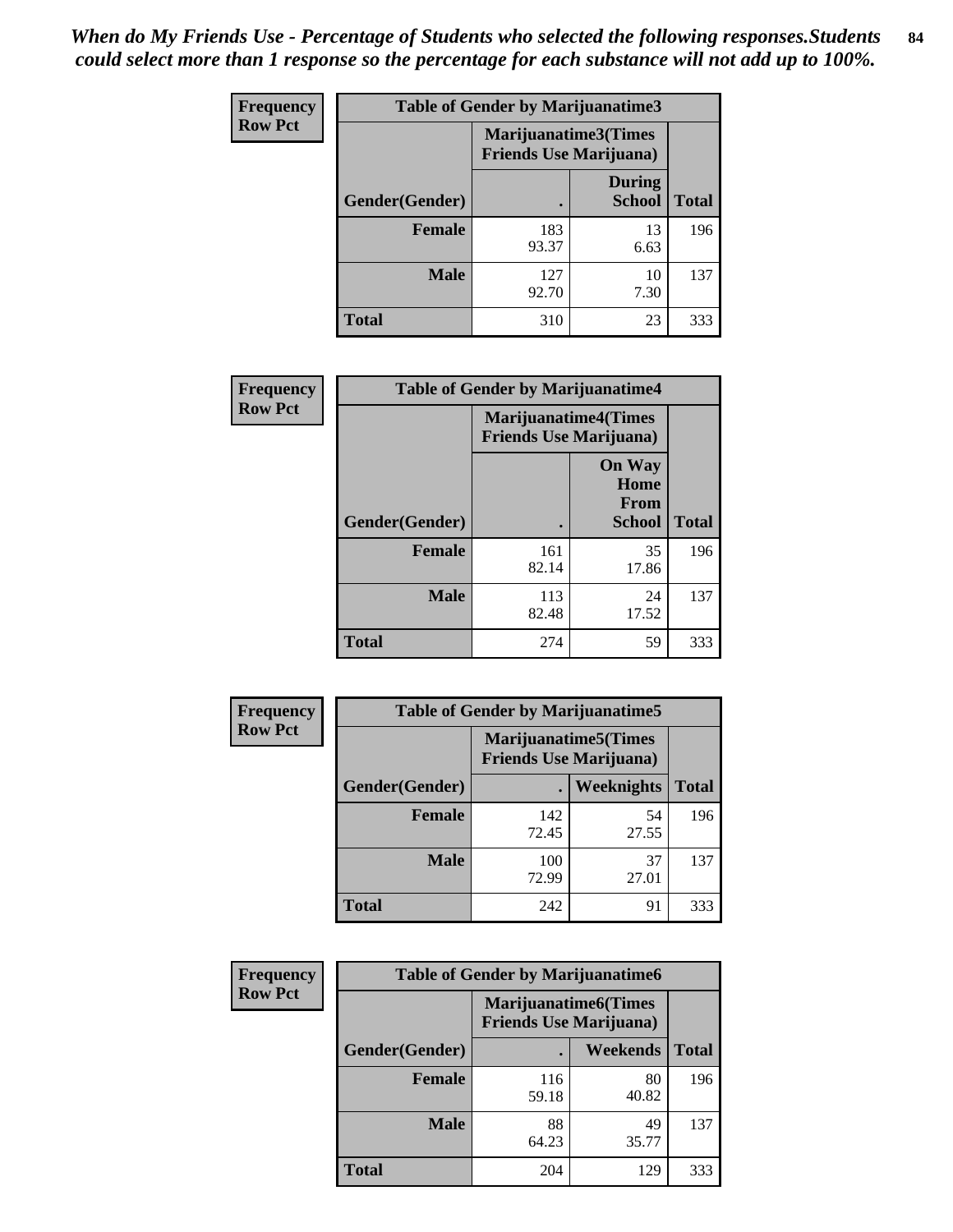*When do My Friends Use - Percentage of Students who selected the following responses.Students could select more than 1 response so the percentage for each substance will not add up to 100%.* **85**

| <b>Frequency</b> | <b>Table of Gender by Otherdrugtime1</b> |                                                                                    |              |              |
|------------------|------------------------------------------|------------------------------------------------------------------------------------|--------------|--------------|
| <b>Row Pct</b>   |                                          | <b>Otherdrugtime1</b> (Times<br><b>Friends Use Other</b><br><b>Illegal Drugs</b> ) |              |              |
|                  | Gender(Gender)                           |                                                                                    | Do Not Use   | <b>Total</b> |
|                  | <b>Female</b>                            | 42<br>21.43                                                                        | 154<br>78.57 | 196          |
|                  | <b>Male</b>                              | 20<br>14.60                                                                        | 117<br>85.40 | 137          |
|                  | <b>Total</b>                             | 62                                                                                 | 271          | 333          |

| <b>Frequency</b> | <b>Table of Gender by Otherdrugtime2</b> |                                                                                   |                            |              |
|------------------|------------------------------------------|-----------------------------------------------------------------------------------|----------------------------|--------------|
| <b>Row Pct</b>   |                                          | <b>Otherdrugtime2(Times</b><br><b>Friends Use Other</b><br><b>Illegal Drugs</b> ) |                            |              |
|                  | <b>Gender</b> (Gender)                   |                                                                                   | On Way to<br><b>School</b> | <b>Total</b> |
|                  | <b>Female</b>                            | 180<br>91.84                                                                      | 16<br>8.16                 | 196          |
|                  | <b>Male</b>                              | 127<br>92.70                                                                      | 10<br>7.30                 | 137          |
|                  | <b>Total</b>                             | 307                                                                               | 26                         | 333          |

| Frequency      | <b>Table of Gender by Otherdrugtime3</b> |                        |                                                  |              |  |
|----------------|------------------------------------------|------------------------|--------------------------------------------------|--------------|--|
| <b>Row Pct</b> |                                          | <b>Illegal Drugs</b> ) | Otherdrugtime3(Times<br><b>Friends Use Other</b> |              |  |
|                | Gender(Gender)                           |                        | <b>During</b><br><b>School</b>                   | <b>Total</b> |  |
|                | <b>Female</b>                            | 188<br>95.92           | 8<br>4.08                                        | 196          |  |
|                | <b>Male</b>                              | 129<br>94.16           | 8<br>5.84                                        | 137          |  |
|                | <b>Total</b>                             | 317                    | 16                                               | 333          |  |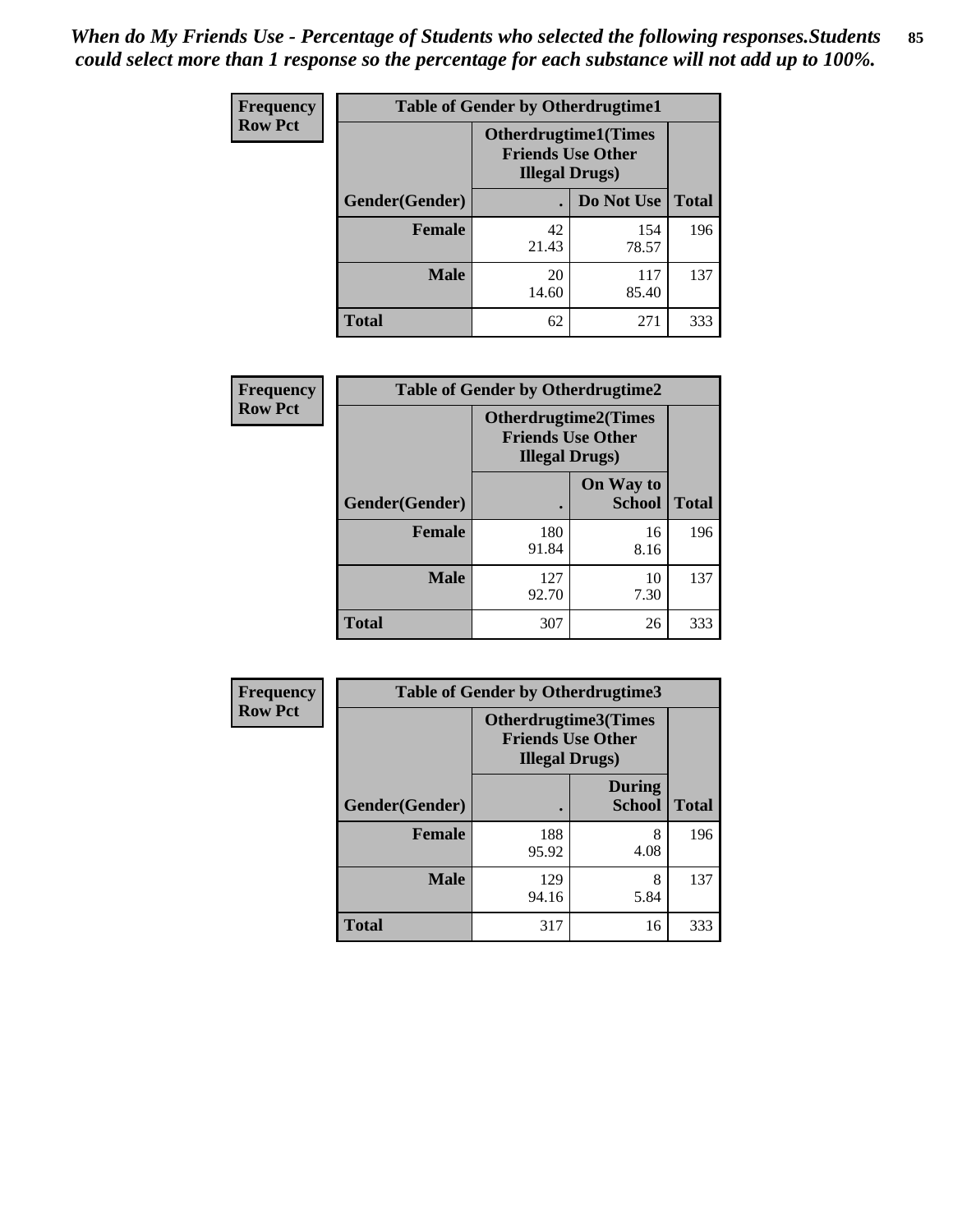*When do My Friends Use - Percentage of Students who selected the following responses.Students could select more than 1 response so the percentage for each substance will not add up to 100%.* **86**

| <b>Frequency</b> | <b>Table of Gender by Otherdrugtime4</b> |                                                    |                                         |              |
|------------------|------------------------------------------|----------------------------------------------------|-----------------------------------------|--------------|
| <b>Row Pct</b>   |                                          | <b>Friends Use Other</b><br><b>Illegal Drugs</b> ) | <b>Otherdrugtime4(Times</b>             |              |
|                  | Gender(Gender)                           |                                                    | <b>On Way</b><br>Home<br>From<br>School | <b>Total</b> |
|                  | <b>Female</b>                            | 180<br>91.84                                       | 16<br>8.16                              | 196          |
|                  | <b>Male</b>                              | 127<br>92.70                                       | 10<br>7.30                              | 137          |
|                  | <b>Total</b>                             | 307                                                | 26                                      | 333          |

| Frequency      | <b>Table of Gender by Otherdrugtime5</b> |                                                                                    |                   |              |
|----------------|------------------------------------------|------------------------------------------------------------------------------------|-------------------|--------------|
| <b>Row Pct</b> |                                          | <b>Otherdrugtime5</b> (Times<br><b>Friends Use Other</b><br><b>Illegal Drugs</b> ) |                   |              |
|                | Gender(Gender)                           |                                                                                    | <b>Weeknights</b> | <b>Total</b> |
|                | <b>Female</b>                            | 165<br>84.18                                                                       | 31<br>15.82       | 196          |
|                | <b>Male</b>                              | 125<br>91.24                                                                       | 12<br>8.76        | 137          |
|                | <b>Total</b>                             | 290                                                                                | 43                | 333          |

| <b>Frequency</b> | <b>Table of Gender by Otherdrugtime6</b> |                                                                                   |             |              |
|------------------|------------------------------------------|-----------------------------------------------------------------------------------|-------------|--------------|
| <b>Row Pct</b>   |                                          | <b>Otherdrugtime6(Times</b><br><b>Friends Use Other</b><br><b>Illegal Drugs</b> ) |             |              |
|                  | Gender(Gender)                           |                                                                                   | Weekends    | <b>Total</b> |
|                  | <b>Female</b>                            | 153<br>78.06                                                                      | 43<br>21.94 | 196          |
|                  | <b>Male</b>                              | 112<br>81.75                                                                      | 25<br>18.25 | 137          |
|                  | <b>Total</b>                             | 265                                                                               | 68          | 333          |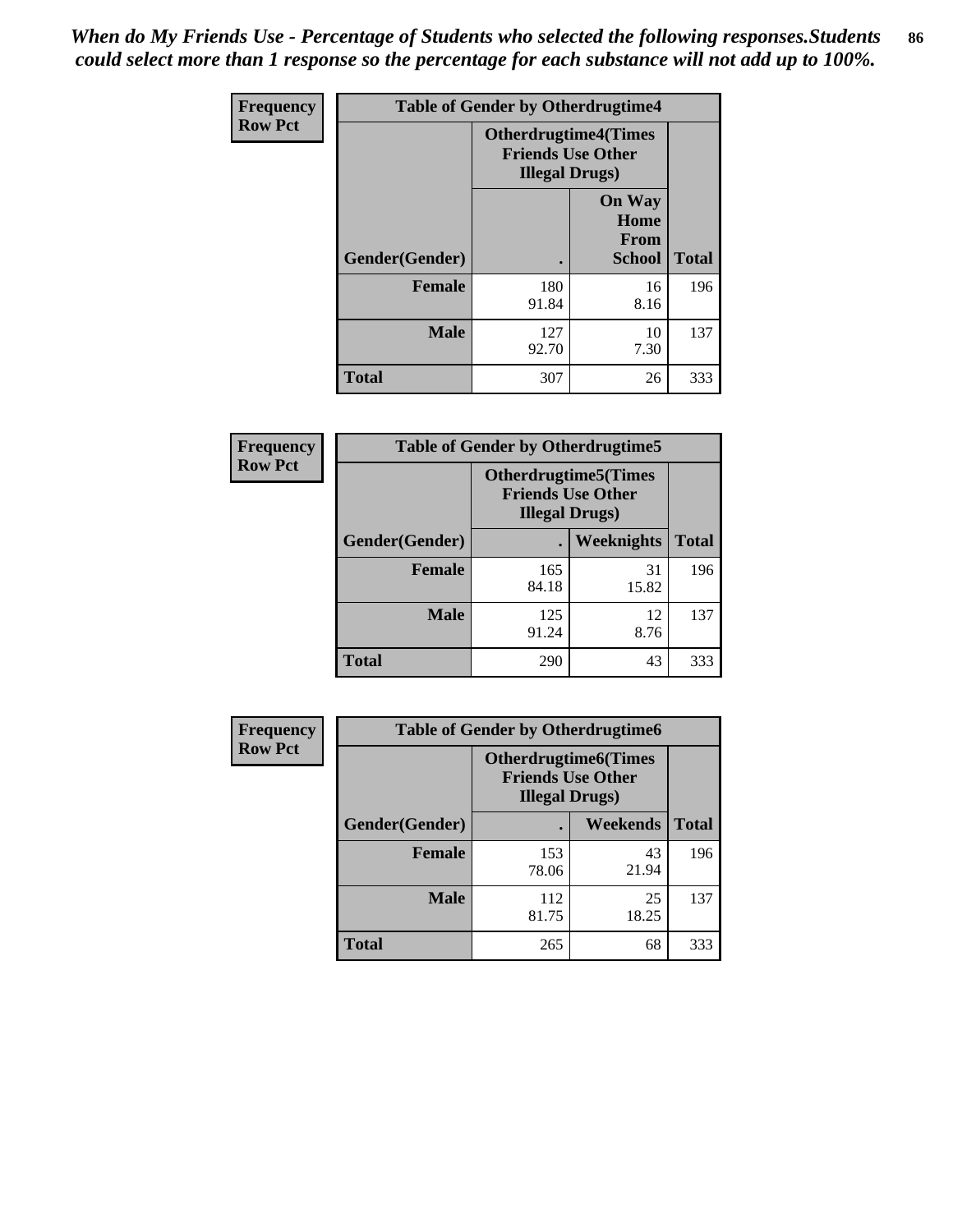# *Other Questions* **87**

| <b>Frequency</b> | <b>Table of Gender by Educationalcohol</b> |                                                                                                                                       |                |              |  |
|------------------|--------------------------------------------|---------------------------------------------------------------------------------------------------------------------------------------|----------------|--------------|--|
| <b>Row Pct</b>   |                                            | <b>Educationalcohol</b> (I<br>have been taught<br>about alcohol,<br>tobacco,<br>and other drugs<br>within the last year<br>at school) |                |              |  |
|                  | Gender(Gender)                             | <b>Yes</b>                                                                                                                            | N <sub>0</sub> | <b>Total</b> |  |
|                  | <b>Female</b>                              | 136<br>69.39                                                                                                                          | 60<br>30.61    | 196          |  |
|                  | <b>Male</b>                                | 90<br>65.69                                                                                                                           | 47<br>34.31    | 137          |  |
|                  | <b>Total</b>                               | 226                                                                                                                                   | 107            | 333          |  |

| Frequency      | <b>Table of Gender by Rodedrinking</b> |                                                                                                                     |              |              |  |  |
|----------------|----------------------------------------|---------------------------------------------------------------------------------------------------------------------|--------------|--------------|--|--|
| <b>Row Pct</b> |                                        | Rodedrinking(In<br>the past 30 days I<br>have ridden in a<br>car with a driver<br>who had been<br>drinking alcohol) |              |              |  |  |
|                | Gender(Gender)                         | Yes                                                                                                                 | $\bf No$     | <b>Total</b> |  |  |
|                | <b>Female</b>                          | 24<br>12.24                                                                                                         | 172<br>87.76 | 196          |  |  |
|                | <b>Male</b>                            | 25<br>18.25                                                                                                         | 112<br>81.75 | 137          |  |  |
|                | <b>Total</b>                           | 49                                                                                                                  | 284          | 333          |  |  |

| Frequency      | <b>Table of Gender by Drugsschool</b> |                                                                                                                                     |                |              |  |
|----------------|---------------------------------------|-------------------------------------------------------------------------------------------------------------------------------------|----------------|--------------|--|
| <b>Row Pct</b> |                                       | <b>Drugsschool</b> (During<br>the past 12 months,<br>I have been offered,<br>sold,<br>or given illegal drugs<br>on school property) |                |              |  |
|                | Gender(Gender)                        | <b>Yes</b>                                                                                                                          | N <sub>0</sub> | <b>Total</b> |  |
|                | <b>Female</b>                         | 18<br>9.18                                                                                                                          | 178<br>90.82   | 196          |  |
|                | <b>Male</b>                           | 25<br>18.25                                                                                                                         | 112<br>81.75   | 137          |  |
|                | <b>Total</b>                          | 43                                                                                                                                  | 290            | 333          |  |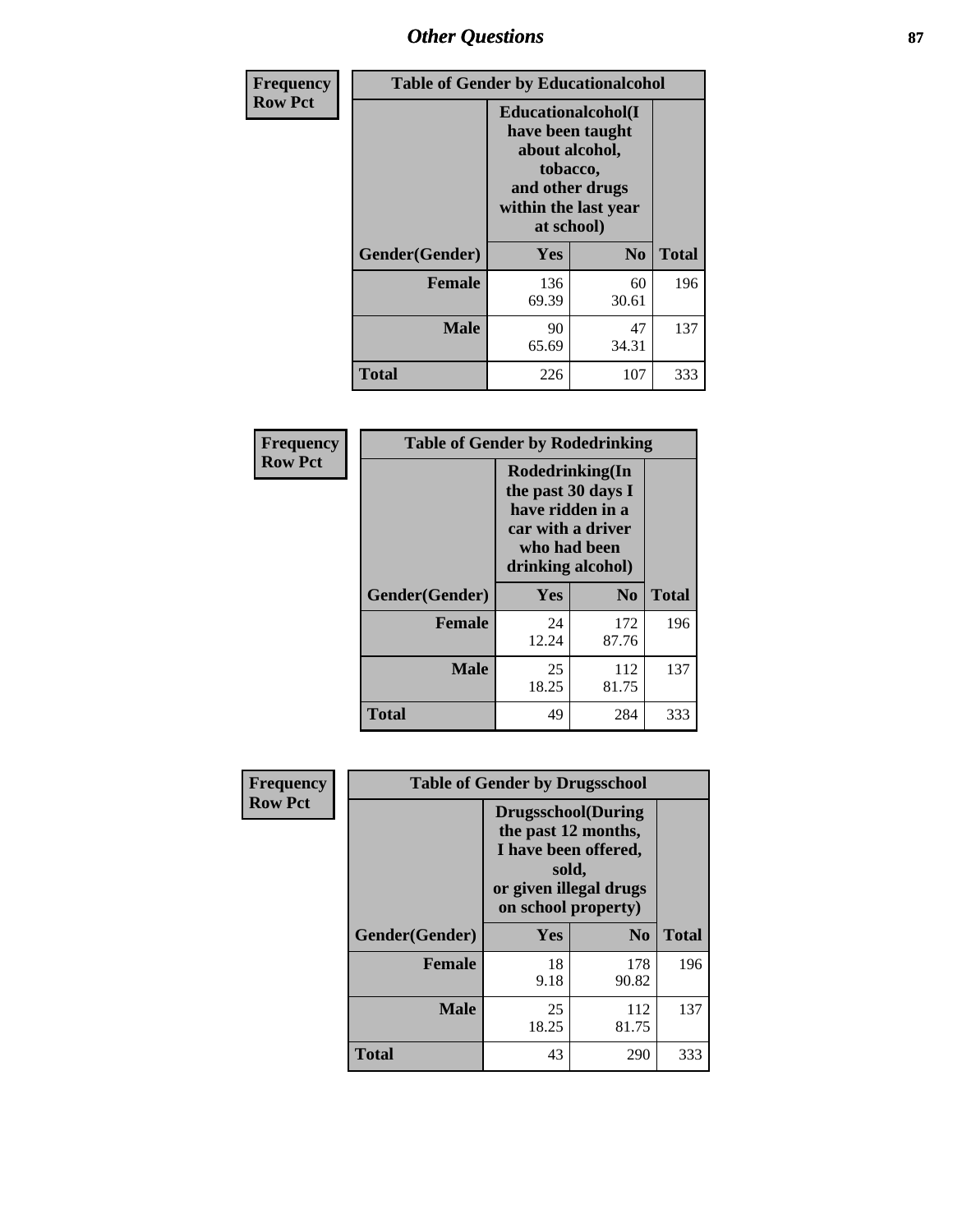## *Other Questions* **88**

**Frequency Row Pct**

| <b>Table of Gender by Bingedrinking</b> |                            |                                                                                                         |                   |                        |                               |                               |                        |              |
|-----------------------------------------|----------------------------|---------------------------------------------------------------------------------------------------------|-------------------|------------------------|-------------------------------|-------------------------------|------------------------|--------------|
|                                         |                            | Bingedrinking(I have drunk five or more<br>drinks of alcohol at one sitting during the<br>last 30 days) |                   |                        |                               |                               |                        |              |
| <b>Gender</b> (Gender)                  | $\mathbf 0$<br><b>Days</b> | 1 or<br>days                                                                                            | 3 to<br>5<br>days | 6 to<br>q<br>days      | <b>10</b><br>to<br>19<br>days | <b>20</b><br>to<br>29<br>days | All<br>30<br>days      | <b>Total</b> |
| <b>Female</b>                           | 182<br>92.86               | 4<br>2.04                                                                                               | 0.51              | $\overline{c}$<br>1.02 | 3<br>1.53                     | 2<br>1.02                     | $\mathfrak{D}$<br>1.02 | 196          |
| <b>Male</b>                             | 114<br>83.21               | 3<br>2.19                                                                                               | 4<br>2.92         | $\mathfrak{D}$<br>1.46 | 5<br>3.65                     | 6<br>4.38                     | 3<br>2.19              | 137          |
|                                         |                            |                                                                                                         |                   |                        |                               |                               |                        |              |

| Frequency      | <b>Table of Gender by Educationaids</b> |                                                                                                 |                |              |  |  |
|----------------|-----------------------------------------|-------------------------------------------------------------------------------------------------|----------------|--------------|--|--|
| <b>Row Pct</b> |                                         | <b>Educationaids</b> (I<br>have been taught<br>about HIV/AIDS<br>at school in the<br>past year) |                |              |  |  |
|                | Gender(Gender)                          | Yes                                                                                             | $\mathbf{N_0}$ | <b>Total</b> |  |  |
|                | <b>Female</b>                           | 144<br>73.47                                                                                    | 52<br>26.53    | 196          |  |  |
|                | <b>Male</b>                             | 103<br>75.18                                                                                    | 34<br>24.82    | 137          |  |  |
|                | <b>Total</b>                            | 247                                                                                             | 86             | 333          |  |  |

| <b>Frequency</b> | <b>Table of Gender by Suicideconsider</b> |                 |                |              |  |
|------------------|-------------------------------------------|-----------------|----------------|--------------|--|
| <b>Row Pct</b>   |                                           | Suicideconsider |                |              |  |
|                  | Gender(Gender)                            | Yes             | N <sub>0</sub> | <b>Total</b> |  |
|                  | <b>Female</b>                             | 14<br>7.14      | 182<br>92.86   | 196          |  |
|                  | <b>Male</b>                               | 10<br>7.30      | 127<br>92.70   | 137          |  |
|                  | <b>Total</b>                              | 24              | 309            | 333          |  |